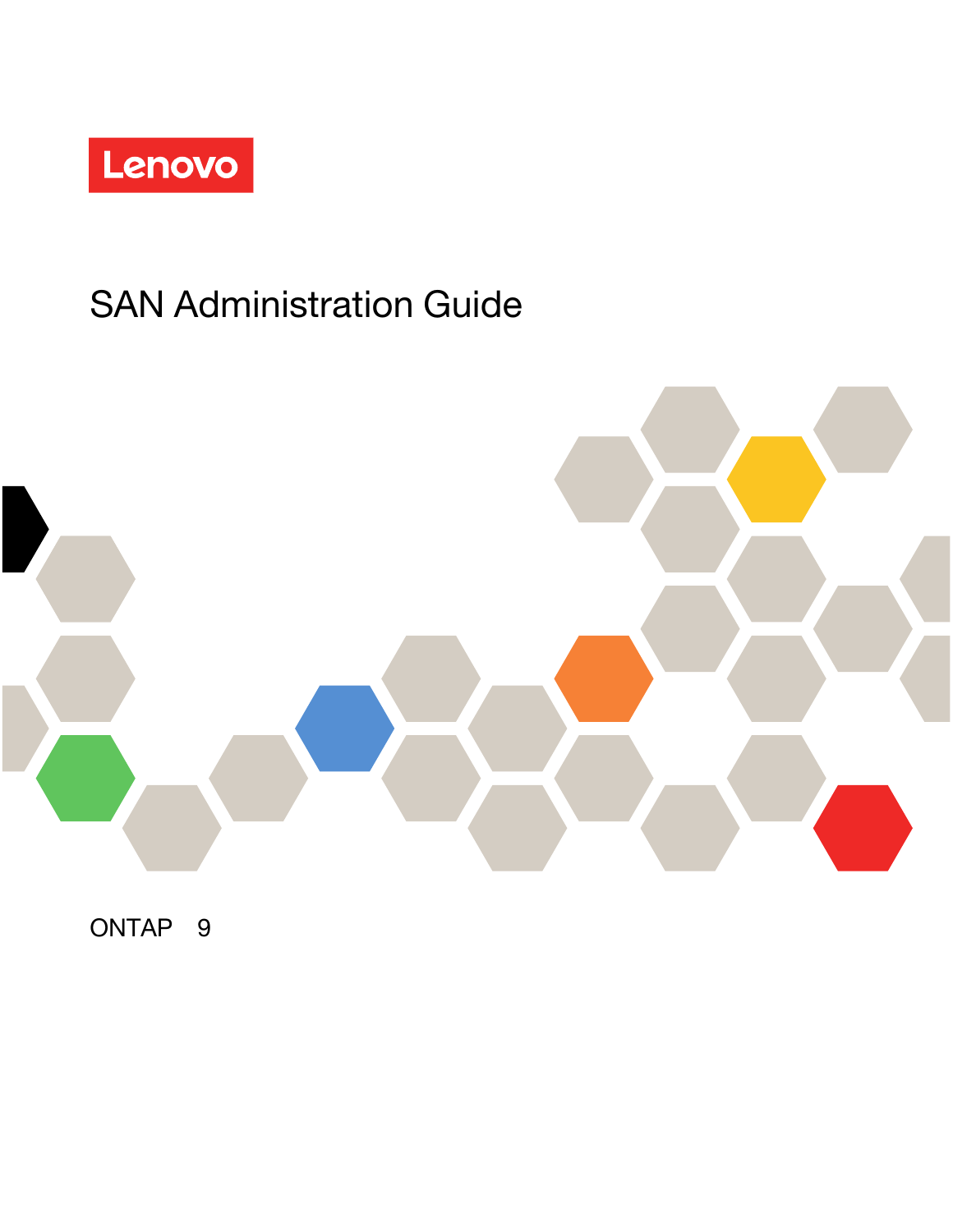Seventh edition (July 2021)

© Copyright Lenovo 2018, 2021.

LIMITED AND RESTRICTED RIGHTS NOTICE: If data or software is delivered pursuant to a General Services Administration (GSA) contract, use, reproduction, or disclosure is subject to restrictions set forth in Contract No. GS-35F-05925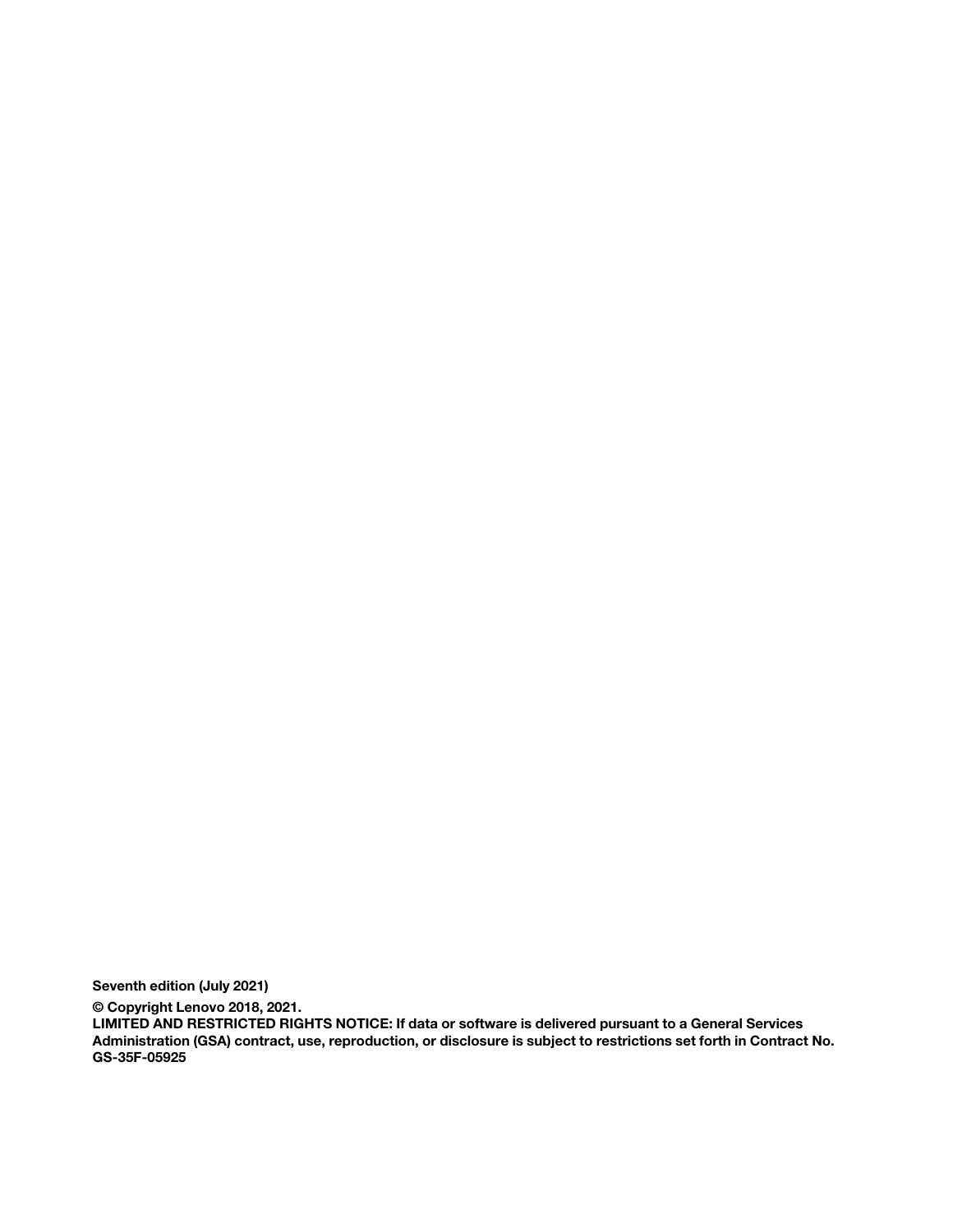# **Contents**

| Chapter 1. Deciding whether to use<br>the SAN Administration Guide                                                     | 1       |
|------------------------------------------------------------------------------------------------------------------------|---------|
| Chapter 2. Setting up and managing<br>LUNs for FC and iSCSI                                                            | . 3     |
| Setting up LUNs for FC and iSCSI.<br>$\mathcal{L}^{\text{max}}$<br>$\mathbf{r}$<br>$\mathbf{r}$<br>$\mathcal{L}^{\pm}$ | . 3     |
| LUN guidelines                                                                                                         | 3       |
| LUN setup workflow                                                                                                     | 3       |
| Setting up LUNs.                                                                                                       | 4<br>¥. |
| Managing LUNs for FC and iSCSi.                                                                                        | .7      |
| Increasing the size of a LUN $\ldots$ $\ldots$ $\ldots$                                                                | .7      |
| Decreasing the size of a LUN<br>$\mathbf{L}^{\text{max}}$<br>$\mathbf{r}$<br>$\mathbf{r}$<br>$\mathbf{r}$              | .7      |
| Moving LUNs<br>$\mathcal{L}^{\text{max}}$<br>$\mathbf{r}$                                                              | . 7     |
| Deleting LUNs<br>a na salawan<br>L.<br>$\mathcal{L}^{\mathcal{A}}$ and $\mathcal{L}^{\mathcal{A}}$<br>$\mathbf{r}$     | . 8     |
| Considerations for copying LUNs<br>ä,                                                                                  | . 8     |
| Recommended volume and file or LUN<br>configuration combinations $\ldots$                                              | . 9     |
| Selective LUN Map.                                                                                                     | 14      |
| Ways to limit LUN access with port sets and<br>igroups                                                                 | 15      |
| Examining configured and used space of a<br>LUN                                                                        | 16      |
| I/O misalignments might occur on properly<br>aligned LUNs                                                              | 16      |
| Controlling and monitoring I/O performance to<br>LUNs by using Storage QoS                                             | 18      |
| Tools available to effectively monitor your<br>LUNs                                                                    | 19      |
| Ways to address issues when LUNs go<br>offline.                                                                        | 19      |
|                                                                                                                        |         |
| <b>Chapter 3. Setting up namespaces</b>                                                                                |         |
| for NVMe<br>and a straight and                                                                                         | 21      |
| NVMe namespaces considerations<br>$\mathbf{r}$                                                                         | 21      |
| Configuring an SVM for NVMe                                                                                            | 21      |
| Creating an NVMe namespace and subsystem                                                                               | 22      |
| Mapping an NVMe namespace to a subsystem                                                                               | 22      |
| <b>Chapter 4. SAN protocol</b>                                                                                         |         |
| management                                                                                                             | 25      |
| Managing iSCSI.<br>J.                                                                                                  | 25      |
| Configuring your network for best<br>performance                                                                       | 25      |
| Defining a security policy method for an<br>initiator                                                                  | 25      |
| Deleting an iSCSI service for an SVM                                                                                   | 26      |
| Getting more details in iSCSI session error<br>recoveries                                                              | 26      |
| Registering the SVM with an iSNS server                                                                                | 26      |

| Resolving iSCSI error messages on the storage<br>system<br>a caracteristic<br>and a state                               | 27       |
|-------------------------------------------------------------------------------------------------------------------------|----------|
| Troubleshooting iSCSI LUNs not visible on the<br>host                                                                   | 28       |
| the contract of the con-<br>$\mathbf{r}$<br>$\sim$<br>Managing FC                                                       | 29       |
| .<br>Deleting an FC service for an SVM                                                                                  | 29       |
|                                                                                                                         | 30       |
| Managing systems with FC adapters.                                                                                      |          |
| Managing NVMe<br>and a strain and a strain                                                                              | 34       |
| Starting the NVMe/FC service for an SVM.<br>Deleting NVMe/FC service from an SVM .                                      | 35<br>35 |
|                                                                                                                         |          |
| <b>Chapter 5. Managing LIFs for all SAN</b><br>protocols .<br>.                                                         | 37       |
| Configuring an NVMe LIF.                                                                                                | 37       |
| Considerations for SAN LIF movement.                                                                                    | 37       |
| Removing a SAN LIF from a port set                                                                                      | 38       |
| $\sim$<br>Moving SAN LIFs<br>$1 - 1 - 1$<br>$\mathbf{1}$ and $\mathbf{1}$<br>$\overline{a}$<br>$\overline{a}$<br>L.     | 38       |
| Deleting a LIF in a SAN environment                                                                                     | 39       |
| Considerations for adding nodes to a cluster.                                                                           | 39       |
| Configuring iSCSI LIFs to return FQDN to host                                                                           |          |
| <b>ISCSI SendTargets Discovery Operation</b>                                                                            | 39       |
| <b>Chapter 6. Data protection methods</b>                                                                               |          |
| in SAN environments.                                                                                                    | 41       |
| Effect of moving or copying a LUN on Snapshot<br>copies<br>Ĭ.                                                           | 42       |
| and the contract of the contract of<br>Restoring a single LUN from a Snapshot                                           |          |
| copy<br>and a state of the state                                                                                        | 42       |
| Restoring all LUNs in a volume from a<br>Snapshot copy                                                                  | 43       |
| Deleting one or more existing Snapshot                                                                                  |          |
| copies from a volume.                                                                                                   | 43       |
| Using FlexClone LUNs to protect your data.                                                                              | 44       |
| Reasons for using FlexClone LUNs                                                                                        | 44       |
| How a FlexVol volume can reclaim free space<br>with autodelete setting<br>$\mathbf{r}$<br>$\sim$<br>$\sim$ $\sim$<br>a. | 45       |
| Configuring a FlexVol volume to automatically                                                                           |          |
| delete FlexClone files and FlexClone LUNs                                                                               | 45       |
| Cloning LUNs from an active volume                                                                                      | 47       |
| Creating FlexClone LUNs from a Snapshot<br>copy in a volume<br>and a series of the con-                                 | 47       |
| Preventing a specific FlexClone file or<br>FlexClone LUN from being automatically<br>deleted                            | 48       |
| Configuring and using SnapVault backups in a<br>SAN environment                                                         | 49       |
| Accessing a read-only LUN copy from a<br>SnapVault backup<br><b>Contract</b>                                            | 50       |
| Restoring a single LUN from a SnapVault<br>backup                                                                       | 51       |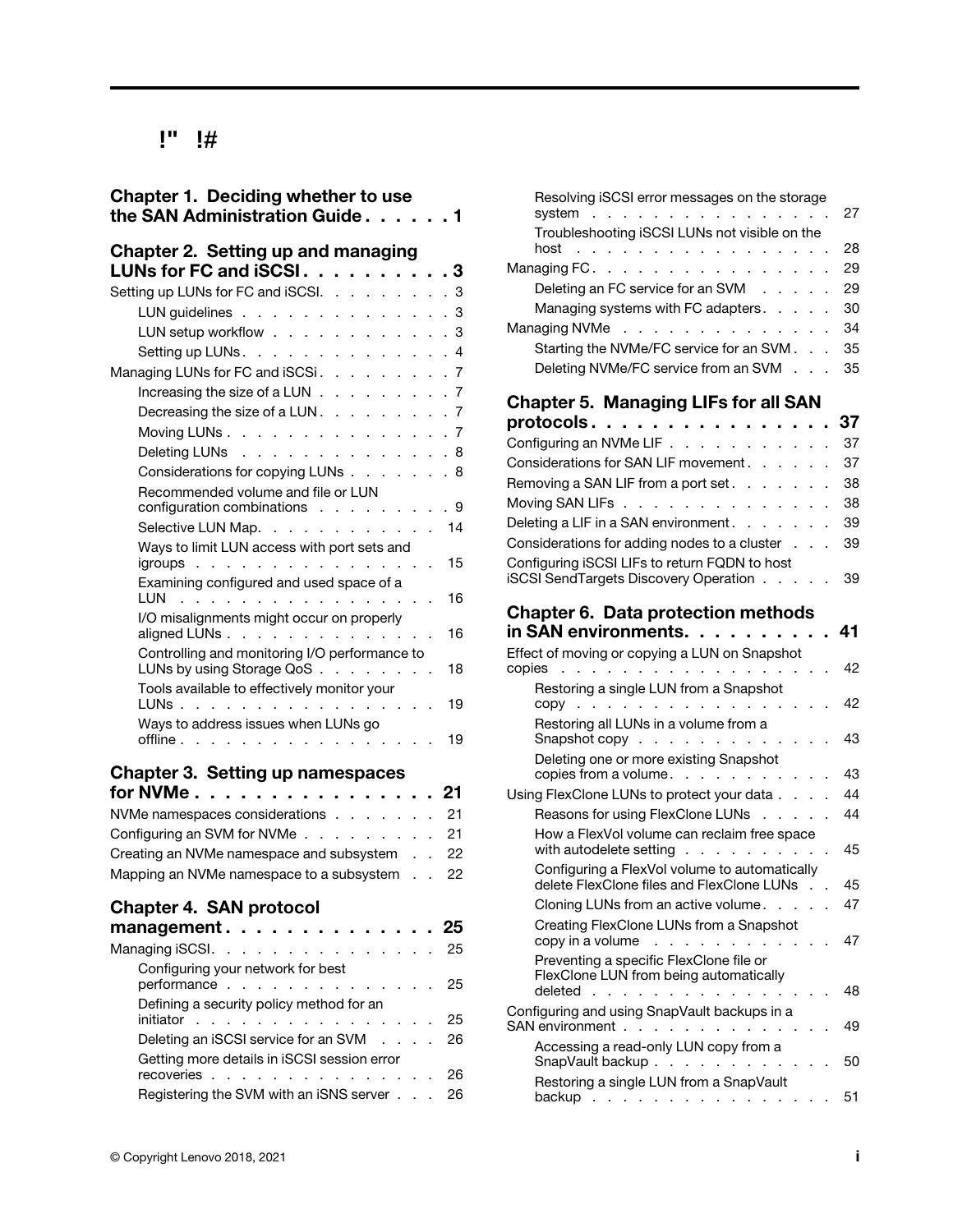| Restoring all LUNs in a volume from a SnapVault<br>backup<br>and the state of      | 52 |
|------------------------------------------------------------------------------------|----|
| How you can connect a host backup system to the<br>primary storage system.         | 54 |
| Backing up a LUN through a host backup<br>system                                   | 55 |
| Ways to implement SVM disaster recovery in SAN<br>environments.                    | 56 |
| <b>Chapter 7. Considerations for SAN</b>                                           |    |
| configurations in a MetroCluster<br>environment.                                   | 59 |
|                                                                                    |    |
| Chapter 8. SAN Concepts.                                                           | 61 |
| Understanding SAN host provisioning.<br>$\sim$<br>$\sim 100$ $\mu$<br>$\mathbf{r}$ | 61 |
| SAN provisioning with iSCSI.<br>$\sim$<br>$\sim$<br>$\mathbf{r}$                   | 61 |
| SAN provisioning with $FC \ldots$<br><b>Carl Carl Corp.</b>                        | 67 |
| SAN provisioning with NVMe.<br>$\sim$<br>ä,                                        | 68 |
| Provisioning volumes<br>$\sim$                                                     | 68 |
| Configuring volume provisioning options.                                           | 70 |
| SAN volume configuration options.<br>and a control                                 | 71 |
| Requirement for moving volumes in SAN<br>environments.                             | 71 |

| Understanding host-side space management                                                                                                                                             | 73 |
|--------------------------------------------------------------------------------------------------------------------------------------------------------------------------------------|----|
| Automatic host-side space management with<br>SCSI thinly provisioned LUNs                                                                                                            | 73 |
| Simplified host management with<br>SnapCenter                                                                                                                                        | 74 |
| Understanding igroups                                                                                                                                                                | 74 |
| Example of how igroups give LUN access                                                                                                                                               | 75 |
| How to specify initiator WWPNs and iSCSI<br>node names for an igroup $\ldots$ $\ldots$ $\ldots$                                                                                      | 76 |
| Storage virtualization with VMware and Microsoft<br>copy offload.<br>the contract of the contract of the contract of the contract of the contract of the contract of the contract of | 76 |
| Advantages of using a virtualized SAN<br>environment                                                                                                                                 | 76 |
| Improving VMware VAAI performance for ESX<br>hosts                                                                                                                                   | 79 |
| Microsoft Offloaded Data Transfer (ODX).                                                                                                                                             | 80 |
| <b>Chapter 9. Where to find additional</b><br>information..<br><b>Contract Contract Contract</b>                                                                                     | 83 |
| <b>Appendix A. Contacting Support</b>                                                                                                                                                | 85 |
| Appendix B. Notices.                                                                                                                                                                 | 87 |
| Trademarks.<br>the contract of the contract of the contract                                                                                                                          | 88 |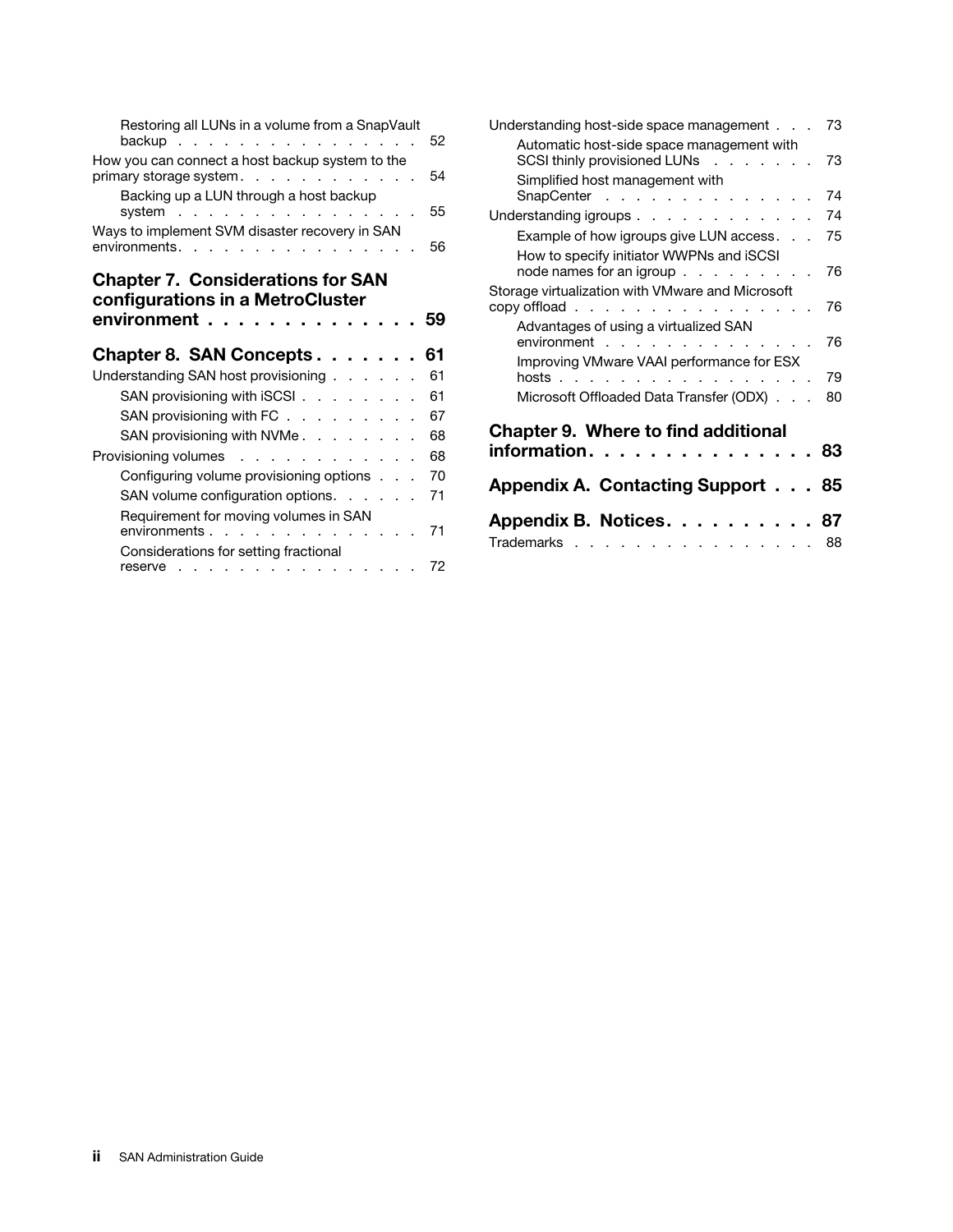# <span id="page-4-0"></span>Chapter 1. Deciding whether to use the SAN Administration Guide

This guide describes basic SAN host provisioning. It shows you how to configure and manage LUNs, igroups, and targets using the iSCSI and FC protocols, and namespaces and subsystems using the NVMe/ FC protocol.

You should use this guide under the following circumstances:

- You want to understand the range of ONTAP SAN host provisioning capabilities.
- You want to perform less common configuration and maintenance tasks, not basic SAN configuration.
- You want to use the command-line interface (CLI), not ThinkSystem Storage Manager for DM Series or an automated scripting tool.

If you want to use ThinkSystem Storage Manager for DM Series to provision SAN hosts, you should choose the following documentation:

• [Cluster Management Using ThinkSystem Storage Manager for DM Series](https://thinksystem.lenovofiles.com/storage/help/topic/ontap_software/cluster_management_overview.html)

If you want to create a basic SAN configuration using best practices, you should choose among the following documentation:

• FC configuration for Windows

[FC express configuration for Windows](http://thinksystem.lenovofiles.com/help/topic/fc_configuration_for_windows_express_guide/overview.html)

• FC configuration for ESX

[FC express configuration for ESXi using VSC](http://thinksystem.lenovofiles.com/help/topic/fc_configuration_for_esxi_express_guide/overview.html)

• FC configuration for Red Hat Enterprise Linux

[FC express configuration for Red Hat Enterprise Linux](http://thinksystem.lenovofiles.com/help/topic/fc_configuration_for_red_hat_linux_express_guide/overview.html)

• iSCSI configuration for Windows

[iSCSI express configuration for Windows](http://thinksystem.lenovofiles.com/help/topic/iscsi_configuration_for_windows_express_guide/overview.html)

• iSCSI configuration for ESX

[iSCSI express configuration for ESXi using VSC](http://thinksystem.lenovofiles.com/help/topic/iscsi_configuration_for_esxi_express_guide/overview.html)

• iSCSI configuration for Red Hat Enterprise Linux

[iSCSI express configuration for Red Hat Enterprise Linux](http://thinksystem.lenovofiles.com/help/topic/iscsi_configuration_for_red_hat_enterprise_linux_express_guide/overview.html)

If you require additional configuration or conceptual information, you should choose among the following documentation:

- Best Practices for Modern SAN
	- [Best Practices for Modern SAN](https://download.lenovo.com/storage/best_practices_for_modern_san.pdf)
- Conceptual background for SAN host provisioning

[ONTAP concepts](http://thinksystem.lenovofiles.com/help/topic/ontap_concepts_guide/overview.html)

• Supported FC, iSCSI, and NVMe/FC topologies for connecting host computers to nodes

[SAN configuration](http://thinksystem.lenovofiles.com/help/topic/san_configuration_guide/overview.html)

• FlexVol volumes, FlexClone technology, and storage efficiency features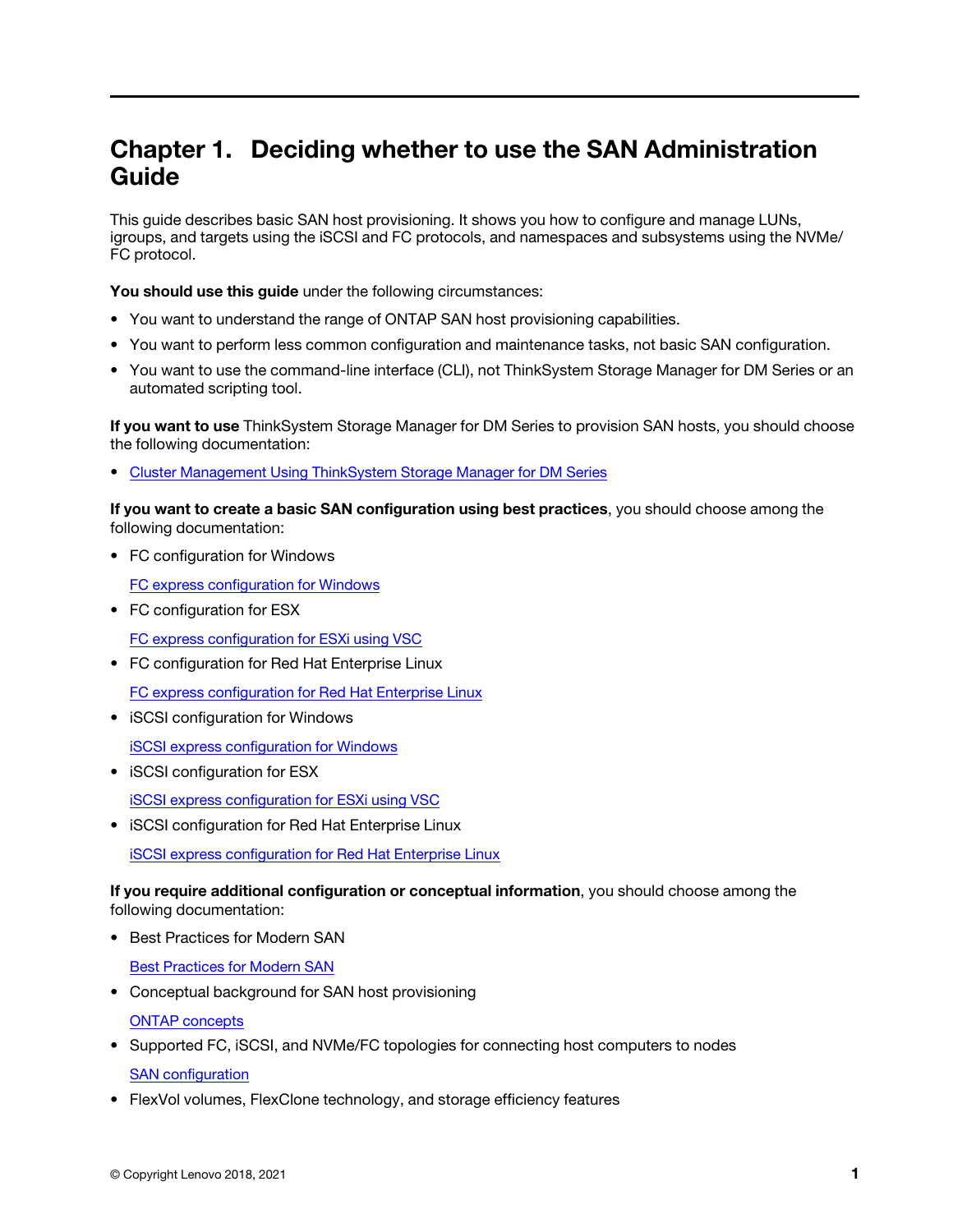[Logical Storage Management Guide](http://thinksystem.lenovofiles.com/help/topic/logical_storage_management_guide/overview.html)

- Command reference [ONTAP Command man pages](https://thinksystem.lenovofiles.com/storage/help/topic/ontap_software/ontap_cli_overview.html)
- SAN host and controller configuration limits

[Lenovo Press](https://lenovopress.com/)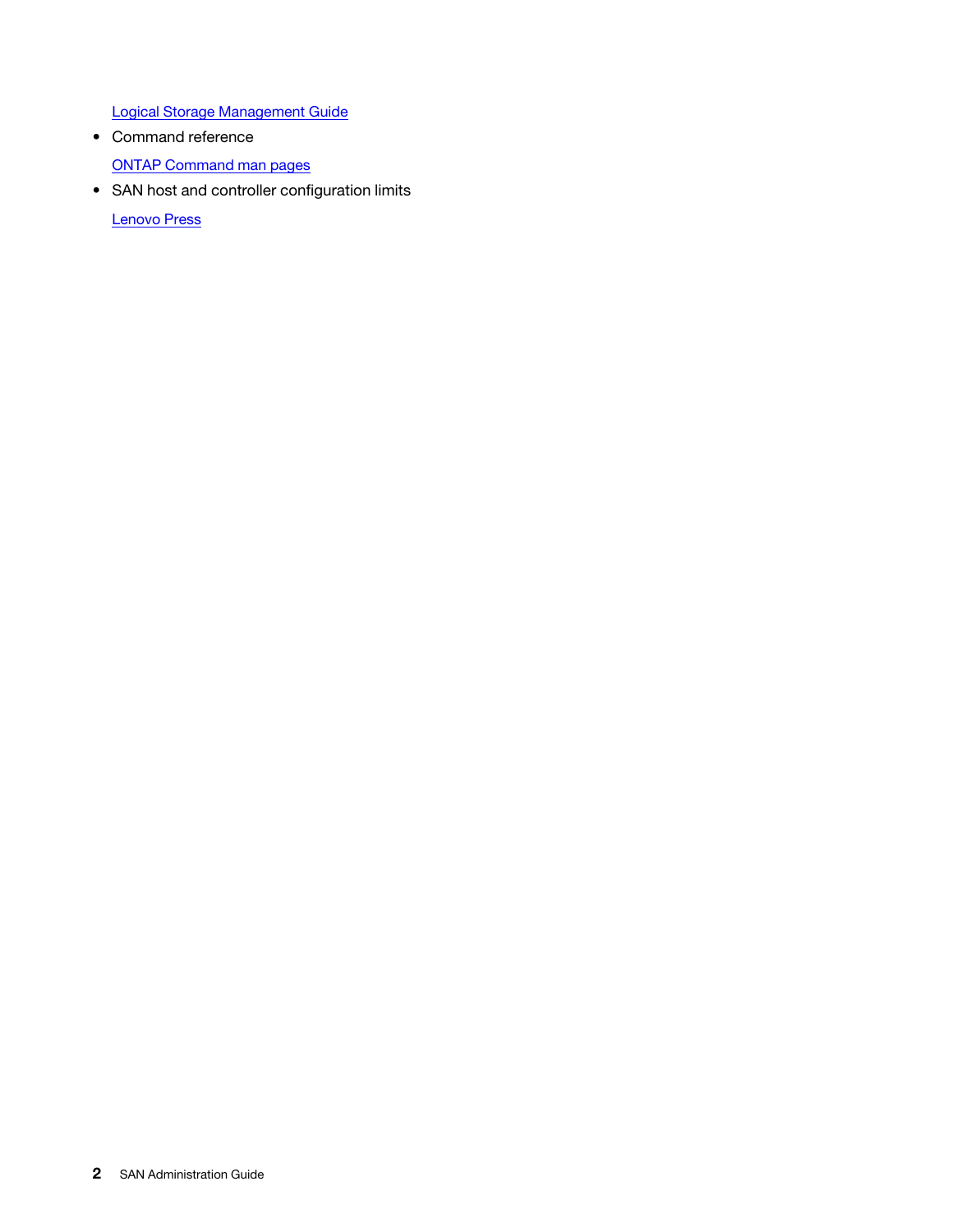# <span id="page-6-0"></span>Chapter 2. Setting up and managing LUNs for FC and iSCSI

The FC protocol and iSCSI protocol both provision storage through the use of LUNs. After you have setup your LUNs, you can perform various management tasks, such as increasing or decreasing the size of a LUN.

# <span id="page-6-1"></span>Setting up LUNs for FC and iSCSI

After configuring your volume and setting the appropriate OS type, you must complete the steps that are necessary to setup your LUN. You should consider LUN setup guidelines and functions when setting up your LUNs.

# <span id="page-6-2"></span>LUN guidelines

Before you begin setting up your LUNs on your cluster, you need to review LUN guidelines.

### Guidelines for assigning LUN IDs

Typically, the default LUN ID begins with 0 and is assigned in increments of 1 for each additional mapped LUN. The host associates the LUN ID with the location and path name of the LUN. The range of valid LUN ID numbers depends on the host. For detailed information, see the documentation provided with your Host Utilities.

### Guidelines for mapping LUNs to igroups

- You can map a LUN to only one igroup.
- You can map a LUN to only one specific initiator through the igroup.
- You can add a single initiator to multiple igroups, but the initiator can be mapped to only one LUN.
- You cannot use the same LUN ID for two LUNs mapped to the same igroup.
- You should use the same protocol type for igroups and port sets.

# <span id="page-6-3"></span>LUN setup workflow

To set up your LUN, you must determine the best LUN type for your needs. Then you can follow a series of tasks to verify your protocol license, enable block access, create and map your LUN, and enable block access on your host. You can also optionally create and bind portsets as part of the LUN setup workflow.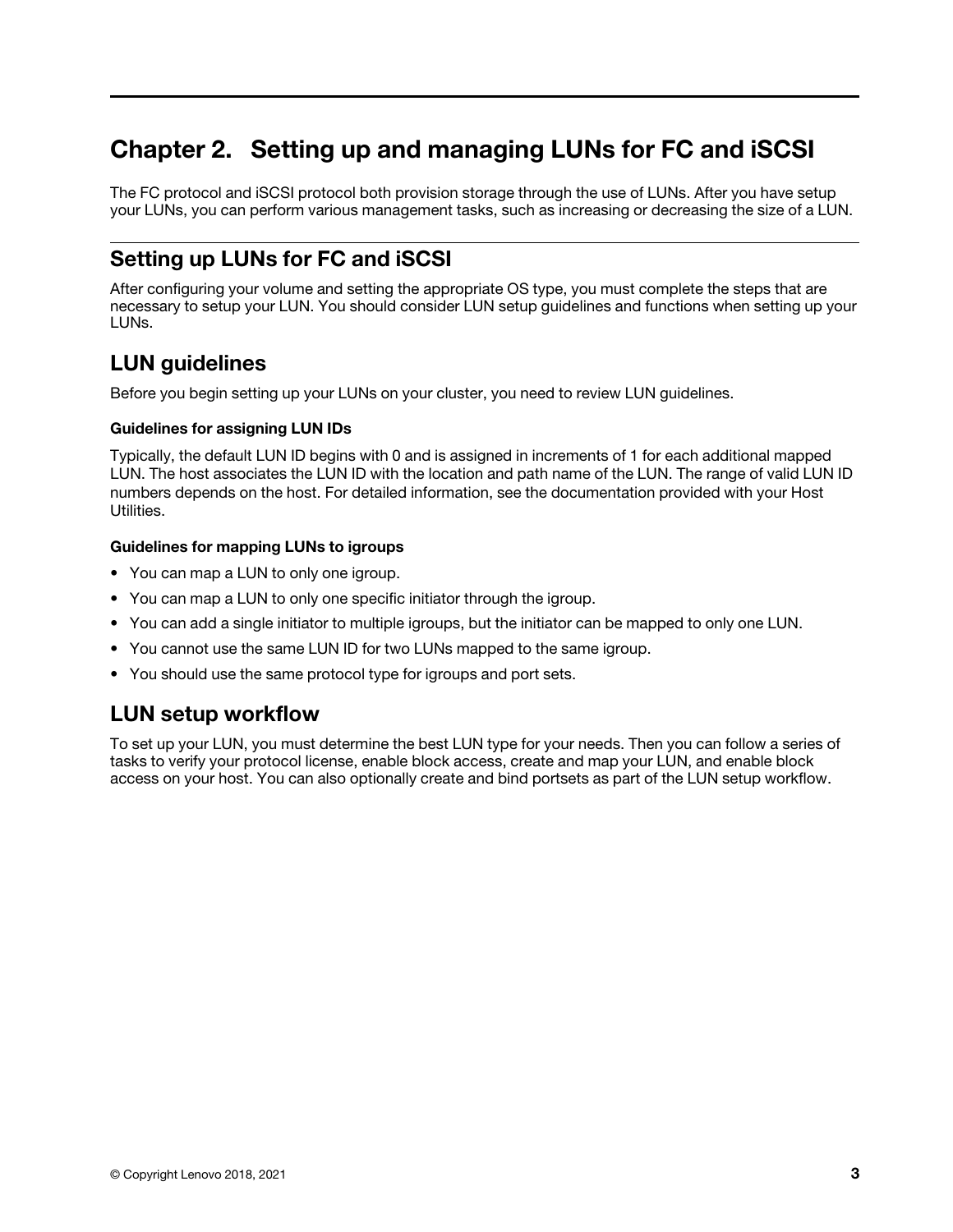

# <span id="page-7-0"></span>Setting up LUNs

You must complete several required tasks before you can access your LUNs including verifying your protocol license, enabling iSCSI or FC, creating your LUNs, and mapping your LUNs to igroups.

### Prerequisites for setting up LUNs

Setting up LUNs involves creating a LUN, creating an igroup, and mapping the LUN to the igroup. Your system must meet certain prerequisites before you can set up your LUNs.

- The Lenovo Storage Interoperation Center (LSIC) must list your SAN configuration as supported.
- Your SAN environment must meet the SAN host and controller configuration limits specified in the *Lenovo press* for your version of the ONTAP software.
- A supported version of Host Utilities should be installed. The Host Utilities documentation provides more information.
- You must have SAN LIFs on the LUN owning node and the owning node's HA partner.

### Verifying the license for FC or iSCSI

Before you can enable block access for a storage virtual machine (SVM) with FC or iSCSI, you must have a license.

Step 1. Use the system license show command to verify that you have a license for FC or iSCSI.

```
Example
```
system license show

| Package       | Type | Description            | Expiration |
|---------------|------|------------------------|------------|
| Base          | site | Cluster Base License - |            |
| <b>NFS</b>    | site | NFS License            | ۰          |
| <b>GFS</b>    | site | <b>GFS</b> License     |            |
| <i>i</i> SCSI | site | <b>iSCSI</b> License   | -          |
| FCP           | site | FCP License            | -          |

Step 2. If you do not have a license for FC or iSCSI, use the license add command. Example

license add -license-code <license\_key>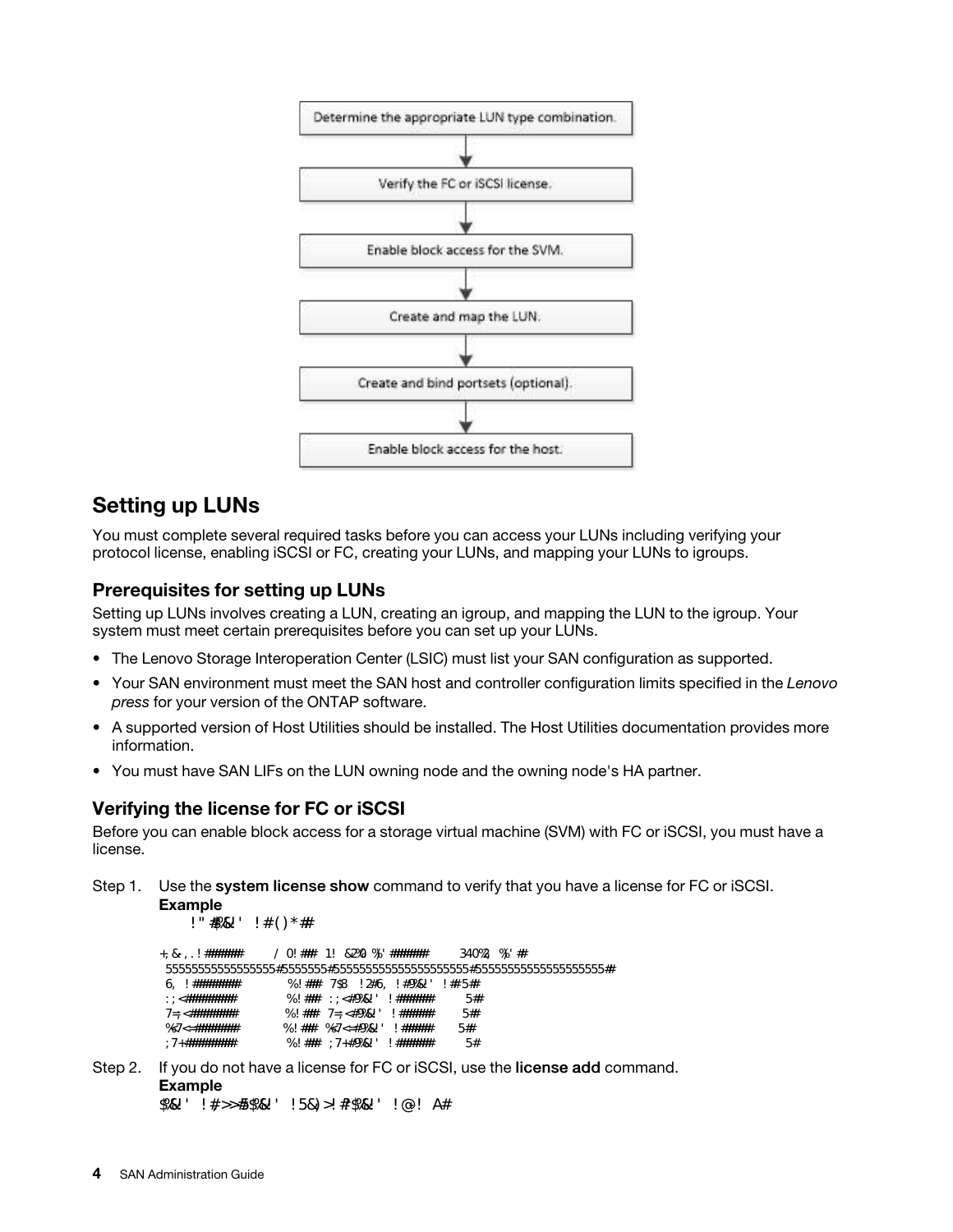### Configuring an SVM for iSCSI

To configure a storage virtual machine (SVM) for iSCSI, you must create LIFs for the SVM and assign the iSCSI protocol to those LIFs.

### About this task

You need a minimum of one iSCSI LIF per node for each SVM serving data with the iSCSI protocol. For redundancy, you should create at least two LIFs per node.

- Step 1. Enable the SVMs to listen for iSCSI traffic: vserver iscsi create -vserver vserver\_name -target-alias vserver\_name
- Step 2. Create a LIF for the SVMs on each node to use for iSCSI: network interface create -vserver vserver\_name -lif lif\_name -role data -data-protocol iscsi -home-node node\_name -home-port port\_name -address ip\_address -netmask netmask
- Step 3. Verify that you set up your LIFs correctly: net work interface show-vserver vserver name
- Step 4. Verify that iSCSI is up and running and the target IQN for that SVM: vserver iscsi show-vserver <vserver name>
- Step 5. From your host, create iSCSI sessions to your LIFs.

### Configuring an SVM for FC

To configure a storage virtual machine (SVM) for FC, you must create LIFs for the SVM and assign the FC protocol to those LIFs.

### Before you begin

You must have an FC license and it must be enabled. If the FC license is not enabled, the LIFs and SVMs appear to be online but the operational status is down. The FC service must be enabled for your LIFs and SVMs to be operational. You must use single initiator zoning for all of the FC LIFs in the SVM to host the initiators.

### About this task

Lenovo supports a minimum of one FC LIF per node for each SVM serving data with the FC protocol. You must use two LIFs per node and two fabrics, with one LIF per node attached. This provides for redundancy at the node layer and the fabric.

- Step 1. Enable FC service on the SVM: vserver fcp create -vserver vserver\_name -status-admin up
- Step 2. Create two LIFs for the SVMs on each node serving FC: net work interface create - vserver vserver name - lif lif name - role data - data-protocol fcp -home-node node\_name -home-port port

The -role parameter should be data and the data-protocol parameter should be fcp .

Step 3. Verify that your LIFs have been created and that their operational status is online : net work interface show-vserver vserver\_name lif\_name

### Creating LUNs and mapping to igroups

As part of configuring your SAN environment, you must create LUNs, create your initiator groups (igroups), and map your LUNs to your igroups.

### Before you begin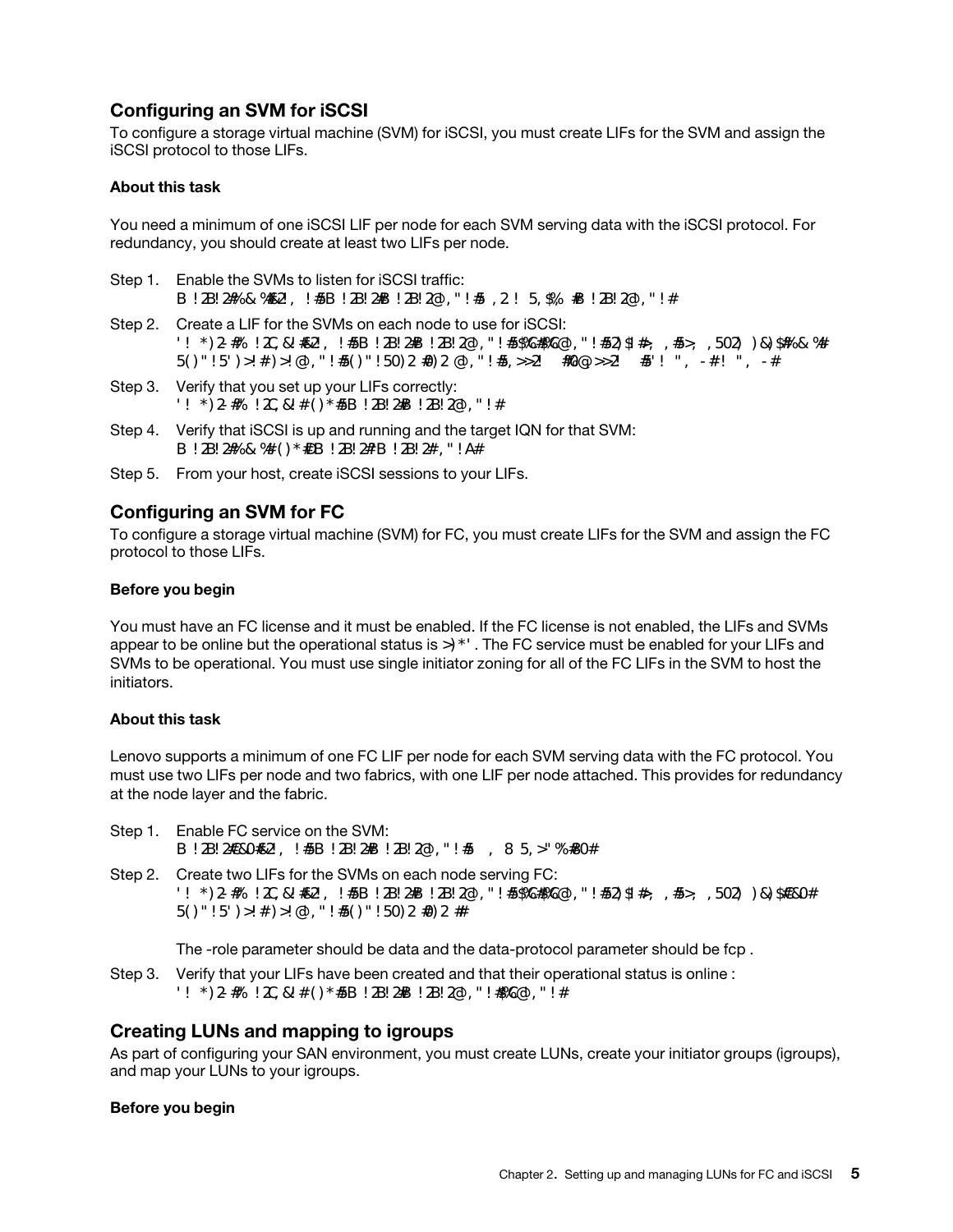- You must have created your aggregates, volumes, and storage virtual machines (SVMs).
- You must have enabled block access with FC or iSCSI.
- You must have created SAN LIFs on all of the nodes in the cluster.

### About this task

When you create a LUN, you must specify the LUN OS type. The actual size of the LUN might vary slightly based on the OS type of the LUN. The LUN OS type cannot be modified after the LUN is created.

The metadata for each LUN requires approximately 64 KB of space in the containing aggregate. When you create a LUN, you must ensure that the containing aggregate has enough space for the LUN's metadata. If the aggregate does not contain enough space for the LUN's metadata, some hosts might not be able to access the LUN.

If necessary, you can grow your LUN up to 10 times its original size. For example, if you create a 100 GB LUN, you can grow that LUN to 1,000 GB. You cannot exceed 16 TB, which is the maximum LUN size.

Asymmetric logical unit access (ALUA) is always enabled during LUN creation. You cannot change the ALUA setting.

Step 1. Create your LUNs:

lun create -vserver vserver name -volume volume name -lun lun name -size lun size -ostype lun ostype -space-reserve enabled|disabled Your LUN name cannot exceed 255 characters and cannot contain spaces. If your host operating system is Windows 2008 or later, use the windows\_ 2008 ostype. The space-reserve option is enabled by default. If you want a non-space-reserved LUN, you must set the space-reserve option to disabled .

Note: The NVFAIL option is automatically enabled when a LUN is created in a volume.

Step 2. Create your igroups: igroup create - vserver vserver\_name -igroup igroup\_name - protocol fcp|iscsi|mixed - ostype lun\_ ostype -initiator initiator\_name If your host operating system is Windows 2008 or later, use the windows ostype.

- Step 3. Map your LUNs to igroups: lun mapping create - vserver vserver\_name - volume volume\_name - lun lun\_name - igroup igroup\_ name
- Step 4. Verify that your LUNs are configured correctly: lun show- vserver vserver\_name

### Enabling block access for a specific host

You must enable block access on your specific host so that your initiators can access your targets.

### Before you begin

- You must have network connectivity between the host and the LIFs on the SVM.
- Your FC or iSCSI service must be on and operational.
- You must have LUNs that are mapped to initiator groups (igroups).
- Step 1. Follow steps in your host documentation for enabling block access on your specific hosts.

Step 2. Use the Host Utilities to complete the FC or iSCSI mapping and to discover your LUNs on the host.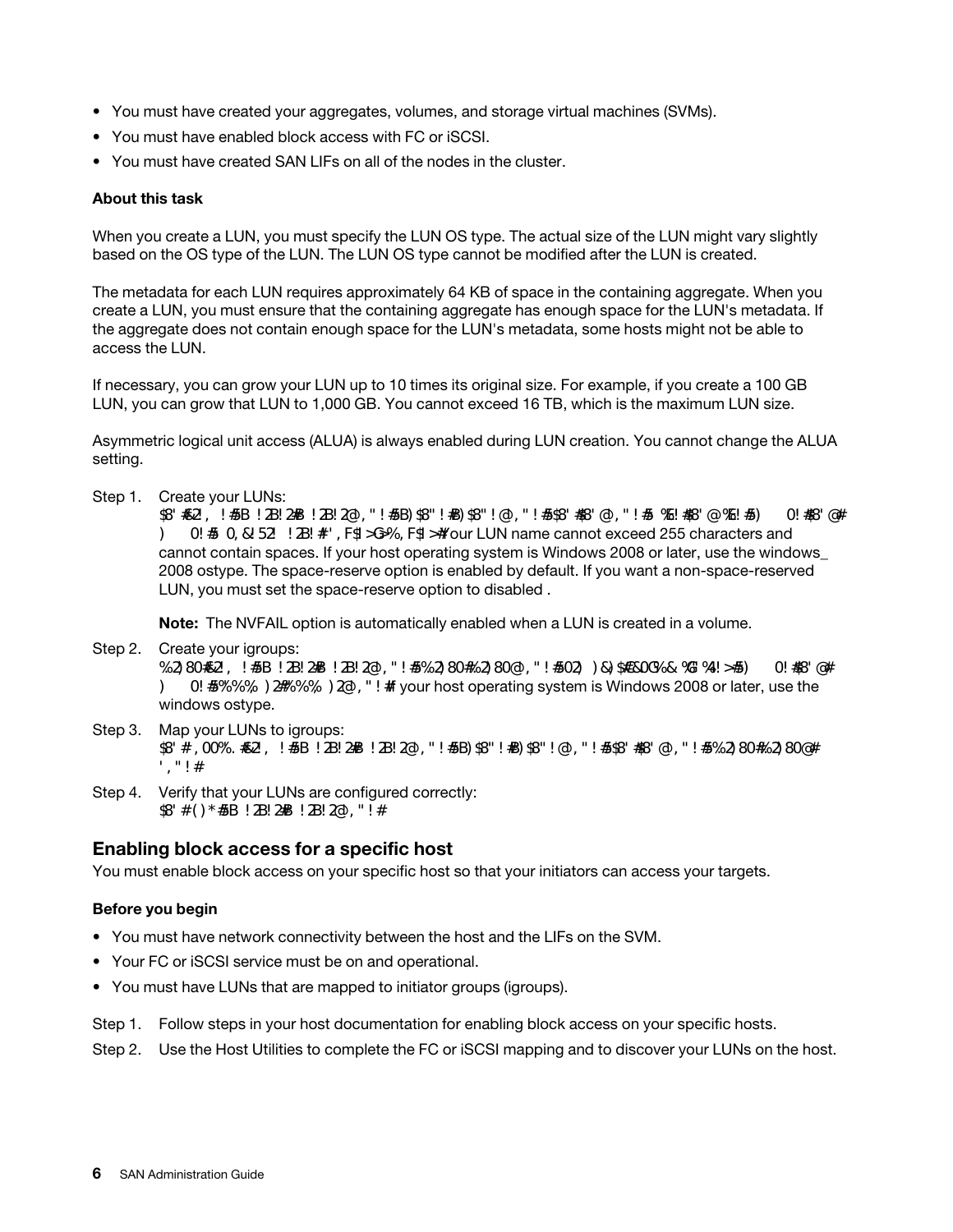# <span id="page-10-0"></span>Managing LUNs for FC and iSCSi

After you create your LUNs, you can manage them in a number of ways. For example, you can control LUN availability, unmap a LUN from an igroup, delete a LUN, and increase the LUN size.

### <span id="page-10-1"></span>Increasing the size of a LUN

Beginning in ONTAP 9.5, you can grow your LUN up to 16 TB regardless of its original size.

### About this task

For example, in ONTAP 9.5 or later, if you create a 100 GB LUN, you can grow that LUN to the maximum LUN size of 16 TB. The actual LUN size might vary slightly based on the OS type of the LUN. No LUN can exceed the 16 TB maximum size limit regardless of the version of ONTAP in which it was created.

You do not need to take the LUN offline to increase the size. However, after you have increased the size, you must rescan the LUN on the host for the host to recognize the change in size.

See the Command Reference page for the **lun resize** command for more information about resizing a LUN.

- Step 1. Increase the size of the LUN: lun resize -vserver vserver\_name -volume volume\_name -lun lun\_name -size lun\_size
- Step 2. Verify the increased LUN size: lun show- vserver vserver\_name
- Step 3. Rescan the LUN on the host.
- Step 4. Follow your host documentation to make the newly created LUN size visible to the host file system.

# <span id="page-10-2"></span>Decreasing the size of a LUN

Before you decrease the size of a LUN, the host needs to migrate the blocks containing the LUN data into the boundary of the smaller LUN size.

### About this task

After you decrease the size of your LUN, ONTAP automatically notifies the initiator that the LUN size has decreased. However, additional steps might be required on your host for the host to recognize the new LUN size. Check your host documentation for specific information about decreasing the size of the host file structure.

# <span id="page-10-3"></span>Moving LUNs

You can move a LUN across volumes within a storage virtual machine (SVM), but you cannot move a LUN across SVMs. LUNs moved across volumes within an SVM are moved immediately and without loss of connectivity.

### Before you begin

If your LUN is using Selective LUN Map (SLM), the SLM reporting nodes must have been modified to include the destination node and its HA partner.

### About this task

Storage efficiency features, such as deduplication, compression, and compaction are not preserved during a LUN move. They must be reapplied after the LUN move is completed.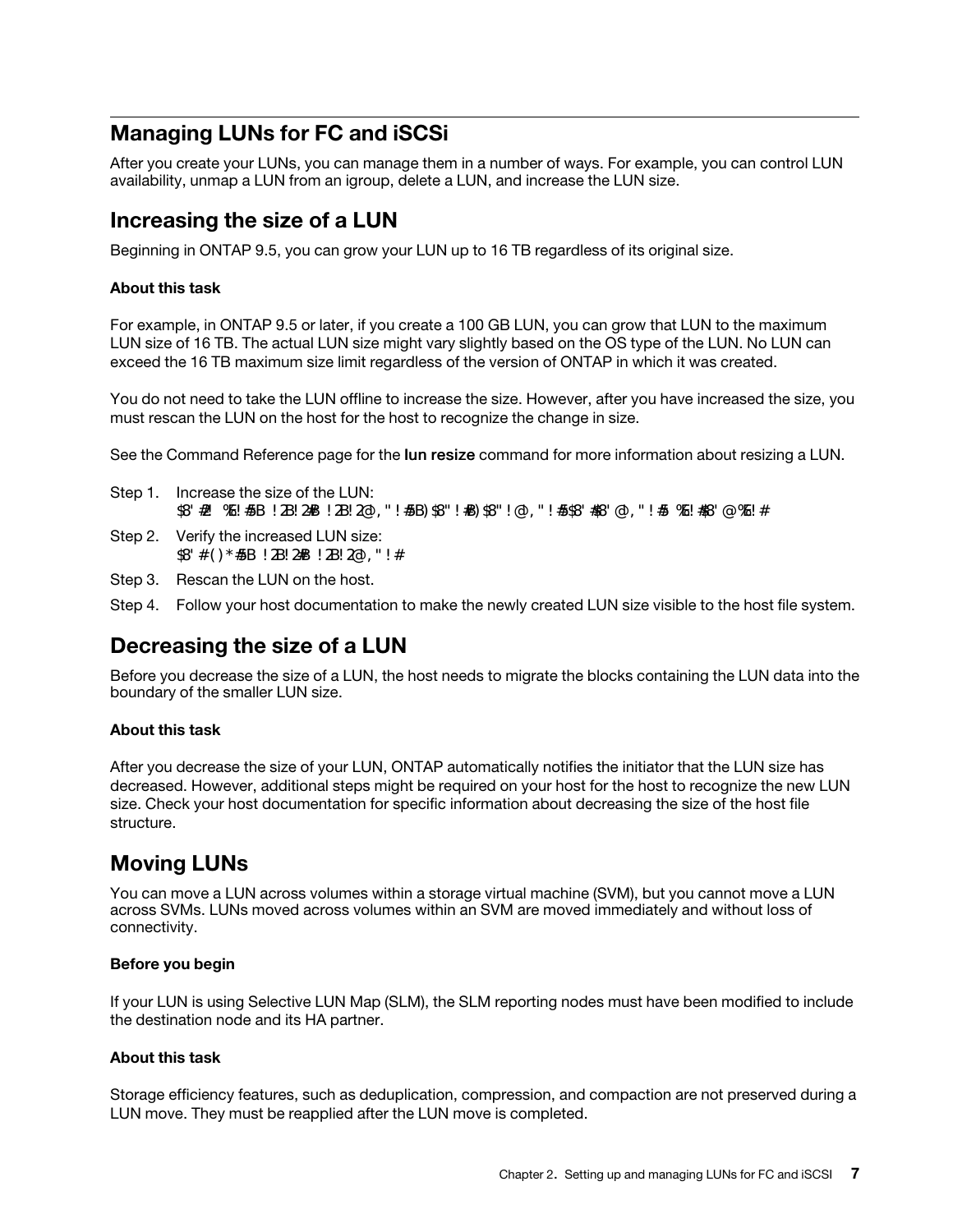Data protection through Snapshot copies occurs at the volume level. Therefore, when you move a LUN it falls under the data protection scheme of the destination volume. If you do not have Snapshot copies established for the destination volume, Snapshot copies of the LUN will not be created. Also, all of the Snapshot copies of the LUN stay in the original volume until those Snapshot copies are deleted.

You cannot move a LUN to the following volumes:

- A SnapMirror destination volume
- The SVM root volume

You cannot move the following types of LUNs:

- A LUN that has been created from a file
- A LUN that is in NVFail state
- A LUN that is in a load-sharing relationship
- A protocol-endpoint class LUN
- Step 1. Move the LUN by using the lun move start command. During a very brief period, the LUN is visible on both the origin and destination volume. This is expected and is resolved upon completion of the move.

There will be a very brief period when the LUN is visible on both the origin and destination volume. This is expected and will be resolved upon completion of the move.

Step 2. Track the status of the move and verify successful completion by using the lun move show command.

# <span id="page-11-0"></span>Deleting LUNs

You can delete a LUN from a storage virtual machine (SVM) if you no longer need the LUN.

### Before you begin

The LUN must be unmapped from its igroup before you can delete it.

- Step 1. Verify that the application or host is not using the LUN.
- Step 2. Unmap the LUN from the igroup: lun mapping delete Example lun mapping delete -vserver vs5 -volume vo5 -lun lun5 -igroup igr5
- Step 3. Delete the LUN: lun delete Example lun delete -vserver vs5 -volume vol5 -lun lun5
- Step 4. Verify that you deleted the LUN: lun show Example lun show-vserver vs5 Vserver Path State Mapped Type Size --------- ----------------- -------- ------- -------- ----- vs5 /vol/vol16/lun8 online mapped windows 10.00GB

# <span id="page-11-1"></span>Considerations for copying LUNs

There are considerations you should be aware of when copying a LUN.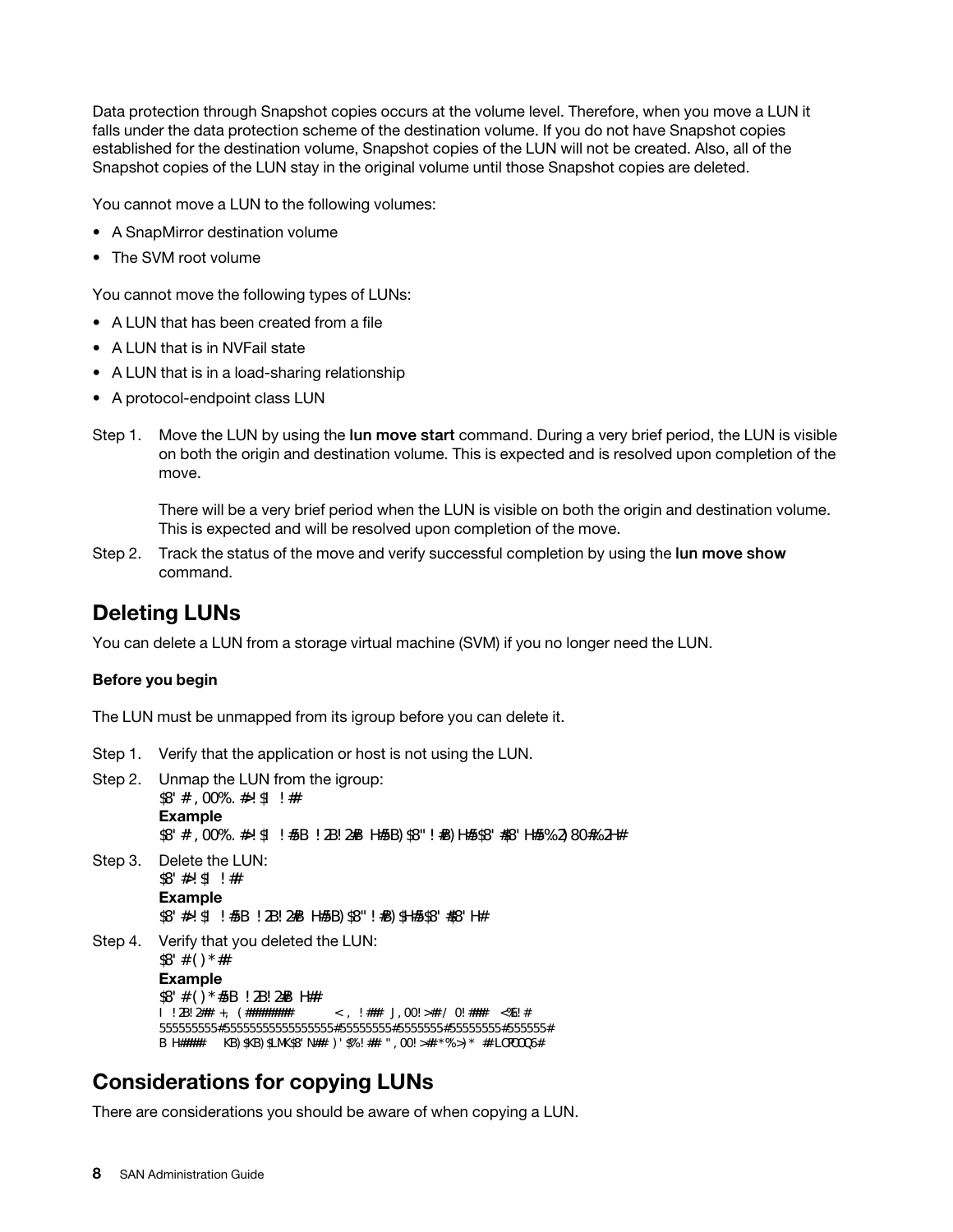Cluster administrators can copy a LUN across storage virtual machines (SVMs) within the cluster by using the lun copy command. Cluster administrators must establish the storage virtual machine (SVM) peering relationship using the vserver peer create command before an inter-SVM LUN copy operation is performed. There must be enough space in the source volume for a SIS clone.

LUNs in Snapshot copies can be used as source LUNs for the lun copy command. When you copy a LUN using the lun copy command, the LUN copy is immediately available for read and write access. The source LUN is unchanged by creation of a LUN copy. Both the source LUN and the LUN copy exist as unique LUNs with different LUN serial numbers. Changes made to the source LUN are not reflected in the LUN copy, and changes made to the LUN copy are not reflected in the source LUN. The LUN mapping of the source LUN is not copied to the new LUN; the LUN copy must be mapped.

Data protection through Snapshot copies occurs at the volume level. Therefore, if you copy a LUN to a volume different from the volume of the source LUN, the destination LUN falls under the data protection scheme of the destination volume. If you do not have Snapshot copies established for the destination volume, Snapshot copies are not created of the LUN copy.

Copying LUNs is a nondisruptive operation.

You cannot copy the following types of LUNs:

- A LUN that has been created from a file
- A LUN that is in NVFAIL state
- A LUN that is in a load-sharing relationship
- A protocol-endpoint class LUN

### <span id="page-12-0"></span>Recommended volume and file or LUN configuration combinations

There are specific combinations of FlexVol volume and file or LUN configurations you can use, depending on your application and administration requirements. Understanding the benefits and costs of these combinations can help you determine the right volume and LUN configuration combination for your environment.

The following volume and LUN configuration combinations are recommended:

- Space-reserved files or LUNs with thick volume provisioning
- Non-space-reserved files or LUNs with thin volume provisioning
- Space-reserved files or LUNs with semi-thick volume provisioning

You can use SCSI thin provisioning on your LUNs in conjunction with any of these configuration combinations.

### Space-reserved files or LUNs with thick volume provisioning

### Benefits:

- All write operations within space-reserved files are guaranteed; they will not fail due to insufficient space.
- There are no restrictions on storage efficiency and data protection technologies on the volume.

### Costs and limitations:

- Enough space must be set aside from the aggregate up front to support the thickly provisioned volume.
- Space equal to twice the size of the LUN is allocated from the volume at LUN creation time.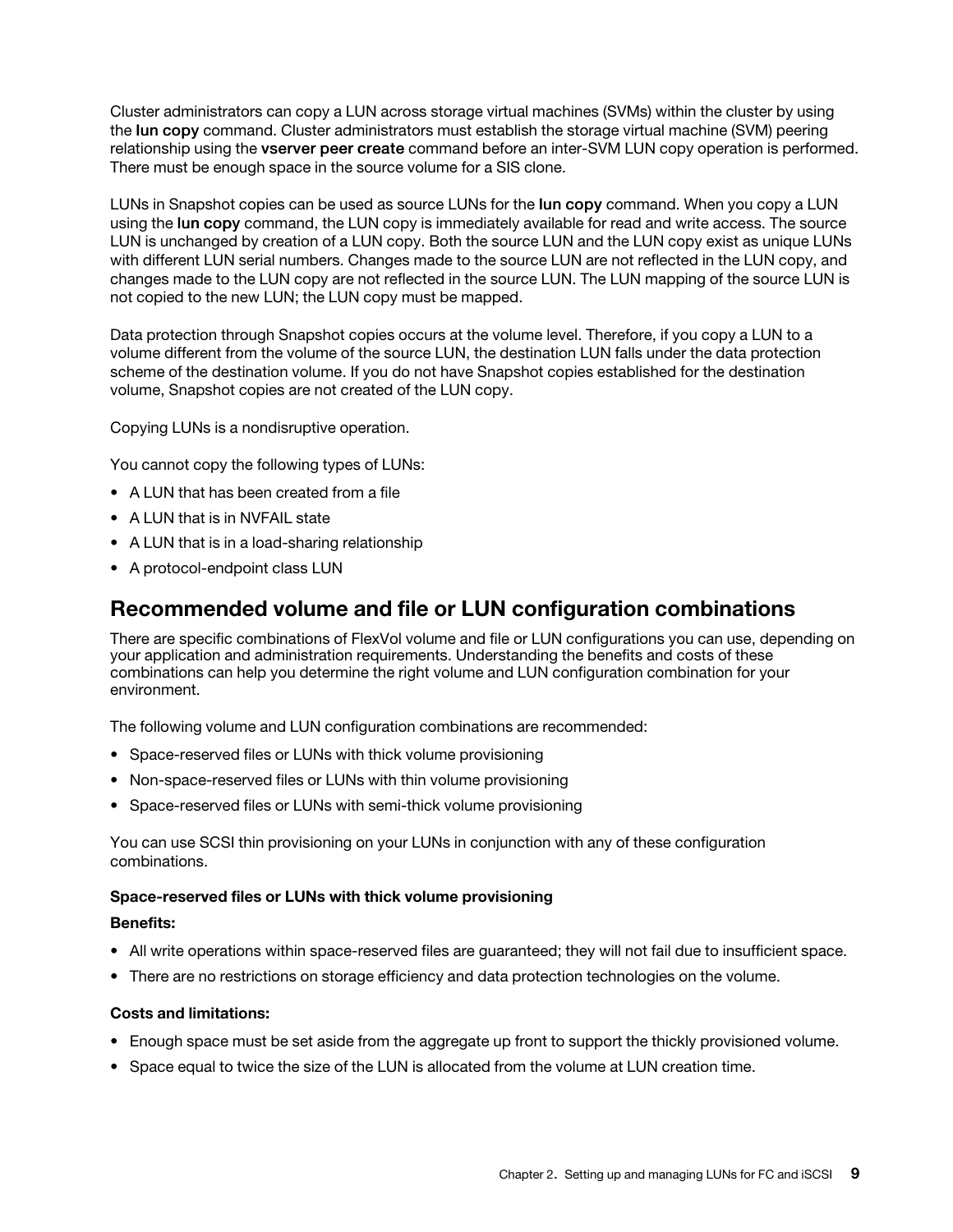### Non-space-reserved files or LUNs with thin volume provisioning

### Benefits:

- There are no restrictions on storage efficiency and data protection technologies on the volume.
- Space is allocated only as it is used.

### Costs and restrictions:

- Write operations are not guaranteed; they can fail if the volume runs out of free space.
- You must manage the free space in the aggregate effectively to prevent the aggregate from running out of free space.

### Space-reserved files or LUNs with semi-thick volume provisioning

### Benefits:

Less space is reserved up front than for thick volume provisioning, and a best-effort write guarantee is still provided.

### Costs and restrictions:

• Write operations can fail with this option.

You can mitigate this risk by properly balancing free space in the volume against data volatility.

- You cannot rely on retention of data protection objects such as Snapshot copies and FlexClone files and LUNs.
- You cannot use ONTAP block-sharing storage efficiency capabilities that cannot be automatically deleted, including deduplication, compression, and ODX/Copy Offload.

### Determining the correct volume and LUN configuration combination for your environment

Answering a few basic questions about your environment can help you determine the best FlexVol volume and LUN configuration for your environment.

### About this task

You can optimize your LUN and volume configurations for maximum storage utilization or for the security of write guarantees. Based on your requirements for storage utilization and your ability to monitor and replenish free space quickly, you must determine the FlexVol volume and LUN volumes appropriate for your installation.

Note: You do not need a separate volume for each LUN.

Step 1. Use the following decision tree to determine the best volume and LUN configuration combination for your environment: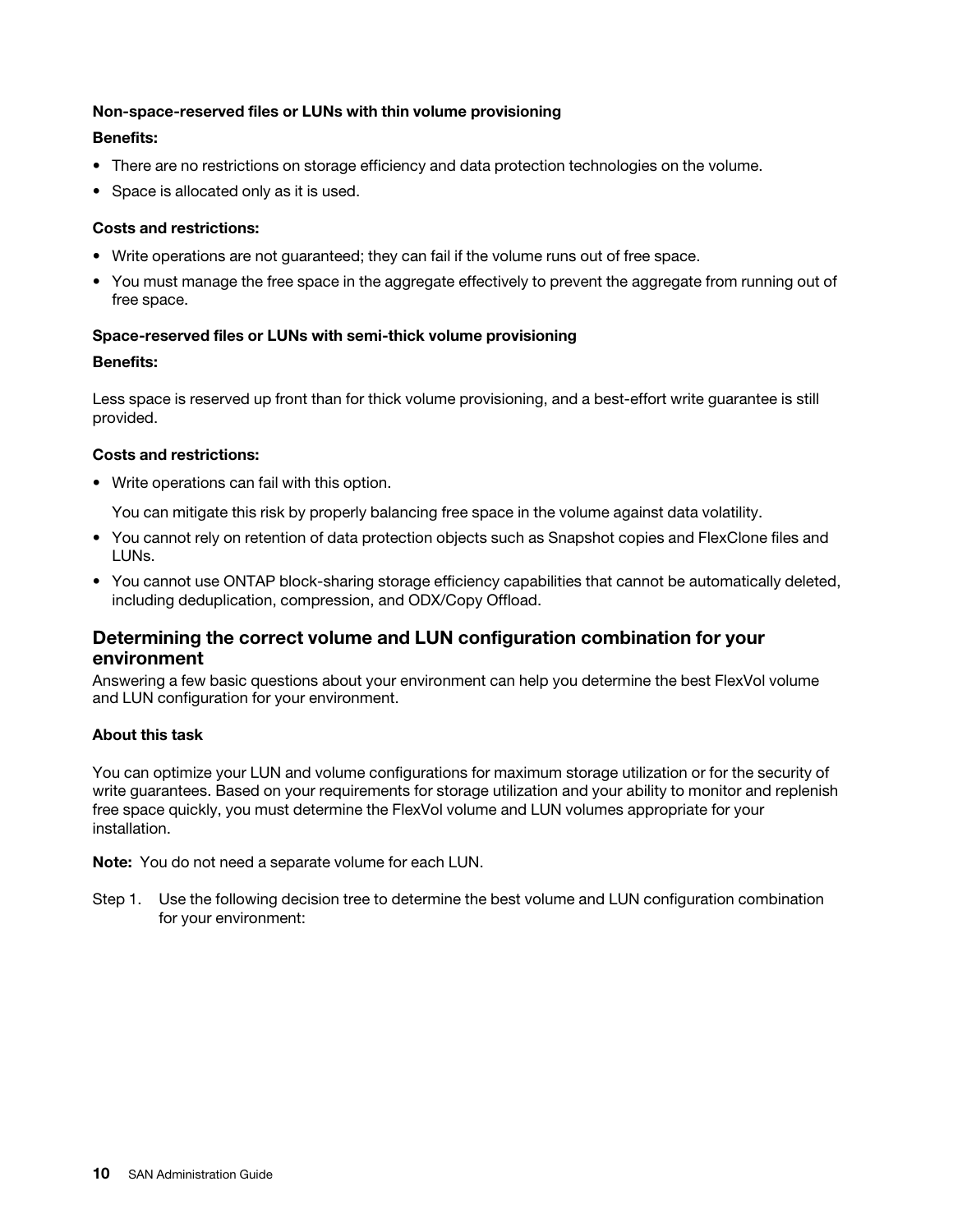

### Calculating rate of data growth for LUNs

You need to know the rate at which your LUN data is growing over time to determine whether you should use space-reserved LUNs or non-space-reserved LUNs.

### About this task

If you have a consistently high rate of data growth, then space-reserved LUNs might be a better option for you. If you have a low rate of data growth, then you should consider non-space-reserved LUNs.

The ThinkSystem Intelligent Monitoring Dashboard presents capacity forecasting to predict growth trends or you can calculate it manually. The following steps are for manual calculation.

- Step 1. Set up a space-reserved LUN.
- Step 2. Monitor the data on the LUN for a set period of time, such as one week.

Make sure that your monitoring period is long enough to form a representative sample of regularly occurring increases in data growth. For instance, you might consistently have a large amount of data growth at the end of each month.

- Step 3. Each day, record in GB how much your data grows.
- Step 4. At the end of your monitoring period, add the totals for each day together, and then divide by the number of days in your monitoring period.

This calculation yields your average rate of growth.

In this example, you need a 200 GB LUN. You decide to monitor the LUN for a week and record the following daily data changes:

- Sunday: 20 GB
- Monday: 18 GB
- Tuesday: 17 GB
- Wednesday: 20 GB
- Thursday: 20 GB
- Friday: 23 GB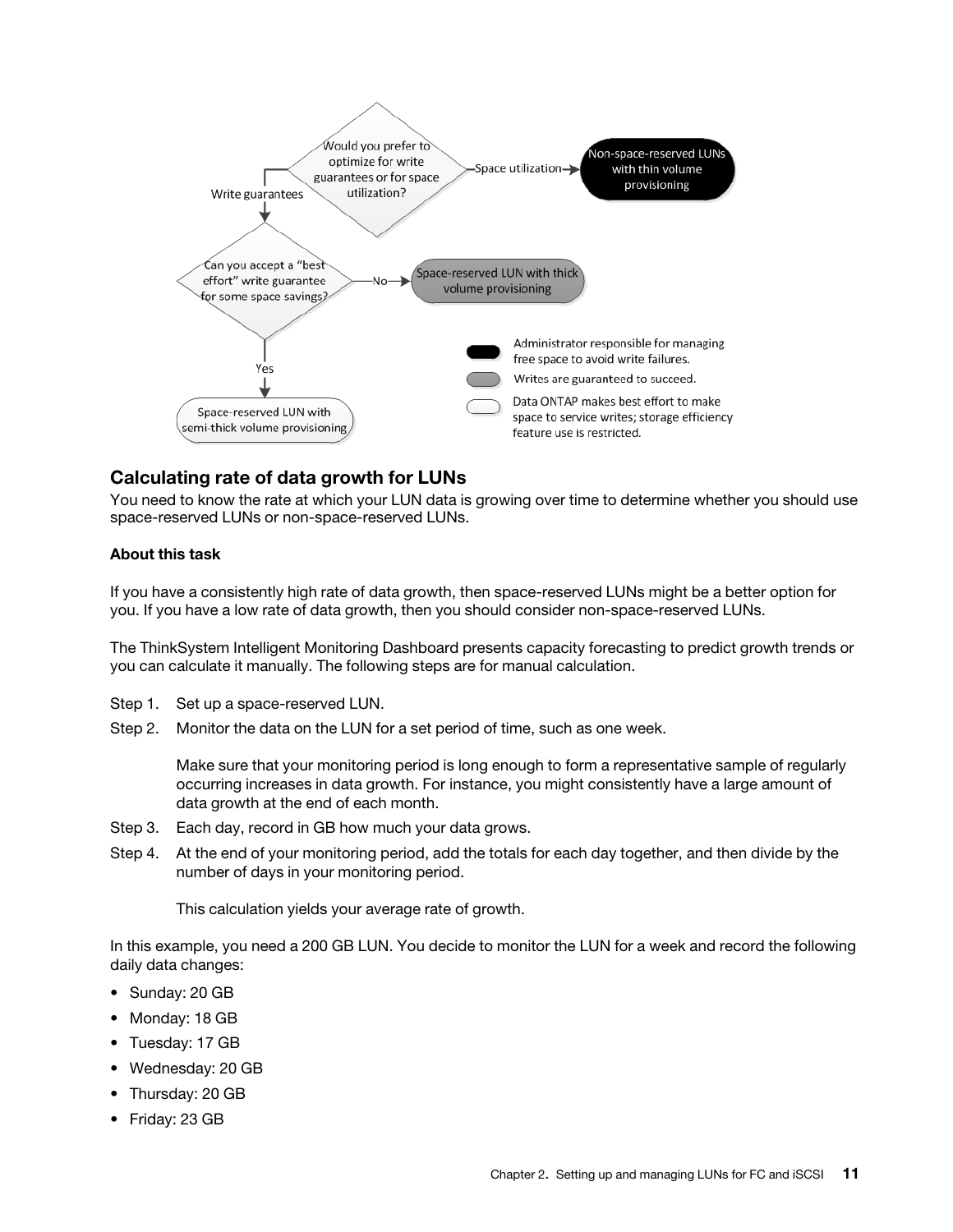• Saturday: 22 GB

In this example, your rate of growth is  $(20+18+17+20+20+23+22)$  /  $7 = 20$  GB per day.

### Configuration settings for space-reserved files or LUNs with thick-provisioned volumes

This FlexVol volume and file or LUN configuration combination provides the ability to use storage efficiency technologies and does not require you to actively monitor your free space, because sufficient space is allocated up front.

The following settings are required to configure a space-reserved file or LUN in a volume using thick provisioning:

| <b>Volume setting</b>     | <b>Value</b>                                                              |
|---------------------------|---------------------------------------------------------------------------|
| Guarantee                 | Volume                                                                    |
| <b>Fractional reserve</b> | 100                                                                       |
| Snapshot reserve          | Any                                                                       |
| Snapshot autodelete       | Optional                                                                  |
| Autogrow                  | Optional; if enabled, aggregate free space must be<br>actively monitored. |

| <b>File or LUN setting</b> | <b>Value</b> |
|----------------------------|--------------|
| Space reservation          | Enabled      |

### Configuration settings for non-space-reserved files or LUNs with thin-provisioned volumes

This FlexVol volume and file or LUN configuration combination requires the smallest amount of storage to be allocated up front, but requires active free space management to prevent errors due to lack of space.

The following settings are required to configure a non-space-reserved files or LUN in a thin-provisioned volume:

| <b>Volume setting</b> | <b>Value</b> |
|-----------------------|--------------|
| Guarantee             | None         |
| Fractional reserve    | 0            |
| Snapshot reserve      | Any          |
| Snapshot autodelete   | Optional     |
| Autogrow              | Optional     |

| <b>File or LUN setting</b> | <b>Value</b>    |
|----------------------------|-----------------|
| Space reservation          | <b>Disabled</b> |

### Additional considerations

When the volume or aggregate runs out of space, write operations to the file or LUN can fail.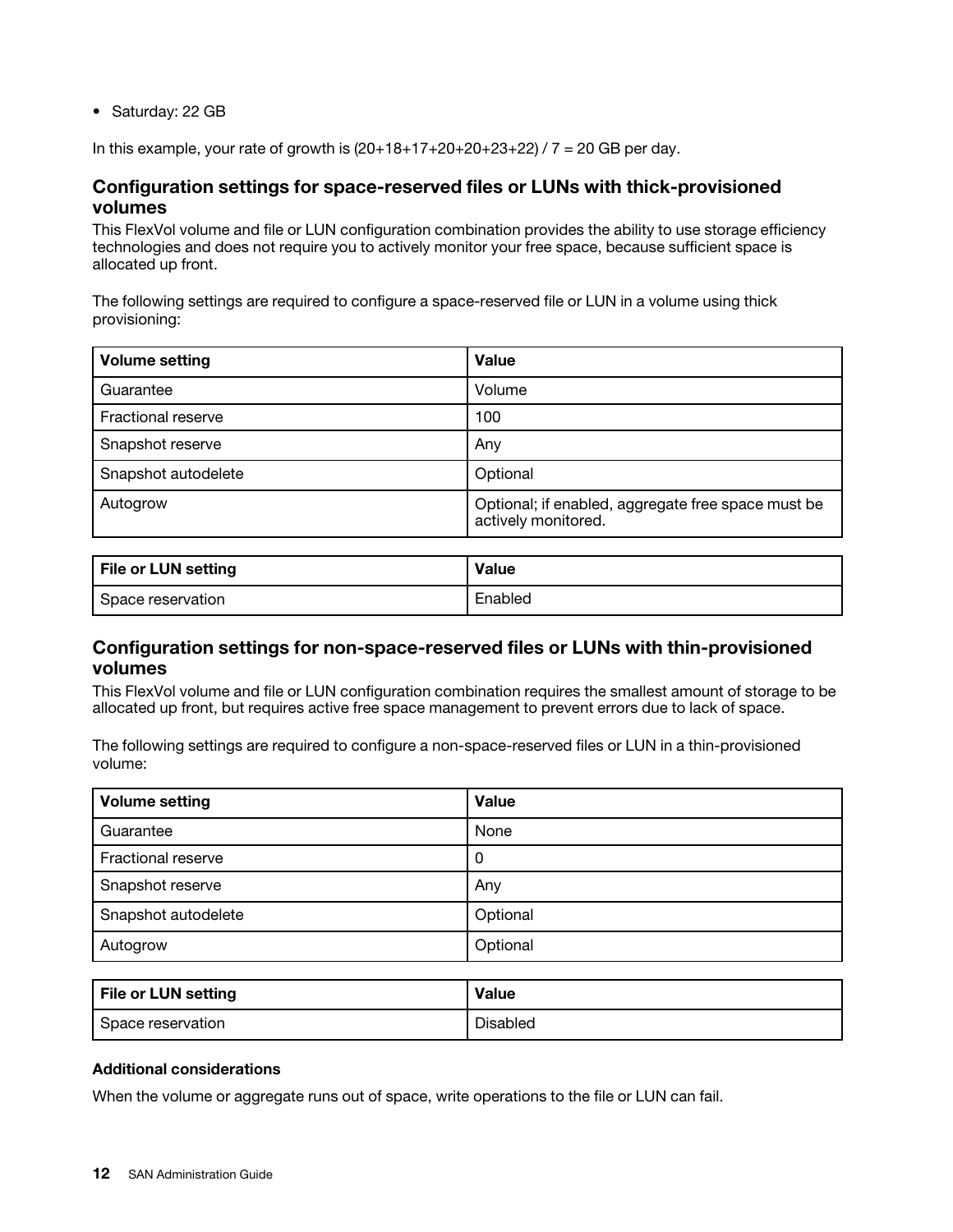If you do not want to actively monitor free space for both the volume and the aggregate, you should enable Autogrow for the volume and set the maximum size for the volume to the size of the aggregate. In this configuration, you must monitor aggregate free space actively, but you do not need to monitor the free space in the volume.

#### Configuration settings for space-reserved files or LUNs with semi-thick volume provisioning

This FlexVol volume and file or LUN configuration combination requires less storage to be allocated up front than the fully provisioned combination, but places restrictions on the efficiency technologies you can use for the volume. Overwrites are fulfilled on a best-effort basis for this configuration combination.

The following settings are required to configure a space-reserved LUN in a volume using semi-thick provisioning:

| <b>Volume setting</b>     | Value                                                                                                                                                                                            |
|---------------------------|--------------------------------------------------------------------------------------------------------------------------------------------------------------------------------------------------|
| Guarantee                 | Volume                                                                                                                                                                                           |
| <b>Fractional reserve</b> | 0                                                                                                                                                                                                |
| Snapshot reserve          | 0                                                                                                                                                                                                |
| Snapshot autodelete       | On, with a commitment level of destroy, a destroy<br>list that includes all objects, the trigger set to<br>volume, and all FlexClone LUNs and FlexClone files<br>enabled for automatic deletion. |
| Autogrow                  | Optional; if enabled, aggregate free space must be<br>actively monitored.                                                                                                                        |

| <b>File or LUN setting</b> | <b>Value</b> |
|----------------------------|--------------|
| Space reservation          | Enabled      |

### Technology restrictions

You cannot use the following volume storage efficiency technologies for this configuration combination:

- Compression
- Deduplication
- ODX and FlexClone Copy Offload
- FlexClone LUNs and FlexClone files not marked for automatic deletion (active clones)
- FlexClone subfiles
- ODX/Copy Offload

### Additional considerations

The following facts must be considered when employing this configuration combination:

- When the volume that supports that LUN runs low on space, protection data (FlexClone LUNs and files, Snapshot copies) is destroyed.
- Write operations can time out and fail when the volume runs out of free space.

Compression is enabled by default for AFA platforms. You must explicitly disable compression for any volume for which you want to use semi-thick provisioning on an AFA platform.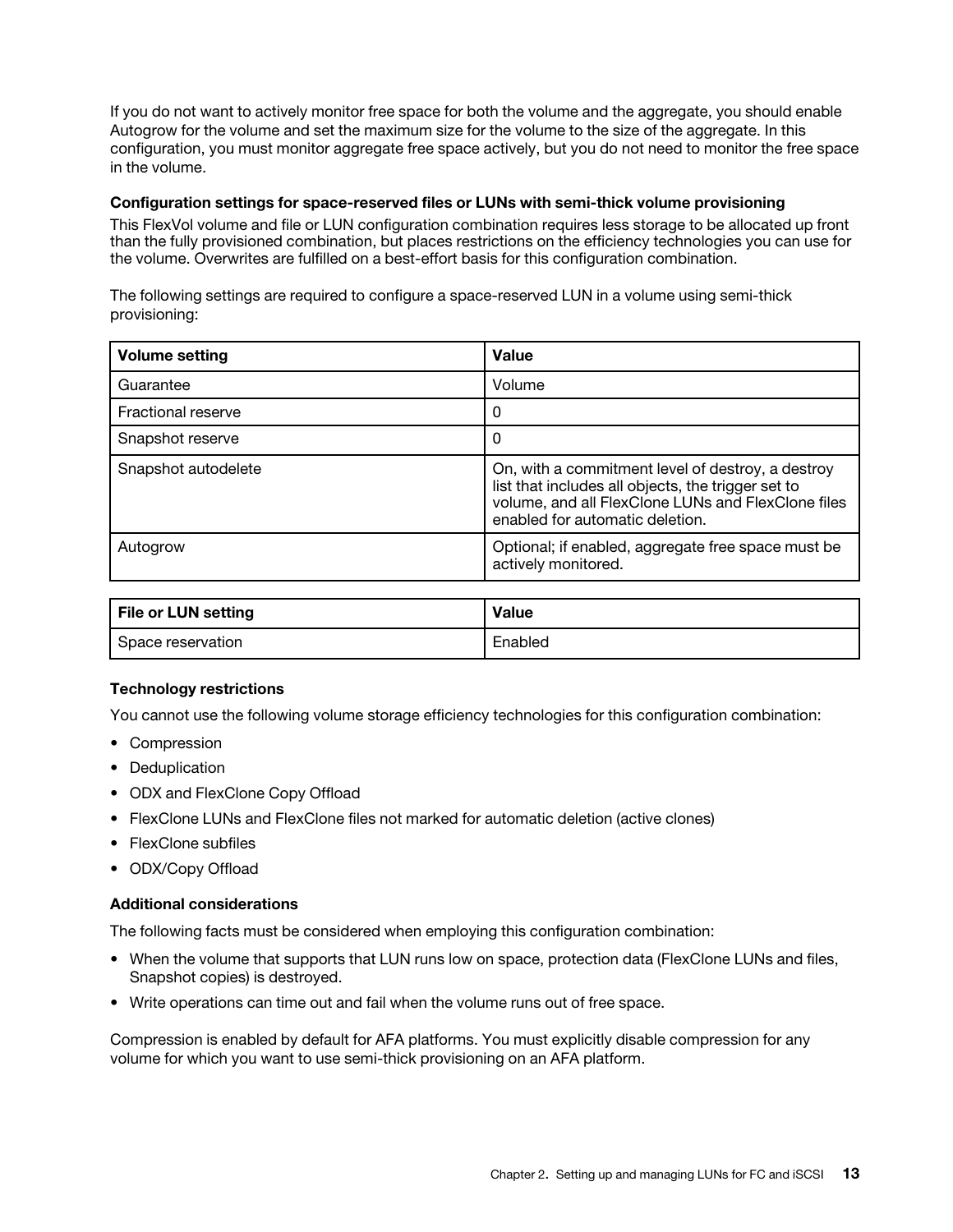# <span id="page-17-0"></span>Selective LUN Map

Selective LUN Map (SLM) reduces the number of paths from the host to the LUN. With SLM, when a new LUN map is created, the LUN is accessible only through paths on the node owning the LUN and its HA partner.

SLM enables management of a single igroup per host and also supports nondisruptive LUN move operations that do not require portset manipulation or LUN remapping.

Portsets can be used with SLM just as in previous versions of ONTAP to further restrict access of certain targets to certain initiators. When using SLM with portsets, LUNs will be accessible on the set of LIFs in the portset on the node that owns the LUN and on that node's HA partner.

SLM is enabled by default on all new LUN maps.

### How to determine whether SLM is enabled on a LUN map

If your environment has a combination of LUNs created in ONTAP and LUNs transitioned from previous versions, you might need to determine whether Selective LUN Map (SLM) is enabled on a specific LUN.

You can use the information displayed in the output of the lun mapping show -fields reporting-nodes, node command to determine whether SLM is enabled on your LUN map. If SLM is not enabled, " $\blacksquare$ " is displayed in the cells under the reporting-nodes column of the command output. If SLM is enabled, the list of nodes displayed under the nodes column is duplicated in the reporting-nodes column.

### Creating port sets and binding igroups to port sets

In addition to using Selective LUN Map (SLM), you can create a port set and bind the port set to an igroup to further limit which LIFs can be used by an initiator to access a LUN. If you do not bind a port set to an igroup, then all of the initiators in the igroup can access mapped LUNs through all of the LIFs on the node owning the LUN and the owning node's HA partner.

### Before you begin

You must have at least one LIF and one igroup.

Unless you are using interface groups, two LIFs are recommended for redundancy for both iSCSI and FC. Only one LIF is recommended for interface groups.

### About this task

It is advantageous to use ports sets with SLM when you have more than two LIFs on a node and you want to restrict a certain initiator to a subset of LIFs. Without port sets, all targets on the node will be accessible by all of the initiators with access to the LUN through the node owning the LUN and the owning node's HA partner.

Step 1. Create a port set containing the appropriate LIFs: portset create -vserver vserver\_name -portset portset\_name -protocol protocol -port-name port\_ name

If you are using FC, specify the protocol parameter as fcp . If you are using iSCSI, specify the protocol parameter as iscsi .

- Step 2. Bind the igroup to the port set: lun igroup bind -vserver vserver\_name -igroup igroup\_name -portset portset\_name
- Step 3. Verify that your port sets and LIFs are correct: portset show-vserver vserver name **Example** Vserver Portset Protocol Port Names Igroups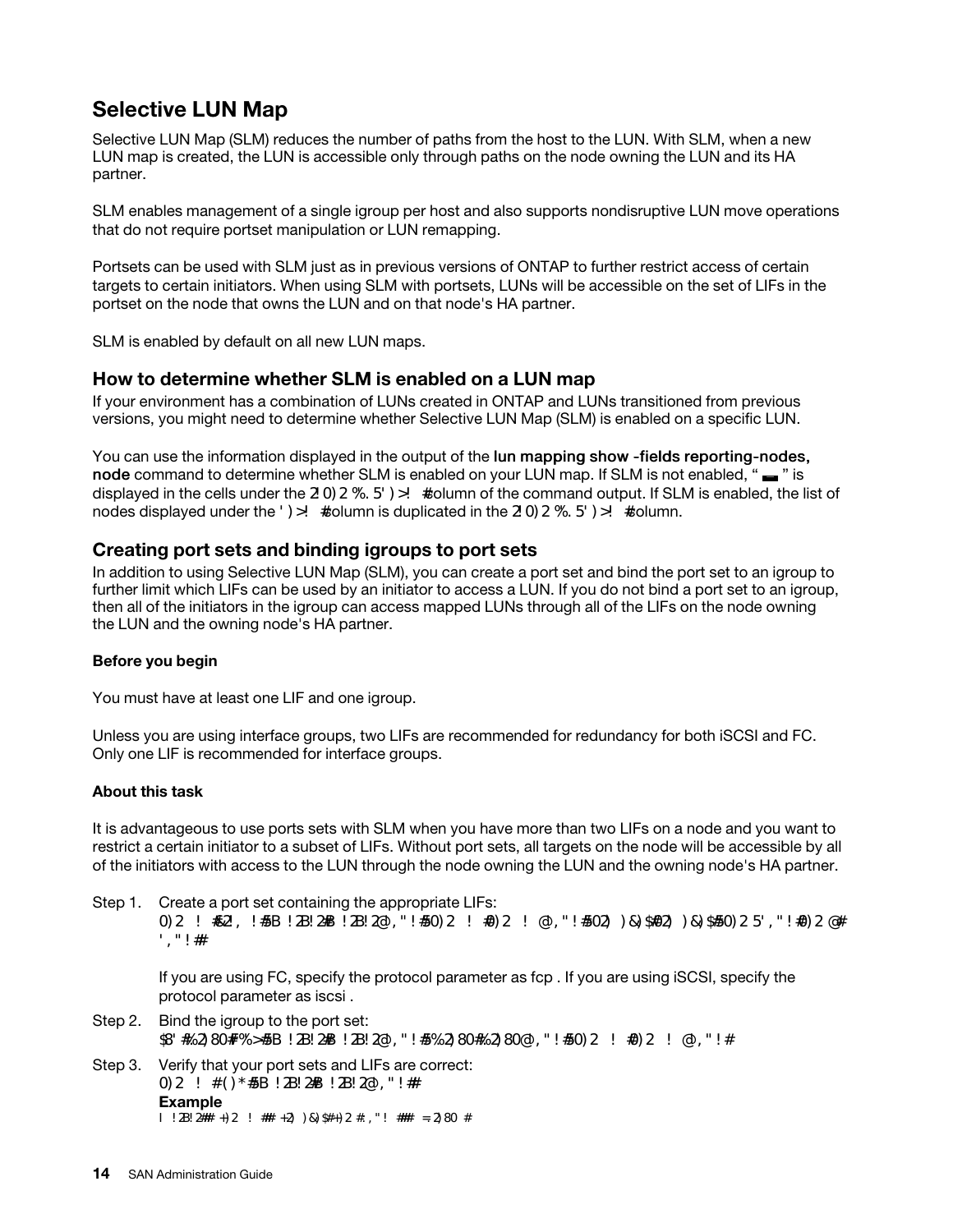--------- --------- -------- ------------- ------- vs3 portset0 iscsi lif0,lif1 igroup1

### Modifying the SLM reporting-nodes list

If you are moving a LUN or a volume containing LUNs to another high availability (HA) pair within the same cluster, you should modify the Selective LUN Map (SLM) reporting-nodes list before initiating the move. This ensures that active, optimized LUN paths are maintained.

Step 1. Add the destination node and its partner node to the reporting-nodes list of the aggregate or volume:

lun mapping add-reporting-nodes -vserver vserver\_name -path lun\_path -igroup igroup\_name [-destination-aggregate aggregate\_name|-destination-volume volume\_name]

If you have a consistent naming convention, you can modify multiple LUN mappings at the same time by using \*-igroup instead of igroup.

- Step 2. Rescan the host to discover the newly added paths.
- Step 3. If your OS requires it, add the new paths to your multipath network I/O (MPIO) configuration.
- Step 4. Run the command for the needed move operation and wait for the operation to finish.
- Step 5. Verify that I/O is being serviced through the Active/Optimized path: lun mapping show -fields reporting-nodes
- Step 6. Remove the previous LUN owner and its partner node from the reporting-nodes list: lun mapping remove-reporting-nodes -vserver vserver\_name -path lun\_path -igroup igroup\_name -remote-nodes
- Step 7. Verify that the LUN has been removed from the existing LUN map: lun mapping show -fields reporting-nodes
- Step 8. Remove any stale device entries for the host OS.
- Step 9. Change any multipathing configuration files if required.
- Step 10. Rescan the host to verify removal of old paths.

See your host documentation for specific steps to rescan your hosts.

# <span id="page-18-0"></span>Ways to limit LUN access with port sets and igroups

In addition to using Selective LUN Map (SLM), you can limit access to your LUNs through igroups and port sets.

Port sets can be used with SLM to further restrict access of certain targets to certain initiators. When using SLM with port sets, LUNs will be accessible on the set of LIFs in the port set on the node that owns the LUN and on that node's HA partner.

In the following example, initiator1 does not have a port set. Without a port set, initiator1 can access LUN1 through both LIF1 and LIF2.

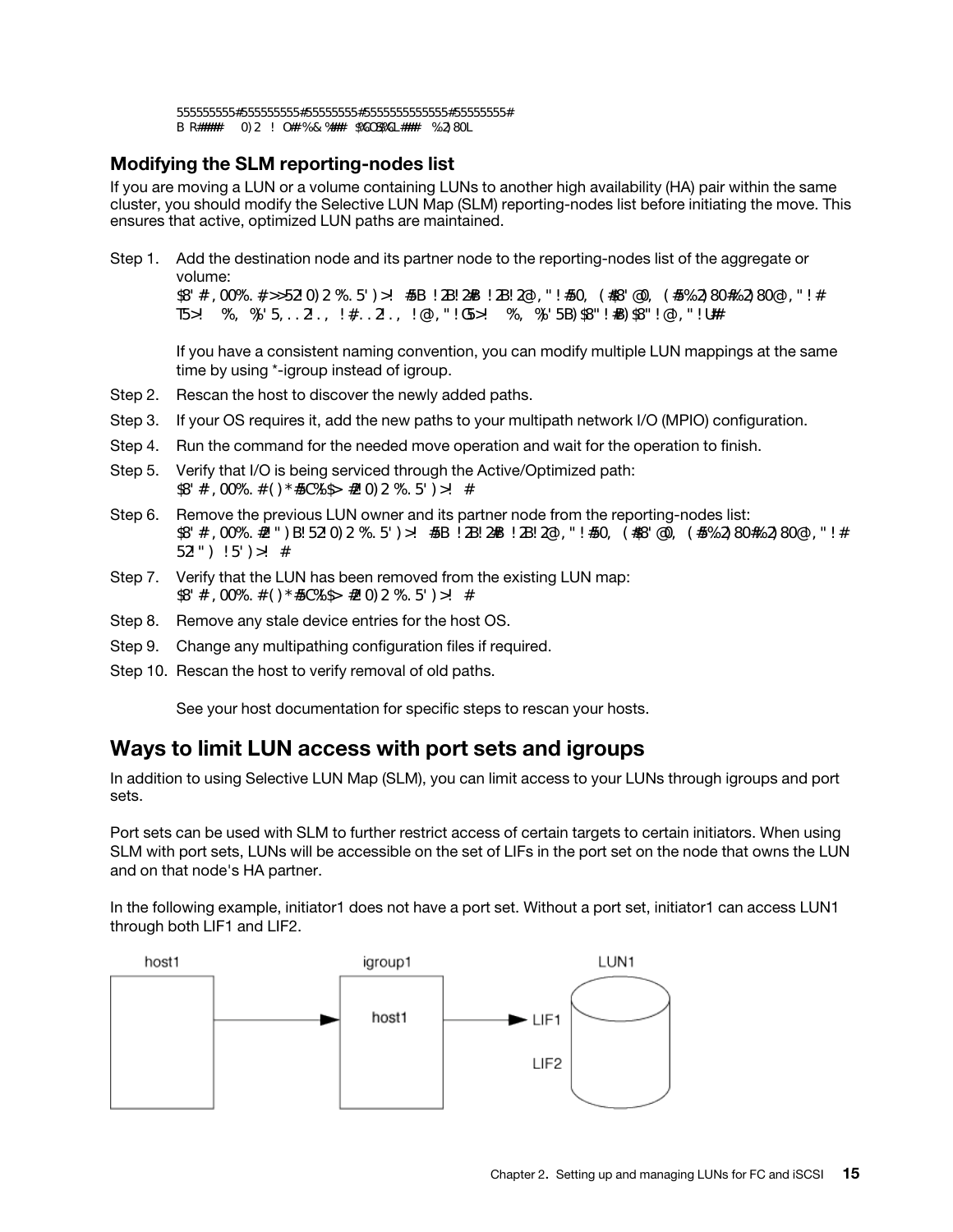You can limit access to LUN1 by using a port set. In the following example, initiator1 can access LUN1 only through LIF1. However, initiator1 cannot access LUN1 through LIF2 because LIF2 is not in port set1.



# <span id="page-19-0"></span>Examining configured and used space of a LUN

Knowing the configured space and actual space used for your LUNs can help you determine the amount of space that can be reclaimed when doing space reclamation, the amount of reserved space that contains data, and the total configured size versus the actual size used for a LUN.

Step 1. View the configured space versus the actual space used for a LUN: lun show Example

> The following example show the configured space versus the actual space used by the LUNs in the vs3 storage virtual machine (SVM):

```
lun show -vserver vs3 -fields path, size, size-used, space-reserve 
vserver path size space-reserve size-used
------- ----------------- ------- ------------- --------- 
vs3 /vol/vol0/lun1 50.01GB disabled
vs3 /vol/vol0/lun1_backup
                       50.01GB disabled 32.15GB 
vs3 /vol/vol0/lun2 75.00GB disabled 0B 
vs3 /vol/volspace/lun0 
                        5.00GB enabled 4.50GB 
4 entries were displayed.
```
### <span id="page-19-1"></span>I/O misalignments might occur on properly aligned LUNs

ONTAP might report I/O misalignments on properly aligned LUNs. In general, these misalignment warnings can be disregarded as long as you are confident that your LUN is properly provisioned and your partitioning table is correct.

LUNs and hard disks both provide storage as blocks. Because the block size for disks on the host is 512 bytes, LUNs present blocks of that size to the host while actually using larger, 4-KB blocks to store data. The 512-byte data block used by the host is referred to as a logical block. The 4-KB data block used by the LUN to store data is referred to as a physical block. This means that there are eight 512-byte logical blocks in each 4-KB physical block.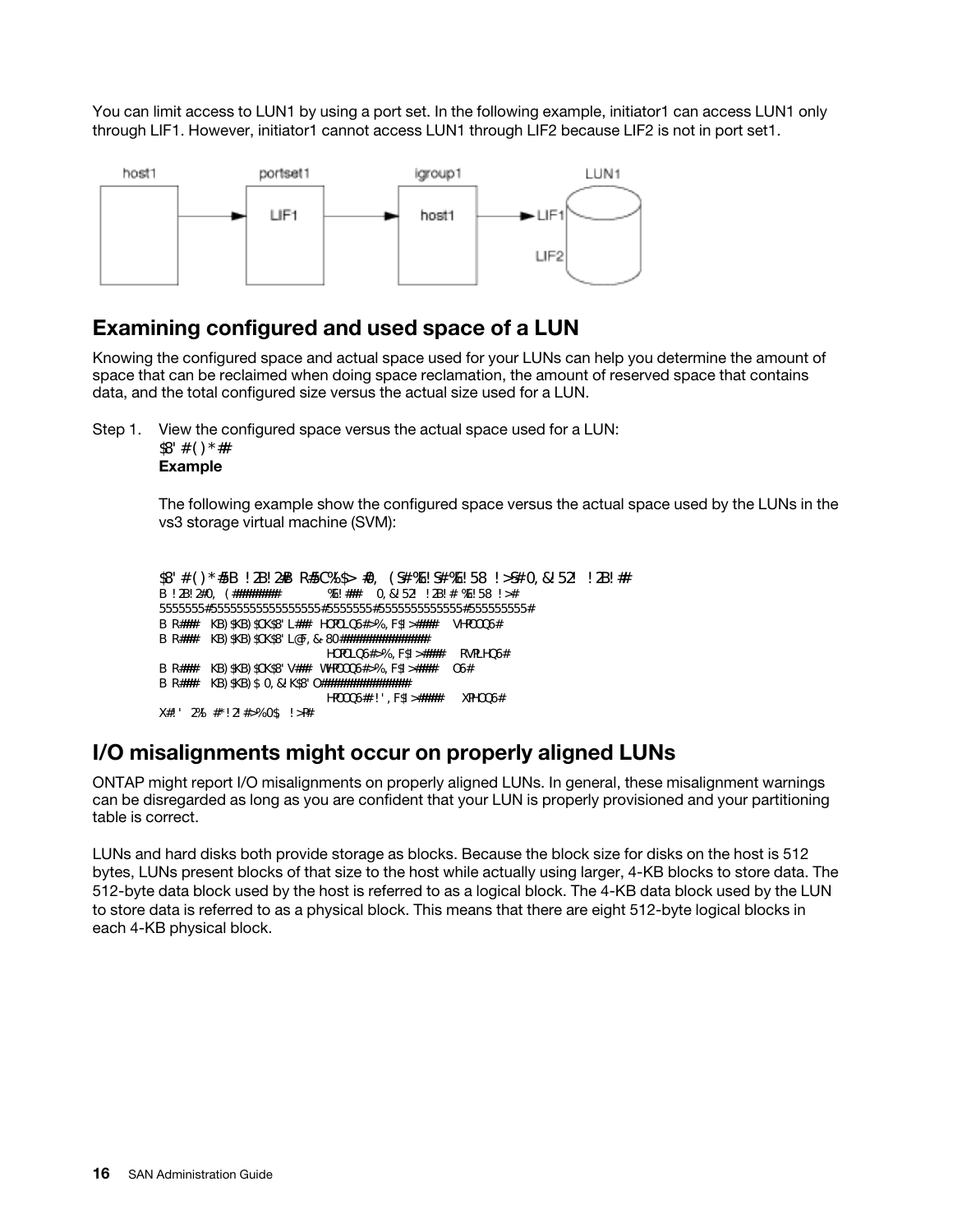The host operating system can begin a read or write I/O operation at any logical block. I/O operations are only considered aligned when they begin at the first logical block in the physical block. If an I/O operation begins at a logical block that is not also the start of a physical block, the I/O is considered misaligned. ONTAP automatically detects the misalignment and reports it on the LUN. However, the presence of misaligned I/O does not necessarily mean that the LUN is also misaligned. It is possible for misaligned I/O to be reported on properly aligned LUNs.

If further investigation is required, technical support can run diagnostic commands that show detailed I/O alignment data to confirm the presence or absence of true LUN misalignment.

### How to achieve I/O alignment using LUN OS types

To achieve I/O alignment with your OS partitioning scheme, you should use the recommended ONTAP LUN ostype value that most closely matches your operating system.

The partition scheme employed by the host operating system is a major contributing factor to I/O misalignments. Some ONTAP LUN ostype values use a special offset known as a "prefix" to enable the default partitioning scheme used by the host operating system to be aligned.

Note: In some circumstances, a custom partitioning table might be required to achieve I/O alignment. However, for ostype values with a "prefix" value greater than 0 , a custom partition might create misaligned I/ O.

The LUN ostype values in the following table should be used based on your operating system.

| <b>LUN ostype</b> | Prefix (bytes) | <b>Prefix (sectors)</b> | <b>Operating system</b>                            |
|-------------------|----------------|-------------------------|----------------------------------------------------|
| windows           | 32.256         | 63                      | Windows 2000, 2003 (MBR<br>format), 2008 and later |
| windows apt       | 17.408         | 34                      | Windows 2003 (GPT<br>format)                       |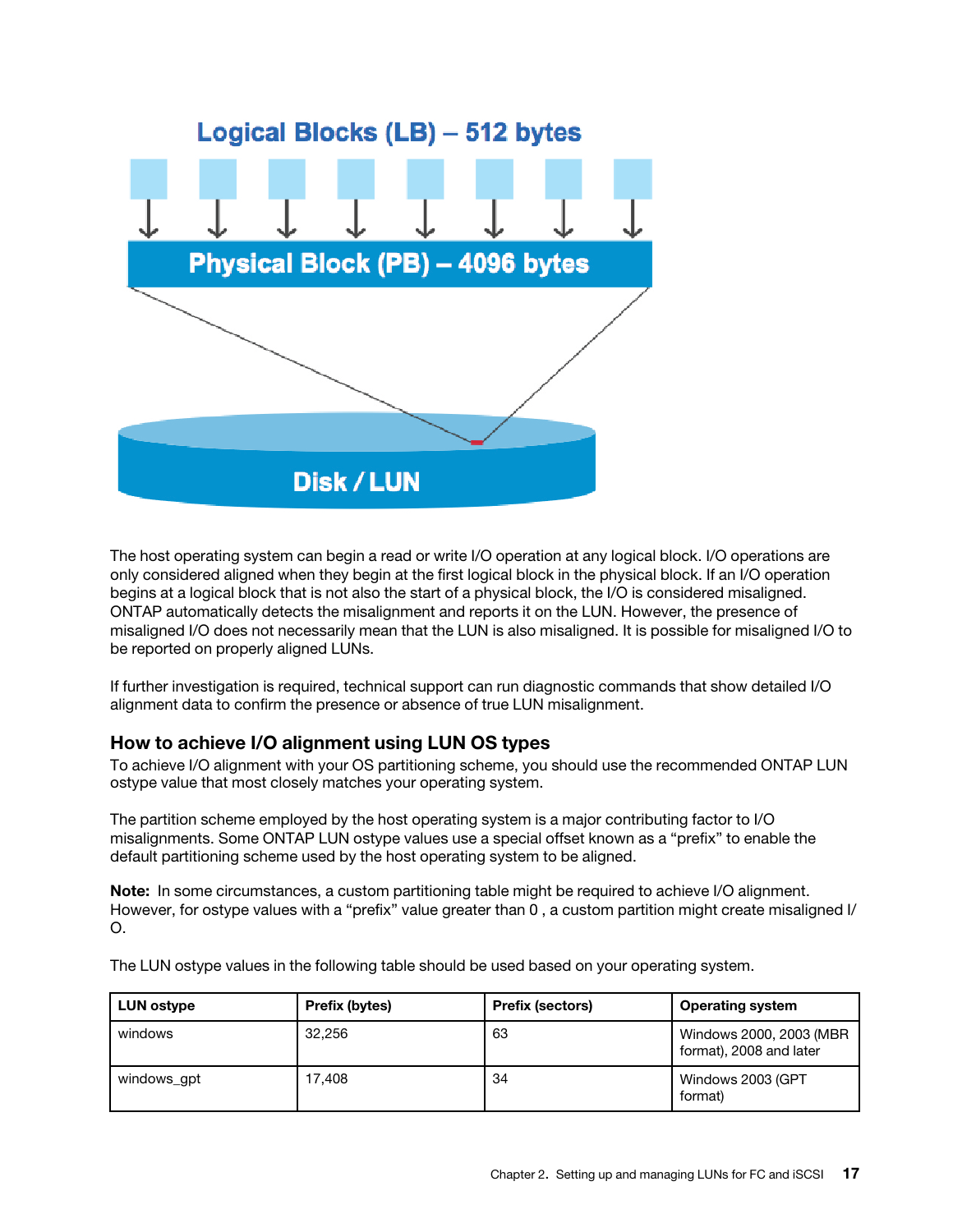| <b>LUN ostype</b> | Prefix (bytes) | <b>Prefix (sectors)</b> | <b>Operating system</b>           |
|-------------------|----------------|-------------------------|-----------------------------------|
| windows 2008      | υ              | 0                       | Windows 2008 and later            |
| hyper_v           | U              | 0                       | Windows 2008 Hyper-V<br>and later |
| linux             |                | 0                       | All Linux distributions           |
| xen               |                | 0                       | Citrix XenServer                  |
| ymware            |                | 0                       | <b>VMware ESX</b>                 |

### Special I/O alignment considerations for Linux

Linux distributions offer a wide variety of ways to use a LUN including as raw devices for databases, various volume managers, and file systems. It is not necessary to create partitions on a LUN when used as a raw device or as physical volume in a logical volume.

### ESX boot LUNs report as misaligned

LUNs used as ESX boot LUNs are typically reported by ONTAP as misaligned. ESX creates multiple partitions on the boot LUN, making it very difficult to align. Misaligned ESX boot LUNs are not typically a performance problem because the total amount of misaligned I/O is small. Assuming that the LUN was correctly provisioned with the VMware ostype, no action is needed.

### <span id="page-21-0"></span>Controlling and monitoring I/O performance to LUNs by using Storage QoS

You can control input/output (I/O) performance to LUNs by assigning LUNs to Storage QoS policy groups. You might control I/O performance to ensure that workloads achieve specific performance objectives or to throttle a workload that negatively impacts other workloads.

### About this task

Policy groups enforce a maximum throughput limit (for example, 100 MB/s). You can create a policy group without specifying a maximum throughput, which enables you to monitor performance before you control the workload.

You can also assign storage virtual machines (SVMs) with FlexVol volumes and LUNs to policy groups.

Note the following requirements about assigning a LUN to a policy group:

• The LUN must be contained by the SVM to which the policy group belongs.

You specify the SVM when you create the policy group.

• If you assign a LUN to a policy group, then you cannot assign the LUN's containing volume or SVM to a policy group.

For more information about how to use Storage QoS, see the *System Administration Reference*.

- Step 1. Use the gos policy-group create command to create a policy group.
- Step 2. Use the lun create command or the lun modify command with the -qos-policy-group parameter to assign a LUN to a policy group.
- Step 3. Use the **qos statistics** commands to view performance data.
- Step 4. If necessary, use the gos policy-group modify command to adjust the policy group's maximum throughput limit.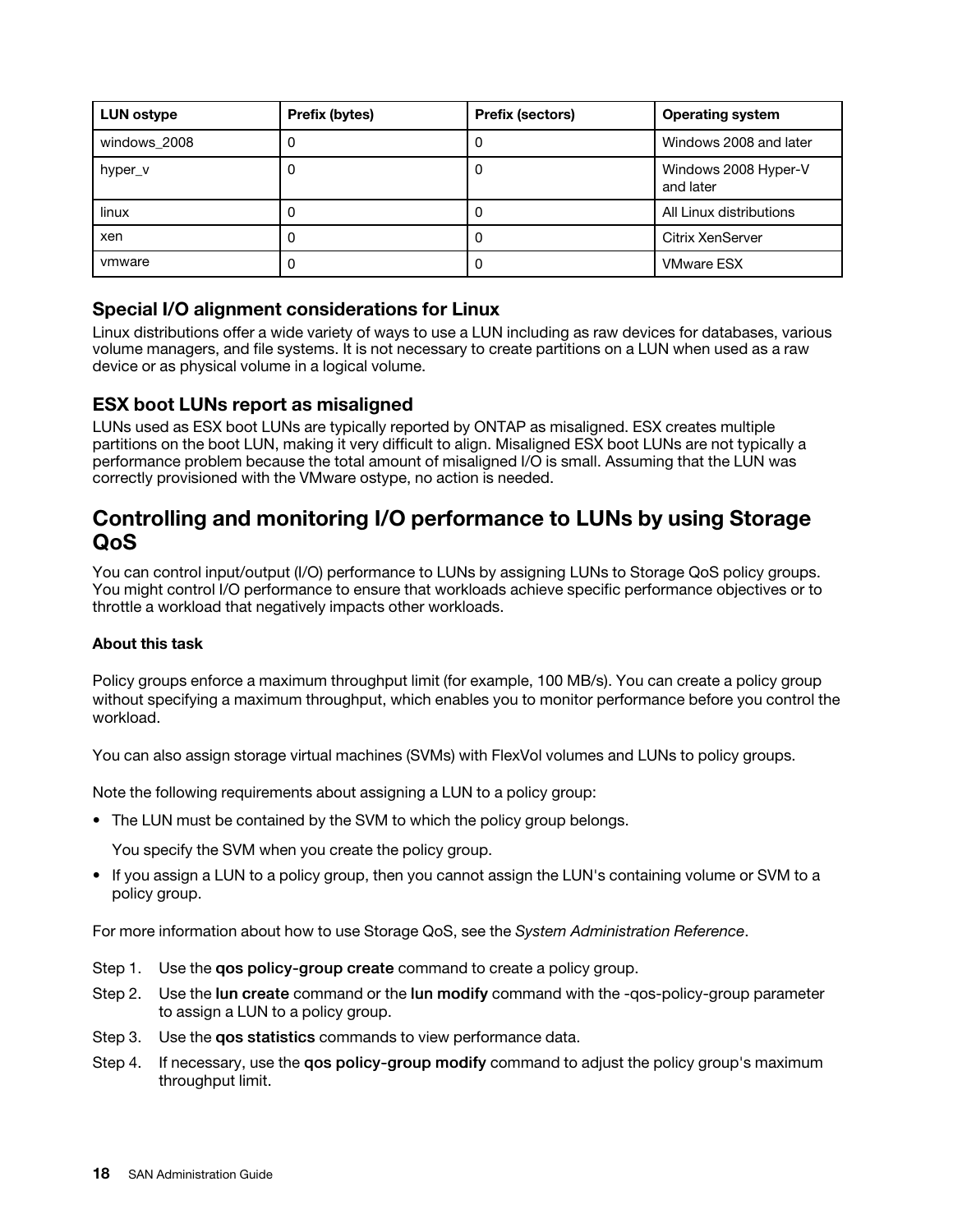# <span id="page-22-0"></span>Tools available to effectively monitor your LUNs

Tools are available to help you effectively monitor your LUNs and avoid running out of space.

- ThinkSystem Intelligent Monitoring Unified Manager is a free tool that enables you to manage all storage across all clusters in your environment.
- Storage Manager is a graphical user interface built into ONTAP that enables you to manually manage storage needs at the cluster level.
- ThinkSystem Intelligent Monitoring Dashboard presents a single view of your storage infrastructure and enables you to set up automatic monitoring, alerts, and reporting when your LUNs, volumes, and aggregates are running out of storage space.

# <span id="page-22-1"></span>Ways to address issues when LUNs go offline

When no space is available for writes, LUNs go offline to preserve data integrity. LUNs can run out of space and go offline for various reasons, and there are several ways you can address the issue.

| If the                                                                     | You can                                                                                                                                                                                                                                                                                    |
|----------------------------------------------------------------------------|--------------------------------------------------------------------------------------------------------------------------------------------------------------------------------------------------------------------------------------------------------------------------------------------|
| Aggregate is full                                                          | • Add more disks.<br>• Use the volume modify command to shrink a volume<br>that has available space.<br>If you have space-guarantee volumes that have<br>available space, change the volume space guarantee<br>to none with the volume modify command.                                     |
| Volume is full but there is space available in the<br>containing aggregate | For space guarantee volumes, use the <b>volume modify</b><br>command to increase the size of your volume.<br>For thinly provisioned volumes, use the <b>volume</b><br>٠<br>modify command to increase the maximum size of<br>your volume.                                                  |
|                                                                            | If volume autogrow is not enabled, use <b>volume modify</b><br>-autogrow-mode to enable it.<br>Delete Snapshot copies manually with the <b>volume</b><br>٠<br>snapshot delete command, or use the volume<br>snapshot autodelete modify command to<br>automatically delete Snapshot copies. |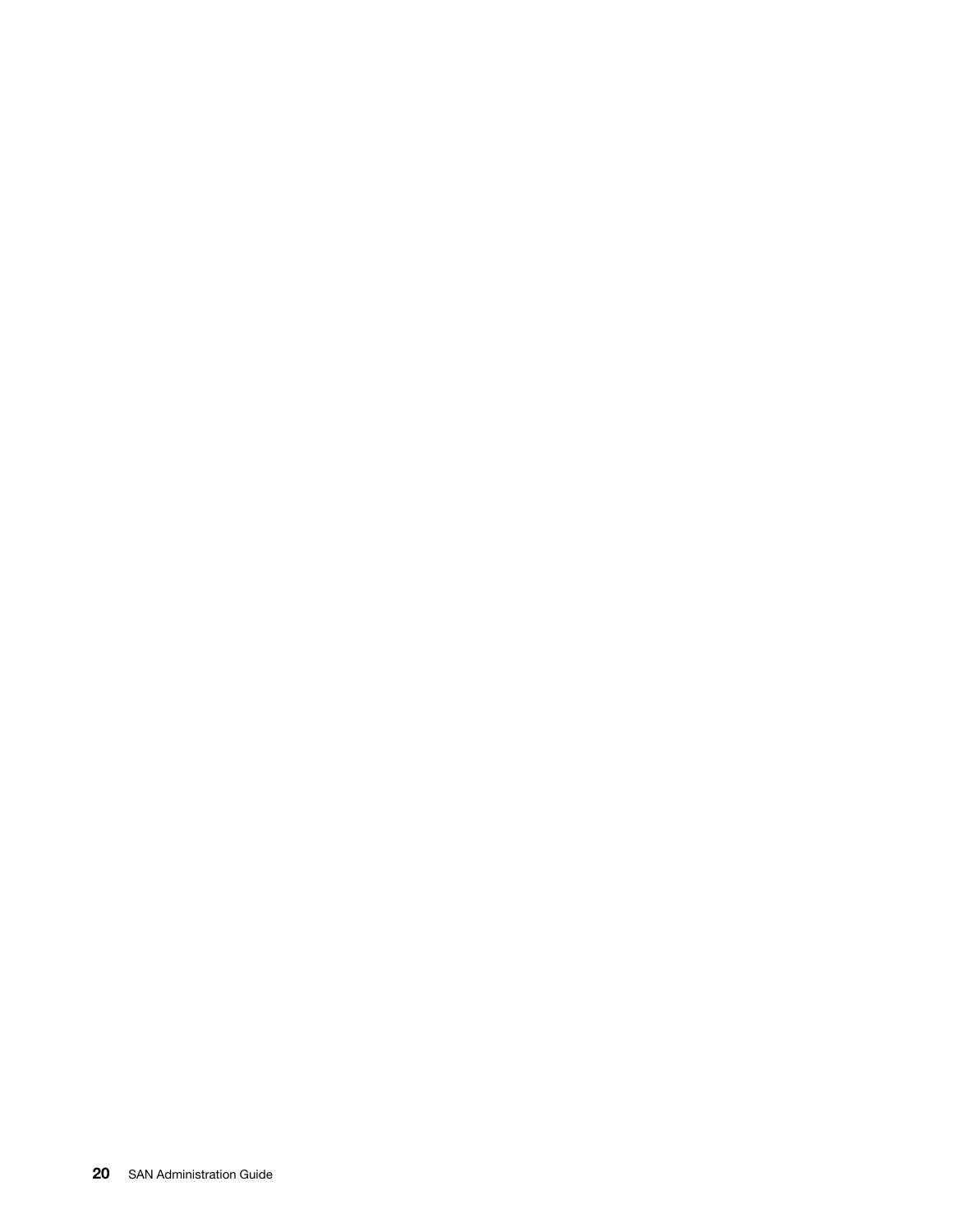# <span id="page-24-0"></span>Chapter 3. Setting up namespaces for NVMe

To set up the NVMe protocol in your SAN environment, you must configure an SVM for NVMe, create namespaces and subsystems, configure an FC-NVMe LIF, and then map the namespaces to the subsystems.

### <span id="page-24-1"></span>NVMe namespaces considerations

There are certain considerations you should be aware of when working with NVMe namespaces.

- If you lose data in a LUN, it cannot be restored from a namespace, or vice versa.
- The space guarantee for namespaces is the same as the space guarantee of the containing volume.
- Beginning with ONTAP 9.6, namespaces support 512 byte blocks and 4096 byte blocks.

4096 is the default value. 512 should only be used if the host operating system does not support 4096 byte blocks.

- Namespaces do not support the following:
	- Renaming

You cannot rename a namespace.

– Resizing

You cannot increase or decrease the size of a namespace.

- Inter-volume move
- <span id="page-24-2"></span>– Inter-volume copy

# Configuring an SVM for NVMe

If you want to use the NVMe protocol on a node, you must configure your SVM specifically for NVMe.

### Before you begin

Your FC adapters must support NVMe. Supported adapters are listed in the *Lenovo Press*.

#### Lenovo Press

- Step 1. Verify that you have NVMe capable adapters installed in your cluster: net work fcp adapter show-data-protocols-supported fc-nvme
- Step 2. Create an SVM: vserver create -vserver *SVM\_name*
- Step 3. Verify that the SVM is created: vserver show
- Step 4. If you are running ONTAP 9.7 or earlier, remove all protocols from the SVM: vserver remove-protocols -vserver *SVM\_name* -protocols iscsi,fcp,nfs,cifs,ndmp Beginning in ONTAP 9.8, it is not necessary to remove other protocols when adding NVMe.
- Step 5. Add the NVMe protocol to the SVM: vserver add-protocols -vserver *SVM\_name* -protocols nvme
- Step 6. If you are running ONTAP 9.7 or earlier, verify that NVMe is the only protocol allowed on the SVM: vserver show -vserver *SVM\_name* -fields allowed-protocols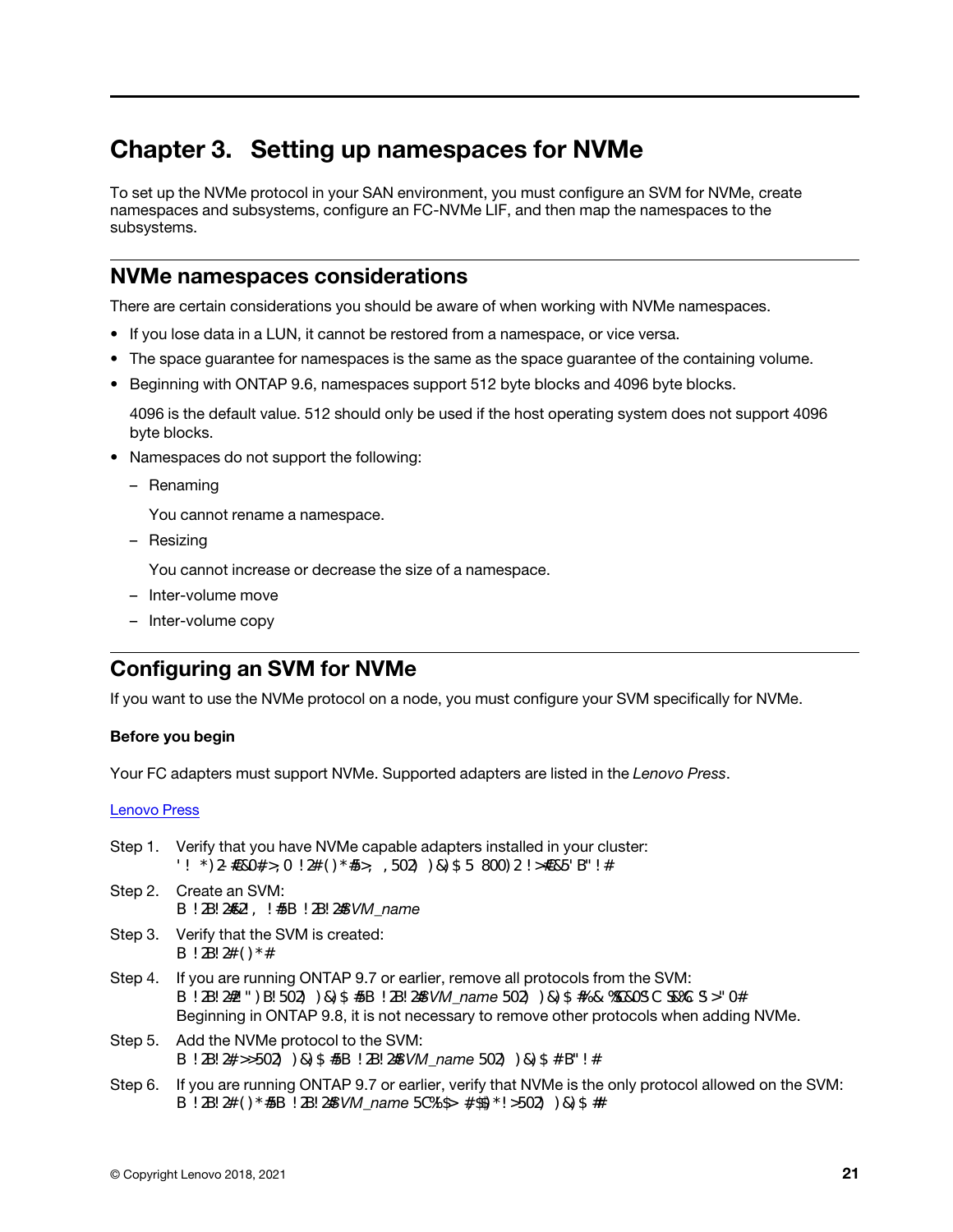NVMe should be the only protocol displayed under the column.

- Step 7. Create the NVMe service: vserver nvme create -vserver *SVM\_name*
- Step 8. Verify that the NVMe service was created: vserver nvme show- vserver *SVM\_name* The **of the SVM** should be listed as  $\blacksquare$ .
- Step 9. Create an NVMe/FC LIF: network interface create -vserver *SVM\_name* -lif *lif\_name* -role data -data-protocol fc-nvme -home-node *home\_node* -home-port *home\_port*
- Step 10. Create an NVMe/FC LIF on the HA partner node: network interface create -vserver *SVM\_name* -lif *lif\_name* -role data -data-protocol fc-nvme -home-node *home\_node* -home-port *home\_port*
- Step 11. Verify the NVMe/FC LIFs were created: net interface show -veserver *SVM\_name*
- Step 12. Create volume on the same node as the LIF: vol create -vserver *SVM-name* -volume *vol\_name* -aggregate *aggregate\_name* -size *volume\_size*  If a warning message is displayed about the auto efficiency policy, it can be safely ignored.

### <span id="page-25-0"></span>Creating an NVMe namespace and subsystem

For systems using the NVMe protocol, you must create one or more NVMe namespaces and subsystems. Each namespace can then be mapped to an NVMe subsystem to allow data access from your host system.

### Before you begin

The SVM must already be configured for NVMe.

Step 1. Verify that the SVM is configured for NVMe: vserver show-vserver SVM name - fields allowedprotocols

should be displayed under the  $\Box$   $\Box$   $\Box$   $\Box$   $\Box$  column.

- Step 2. Create the NVMe namespace: vserver nvme namespace create -vserver *SVM\_name* -path *path*  -size *size\_of\_namespace* -ostype *OS\_type*
- Step 3. Create the NVMe subsystem: vserver name subsystem create -vserver *SVM\_name* -subsystem *name\_of\_subsystem* -ostype *OS\_type*
- Step 4. Verify that the subsystem was created: vserver nvme subsystem show -vserver *SVM\_name*  The subsystem should be displayed under the column.

### <span id="page-25-1"></span>Mapping an NVMe namespace to a subsystem

You must map a namespace to a subsystem when using NVMe.

### Before you begin

- You must have configured an SVM for NVMe.
- You must have created an NVMe namespace and subsystem.

### About this task

A namespace can only be mapped to a single subsystem.

Step 1. Obtain the NQN from the host.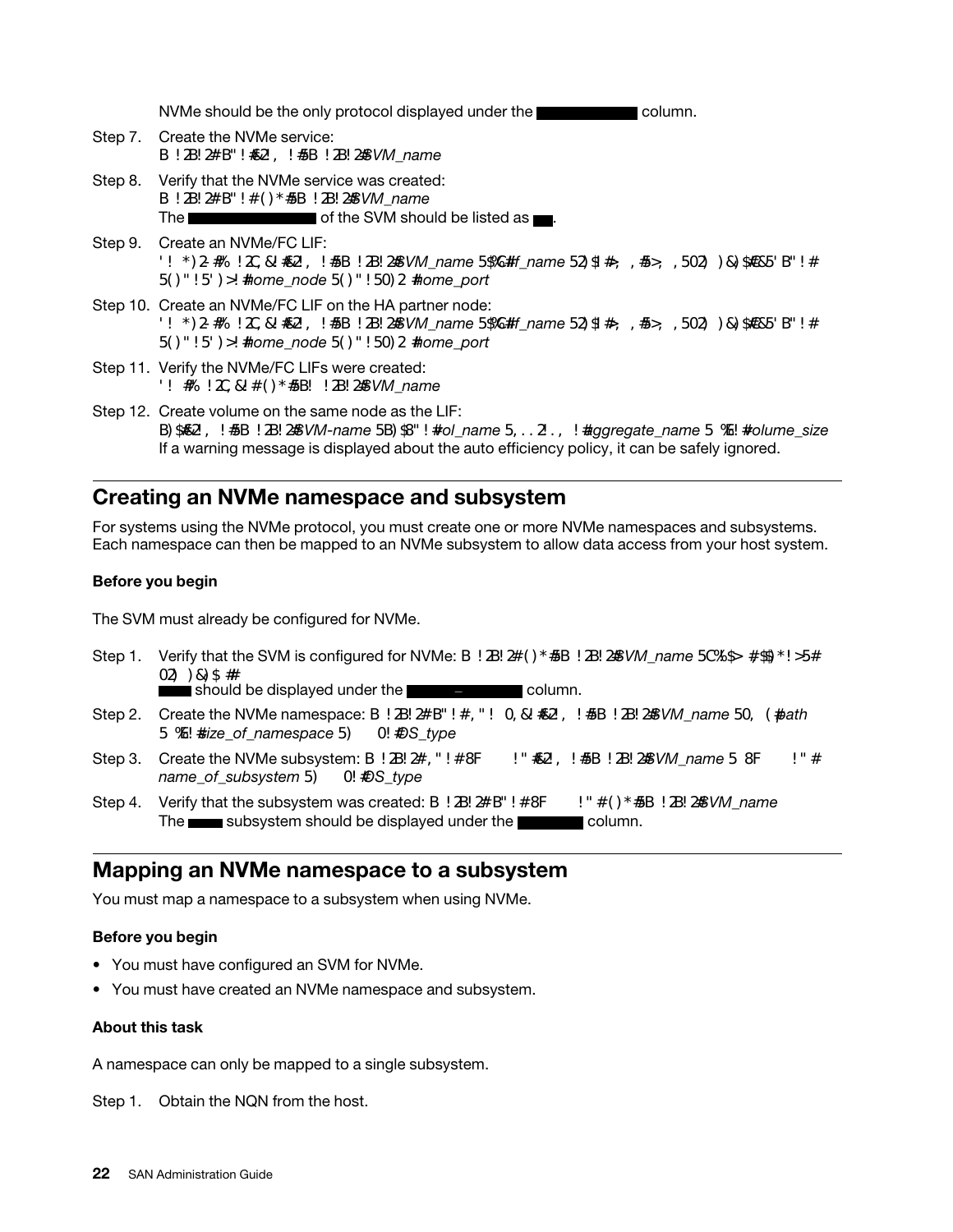- Step 2. Add the host NQN to the subsystem: vserver nvme subsystem host add -vserver *SVM\_name*  -subsystem *Subsystem\_name* -host-nqn *Host\_NQN*:subsystem.*Subsystem\_name*
- Step 3. Map the namespace to the subsystem: vserver nvme subsystem map add -vserver *SVM\_name*  -subsystem *subsystem\_name* -path *path*
- Step 4. Verify that the namespace is mapped to the subsystem: vserver nvme namespace show -vserver *SVM\_name* -instance The subsystem should be listed as the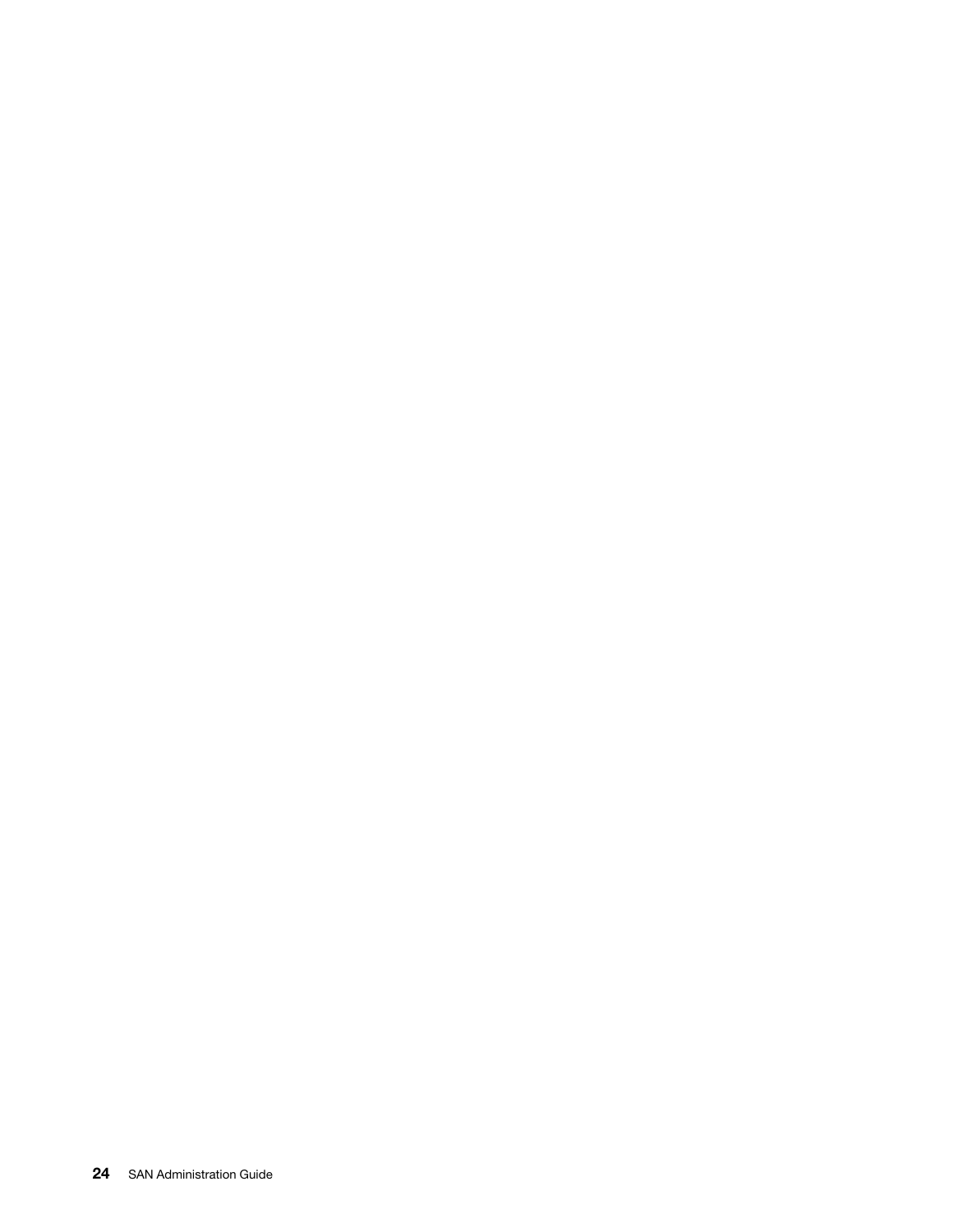# <span id="page-28-0"></span>Chapter 4. SAN protocol management

<span id="page-28-1"></span>You can manage your specific SAN protocol in various ways.

# Managing iSCSI

You can perform various task for managing your iSCSI service, such as deleting iSCSI service from a particular SVM, enabling error recovery levels, and defining authentication methods.

### <span id="page-28-2"></span>Configuring your network for best performance

Ethernet networks vary greatly in performance. You can maximize the performance of the network used for iSCSI by selecting specific configuration values.

Step 1. Connect the host and storage ports to the same network.

It is best to connect to the same switches. Routing should never be used.

Step 2. Select the highest speed ports available, and dedicate them to iSCSI.

10 GbE ports are best. 1 GbE ports are the minimum.

Step 3. Disable Ethernet flow control for all ports.

You should see the *ONTAP 9 Network Management Guide* for using the CLI to configure Ethernet port flow control.

Network Management Guide

Step 4. Enable jumbo frames (typically MTU of 9000).

All devices in the data path, including initiators, targets, and switches, must support jumbo frames. Otherwise, enabling jumbo frames actually reduces network performance substantially.

# <span id="page-28-3"></span>Defining a security policy method for an initiator

You can define a list of initiators and their authentication methods. You can also modify the default authentication method that applies to initiators that do not have a user-defined authentication method.

### About this task

You can generate unique passwords using security policy algorithms in the product or you can manually specify the passwords that you want to use.

Note: Not all initiators support hexadecimal CHAP secret passwords.

Step 1. Use the vserver iscsi security create command to create a security policy method for an initiator. Example

vserver iscsi security create - vserver vs2 - initiator ign.1991-05.commicrosoft:host1 - auth-type CHAP -user-name bob1 -outbound-user-name bob2

Step 2. Follow the screen commands to add the passwords.

Creates a security policy method for initiator iqn.1991-05.com.microsoft:host1 with inbound and outbound CHAP user names and passwords.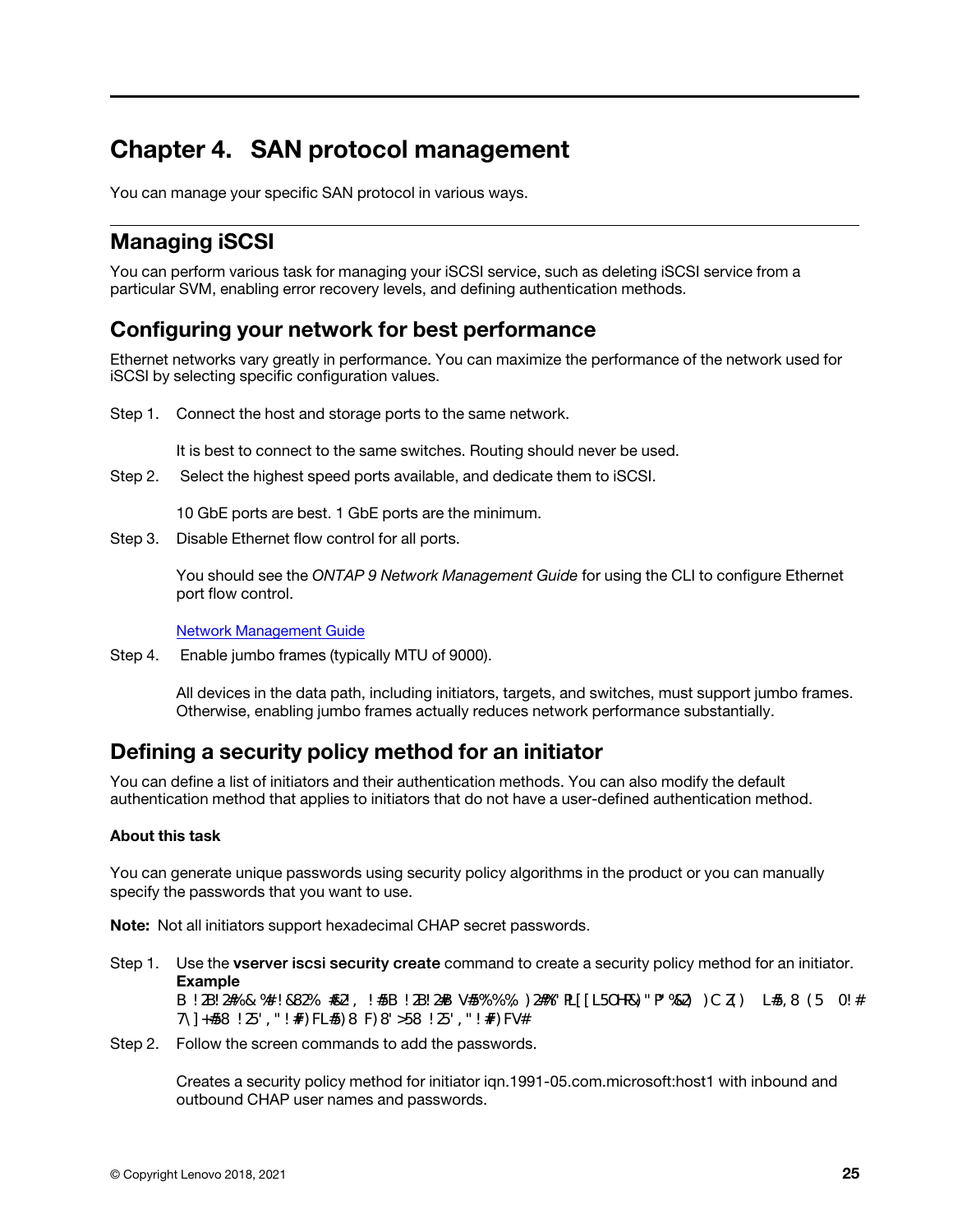# <span id="page-29-0"></span>Deleting an iSCSI service for an SVM

You can delete an iSCSI service for a storage virtual machine (SVM) if it is no longer required.

### Before you begin

The administration status of the iSCSI service must be in the "down" state before you can delete an iSCSI service. You can move the administration status to down with the vserver iscsi modify command.

- Step 1. Use the vserver iscsi modify command to stop the I/O to the LUN. Example vserver iscsi modify -vserver vs1 -status-admin down
- Step 2. Use the vserver iscsi delete command to remove the iscsi service from the SVM. Example vserver iscsi delete -vserver vs\_1
- Step 3. Use the **vserver iscsi show command** to verify that you deleted the iSCSI service from the SVM. vserver iscsi show-vserver vs1

### <span id="page-29-1"></span>Getting more details in iSCSI session error recoveries

Increasing the iSCSI session error recovery level enables you to receive more detailed information about iSCSI error recoveries. Using a higher error recovery level might cause a minor reduction in iSCSI session performance.

### About this task

By default, ONTAP is configured to use error recovery level 0 for iSCSI sessions. If you are using an initiator that has been qualified for error recovery level 1 or 2, you can choose to increase the error recovery level. The modified session error recovery level affects only the newly created sessions and does not affect existing sessions.

In ONTAP 9.4, the max-error-recovery-level option is not supported in the iscsi show and iscsi modify commands.

Step 1. Enter advanced mode: set -privilege advanced

Step 2. Verify the current setting by using the iscsi show command. Example iscsi show-vserver vs3-fields max-error-recovery-level vserver max-error-recovery-level ------- ----------------------- vs3 0

Step 3. Change the error recovery level by using the **iscsi modify** command. Example iscsi modify -vserver vs3 -max-error-recovery-level 2

### <span id="page-29-2"></span>Registering the SVM with an iSNS server

You can use the vserver iscsi isns command to configure the storage virtual machine (SVM) to register with an iSNS server.

### About this task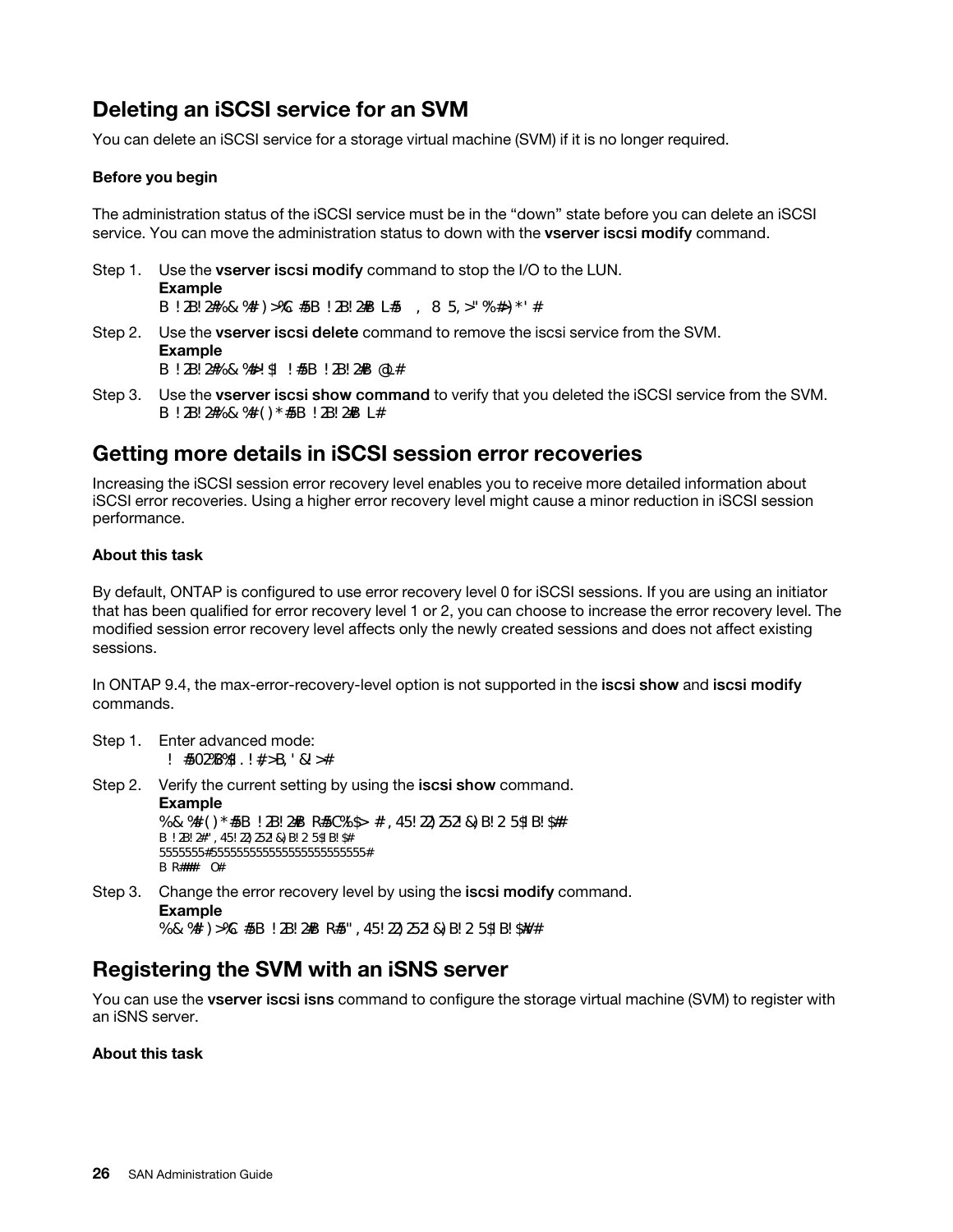The vserver iscsi isns create command configures the SVM to register with the iSNS server. The SVM does not provide commands that enable you to configure or manage the iSNS server. To manage the iSNS server, you can use the server administration tools or the interface provided by the vendor for the iSNS server.

Step 1. On your iSNS server, ensure that your iSNS service is up and available for service.

- Step 2. Create the SVM management LIF on a data port: net work interface create - vserver SVM\_name -lif LIF\_name - role data - data-protocol none - homenode home\_node\_name -home-port home\_port -address IP\_address -netmask nework\_mask
- Step 3. Create an iSCSI service on your SVM if one does not already exist: vserver iscsi create - vserver SVM\_name
- Step 4. Verify that the iSCSI service was created successfully: iscsi show-vserver SVM name
- Step 5. Verify that a default route exists for the SVM: net work route show-vserver SVM\_name
- Step 6. If a default route does not exist for the SVM, create a default route: network route create -vserver *SVM\_name* -destination *destination* -gateway *gateway*
- Step 7. Configure the SVM to register with the iSNS service: vserver iscsi isns create -vserver SVM\_name -address IP\_address

Both IPv4 and IPv6 address families are supported. The address family of the iSNS server must be the same as that of the SVM management LIF.

For example, you cannot connect an SVM management LIF with an IPv4 address to an iSNS server with an IPv6 address.

- Step 8. Verify that the iSNS service is running: vserver iscsi isns show-vserver SVM name
- Step 9. If the iSNS service is not running, start it: vserver iscsi isns start -vserver SVM\_name

### <span id="page-30-0"></span>Resolving iSCSI error messages on the storage system

There are a number of common iSCSI-related error messages that you can view with the event log show command. You need to know what these messages mean and what you can do to resolve the issues they identify.

The following table contains the most common error messages, and instructions for resolving them: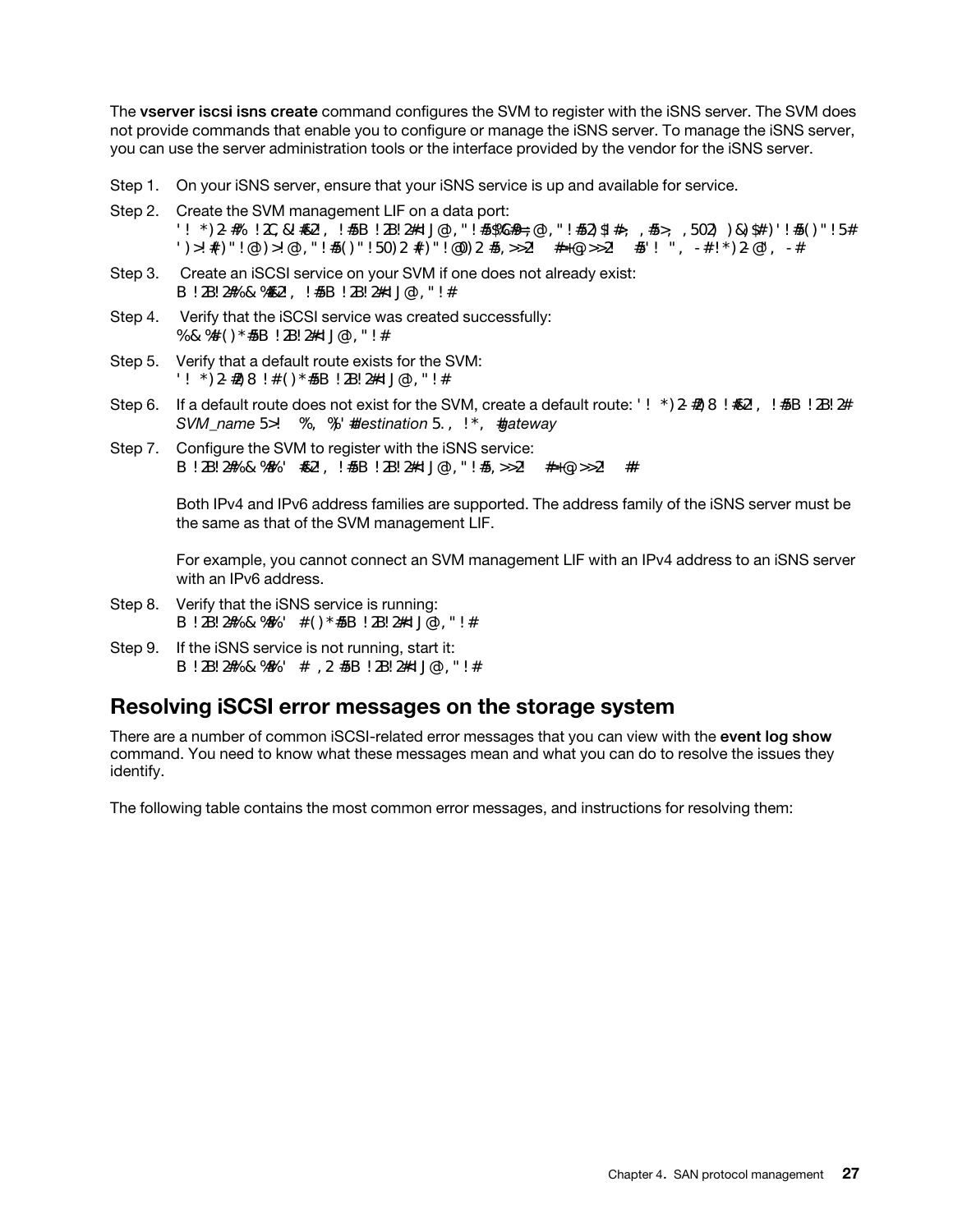| <b>Message</b>                                                                                       | <b>Explanation</b>                                               | What to do                                                                                                                                              |
|------------------------------------------------------------------------------------------------------|------------------------------------------------------------------|---------------------------------------------------------------------------------------------------------------------------------------------------------|
| ISCSI: net work interface <i>identifier</i><br>disabled for use; incoming<br>connect i on di scarded | The iSCSI service is not enabled<br>on the interface.            | You can use the iscsi interface<br>enable command to enable the<br><b>iSCSI</b> service on the interface.                                               |
|                                                                                                      |                                                                  | For example:                                                                                                                                            |
|                                                                                                      |                                                                  | iscsi interface enable - vserver<br>vs1-lif lif1                                                                                                        |
| ISCSI: Authentication failed for<br>initiator nodename                                               | CHAP is not configured correctly<br>for the specified initiator. | You should check the CHAP<br>settings; you cannot use the<br>same user name and password<br>for inbound and outbound<br>settings on the storage system: |
|                                                                                                      |                                                                  | Inbound credentials on the<br>storage system must match<br>outbound credentials on the<br>initiator.                                                    |
|                                                                                                      |                                                                  | Outbound credentials on the<br>storage system must match<br>inbound credentials on the<br>initiator.                                                    |

# <span id="page-31-0"></span>Troubleshooting iSCSI LUNs not visible on the host

The iSCSI LUNs appear as local disks to the host. If the storage system LUNs are not available as disks on the host, you should verify the configuration settings.

| <b>Configuration setting</b> | What to do                                                                                                                                                                                                                                                                                                                                 |
|------------------------------|--------------------------------------------------------------------------------------------------------------------------------------------------------------------------------------------------------------------------------------------------------------------------------------------------------------------------------------------|
| Cabling                      | Verify that the cables between the host and storage<br>system are properly connected.                                                                                                                                                                                                                                                      |
| Network connectivity         | Verify that there is TCP/IP connectivity between the<br>host and storage system.                                                                                                                                                                                                                                                           |
|                              | From the storage system command line, ping the<br>$\bullet$<br>host interfaces that are being used for iSCSI:<br>ping-node node_name - destination host_ip_<br>address_for_iSCSI                                                                                                                                                           |
|                              | From the host command line, ping the storage<br>system interfaces that are being used for iSCSI:<br>ping-node node_name-destination host_ip_<br>address_for_iSCSI                                                                                                                                                                          |
| System requirements          | Verify that the components of your configuration are<br>qualified. Also, verify that you have the correct host<br>operating system (OS) service pack level, initiator<br>version, ONTAP version, and other system<br>requirements. The Lenovo Storage Interoperation<br>Center (LSIC) contains the most up-to-date system<br>requirements. |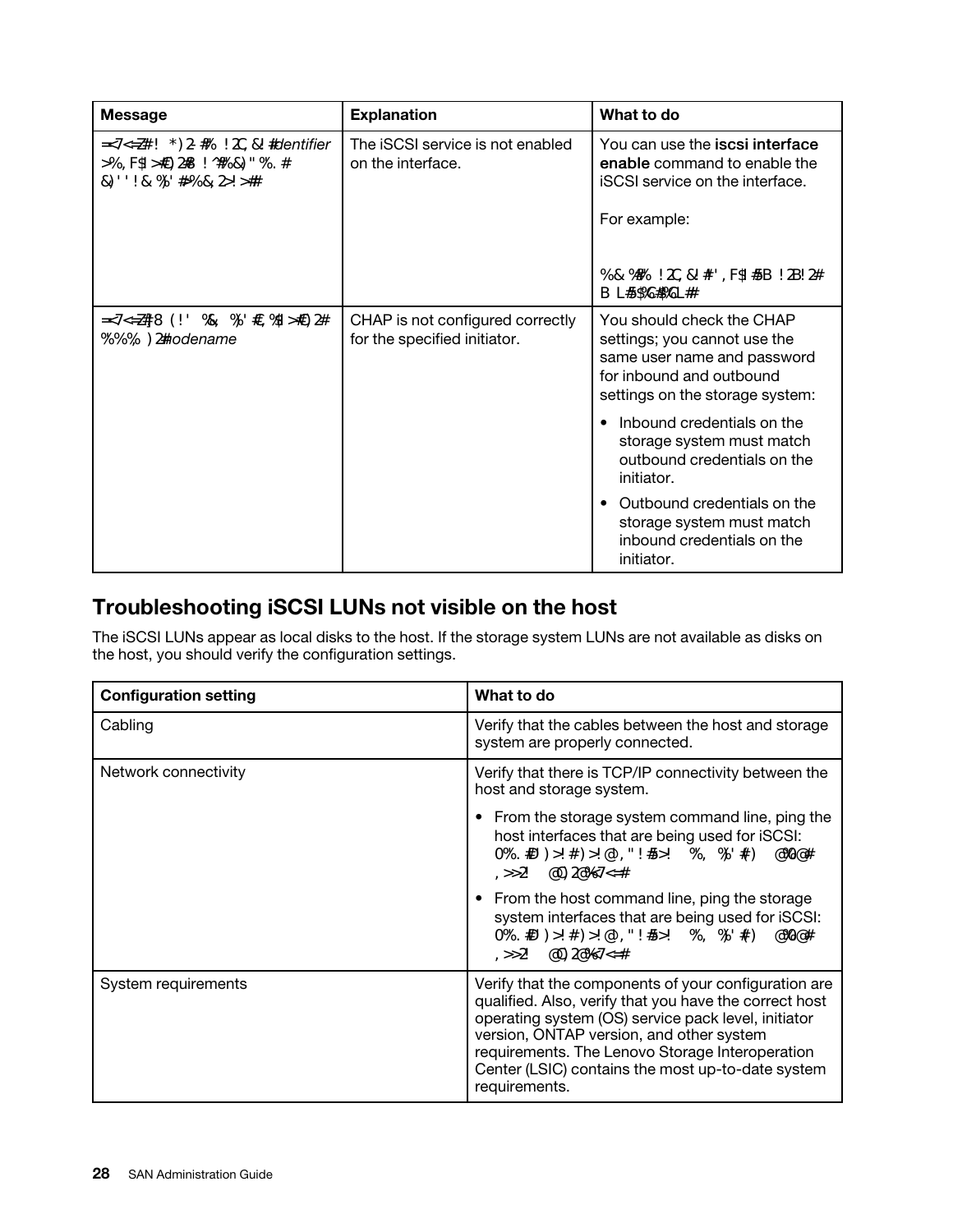| <b>Configuration setting</b> | What to do                                                                                                                                                                                                                                                                                |
|------------------------------|-------------------------------------------------------------------------------------------------------------------------------------------------------------------------------------------------------------------------------------------------------------------------------------------|
| Jumbo frames                 | If you are using jumbo frames in your configuration,<br>verify that jumbo frames are enabled on all devices<br>in the network path: the host Ethernet NIC, the<br>storage system, and any switches.                                                                                       |
| <b>iSCSI</b> service status  | Verify that the iSCSI service is licensed and started<br>on the storage system.                                                                                                                                                                                                           |
| Initiator login              | Verify that the initiator is logged in to the storage<br>system. If the iscsi initiator show command output<br>shows no initiators are logged in, check the initiator<br>configuration on the host. Also verify that the<br>storage system is configured as a target of the<br>initiator. |
| iSCSI node names (IQNs)      | Verify that you are using the correct initiator node<br>names in the igroup configuration. On the host, you<br>can use the initiator tools and commands to display<br>the initiator node name. The initiator node names<br>configured in the igroup and on the host must<br>match.        |
| LUN mappings                 | Verify that the LUNs are mapped to an igroup. On<br>the storage system console, you can use one of the<br>following commands:                                                                                                                                                             |
|                              | <b>Iun mapping show</b> displays all LUNs and the<br>$\bullet$<br>igroups to which they are mapped.                                                                                                                                                                                       |
|                              | lun mapping show -igroup displays the LUNs<br>$\bullet$<br>mapped to a specific igroup.                                                                                                                                                                                                   |
| <b>iSCSI LIFs enable</b>     | Verify that the iSCSI logical interfaces are enabled.                                                                                                                                                                                                                                     |

# <span id="page-32-0"></span>Managing FC

You can start, verify, stop, or delete an FC service. You can also add LIFs, create WWPN aliases, and display FC logical interface information.

# <span id="page-32-1"></span>Deleting an FC service for an SVM

You can delete an FC service for a storage virtual machine (SVM) if it is no longer required.

### Before you begin

The administration status must be "down" before you can delete a FC service for an SVM. You can set the administration status to down with either the vserver fcp modify command or the vserver fcp stop command.

- Step 1. Use the vserver fcp stop command to stop the I/O to the LUN. Example vserver fcp stop -vserver vs\_1
- Step 2. Use the vserver fcp delete command to remove the service from the SVM. Example vserver fcp delete -vserver vs\_1
- Step 3. Use the vserver fcp show to verify that you deleted the FC service from your SVM: vserver fcp show- vserver vs\_1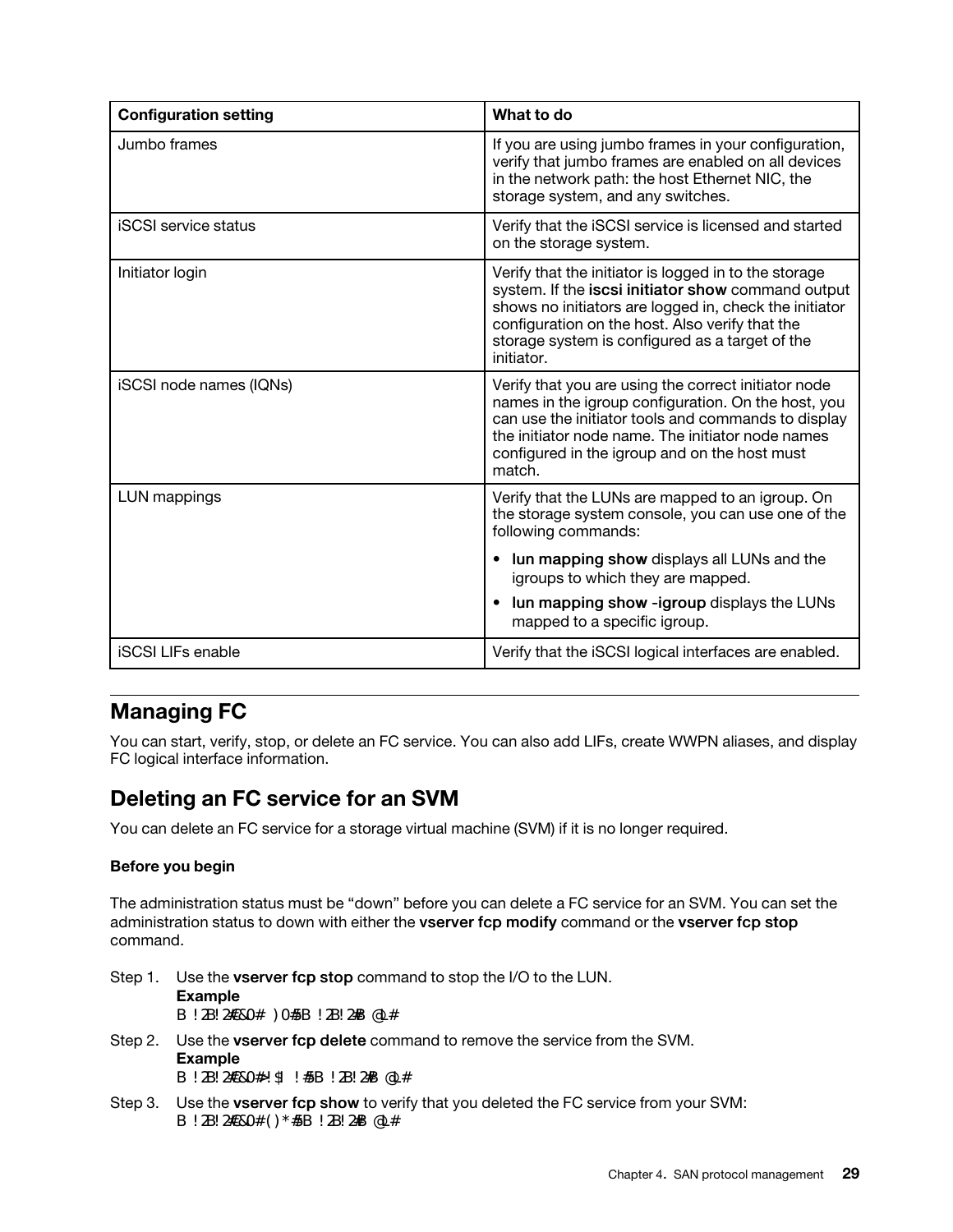# <span id="page-33-0"></span>Managing systems with FC adapters

Commands are available to manage onboard FC adapters and FC adapter cards. These commands can be used to configure the adapter mode, display adapter information, and change the speed.

Most storage systems have onboard FC adapters that can be configured as initiators or targets. You can also use FC adapter cards configured as initiators or targets. Initiators connect to back-end disk shelves. Targets connect only to FC switches. Both the FC target HBA ports and the switch port speed should be set to the same value and should not be set to auto.

### Commands for managing FC adapters

You can use FC commands to manage FC target adapters, FC initiator adapters, and onboard FC adapters for your storage controller. The same commands are used to manage FC adapters for the FC protocol and the FC-NVMe protocol.

FC initiator adapter commands work only at the node level. You must use the run -node *node\_name*  command before you can use the FC initiator adapter commands.

### Commands for managing FC target adapters

| If you want to                                                                               | Use this command                         |
|----------------------------------------------------------------------------------------------|------------------------------------------|
| Display FC adapter information on a node                                                     | network fcp adapter show                 |
| Modify FC target adapter parameters                                                          | network fcp adapter modify               |
| Display FC protocol traffic information                                                      | run-node node name sysstat-f             |
| Display how long the FC protocol has been running                                            | run -node node name uptime               |
| Display adapter configuration and status                                                     | run -node node_name sysconfig -v adapter |
| Verify which expansion cards are installed and whether<br>there are any configuration errors | run -node node name sysconfig -ac        |
| View a man page for a command                                                                | man command name                         |

### Commands for managing FC initiator adapters

| If you want to                                                                               | Use this command                         |
|----------------------------------------------------------------------------------------------|------------------------------------------|
| Display information for all initiators and their adapters in a<br>node                       | run -node node name storage show adapter |
| Display adapter configuration and status                                                     | run -node node name sysconfig -v adapter |
| Verify which expansion cards are installed and whether<br>there are any configuration errors | run -node node name sysconfig -ac        |

### Commands for managing onboard FC adapters

| I If you want to                           | Use this command                                             |
|--------------------------------------------|--------------------------------------------------------------|
| Display the status of the onboard FC ports | 'run-node node_name system hardware unified-<br>connect show |

### Configuring FC adapters for initiator mode

You can configure individual FC ports of onboard adapters and certain FC adapter cards for initiator mode. Initiator mode is used to connect the ports to tape drives, tape libraries, or third-party storage with Foreign LUN Import (FLI).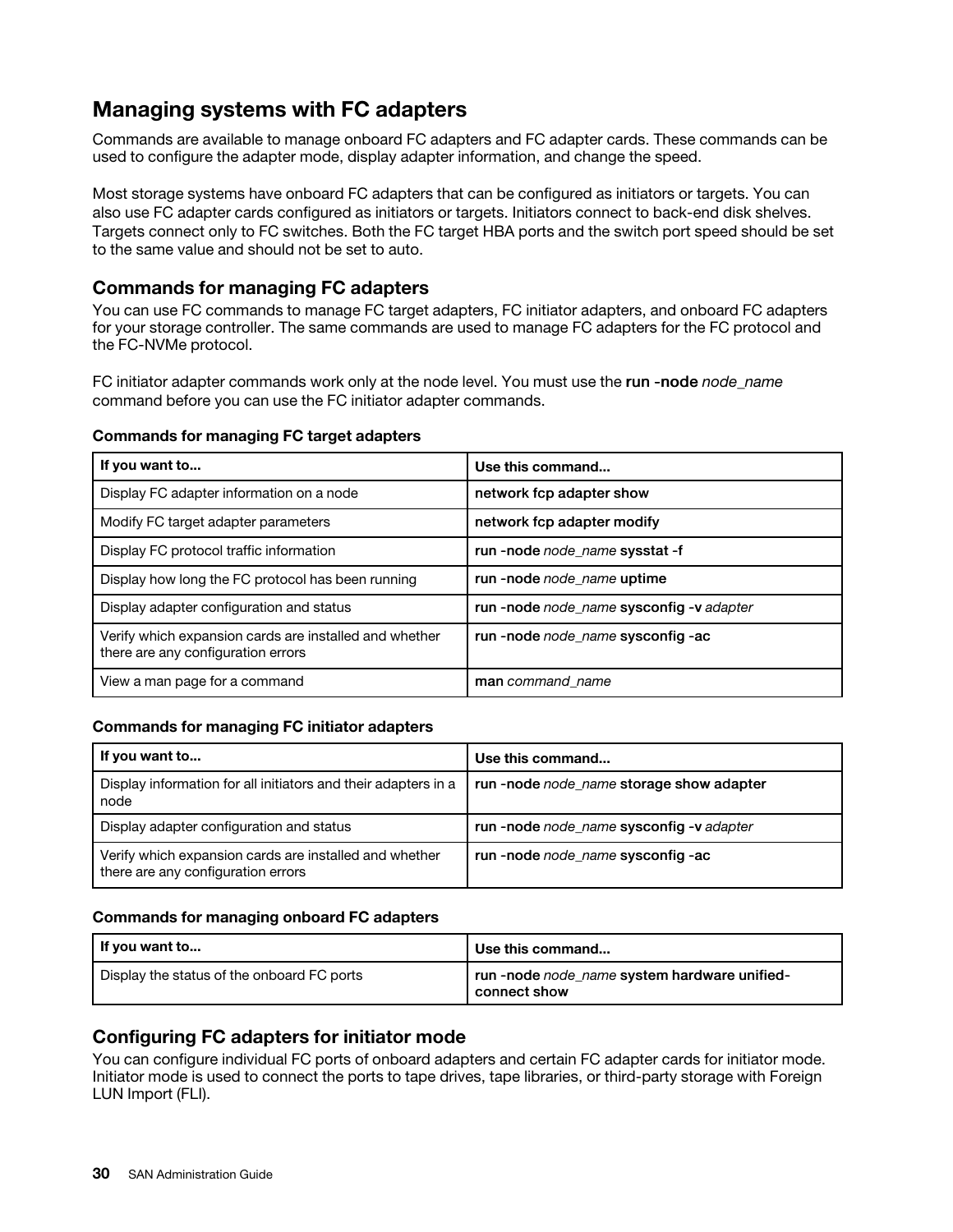### Before you begin

- LIFs on the adapter must be removed from any port sets of which they are members.
- All LIF's from every storage virtual machine (SVM) using the physical port to be modified must be migrated or destroyed before changing the personality of the physical port from target to initiator.

### About this task

Each onboard FC port can be individually configured as an initiator or a target. Ports on certain FC adapters can also be individually configured as either a target port or an initiator port, just like the onboard FC ports. A list of adapters that can be configured for target mode is available in the *Lenovo press*.

Note: NVMe/FC does support initiator mode.

- Step 1. Remove all LIFs from the adapter: network interface delete - vserver SVM\_name - lif UF\_name, UF\_name
- Step 2. Take your adapter offline: network fcp adapter modify -node node\_name -adapter adapter\_port -status-admin down

If the adapter does not go offline, you can also remove the cable from the appropriate adapter port on the system.

- Step 3. Change the adapter from target to initiator: system hardware unified-connect modify -t initiator adapter\_port
- Step 4. Reboot the node hosting the adapter you changed.
- Step 5. Verify that the FC ports are configured in the correct state for your configuration: system hardware unified-connect show
- Step 6. Bring the adapter back online: node run -node node\_name storage enable adapter adapter\_port

### Configuring FC adapters for target mode

You can configure individual FC ports of onboard adapters and certain FC adapter cards for target mode. Target mode is used to connect the ports to FC initiators.

### About this task

Each onboard FC port can be individually configured as an initiator or a target. Ports on certain FC adapters can also be individually configured as either a target port or an initiator port, just like the onboard FC ports. A list of adapters that can be configured for target mode is available in the *Lenovo press*.

The same steps are used when configuring FC adapters for the FC protocol and the FC-NVMe protocol. However, only certain FC adapters support FC-NVMe. See *Lenovo press* for a list of adapters that support the FC-NVMe protocol.

Step 1. Take the adapter offline: node run -node node\_name storage disable adapter -d adapter\_port

> If the adapter does not go offline, you can also remove the cable from the appropriate adapter port on the system.

- Step 2. Change the adapter from initiator to target: system hardware unified-connect modify -t target adapter\_port
- Step 3. Reboot the node hosting the adapter you changed.
- Step 4. Verify that the target port has the correct configuration: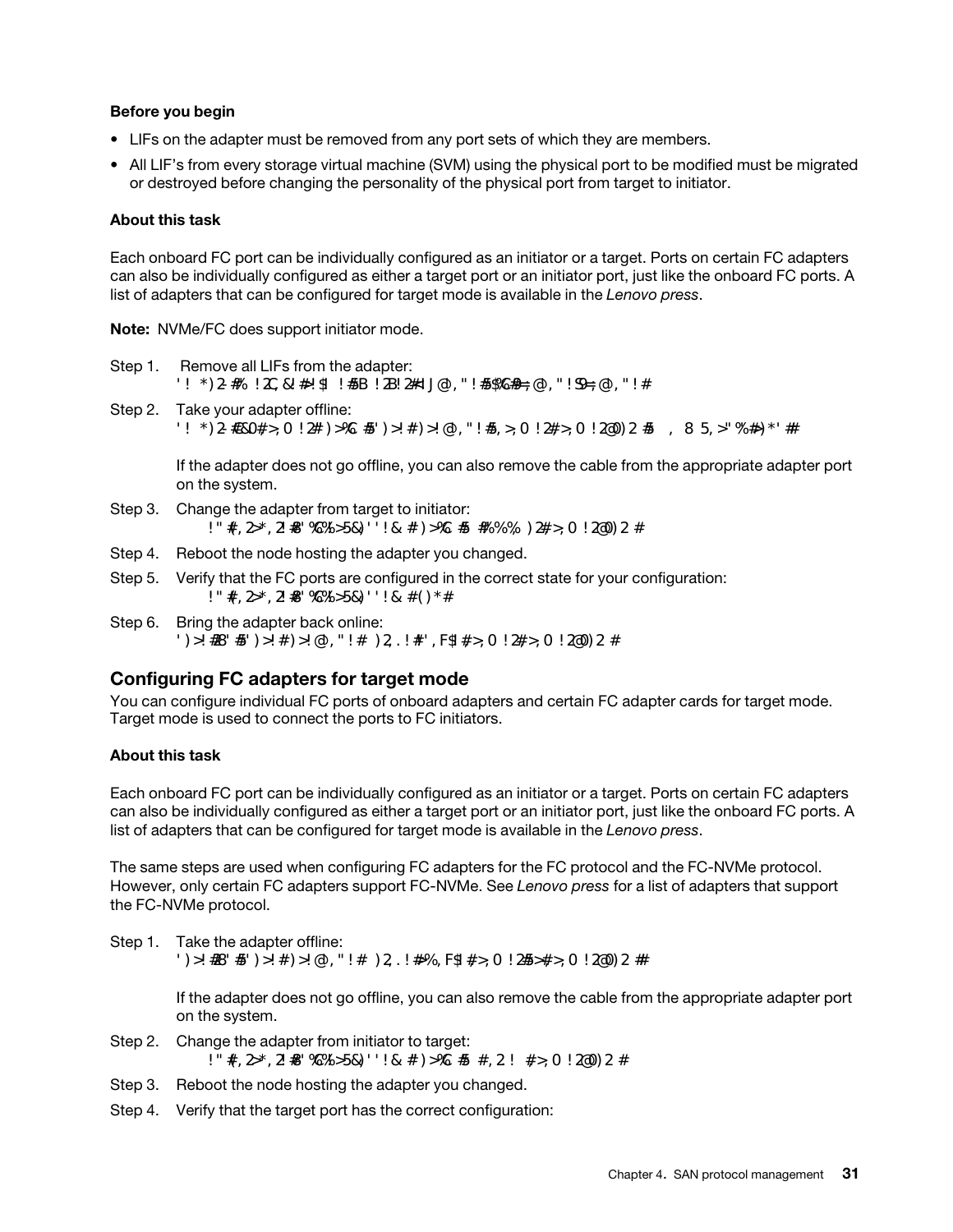net work fcp adapter show- node node\_name

Step 5. Bring your adapter online: network fcp adapter modify -node node\_name -adapter adapter\_port -state up

### Displaying information about an FC target adapter

You can use the network fcp adapter show command to display system configuration and adapter information for any FC adapter in the system.

Step 1. Display information about the FC adapter by using the network fcp adapter show command. Example

The output displays system configuration information and adapter information for each slot that is used.

network fcp adapter show -instance -node node1 -adapter 0a

### Supported port configurations for 4XC7A14394 adapter

The FC target mode is the default configuration for 4XC7A14394 adapter ports. However, ports on this adapter can be configured as either 10-Gb Ethernet ports or as 16-Gb FC ports.

When configured for Ethernet 4XC7A14394 adapter support concurrent NIC target traffic on the same 10- GBE port. When configured for FC, each two-port pair that shares the same ASIC can be individually configured for FC target or FC initiator mode. This means that a single 4XC7A14394 adapter can support FC target mode on one two-port pair and FC initiator mode on another two-port pair.

### Configuring the ports

To configure the unified target adapter (4XC7A14394), you must configure the two adjacent ports on the same chip in the same personality mode.

- Step 1. Configure the ports as needed for Fibre Channel (FC) or Converged Network Adapter (CNA) using the system node hardware unified-connect modify command.
- Step 2. Attach the appropriate cables for FC or 10 Gb Ethernet.
- Step 3. Verify that you have the correct SFP+ installed: network fcp adapter show -instance -node -adapter

For CNA, you should use a 10Gb Ethernet SFP. For FC, you should either use an 8 Gb SFP or a 16 Gb SFP, based on the FC fabric being connected to.

### Changing the UTA2 port from CNA mode to FC mode

You should change the UTA2 port from Converged Network Adapter (CNA) mode to Fibre Channel (FC) mode to support the FC initiator and FC target mode. You should change the personality from CNA mode to FC mode when you need to change the physical medium that connects the port to its network.

- Step 1. Take the adapter offline: network fcp adapter modify -node node\_name -adapter adapter\_name -status-admin down
- Step 2. Change the port mode: ucadmin modify -node node\_name -adapter adapter\_name -mode fcp
- Step 3. Reboot the node, and then bring the adapter online: network fcp adapter modify -node node\_name -adapter adapter\_name -status-admin up
- Step 4. Notify your admin or VIF manager to delete or remove the port, as applicable:

If the port is used as a home port of a LIF, is a member of an interface group (ifgrp), or hosts VLANs, then an admin should do the following:

1. Move the LIFs, remove the port from the ifgrp, or delete the VLANs, respectively.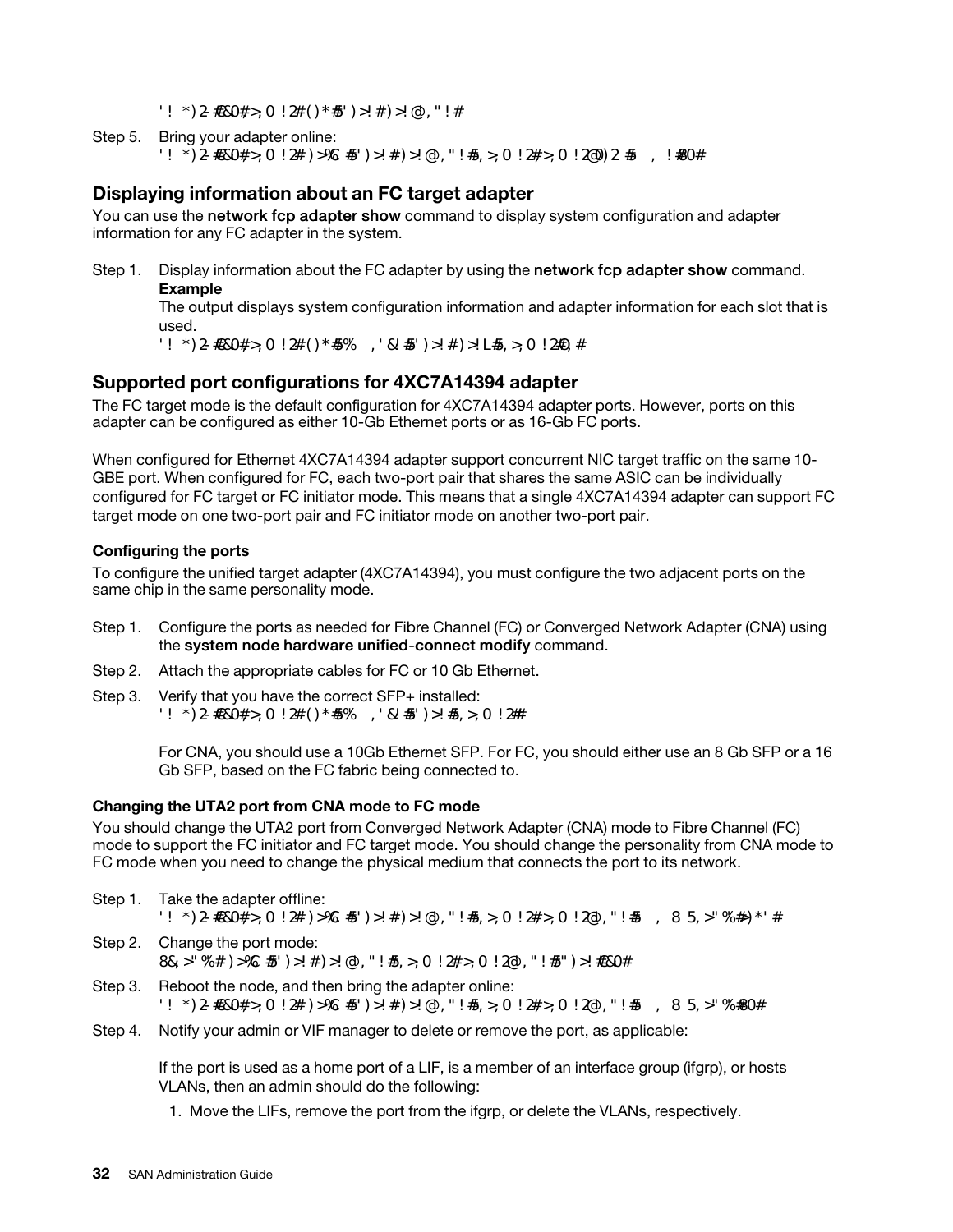2. Manually delete the port by running the network port delete command.

If the network port delete command fails, the admin should address the errors, and then run the command again.

If the port is not used as the home port of a LIF, is not a member of an ifgrp, and does not host VLANs, then the VIF manager should remove the port from its records at the time of reboot.

If the VIF manager does not remove the port, then the admin must remove it manually after the reboot by using the network port delete command.

#### Example

net-f8040-34::> network port show

Node: net-f8040-34-01 Speed(Mbps) Health Port IPspace Broadcast Domain Link MTU Admin/Oper Status --------- ------------ ---------------- ---- ---- ----------- -------- ... e0i Default Default down 1500 auto/10 e0f Default Default down 1500 auto/10 - ... net-f8040-34::> ucadmin show Current Current Pending Pending Admin Node Modapter Mode Type ------------ ------- ------- --------- ------- --------- ---------- net-f8040-34-01 cna target - - offline net-f8040-34-01 t8040-34-01<br>Of cna target - - offline ...

net-f8040-34::> network interface create -vs net-f8040-34 -lif m -role node-mgmt-home-node net-f8040-34-01 -home-port e0e -address 10.1.1.1 -netmask 255.255.255.0

net-f8040-34::> network interface show -fields home-port, curr-port

| vserver lif                                                                                                                                                         | home-port curr-port |                                              |
|---------------------------------------------------------------------------------------------------------------------------------------------------------------------|---------------------|----------------------------------------------|
| Cluster net-f8040-34-01 clus1 e0a<br>Cluster net-f8040-34-01 clus2 e0b<br>Cluster net-f8040-34-01 clus3 e0c<br>Cluster net-f8040-34-01 clus4 e0d<br>net - f 8040-34 |                     | еOа<br>$e$ C $b$<br>$e$ Oc<br>e <sub>0</sub> |
| cluster_mgmt                                                                                                                                                        | eOM                 | eOM                                          |
| net - f 8040-34<br>m                                                                                                                                                | $e$ Oe              | eQi                                          |
| net - f 8040-34                                                                                                                                                     |                     |                                              |
| net-f8040-34-01_mgmt1 e0M<br>7 entries were displayed.                                                                                                              |                     | eOM                                          |

net-f8040-34::> ucadmin modify local 0e fc

Varning: Mode on adapter Oe and also adapter Of will be changed to fc. Do you want to continue? {y|n}: y Any changes will take effect after rebooting the system. Use the "system node reboot" command to reboot.

net-f8040-34::> reboot local (system node reboot)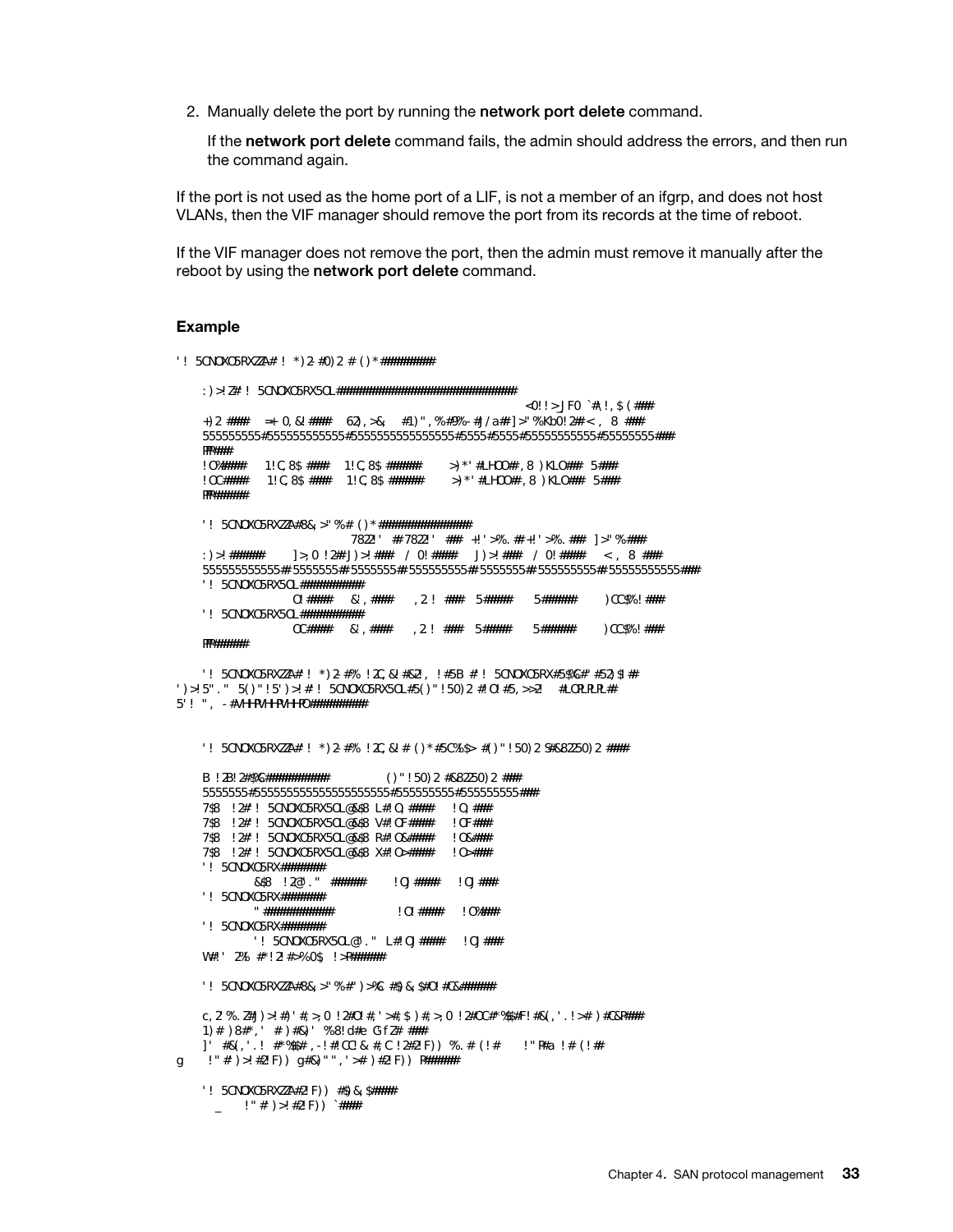Warning: Are you sure you want to reboot node "net-f8040-34-01"? {y|n}: y

Step 5. Verify that you have the correct SFP+ installed: net work fcp adapter show- instance - node - adapter

> For CNA, you should use a 10Gb Ethernet SFP. For FC, you should either use an 8 Gb SFP or a 16 Gb SFP, before changing the configuration on the node.

#### Changing the CNA/UTA2 target adapter optical modules

You should change the optical modules on the unified target adapter (CNA/UTA2) to support the personality mode you have selected for the adapter.

- Step 1. Verify the current SFP+ used in the card. Then, replace the current SFP+ with the appropriate SFP+ for the preferred personality (FC or CNA).
- Step 2. Remove the current optical modules from the 4XC7A14394 adapter.
- Step 3. Insert the correct modules for your preferred personality mode (FC or CNA) optics.
- Step 4. Verify that you have the correct SFP+ installed: network fcp adapter show -instance -node -adapter

Supported SFP+ modules and DAC cables are listed in the *Lenovo press*.

#### Viewing adapter settings

To view the settings for your unified target adapter (4XC7A14394), you must run the system hardware unified-connect show command to display all modules on your controller.

- Step 1. Boot your controller without the cables attached.
- Step 2. Run the system hardware unified-connect show command to see the port configuration and modules.
- Step 3. View the port information before configuring the CNA and ports.

#### How to prevent loss of connectivity when using the 4XC7A14397 adapter

You can prevent loss of connectivity during a port failure by configuring your system with redundant paths to separate 4XC7A14397 HBAs.

The 4XC7A14397 HBA is a 4-port, 16 Gb FC adapter consisting of two 2-port pairs. The 4XC7A14397 adapter can be configured as target mode or initiator mode. Each 2-port pair is supported by a single ASIC (for example, Port 1 and Port 2 on ASIC 1 and Port 3 and Port 4 on ASIC 2). Both ports on a single ASIC must be configured to operate in the same mode, either target mode or initiator mode. If an error occurs with the ASIC supporting a pair, both ports in the pair go offline.

To prevent this loss of connectivity, you configure your system with redundant paths to separate 4XC7A14397 HBAs, or with redundant paths to ports supported by different ASICs on the HBA.

## Managing NVMe

Beginning with ONTAP 9.5 a license is required to support NVMe.

You can enable the license using the following command: system license add -license-code *NVMe\_license\_key*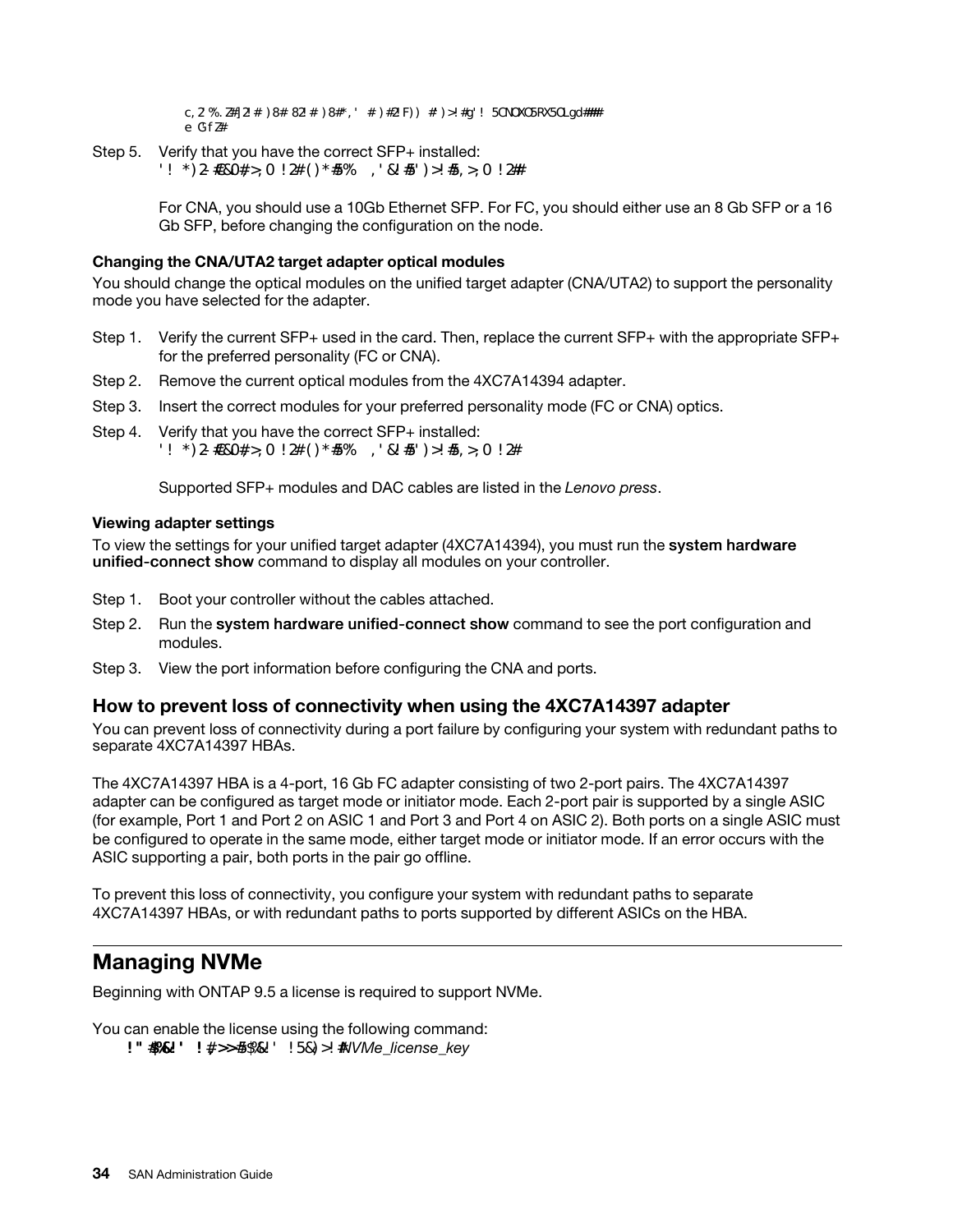# Starting the NVMe/FC service for an SVM

Beginning with ONTAP 9.5, the FC-NVMe protocol is supported. Before you can use the FC-NVMe protocol on your storage virtual machine (SVM), you must start the FC-NVMe service on the SVM.

#### Before you begin

Beginning with ONTAP 9.5, NVMe is allowed by default.

- Step 1. Change the privilege setting to advanced: set -privilege advanced
- Step 2. Verify that NVMe is allowed as a protocol: vserver nvme show
- Step 3. Create the NVMe protocol service: vserver nvme create
- Step 4. Start the NVMe protocol service on the SVM: vserver nvme modify -status -admin up

## Deleting NVMe/FC service from an SVM

If needed, you can delete the NVMe/FC service from your storage virtual machine (SVM).

- Step 1. Change the privilege setting to advanced: set -privilege advanced
- Step 2. Stop the NVMe service on the SVM: vserver nvme modify -status -admin down
- Step 3. Delete the NVMe service: vserver nvme delete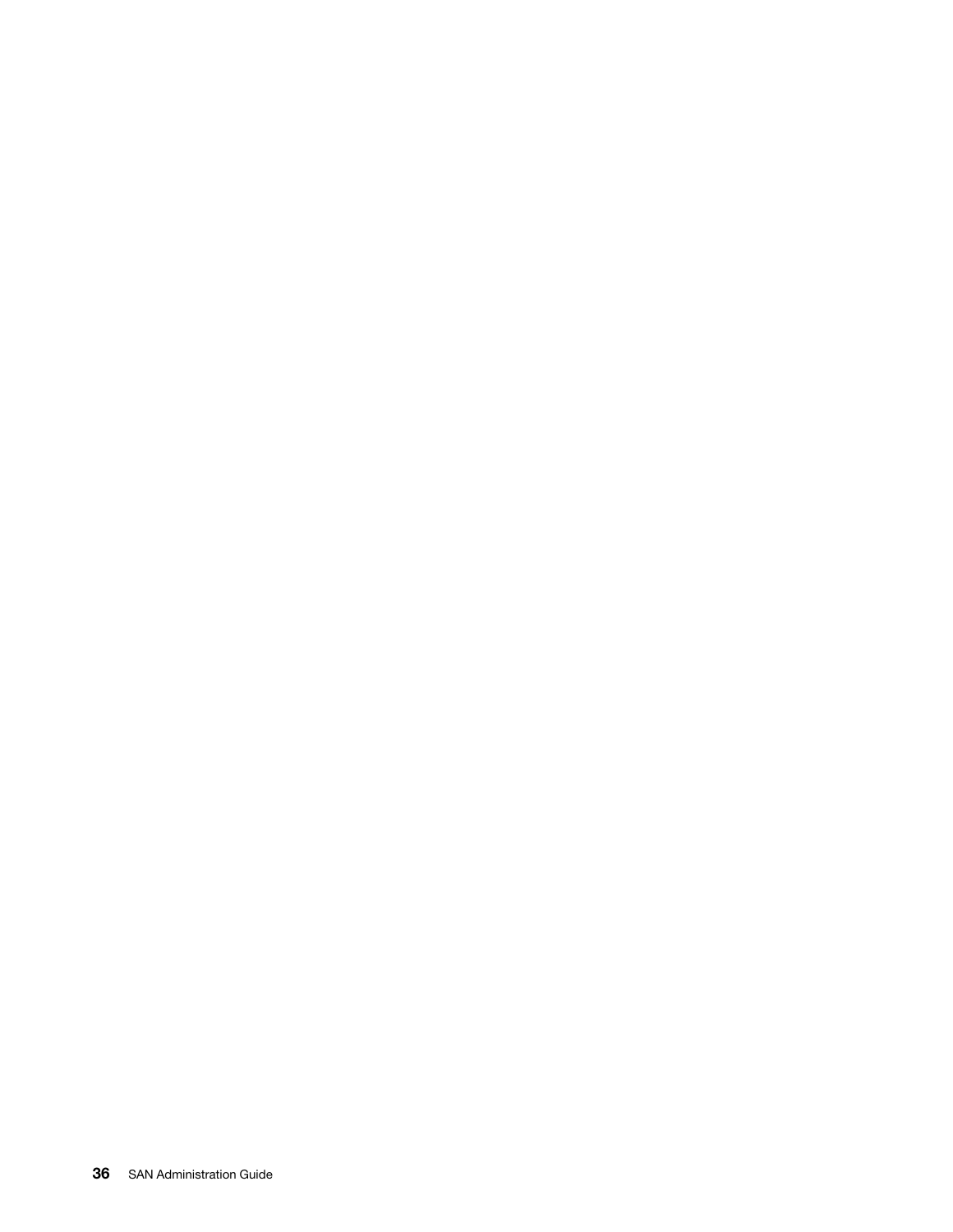# Chapter 5. Managing LIFs for all SAN protocols

LIFs can be removed from port sets, moved to different nodes within a storage virtual machine (SVM), and deleted.

## Configuring an NVMe LIF

Certain requirements must be met when configuring NVMe LIFs.

#### Before you begin

NVMe must be supported by the FC adapter on which you create the LIF. Supported adapters are listed in the *Lenovo Press*.

#### Lenovo Press

#### About this task

The following rules apply when creating an NVMe LIF:

- NVMe can be the only data protocol on data LIFs.
- You should configure one management LIF for every SVM that supports SAN.
- For ONTAP 9.5 and later:
	- You can only configure two NVMe LIFs per node on a maximum of four nodes.
	- You must configure an NVMe LIF on the node containing the namespace and on node's HA partner.
- Step 1. Create the LIF: network interface create -vserver *SVM\_name* -lif *LIF\_name* -role *LIF\_role* -dataprotocol fc-nvme -home-node *home\_node* -home-port *home\_port*
- Step 2. Verify that the LIF was created: net work interface show-vserver *SVM* name

## Considerations for SAN LIF movement

You only need to perform a LIF movement if you are changing the contents of your cluster, for example, adding nodes to the cluster or deleting nodes from the cluster. If you perform a LIF movement, you do not have to re-zone your FC fabric or create new iSCSI sessions between the attached hosts of your cluster and the new target interface.

You cannot move a SAN LIF using the network interface move command. SAN LIF movement must be performed by taking the LIF offline, moving the LIF to a different home node or port, and then bringing it back online in its new location. Asymmetric Logical Unit Access (ALUA) provides redundant paths and automatic path selection as part of any ONTAP SAN solution. Therefore, there is no I/O interruption when the LIF is taken offline for the movement. The host simply retries and then moves I/O to another LIF.

Using LIF movement, you can nondisruptively do the following:

- Replace one HA pair of a cluster with an upgraded HA pair in a way that is transparent to hosts accessing LUN data
- Upgrade a target interface card
- Shift the resources of a storage virtual machine (SVM) from one set of nodes in a cluster to another set of nodes in the cluster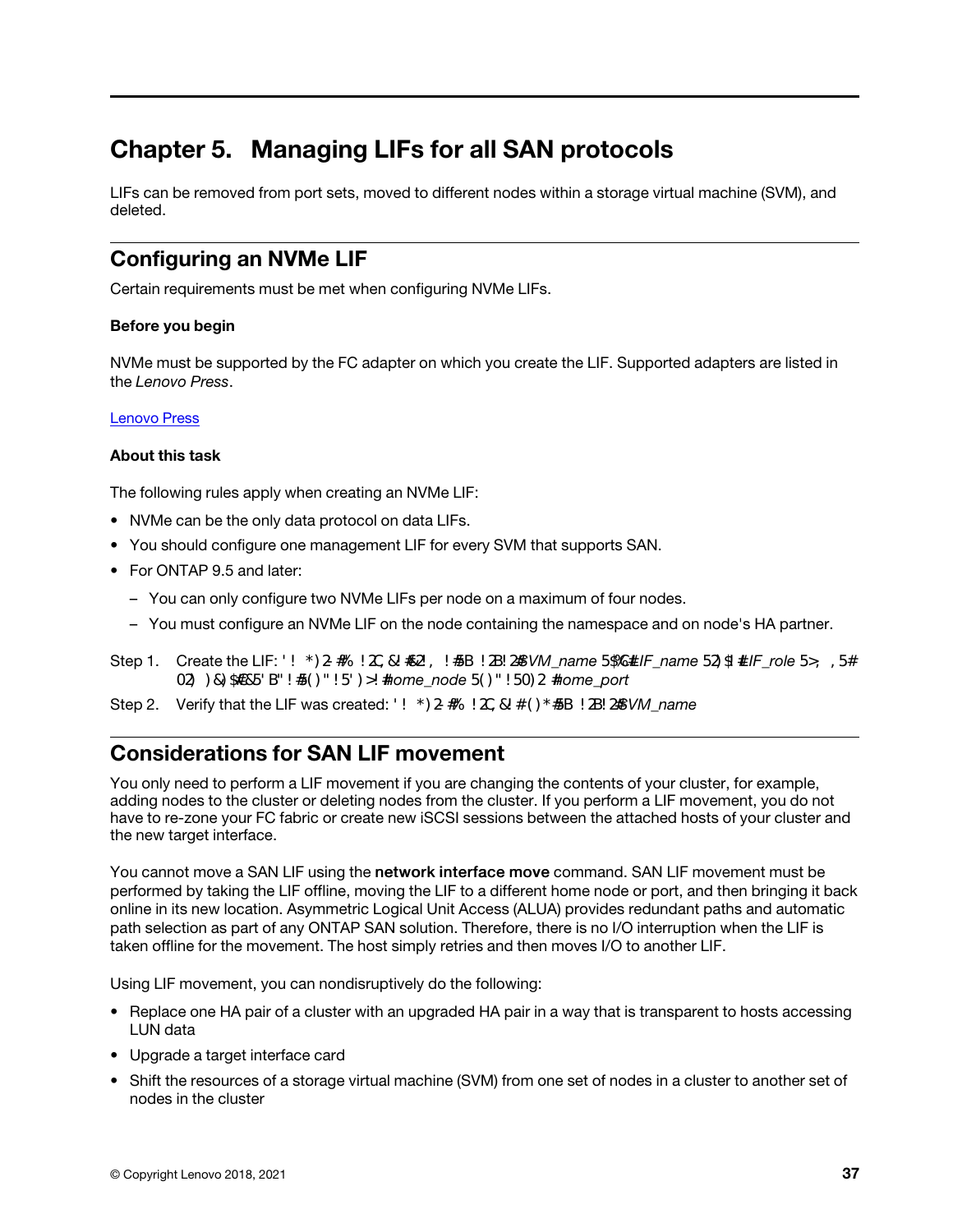## Removing a SAN LIF from a port set

If the LIF you want to delete or move is in a port set, you must remove the LIF from the port set before you can delete or move the LIF.

#### About this task

You need to do Step 1 in the following procedure only if one LIF is in the port set. You cannot remove the last LIF in a port set if the port set is bound to an initiator group. Otherwise, you can start with Step 2 if multiple LIFs are in the port set.

Step 1. If only one LIF is in the port set, use the lun igroup unbind command to unbind the port set from the initiator group.

**Note:** When you unbind an initiator group from a port set, all of the initiators in the initiator group have access to all target LUNs mapped to the initiator group on all network interfaces.

#### Example

cluster1::>lun igroup unbind -vserver vs1 -igroup ig1

Step 2. Use the lun portset remove command to remove the LIF from the port set.

cluster1::> port set remove -vserver vs1 -portset ps1 -port-name lif1

## Moving SAN LIFs

If a node needs to be taken offline, you can move a SAN LIF to preserve its configuration information, such as its WWPN, and avoid rezoning the switch fabric. Because a SAN LIF must be taken offline before it is moved, host traffic must rely on host multipathing software to provide nondisruptive access to the LUN. You can move SAN LIFs to any node in a cluster, but you cannot move the SAN LIFs between storage virtual machines (SVMs).

#### Before you begin

If the LIF is a member of a port set, the LIF must have been removed from the port set before the LIF can be moved to a different node.

#### About this task

The destinction node and physical port for a LIF that you want to move must be on the same FC fabric or Ethernet network. If you move a LIF to a different fabric that has not been properly zoned, or if you move a LIF to an Ethernet network that does not have connectivity between iSCSI initiator and target, the LUN will be inaccessible when you bring it back online.

- Step 1. View the administrative and operational status of the LIF: net work interface show-vserver vserver\_name
- Step 2. Change the status of the LIF to down (offline): network interface modify -vserver vserver name -lif LIF name-status-admin down
- Step 3. Assign the LIF a new node and port: network interface modify -vserver vserver\_name -lif LIF\_name -home-node node\_name -home-port port\_name
- Step 4. Change the status of the LIF to up (online): net work interface modify - vserver vserver name -lif LIF name -status-admin up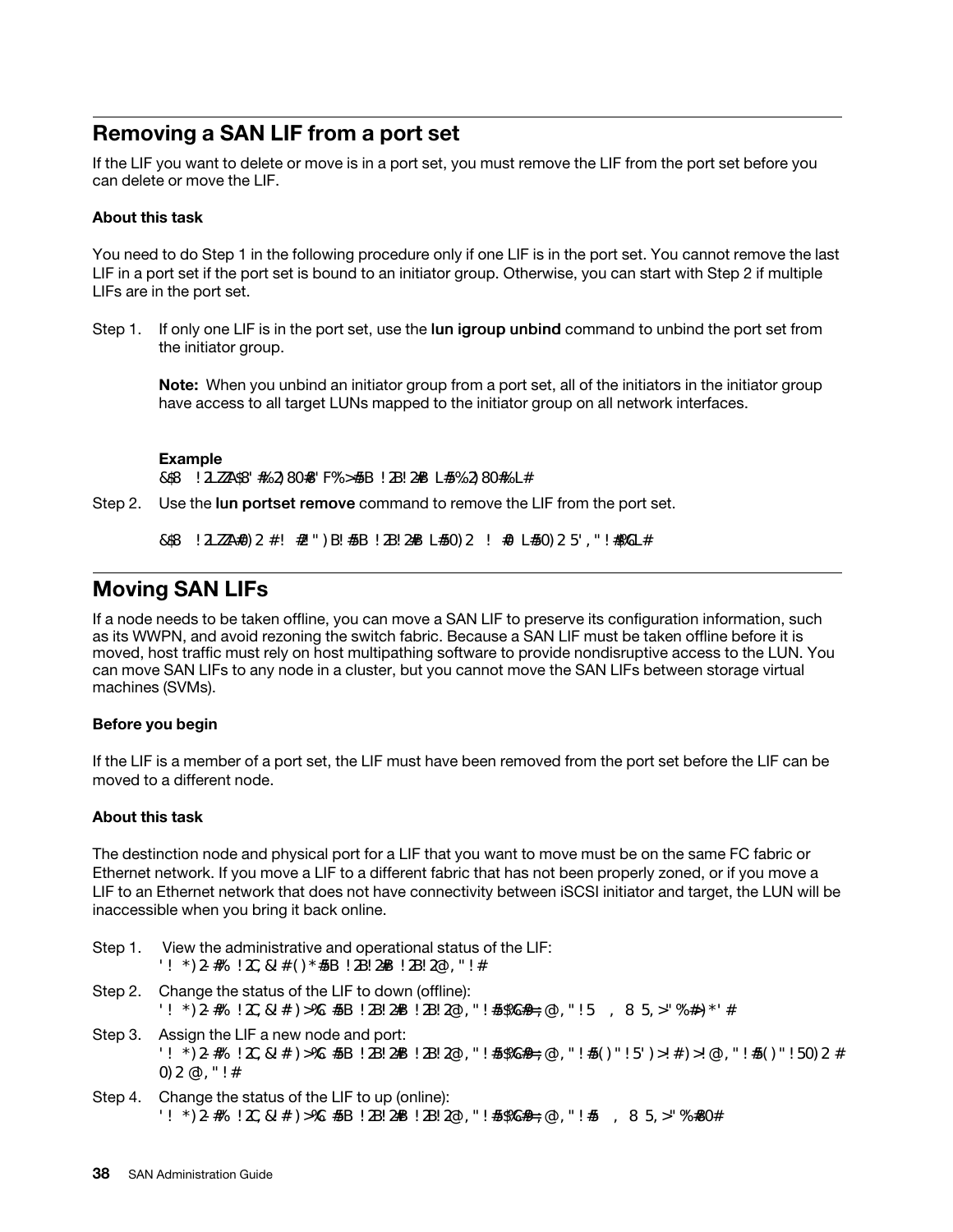Step 5. Verify your changes: net work interface show-vserver vserver\_name

## Deleting a LIF in a SAN environment

Before you delete a LIF, you should ensure that the host connected to the LIF can access the LUNs through another path.

#### Before you begin

If the LIF you want to delete is a member of a port set, you must first remove the LIF from the port set before you can delete the LIF.

- Step 1. Verify the name of the LIF and current port to be deleted: net work interface show-vserver vserver\_name
- Step 2. Delete the LIF: network interface delete Example network interface delete -vserver vs1 -lif lif1
- Step 3. Verify that you deleted the LIF: network interface show Example net work interface show-vserver vs1

| Logical Status |              | Net work       | Vserver Interface Admin/Oper Address/Mask          | Current<br><b>Node</b> | Current Is<br>Port | <b>Home</b> |
|----------------|--------------|----------------|----------------------------------------------------|------------------------|--------------------|-------------|
| vs1            | lif2<br>lif3 | up/up<br>up/up | 192.168.2.72/24 node-01<br>192.168.2.73/24 node-01 |                        | $e$ Ch<br>A        | true<br>tne |

## Considerations for adding nodes to a cluster

You need to be aware of certain considerations when adding nodes to a cluster.

- You must create LIFs on the new nodes as appropriate before you create LUNs on those new nodes.
- You must discover those LIFs from the hosts as dictated by the host stack and protocol.
- You must create LIFs on the new nodes so that the LUN and volume movements are possible without using the cluster interconnect network.

## Configuring iSCSI LIFs to return FQDN to host iSCSI SendTargets Discovery Operation

Beginning in ONTAP 9, iSCSI LIFs can be configured to return a Fully Qualified Domain Name (FQDN) when a host OS sends an iSCSI SendTargets Discovery Operation. Returning a FQDN is useful when there is a Network Address Translation (NAT) device between the host OS and the storage service.

#### About this task

IP addresses on one side of the NAT device are meaningless on the other side, but FQDNs can have meaning on both sides.

Note: The FQDN value interoperability limit is 128 characters on all host OS.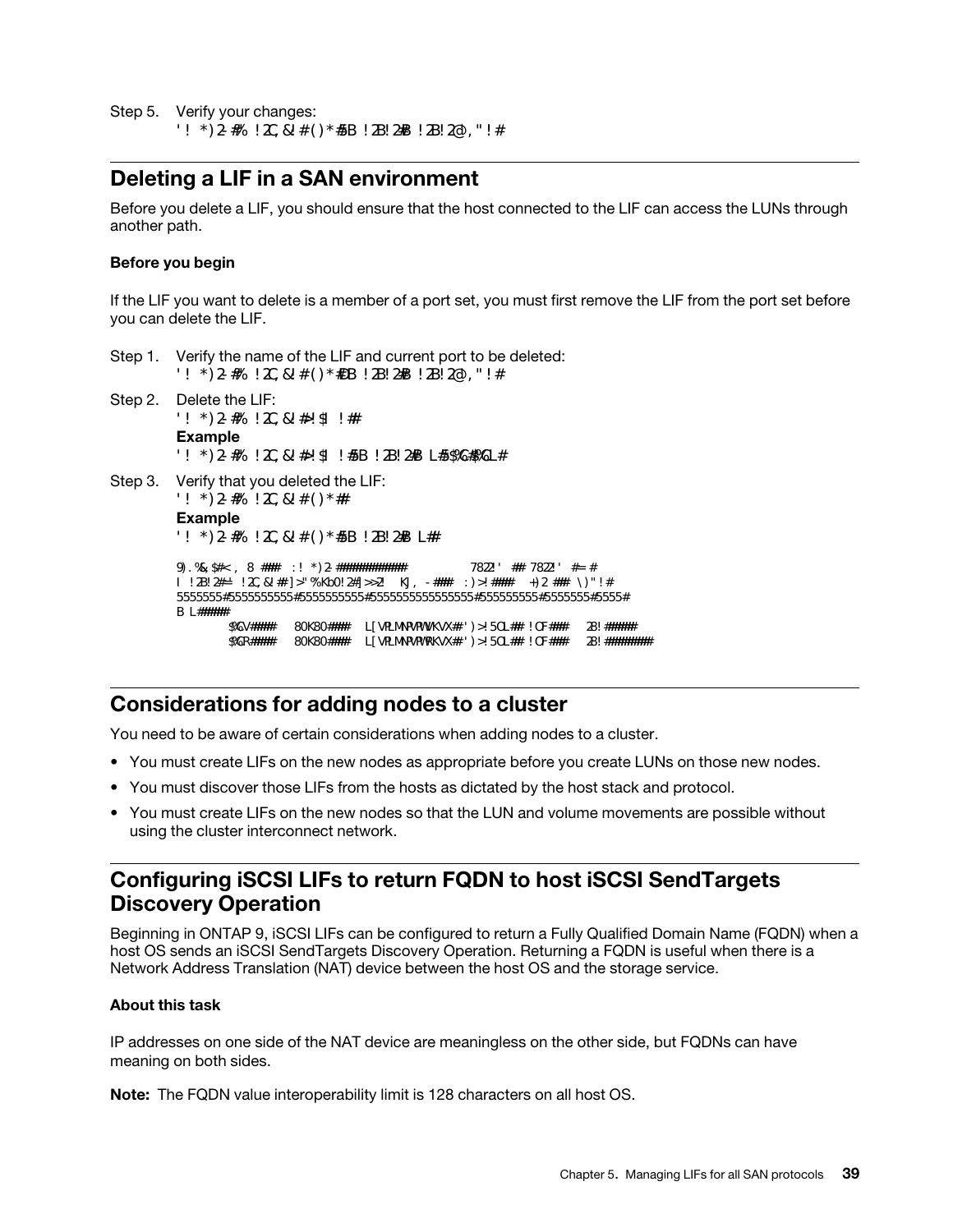- Step 1. Change the privilege setting to advanced: set -privilege advanced
- Step 2. Configure iSCSI LIFs to return FQDN: vserver iscsi interface modify -vserver SVM\_name -lif iscsi\_LIF\_name -sendtargets\_fqdn FQDN Example

In the following example, the iSCSI LIFs are configured to return storagehost-005.example.com as the FQDN.

vserver iscsi interface modify - vserver vs1 - lif vs1\_iscsi1 - sendtargets-fqdn storagehost-005. example.com

Step 3. Verify that sendtargets is the FQDN: vserver iscsi interface show-vserver SVM\_name - fields sendtargets-fqdn Example

In this example, storagehost-005.example.com is displayed in the sendtargets-fqdn output field.

cluster::vserver\*> vserver iscsi interface show -vserver vs1 -fields sendtargets-fqdn vserver lif sendtargets-fqdn ------- ---------- ---------------------------

vs1 vs1\_iscsi1 storagehost-005.example.com vs1 vs1\_iscsi2 storagehost-006.example.com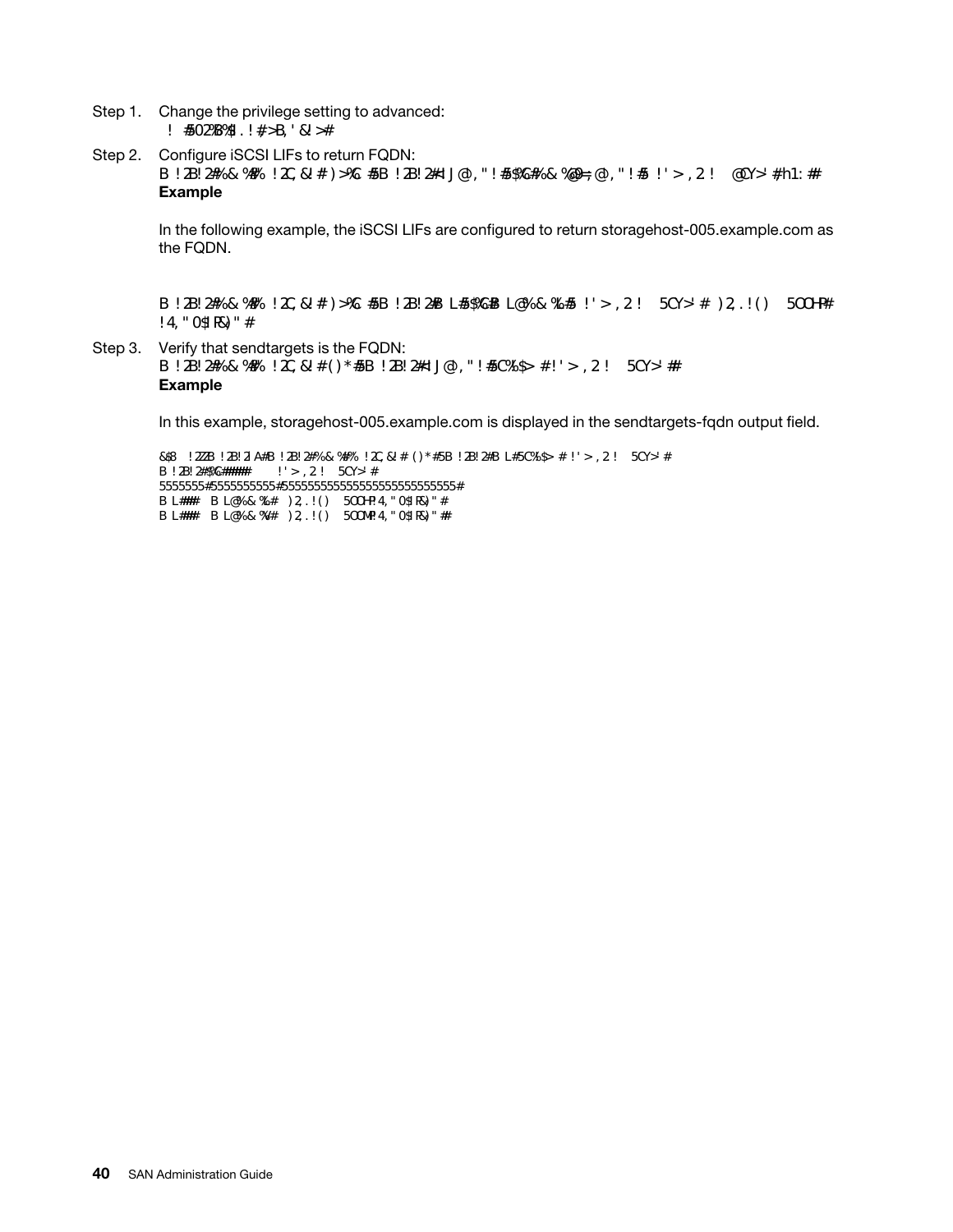# Chapter 6. Data protection methods in SAN environments

You can protect your data by making copies of it so that it is available for restoration in the event of accidental deletion, application crashes, data corruption, or disaster. Depending on your data protection and backup needs, ONTAP offers a variety of methods that enable you to protect your data.

#### SnapMirror Business Continuity (SM-BC)

Beginning with general availability in ONTAP 9.9.1, provides Zero Recovery Time Objective (Zero RTO) or Transparent Application Failover (TAF) to enable automatic failover of business-critical applications in SAN environments. SM-BC requires the installation of ONTAP Mediator 1.2 or later in a configuration with two AFA clusters.

#### ThinkSystem Storage Documentation Center: SnapMirror Business Continuity

#### Snapshot copy

Enables you to manually or automatically create, schedule, and maintain multiple backups of your LUNs. Snapshot copies use only a minimal amount of additional volume space and do not have a performance cost. If your LUN data is accidentally modified or deleted, that data can easily and quickly be restored from one of the latest Snapshot copies.

#### FlexClone LUNs (FlexClone license required)

Provides point-in-time, writable copies of another LUN in an active volume or in a Snapshot copy. A clone and its parent can be modified independently without affecting each other.

#### SnapRestore (SnapRestore license required)

Enables you to perform fast, space-efficient, on-request data recovery from Snapshot copies on an entire volume. You can use SnapRestore to restore a LUN to an earlier preserved state without rebooting the storage system.

#### Data protection mirror copies (SnapMirror license required)

Provides asynchronous disaster recovery by enabling you to periodically create Snapshot copies of data on your volume; copy those Snapshot copies over a local or wide area network to a partner volume, usually on another cluster; and retain those Snapshot copies. The mirror copy on the partner volume provides quick availability and restoration of data from the time of the last Snapshot copy, if the data on the source volume is corrupted or lost.

#### SnapVault backups (SnapMirror license required)

Provides storage efficient and long-term retention of backups. SnapVault relationships enable you to back up selected Snapshot copies of volumes to a destination volume and retain the backups.

If you conduct tape backups and archival operations, you can perform them on the data that is already backed up on the SnapVault secondary volume.

#### Native tape backup and recovery

Support for most existing tape drives are included in ONTAP, as well as a method for tape vendors to dynamically add support for new devices. ONTAP also supports the Remote Magnetic Tape (RMT) protocol, enabling backup and recovery to any capable system.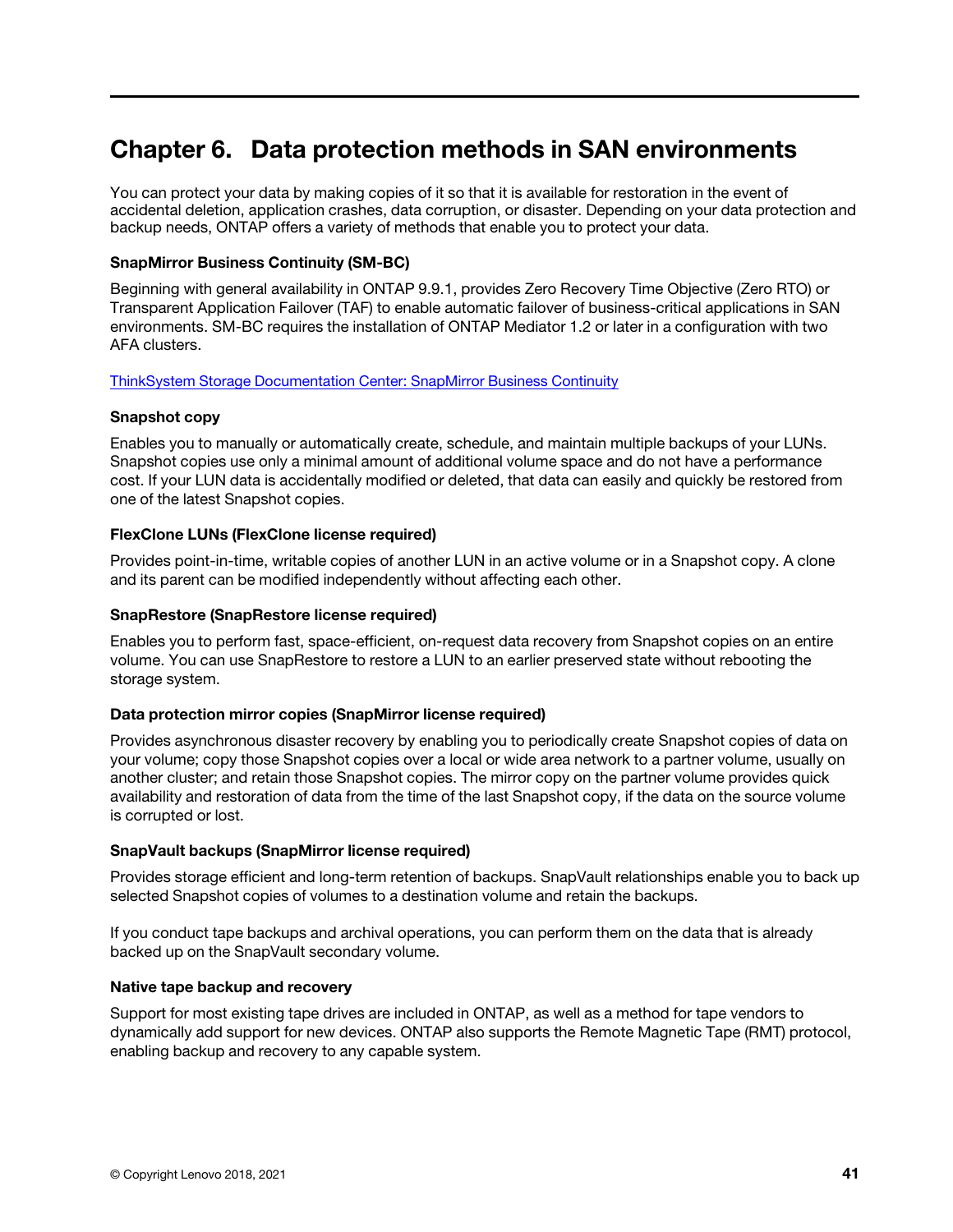## Effect of moving or copying a LUN on Snapshot copies

Snapshot copies are created of the volume. Therefore, if you copy or move a LUN to a different volume, the moved LUN or LUN copy will fall under the data protection scheme of the destination volume. If you do not have Snapshot copies established for the destination volume, Snapshot copies will not be created of the LUN or LUN copy on that volume.

# Restoring a single LUN from a Snapshot copy

You can restore a single LUN from a Snapshot copy without restoring the entire volume that contains the single LUN. You can restore the LUN in place or to a new path in the volume. The operation restores only the single LUN without impacting other files or LUNs in the volume. You can also restore files with streams.

#### Before you begin

- You must have enough space on your volume to complete the restore operation:
	- If you are restoring a space-reserved LUN where the fractional reserve is 0%, you require one times the size of the restored LUN.
	- If you are restoring a space-reserved LUN where the fractional reserve is 100%, you require two times the size of the restored LUN.
	- If you are restoring a non-space-reserved LUN, you only require the actual space used for the restored LUN.
- A Snapshot copy of the destination LUN must have been created.

If the restore operation fails, the destination LUN might be truncated. In such cases, you can use the Snapshot copy to prevent data loss.

• A Snapshot copy of the source LUN must have been created.

In rare cases, the LUN restore can fail, leaving the source LUN unusable. If this occurs, you can use the Snapshot copy to return the LUN to the state just before the restore attempt.

• The destination LUN and source LUN must have the same OS type.

If your destination LUN has a different OS type from your source LUN, your host can lose data access to the destination LUN after the restore operation.

- Step 1. From the host, stop all host access to the LUN.
- Step 2. Unmount the LUN on its host so that the host cannot access the LUN.
- Step 3. Unmap the LUN: lun mapping delete - vserver vserver\_name - volume volume\_name - lun lun\_name - igroup igroup\_ name
- Step 4. Determine the Snapshot copy you want to restore your LUN to: volume snapshot show-vserver vserver\_name - volume volume\_name
- Step 5. Create a Snapshot copy of the LUN prior to restoring the LUN: volume snapshot create -vserver vserver\_name -volume volume\_name-snapshot snapshot\_name
- Step 6. Restore the specified LUN in a volume: volume snapshot restore-file -vserver vserver\_name -volume volume\_name -snapshot snapshot\_ name -path lun\_path
- Step 7. Follow the steps on the screen.
- Step 8. If necessary, bring the LUN online: lun modify - vserver vserver name -path lun path - state online
- Step 9. If necessary, remap the LUN: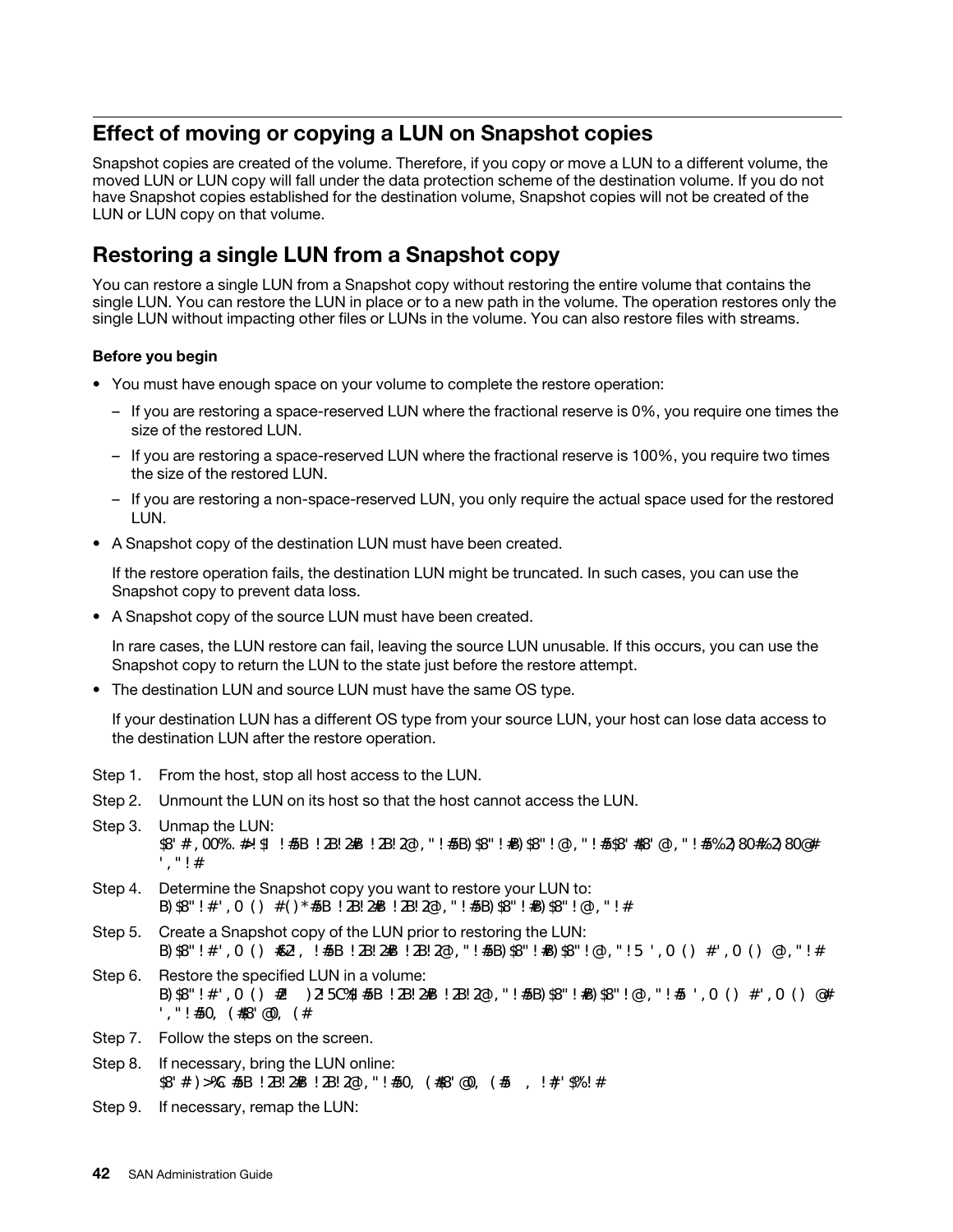lun mapping create -vserver vserver\_name -volume volume\_name -lun lun\_name -igroup igroup\_ name

Step 10. From the host, remount the LUN.

Step 11. From the host, restart access to the LUN.

## Restoring all LUNs in a volume from a Snapshot copy

You can use **volume snapshot restore** command to restore all the LUNs in a specified volume from a Snapshot copy.

Step 1. From the host, stop all host access to the LUNs.

Using SnapRestore without stopping all host access to LUNs in the volume can cause data corruption and system errors.

- Step 2. Unmount the LUNs on that host so that the host cannot access the LUNs.
- Step 3. Unmap your LUNs: lun mapping delete -vserver vserver\_name -volume volume\_name -lun lun\_name -igroup igroup\_ name
- Step 4. Determine the Snapshot copy to which you want to restore your volume: volume snapshot show-vserver vserver\_name - volume volume\_name
- Step 5. Change your privilege setting to advanced: set -privilege advanced
- Step 6. Restore your data: volume snapshot restore -vserver vserver\_name -volume volume\_name -snapshot snapshot\_name
- Step 7. Follow the instructions on the screen.
- Step 8. Remap your LUNs: lun mapping create -vserver vserver\_name -volume volume\_name -lun lun\_name -igroup igroup\_ name
- Step 9. Verify that your LUNs are online: lun show-vserver vserver\_name - path lun\_path - fields state
- Step 10. If your LUNs are not online, bring them online: lun modify -vserver vserver\_name -path lun\_path -state online
- Step 11. Change your privilege setting to admin: set -privilege admin
- Step 12. From the host, remount your LUNs.
- Step 13. From the host, restart access to your LUNs.

## Deleting one or more existing Snapshot copies from a volume

You can manually delete one or more existing Snapshot copies from the volume. You might want to do this if you need more space on your volume.

Step 1. Use the volume snapshot show command to verify which Snapshot copies you want to delete. Example

cluster::> volume snapshot show -vserver vs3 -volume vol3

---Blocks--- Vserver Volume Snapshot Size Total% Used% -------- ------- ----------------------- ----- ------ ---- vs3 vol3 snap1.2013-05-01\_0015 100KB 0% 38%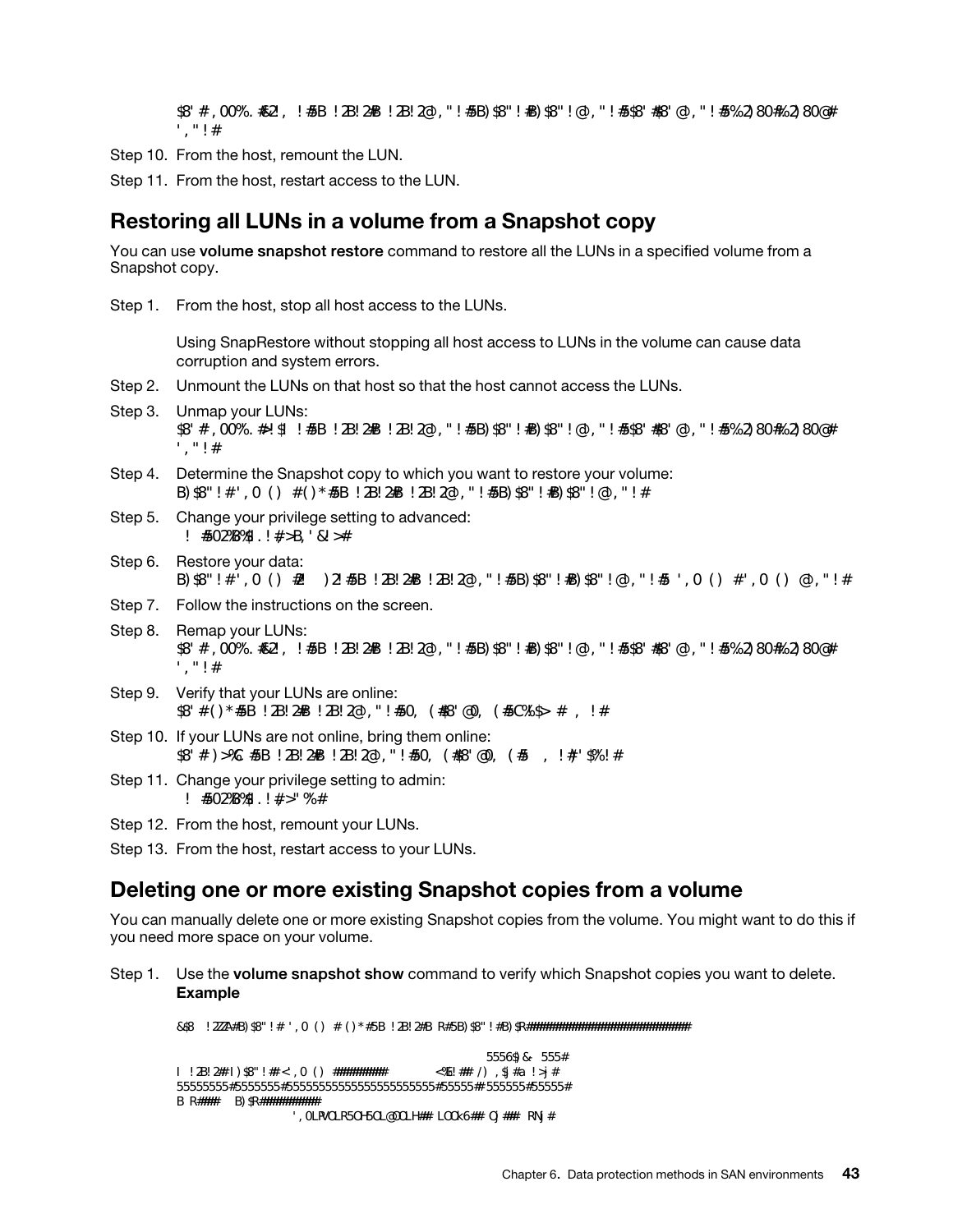| snap1.2013-05-08_0015 | <b>76KB</b> | Œ%    | 32% |
|-----------------------|-------------|-------|-----|
| snap2.2013-05-09 0010 | <b>76KB</b> | $O\%$ | 32% |
| snap2.2013-05-10 0010 | <b>76KB</b> | O%    | 32% |
| snap3.2013-05-10 1005 | 72KB        | $O\%$ | 31% |
| snap3.2013-05-10 1105 | 72KB        | $O\%$ | 31% |
| snap3.2013-05-10 1205 | 72KB        | $O\%$ | 31% |
| snap3.2013-05-10_1305 | 72KB        | O%    | 31% |
| snap3.2013-05-10 1405 | 72KB        | $O\%$ | 31% |
| snap3.2013-05-10_1505 | 72KB        | $O\%$ | 31% |
|                       |             |       |     |

10 entries were displayed.

Step 2. Use the volume snapshot delete command to delete all of the Snapshot copies. Example

> cluster::> volume snapshot delete -vserver vs3 -volume vol3 \* 10 entries were acted on.

## Using FlexClone LUNs to protect your data

A FlexClone LUN is a point-in-time, writeable copy of another LUN in an active volume or in a Snapshot copy. The clone and its parent can be modified independently without affecting each other.

A FlexClone LUN shares space initially with its parent LUN. By default, the FlexClone LUN inherits the spacereserved attribute of the parent LUN. For example, if the parent LUN is non-space-reserved, the FlexClone LUN is also non-space-reserved by default. However, you can create a non-space-reserved FlexClone LUN from a parent that is a space-reserved LUN.

When you clone a LUN, block sharing occurs in the background and you cannot create a volume Snapshot copy until the block sharing is finished.

You must configure the volume to enable the FlexClone LUN automatic deletion function with the volume snapshot autodelete modify command. Otherwise, if you want FlexClone LUNs to be deleted automatically but the volume is not configured for FlexClone auto delete, none of the FlexClone LUNs are deleted.

When you create a FlexClone LUN, the FlexClone LUN automatic deletion function is disabled by default. You must manually enable it on every FlexClone LUN before that FlexClone LUN can be automatically deleted. If you are using semi-thick volume provisioning and you want the "best effort" write guarantee provided by this option, you must make *all* FlexClone LUNs available for automatic deletion.

Note: When you create a FlexClone LUN from a Snapshot copy, the LUN is automatically split from the Snapshot copy by using a space-efficient background process so that the LUN does not continue to depend on the Snapshot copy or consume any additional space. If this background split has not been completed and this Snapshot copy is automatically deleted, that FlexClone LUN is deleted even if you have disabled the FlexClone auto delete function for that FlexClone LUN. After the background split is complete, the FlexClone LUN is not deleted even if that Snapshot copy is deleted.

## Reasons for using FlexClone LUNs

You can use FlexClone LUNs to create multiple read/write copies of a LUN.

You might want to do this for the following reasons:

- You need to create a temporary copy of a LUN for testing purposes.
- You need to make a copy of your data available to additional users without giving them access to the production data.
- You want to create a clone of a database for manipulation and projection operations, while preserving the original data in an unaltered form.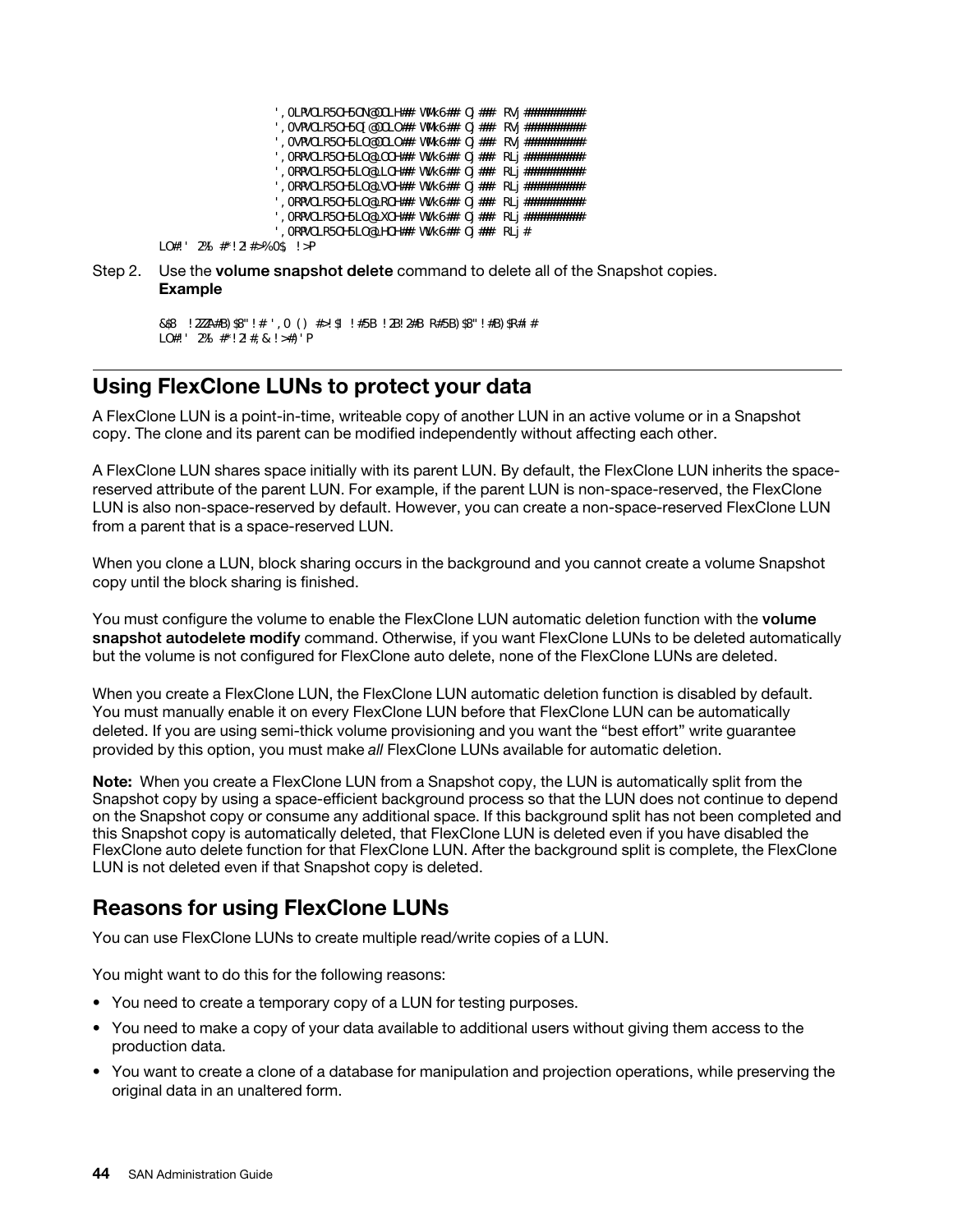- You want to access a specific subset of a LUN's data (a specific logical volume or file system in a volume group, or a specific file or set of files in a file system) and copy it to the original LUN, without restoring the rest of the data in the original LUN. This works on operating systems that support mounting a LUN and a clone of the LUN at the same time.
- You need multiple SAN boot hosts with the same operating system.

## How a FlexVol volume can reclaim free space with autodelete setting

You can enable the autodelete setting of a FlexVol volume to automatically delete FlexClone files and FlexClone LUNs. By enabling autodelete, you can reclaim a target amount of free space in the volume when a volume is nearly full.

You can configure a volume to automatically start deleting FlexClone files and FlexClone LUNs when the free space in the volume decreases below a particular threshold value, and automatically stop deleting clones when a target amount of free space in the volume is reclaimed. Although, you cannot specify the threshold value that starts the automatic deletion of clones, you can specify whether a clone is eligible for deletion, and you can specify the target amount of free space for a volume.

A volume automatically deletes FlexClone files and FlexClone LUNs when the free space in the volume decreases below a particular threshold and when *both* of the following requirements are met:

• The autodelete capability is enabled for the volume that contains the FlexClone files and FlexClone LUNs.

You can enable the autodelete capability for a FlexVol volume by using the volume snapshot autodelete modify command. You must set the -trigger parameter to volume or snap reserve for a volume to automatically delete FlexClone files and FlexClone LUNs.

• The autodelete capability is enabled for the FlexClone files and FlexClone LUNs.

You can enable autodelete for a FlexClone file or FlexClone LUN by using the file clone create command with the -autodelete parameter. As a result, you can preserve certain FlexClone files and FlexClone LUNs by disabling autodelete for the clones and ensuring that other volume settings do not override the clone setting.

## Configuring a FlexVol volume to automatically delete FlexClone files and FlexClone LUNs

You can enable a FlexVol volume to automatically delete FlexClone files and FlexClone LUNs with autodelete enabled when the free space in the volume decreases below a particular threshold.

#### Before you begin

- The FlexVol volume must contain FlexClone files and FlexClone LUNs and be online.
- The FlexVol volume must not be a read-only volume.
- Step 1. Enable automatic deletion of FlexClone files and FlexClone LUNs in the FlexVol volume by using the volume snapshot autodelete modify command.
	- For the -trigger parameter, you can specify volume or snap\_reserve .
	- For the -destroy-list parameter, you must always specify lun\_clone,file\_clone regardless of whether you want to delete only one type of clone.

#### Example

The following example shows how you can enable volume vol1 to trigger the automatic deletion of FlexClone files and FlexClone LUNs for space reclamation until 25% of the volume consists of free space: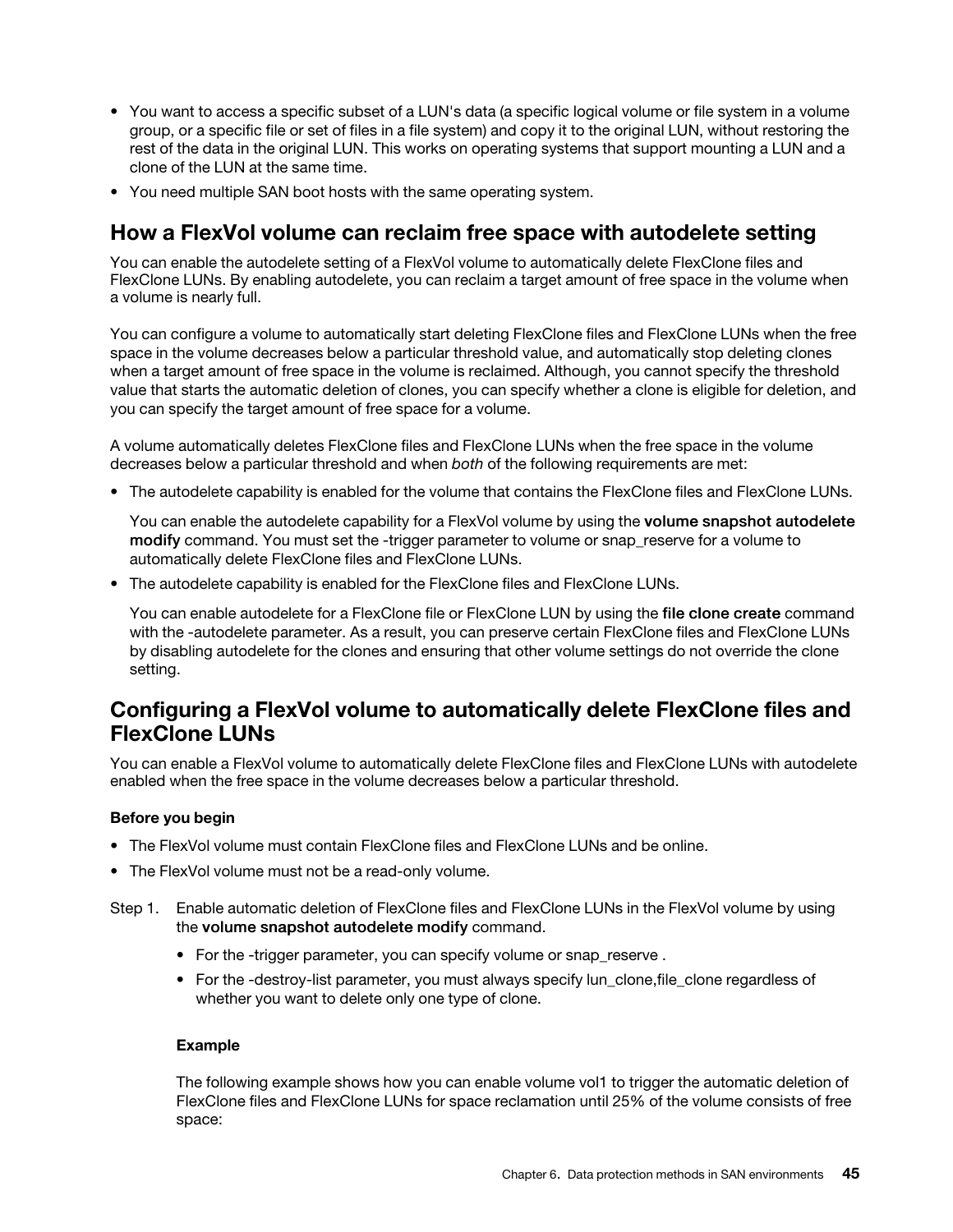cluster1::> volume snapshot autodelete modify -vserver vs1 -volume vol1 -enabled true -commitment disrupt -trigger volume -target-free-space 25 -destroy-list lun\_clone,file\_clone

Volume modify successful on volume:vol1

Note: While enabling FlexVol volumes for automatic deletion, if you set the value of the -commitment parameter to destroy , all the FlexClone files and FlexClone LUNs with the -autodelete parameter set to true might be deleted when the free space in the volume decreases below the specified threshold value. However, FlexClone files and FlexClone LUNs with the -autodelete parameter set to false will not be deleted.

Step 2. Verify that automatic deletion of FlexClone files and FlexClone LUNs is enabled in the FlexVol volume by using the volume snapshot autodelete show command. Example

The following example shows that volume vol1 is enabled for automatic deletion of FlexClone files and FlexClone LUNs:

cluster1::> volume snapshot autodelete show -vserver vs1 -volume vol1

Vserver Name: vs1 Volume Name: vol1 Enabled: true Commitment: disrupt Defer Delete: user\_created Delete Order: oldest\_first Defer Delete Prefix: (not specified) Target Free Space: 25% Trigger: volume Destroy List: lun\_clone,file\_clone Is Constituent Volume: false

- Step 3. Ensure that autodelete is enabled for the FlexClone files and FlexClone LUNs in the volume that you want to delete by performing the following steps:
	- a. Enable automatic deletion of a particular FlexClone file or FlexClone LUN by using the **volume** file clone autodelete command.

You can force a specific FlexClone file or FlexClone LUN to be automatically deleted by using the volume file clone autodelete command with the -force parameter.

#### Example

The following example shows that automatic deletion of the FlexClone LUN lun1\_clone contained in volume vol1 is enabled:

cluster1::> volume file clone autodelete -vserver vs1 -clone-path /vol/vol1/lun1\_clone -enabled true

You can enable autodelete when you create FlexClone files and FlexClone LUNs.

b. Verify that the FlexClone file or FlexClone LUN is enabled for automatic deletion by using the volume file clone show-autodelete command. Example

The following example shows that the FlexClone LUN lun1\_clone is enabled for automatic deletion:

cluster1::> volume file clone show-autodelete -vserver vs1 -clone-path vol/vol1/lun1\_clone Vserver Name: vs1 Clone Path: vol/vol1/lun1\_clone Autodelete Enabled: true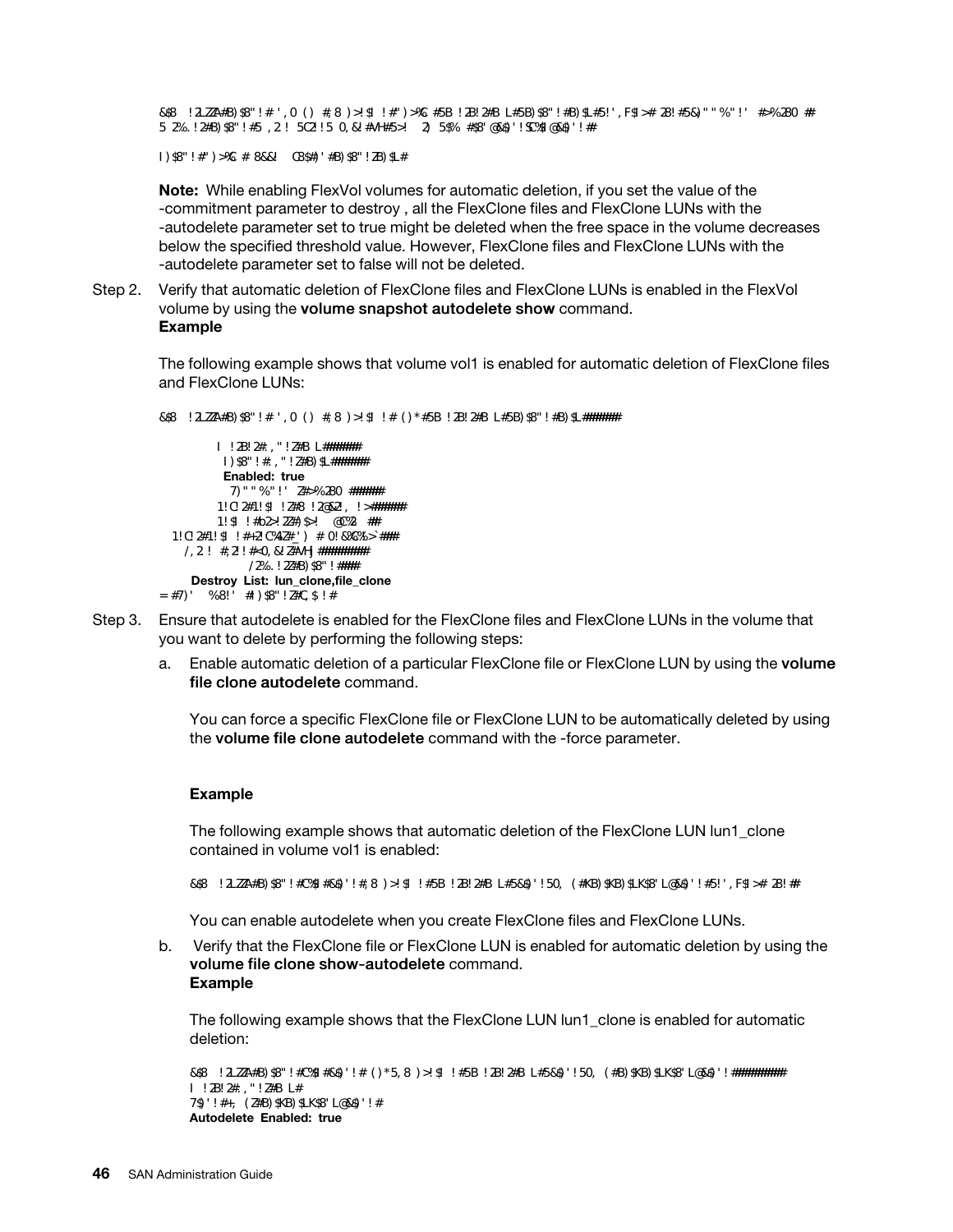For more information about using the commands, see the respective man pages.

## Cloning LUNs from an active volume

You can create copies of your LUNs by cloning the LUNs in the active volume. These FlexClone LUNs are readable and writeable copies of the original LUNs in the active volume.

#### Before you begin

A FlexClone license must be installed.

#### About this task

Note: A space-reserved FlexClone LUN requires as much space as the space-reserved parent LUN. If the FlexClone LUN is not space-reserved, you must ensure that the volume has enough space to accommodate changes to the FlexClone LUN.

- Step 1. You must have verified that the LUNs are not mapped to an igroup or are written to before making the clone.
- Step 2. Use the lun show command to verify that the LUN exists. Example lun show-vserver vs1 Vserver Path State Mapped Type Size -------- ----------------- --------- --------- -------- ------ vs1 /vol/vol1/lun1 online unmapped windows 47.07MB

#### Step 3. Use the volume file clone create command to create the FlexClone LUN.

#### Example

volume file clone create -vserver vs1 - volume vol1 - source-path lun1 - destination-path/lun1 clone

If you need the FlexClone LUN to be available for automatic deletion, you include -autodelete true. If you are creating this FlexClone LUN in a volume using semi-thick provisioning, you must enable automatic deletion for all FlexClone LUNs.

Step 4. Use the lun show command to verify that you created a LUN. Example

lun show- vserver vs1

Vserver Path State Mapped Type Size -------- ----------------------- -------- -------- -------- ----- vs1 /vol/volX/lun1 online unmapped windows 47.07MB vs1 /vol/volX/lun1\_clone online unmapped windows 47.07MB

## Creating FlexClone LUNs from a Snapshot copy in a volume

You can use a Snapshot copy in your volume to create FlexClone copies of your LUNs. FlexClone copies of LUNs are both readable and writeable.

#### Before you begin

A FlexClone license must be installed.

#### About this task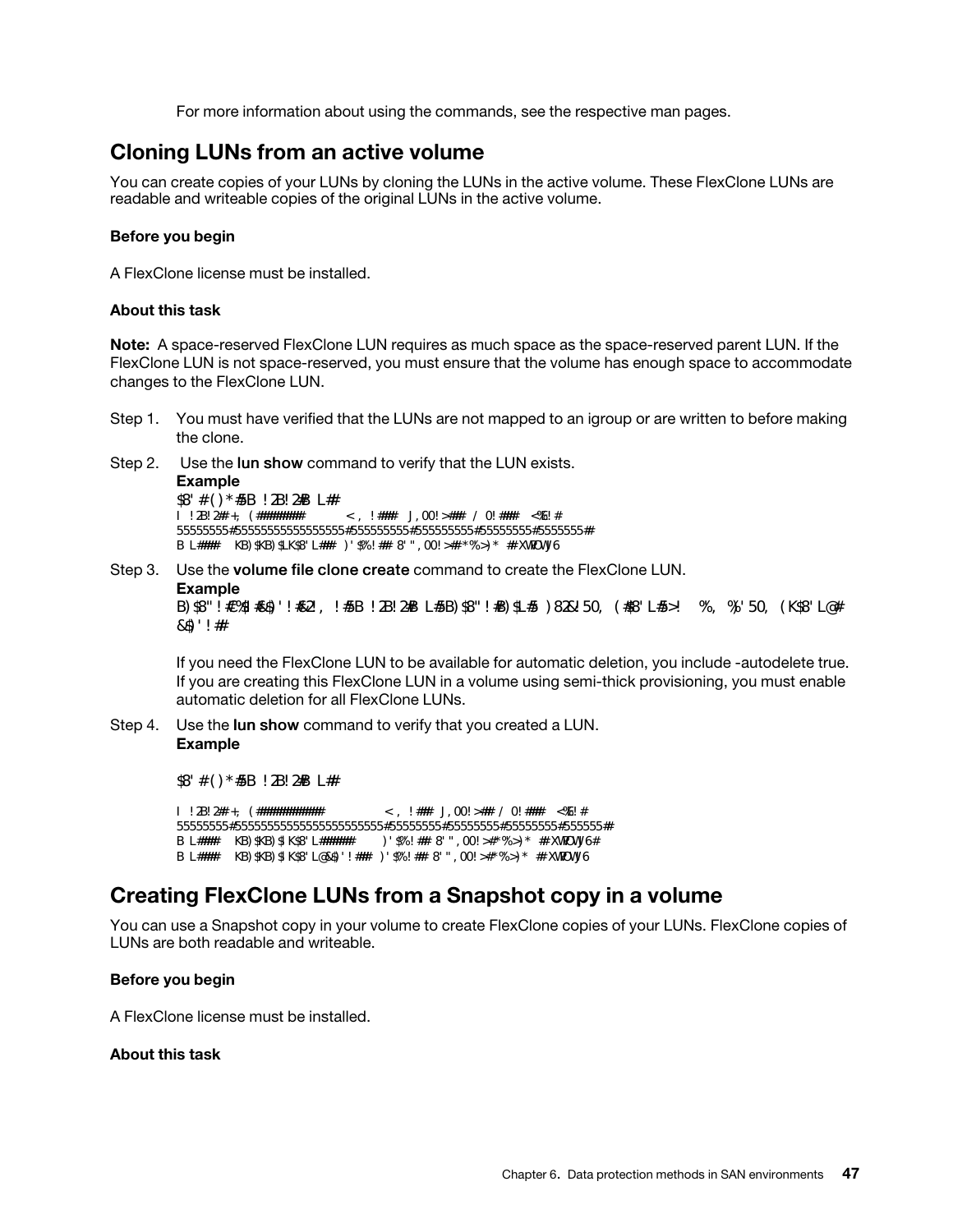The FlexClone LUN inherits the space reservations attribute of the parent LUN. A space-reserved FlexClone LUN requires as much space as the space-reserved parent LUN. If the FlexClone LUN is not space-reserved, the volume must have enough space to accommodate changes to the clone.

- Step 1. Verify that the LUN is not mapped or being written to.
- Step 2. Create a Snapshot copy of the volume that contains the LUNs: volume snapshot create -vserver vserver\_name -volume volume\_name -snapshot snapshot\_name

You must create a Snapshot copy (the backing Snapshot copy) of the LUN you want to clone.

Step 3. Create the FlexClone LUN from the Snapshot copy: file clone create -vserver vserver\_name -volume volume\_name -source-path source\_path -snapshot-name snapshot\_name -destination-path destination\_path

If you need the FlexClone LUN to be available for automatic deletion, you include -autodelete true. If you are creating this FlexClone LUN in a volume using semi-thick provisioning, you must enable automatic deletion for all FlexClone LUNs.

Step 4. Verify that the FlexClone LUN is correct: lun show-vserver vserver\_name Example

> Vserver Path State Mapped Type Size ------- ---------------------- -------- --------- -------- ------ vs1 /vol/vol1/lun1\_clone online unmapped windows 47.07MB vs1 /vol/vol1/lun1\_snap\_clone online unmapped windows 47.07MB

## Preventing a specific FlexClone file or FlexClone LUN from being automatically deleted

If you configure a FlexVol volume to automatically delete FlexClone files and FlexClone LUNs, any clone that fits the criteria you specify might be deleted. If you have specific FlexClone files or FlexClone LUNs that you want to preserve, you can exclude them from the automatic FlexClone deletion process.

#### Before you begin

A FlexClone license must be installed.

#### About this task

When you create a FlexClone file or FlexClone LUN, by default the autodelete setting for the clone is disabled. FlexClone files and FlexClone LUNs with autodelete disabled are preserved when you configure a FlexVol volume to automatically delete clones to reclaim space on the volume.

Attention: If you set the commitment level on the volume to try or disrupt, you can individually preserve specific FlexClone files or FlexClone LUNs by disabling autodelete for those clones. However, if you set the commitment level on the volume to destroy and the destroy lists include lun\_clone,file\_clone , the volume setting overrides the clone setting, and all FlexClone files and FlexClone LUNs can be deleted regardless of the autodelete setting for the clones.

Step 1. Prevent a specific FlexClone file or FlexClone LUN from being automatically deleted by using the volume file clone autodelete command. Example

The following example shows how you can disable autodelete for FlexClone LUN lun1\_clone contained in vol1: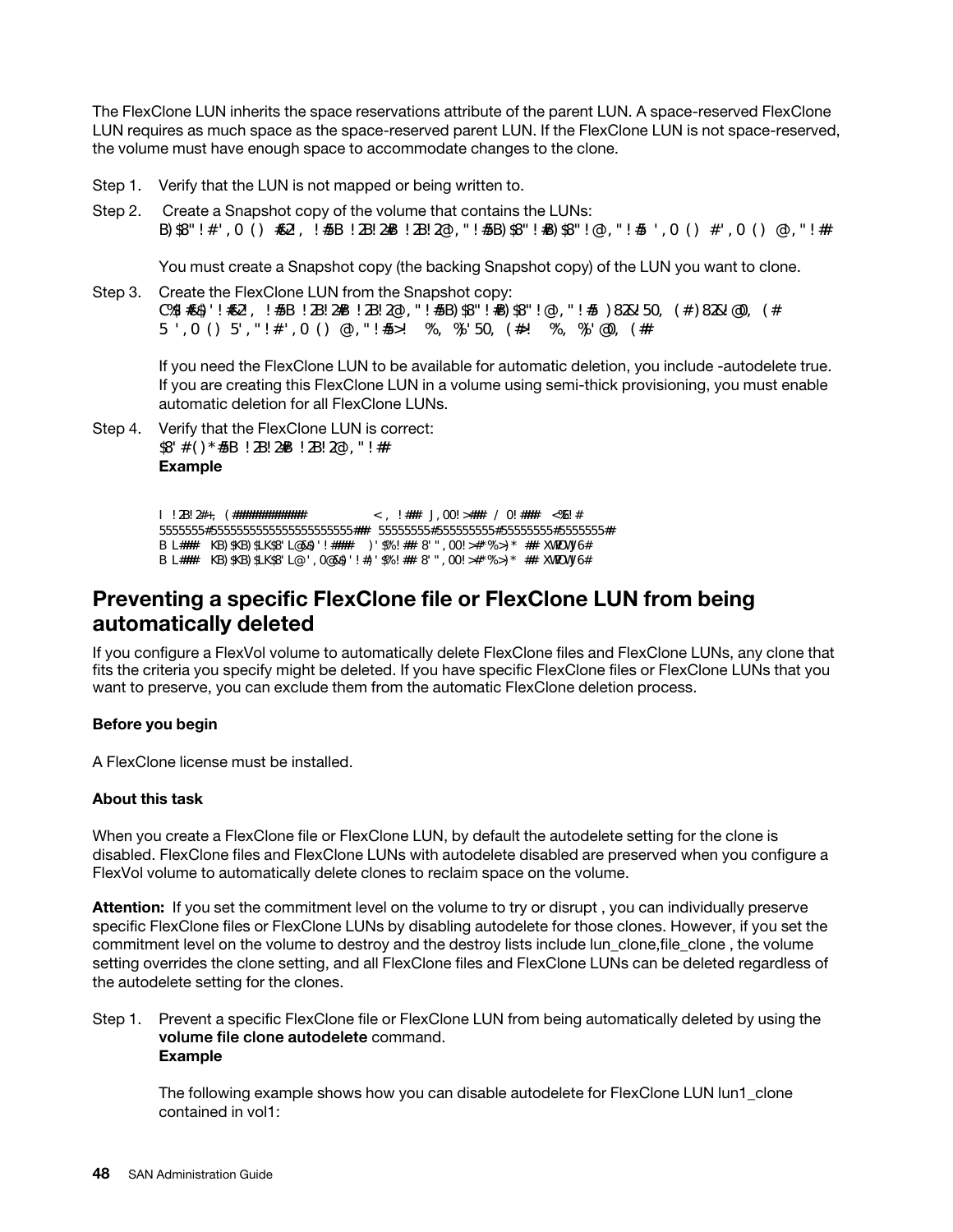cluster1::> volume file clone autodelete -vserver vs1 -volume vol1 -clone-path lun1\_clone -enable false A FlexClone file or FlexClone LUN with autodelete disabled cannot be deleted automatically to reclaim space on the volume.

Step 2. Verify that autodelete is disabled for the FlexClone file or FlexClone LUN by using the volume file clone show-autodelete command. Example

The following example shows that autodelete is false for the FlexClone LUN lun1\_clone:

cluster1::> volume file clone show-autodelete -vserver vs1 -clone-path vol/vol1/lun1\_clone Vserver Name: vs1 Clone Path: vol/vol1/lun1\_clone Autodelete Enabled: false

## Configuring and using SnapVault backups in a SAN environment

SnapVault configuration and use in a SAN environment is very similar to configuration and use in a NAS environment, but restoring LUNs in a SAN environment requires some special procedures.

SnapVault backups contain a set of read-only copies of a source volume. In a SAN environment you always back up entire volumes to the SnapVault secondary volume, not individual LUNs.

The procedure for creating and initializing the SnapVault relationship between a primary volume containing LUNs and a secondary volume acting as a SnapVault backup is identical to the procedure used with FlexVol volumes used for file protocols. This procedure is described in detail in the *Data Protection Power Guide*.

#### Data Protection Power Guide

It is important to ensure that LUNs being backed up are in a consistent state before the Snapshot copies are created and copied to the SnapVault secondary volume. Automating the Snapshot copy creation with a product like SnapManager for Microsoft SQL Server ensures that backed up LUNs are complete and usable by the original application.

There are three basic choices for restoring LUNs from a SnapVault secondary volume:

• You can map a LUN directly from the SnapVault secondary volume and connect a host to the LUN to access the contents of the LUN.

The LUN is read-only and you can map only from the most recent Snapshot copy in the SnapVault backup. Persistent reservations and other LUN metadata are lost. If desired, you can use a copy program on the host to copy the LUN contents back to the original LUN if it is still accessible.

The LUN has a different serial number from the source LUN.

• You can clone any Snapshot copy in the SnapVault secondary volume to a new read-write volume.

You can then map any of the LUNs in the volume and connect a host to the LUN to access the contents of the LUN. If desired, you can use a copy program on the host to copy the LUN contents back to the original LUN if it is still accessible.

• You can restore the entire volume containing the LUN from any Snapshot copy in the SnapVault secondary volume.

Restoring the entire volume replaces all of the LUNs, and any files, in the volume. Any new LUNs created since the Snapshot copy was created are lost.

The LUNs retain their mapping, serial numbers, UUIDs, and persistent reservations.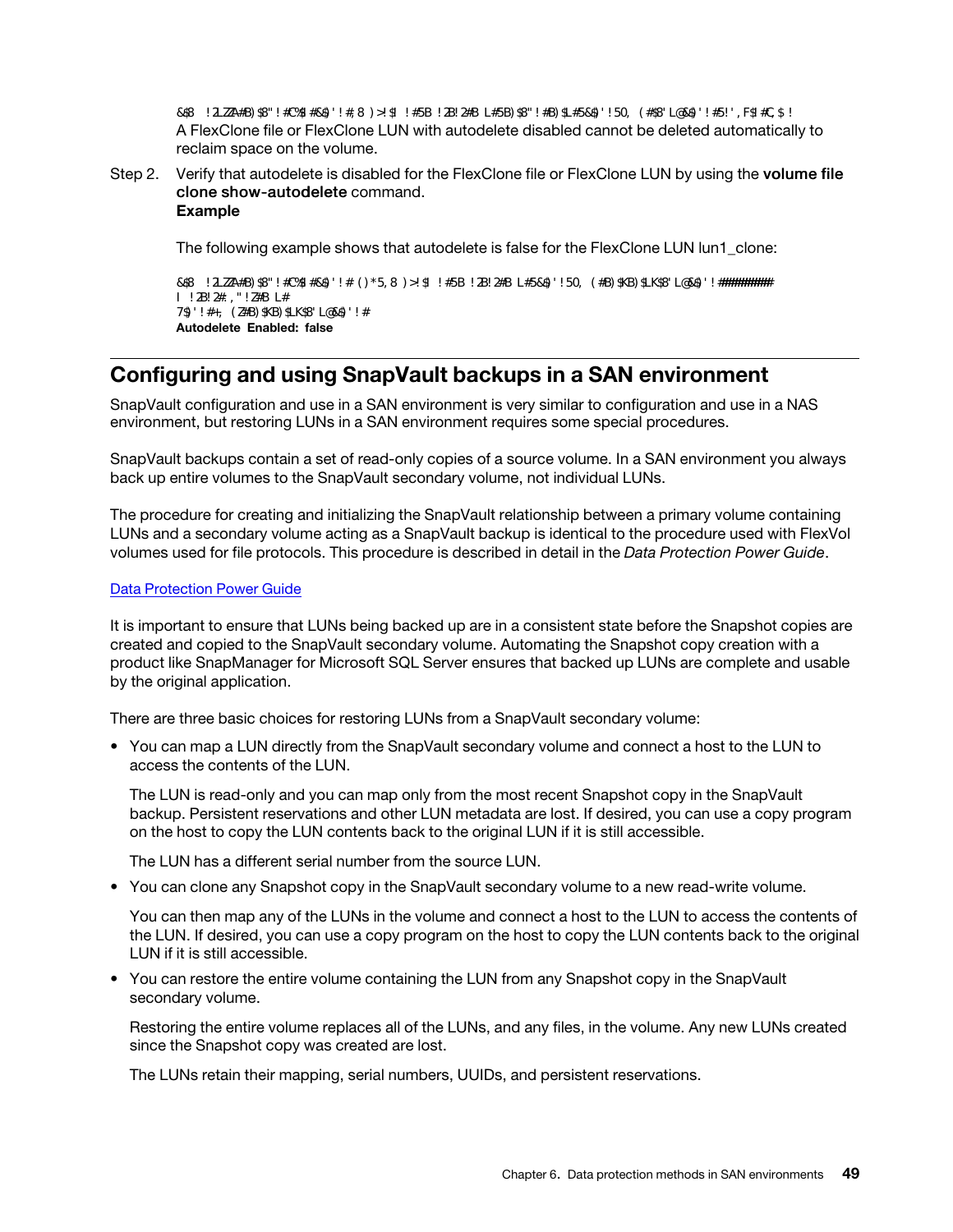## Accessing a read-only LUN copy from a SnapVault backup

You can access a read-only copy of a LUN from the latest Snapshot copy in a SnapVault backup. The LUN ID, path, and serial number are different from the source LUN and must first be mapped. Persistent reservations, LUN mappings, and igroups are not replicated to the SnapVault secondary volume.

#### Before you begin

- The SnapVault relationship must be initialized and the latest Snapshot copy in the SnapVault secondary volume must contain the desired LUN.
- The storage virtual machine (SVM) containing the SnapVault backup must have one or more LIFs with the desired SAN protocol accessible from the host used to access the LUN copy.
- If you plan to access LUN copies directly from the SnapVault secondary volume, you must create your igroups on the SnapVault SVM in advance.

You can access a LUN directly from the SnapVault secondary volume without having to first restore or clone the volume containing the LUN.

#### About this task

If a new Snapshot copy is added to the SnapVault secondary volume while you have a LUN mapped from a previous Snapshot copy, the contents of the mapped LUN changes. The LUN is still mapped with the same identifiers, but the data is taken from the new Snapshot copy. If the LUN size changes, some hosts automatically detect the size change; Windows hosts require a disk rescan to pick up any size change.

Step 1. Run the lun show command to list the available LUNs in the SnapVault secondary volume. Example

In this example, you can see both the original LUNs in the primary volume srcvolA and the copies in the SnapVault secondary volume dstvolB:

cluster::> lun show

| Vserver Path |                                                             | State Mapped Type |  | Size |
|--------------|-------------------------------------------------------------|-------------------|--|------|
|              |                                                             |                   |  |      |
|              | vserverA /vol/srcvolA/lun_A online mapped windows 300.0GB   |                   |  |      |
|              | vserverA /vol/srcvolA/lun_B online mapped windows 300.0GB   |                   |  |      |
|              | vserverA /vol/srcvolA/lun_C online mapped windows 300.0GB   |                   |  |      |
|              | vserverB /vol/dstvolB/lun_A online unmapped windows 300.0GB |                   |  |      |
|              | vserverB /vol/dstvolB/lun_B online unmapped windows 300.0GB |                   |  |      |
|              | vserverB /vol/dstvolB/lun_C online unmapped windows 300.0GB |                   |  |      |

6 entries were displayed.

Step 2. If the igroup for the desired host does not already exist on the SVM containing the SnapVault secondary volume, run the igroup create command to create an igroup. Example

This command creates an igroup for a Windows host that uses the iSCSI protocol:

cluster::> igroup create -vserver vserverB -igroup temp\_igroup -protocol iscsi -ostype windows -initiator ign.1991-05.commicrosoft:hostA

Step 3. Run the lun mapping create command to map the desired LUN copy to the igroup. Example

> cluster::> lun mapping create -vserver vserverB -path /vol/dstvolB/lun\_A -igroup temp\_igroup

Step 4. Connect the host to the LUN and access the contents of the LUN as desired.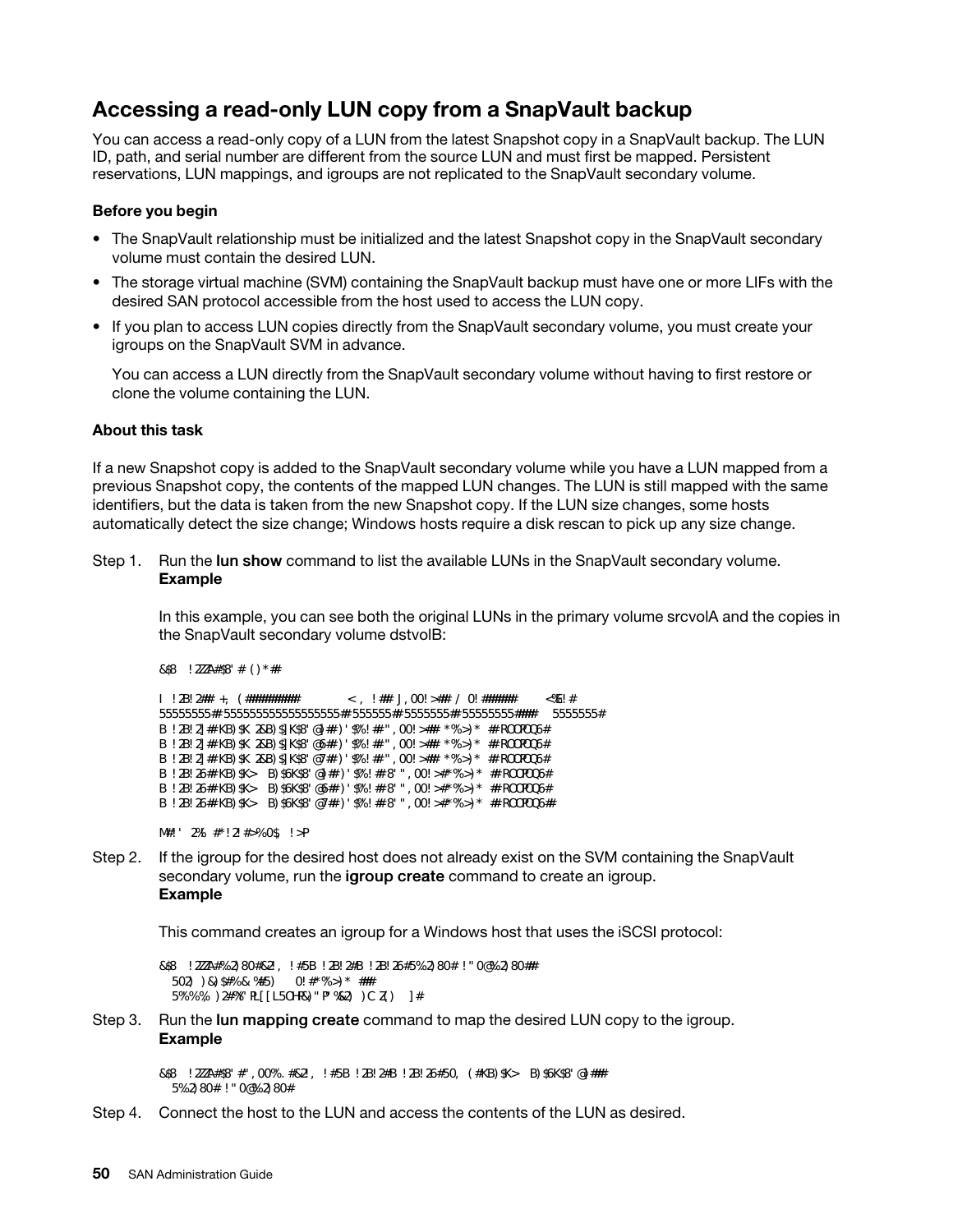## Restoring a single LUN from a SnapVault backup

You can restore a single LUN to a new location or to the original location. You can restore from any Snapshot copy in the SnapVault secondary volume. To restore the LUN to the original location, you first restore it to a new location and then copy it.

#### Before you begin

- The SnapVault relationship must be initialized and the SnapVault secondary volume must contain an appropriate Snapshot copy to restore.
- The storage virtual machine (SVM) containing the SnapVault secondary volume must have one or more LIFs with the desired SAN protocol that are accessible from the host used to access the LUN copy.
- The igroups must already exist on the SnapVault SVM.

#### About this task

The process includes creating a read-write volume clone from a Snapshot copy in the SnapVault secondary volume. You can use the LUN directly from the clone, or you can optionally copy the LUN contents back to the original LUN location.

The LUN in the clone has a different path and serial number from the original LUN. Persistent reservations are not retained.

Step 1. Run the snapmirror show command to verify the secondary volume that contains the SnapVault backup.

#### Example

cluster::> snapmirror show

Source Dest Mirror Relation Total Last Path Type Path State Status Progress Healthy Updated -------- ---- --------- ------- --------- --------- ------- ------ vserverA:srcvolA XDP vserverB:dstvolB **Snapmirrored** Idle - true -

Step 2. Run the **volume snapshot show** command to identify the Snapshot copy that you want to restore the LUN from.

#### Example

cluster::> volume snapshot show Vserver Volume Snapshot State Size Total% Used% -------- ------- ---------------------- ----- ------ ------ ---- vserverB dstvolB snap2.2013-02-10\_0010 valid 124KB 0% 0% snap1.2013-02-10\_0015 valid 112KB 0% 0% snap2.2013-02-11\_0010 valid 164KB 0% 0%

Step 3. Run the **volume clone create** command to create a read-write clone from the desired Snapshot copy.

The volume clone is created in the same aggregate as the SnapVault backup. There must be enough space in the aggregate to store the clone.

#### Example

cluster::> volume clone create -vserver vserverB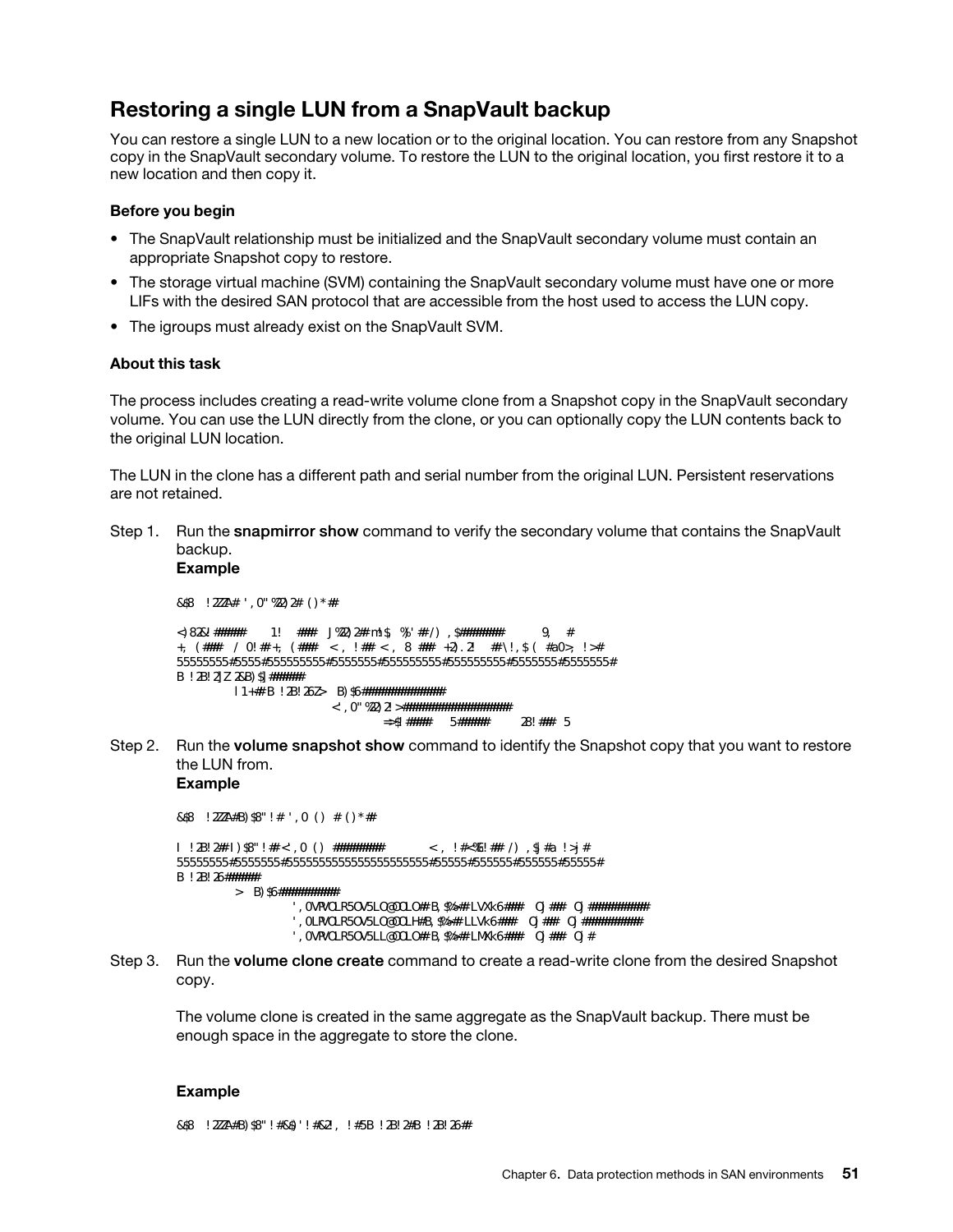-flexclone dstvolB\_clone -type RW-parent-volume dstvolB -parent-snapshot daily.2013-02-10\_0010 [Job 108] Job succeeded: Successful

Step 4. Run the lun show command to list the LUNs in the volume clone. Example

cluster::> lun show -vserver vserverB -volume dstvolB\_clone

Vserver Path State Mapped Type --------- ------------------------ ------- -------- ------- vserverB /vol/dstvolB\_clone/lun\_A online unmapped windows vserverB /vol/dstvolB\_clone/lun\_B online unmapped windows vserverB /vol/dstvolB\_clone/lun\_C online unmapped windows

3 entries were displayed.

Step 5. If the igroup for the desired host does not already exist on the SVM containing the SnapVault backup, run the igroup create command to create an igroup.

#### Example

This example creates an igroup for a Windows host that uses the iSCSI protocol: cluster::> igroup create -vserver vserverB -igroup temp\_igroup -protocol iscsi -ostype windows -initiator ign.1991-05.commicrosoft:hostA

Step 6. Run the lun mapping create command to map the desired LUN copy to the igroup. Example

> cluster::> lun mapping create -vserver vserverB -path /vol/dstvolB\_clone/lun\_C -igroup temp\_igroup

Step 7. Connect the host to the LUN and access the contents of the LUN, as desired.

The LUN is read-write and can be used in place of the original LUN. Because the LUN serial number is different, the host interprets it as a different LUN from the original.

Step 8. Use a copy program on the host to copy the LUN contents back to the original LUN.

## Restoring all LUNs in a volume from a SnapVault backup

If one or more LUNs in a volume need to be restored from a SnapVault backup, you can restore the entire volume. Restoring the volume affects all LUNs in the volume.

#### Before you begin

The SnapVault relationship must be initialized and the SnapVault secondary volume must contain an appropriate Snapshot copy to restore.

#### About this task

Restoring an entire volume returns the volume to the state it was in when the Snapshot copy was made. If a LUN was added to the volume after the Snapshot copy, that LUN is removed during the restore process.

After restoring the volume, the LUNs remain mapped to the igroups they were mapped to just before the restore. The LUN mapping might be different from the mapping at the time of the Snapshot copy. Persistent reservations on the LUNs from host clusters are retained.

- Step 1. Stop I/O to all LUNs in the volume.
- Step 2. Run the snapmirror show command to verify the secondary volume that contains the SnapVault secondary volume. Example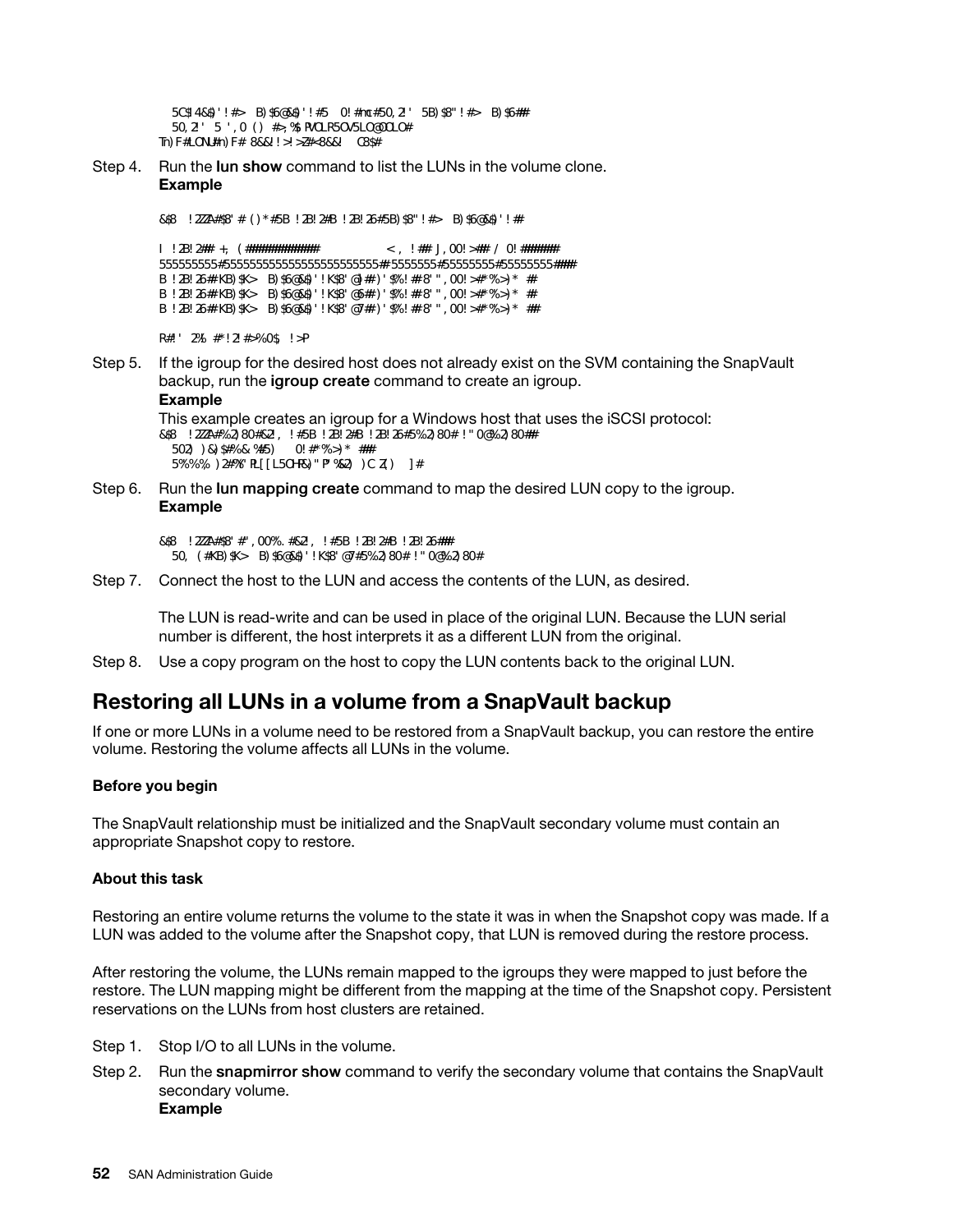cluster::> snapmirror show

Source Dest Mirror Relation Total Last Path Type Path State Status Progress Healthy Updated -------- ---- --------- ------- --------- --------- ------- ------ vserverA:srcvolA XDP vserverB:dstvolB **Snapmirrored** Idle - true -

Step 3. Run the volume snapshot show command to identify the Snapshot copy that you want to restore from.

Example

cluster::> volume snapshot show

Vserver Volume Snapshot State Size Total% Used% -------- ------- ---------------------- ----- ------ ------ ---- vserverB dstvolB snap2.2013-02-10\_0010 valid 124KB 0% 0% snap1.2013-02-10\_0015 valid 112KB 0% 0% snap2.2013-02-11\_0010 valid 164KB 0% 0%

Step 4. Run the snapmirror restore command and specify the -source-snapshot option to specify the Snapshot copy to use.

The destination you specify for the restore is the original volume you are restoring to.

#### Example

cluster::> snapmirror restore -destination-path vserverA:srcvolA -source-path vserverB:dstvolB -source-snapshot daily.2013-02-10\_0010

Warning: All data newer than Snapshot copy hourly.2013-02-11\_1205 on volume vserverA:src\_volA will be deleted. Do you want to continue?  $\{y|n\}$ : y [Job 98] Job is queued: snapmirror restore from source "vserverB:dstvolB" for the snapshot daily.2013-02-10\_0010.

Step 5. If you are sharing LUNs across a host cluster, restore the persistent reservations on the LUNs from the affected hosts.

#### Restoring a volume from a SnapVault backup

In the following example, the LUN named lun D was added to the volume after the Snapshot copy was created. After restoring the entire volume from the Snapshot copy, lun\_D no longer appears.

In the lun show command output, you can see the LUNs in the primary volume srcvolA and the read-only copies of those LUNs in the SnapVault secondary volume dstvolB. There is no copy of lun\_D in the SnapVault backup.

| $cluster: > I$ un show |                                                             |                   |                   |      |
|------------------------|-------------------------------------------------------------|-------------------|-------------------|------|
| Vserver Path           |                                                             | State Mapped Type |                   | Size |
|                        |                                                             |                   |                   |      |
|                        | vserverA /vol/srcvolA/lun A online mapped                   |                   | $windows$ 300.0GB |      |
|                        | vserverA /vol/srcvolA/lun B online mapped windows 300.0GB   |                   |                   |      |
|                        | vserverA /vol/srcvolA/lun C online mapped windows 300.0GB   |                   |                   |      |
|                        | vserverA /vol/srcvolA/lun_D online mapped windows 250.0GB   |                   |                   |      |
|                        | vserverB /vol/dstvolB/lun_A online unmapped windows 300.0GB |                   |                   |      |
|                        | vserverB /vol/dstvolB/lun_B online unmapped windows 300.0GB |                   |                   |      |
|                        | vserverB /vol/dstvolB/lun_C online unmapped windows 300.0GB |                   |                   |      |

7 entries were displayed.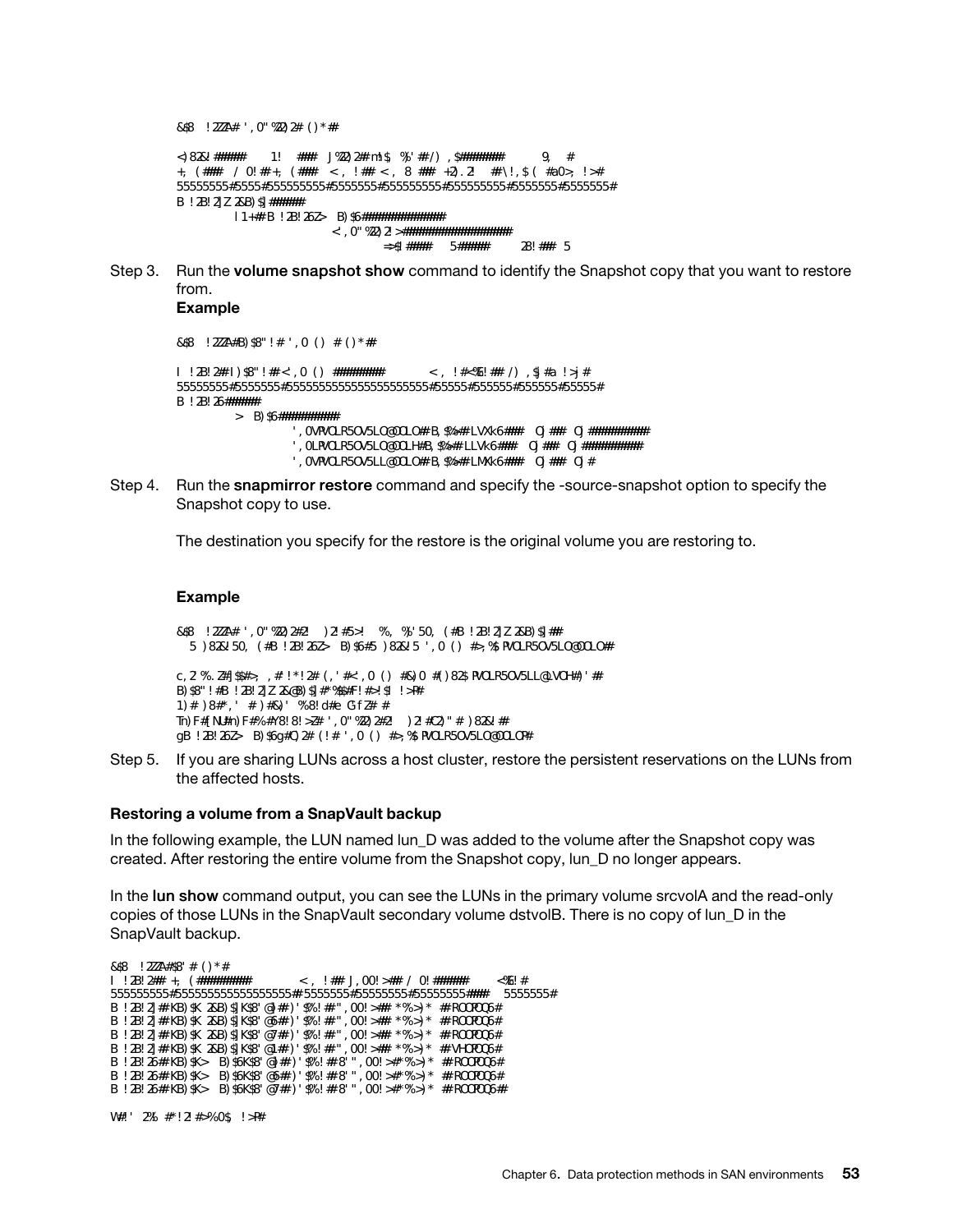cluster::>snapmirror restore -destination-path vserverA:srcvolA -source-path vserverB:dstvolB -source-snapshot daily.2013-02-10\_0010 Warning: All data newer than Snapshot copy hourly.2013-02-11\_1205 on volume vserverA:src\_volA will be deleted. Do you want to continue?  $\{y|n\}$ : y [Job 98] Job is queued: snapmirror restore from source "vserverB:dstvolB" for the snapshot daily.2013-02-10\_0010. cluster::> lun show<br>Vserver Path State Mapped Type Size --------- ------------------ ------- -------- -------- ------ vserverA /vol/srcvolA/lun\_A online mapped windows 300.0GB vserverA /vol/srcvolA/lun\_B online mapped windows 300.0GB vserverA /vol/srcvolA/lun\_C online mapped windows 300.0GB vserverB /vol/dstvolB/lun\_A online unmapped windows 300.0GB vserverB /vol/dstvolB/lun\_B online unmapped windows 300.0GB

vserverB /vol/dstvolB/lun\_C online unmapped windows 300.0GB

6 entries were displayed.

After the volume is restored from the SnapVault secondary volume, the source volume no longer contains lun\_D. You do not need to remap the LUNs in the source volume after the restore because they are still mapped.

### How you can connect a host backup system to the primary storage system

You can back up SAN systems to tape through a separate backup host to avoid performance degradation on the application host.

It is imperative that you keep SAN and NAS data separated for backup purposes. The figure below shows the recommended physical configuration for a host backup system to the primary storage system. You must configure volumes as SAN-only. LUNs can be confined to a single volume or the LUNs can be spread across multiple volumes or storage systems.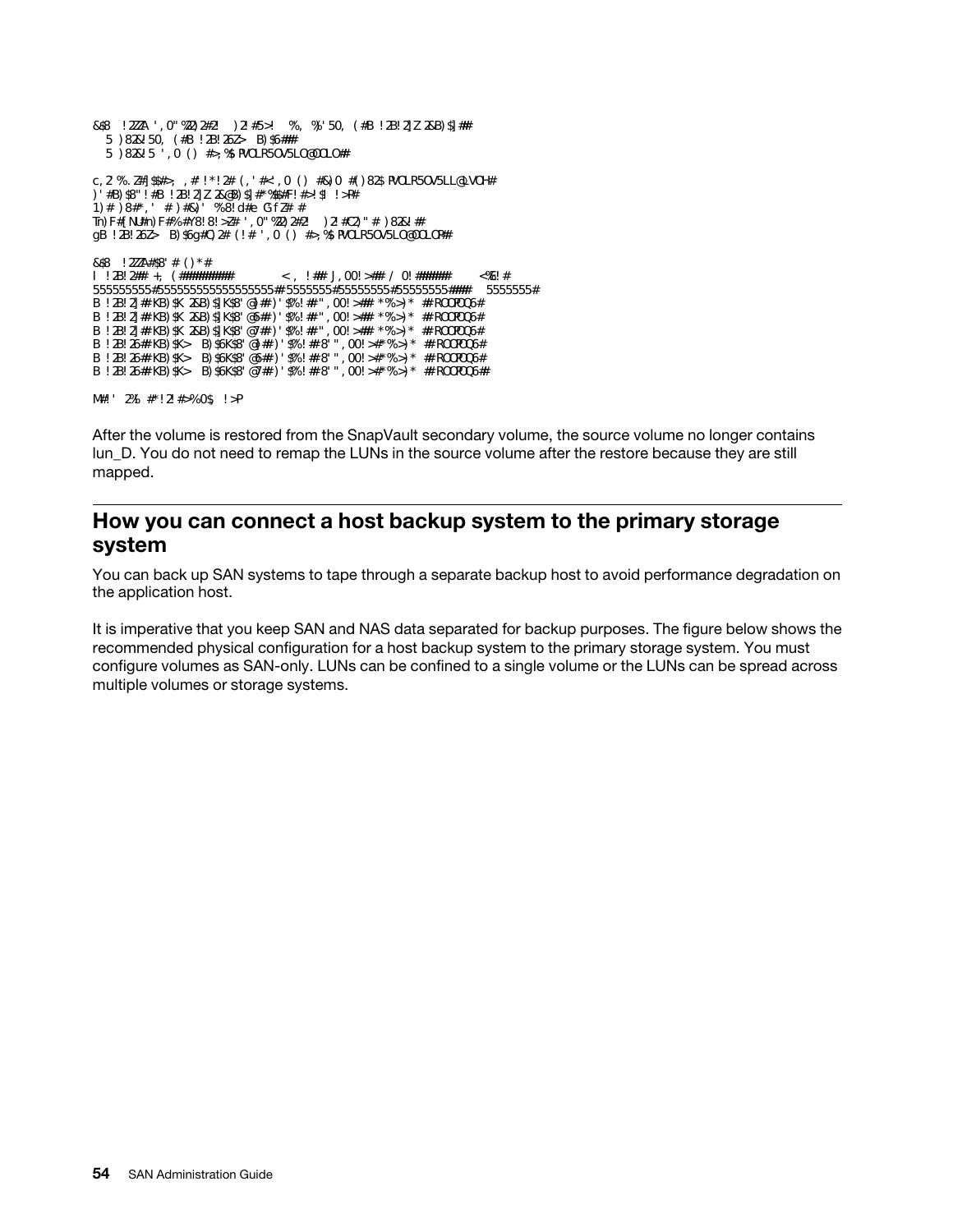

Volumes on a host can consist of a single LUN mapped from the storage system or multiple LUNs using a volume manager.

## Backing up a LUN through a host backup system

You can use a cloned LUN from a Snapshot copy as source data for the host backup system.

#### Before you begin

A production LUN must exist and be mapped to an igroup that includes the WWPN or initiator node name of the application server. The LUN must also be formatted and accessible to the host

Step 1. Save the contents of the host file system buffers to disk.

You can use the command provided by your host operating system. You can also opt to make this step part of your SAN backup pre-processing script.

Step 2. Use the **volume snapshot create** command to create a Snapshot copy of the production LUN. Example volume snapshot create -vserver vs0 -volume vol3 -snapshot vol3\_snapshot -comment "Single

snapshot" -foreground false Step 3. Use the volume file clone create command to create a clone of the production LUN.

Example

volume file clone create - vserver vs3 - volume vol3 - source-path lun1 - snapshot-name snap\_vol3 -destination-path lun1\_backup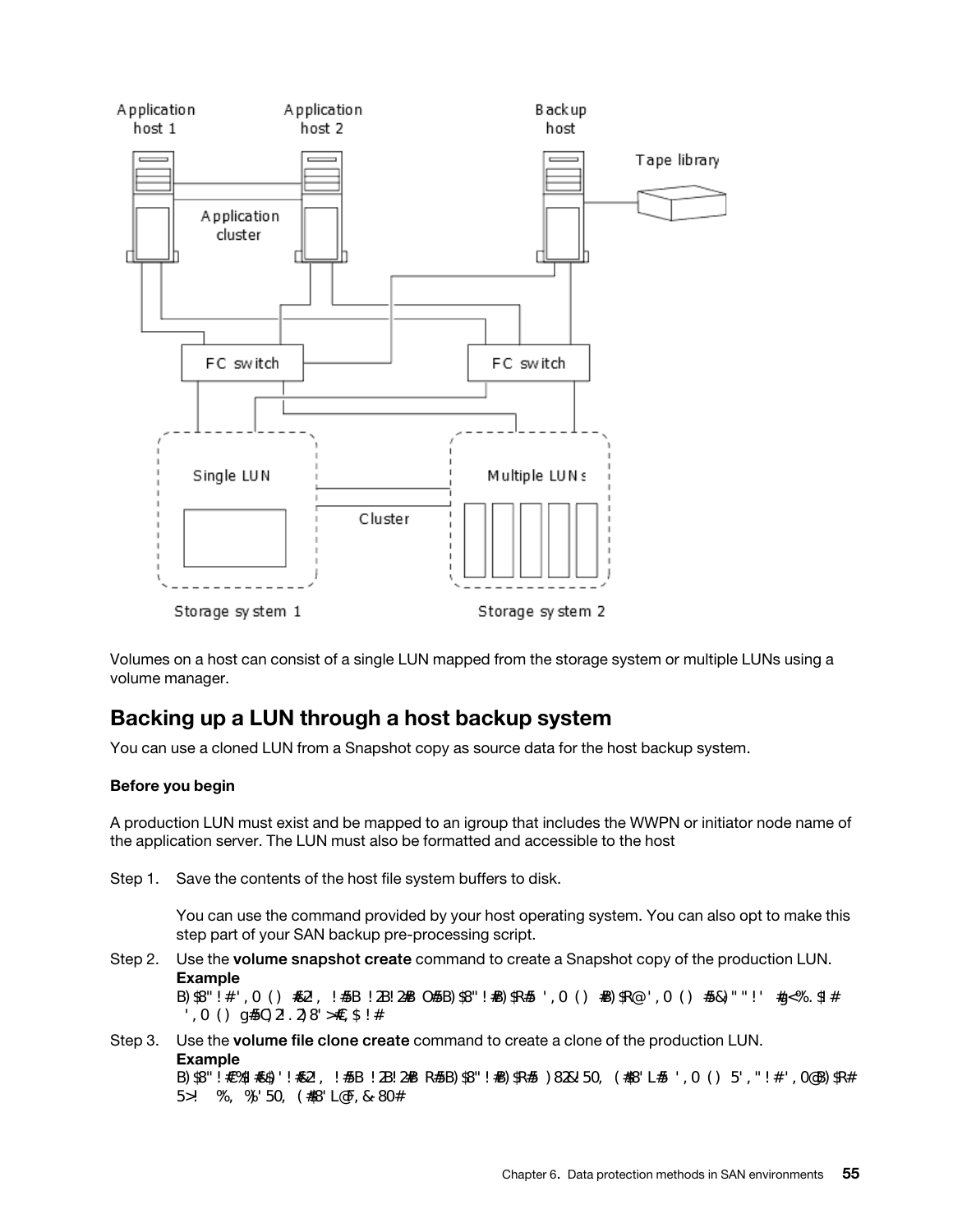Step 4. Use the lun igroup create command to create an igroup that includes the WWPN of the backup server.

#### Example

lun igroup create -vserver vs3 -igroup igroup3 - protocol fc -ostype windows -initiator 10:00:00:00:00:00:00:00 c9:73:5b:91

- Step 5. Use the **lun mapping create** command to map the LUN clone you created in Step 3 to the backup host.
	- Example

lun mapping create -vserver vs3 -volume vol3 -lun lun1\_backup -igroup igroup3

You can opt to make this step part of your SAN backup application's post-processing script.

Step 6. From the host, discover the new LUN and make the file system available to the host.

You can opt to make this step part of your SAN backup application's post-processing script.

- Step 7. Back up the data in the LUN clone from the backup host to tape by using your SAN backup application.
- Step 8. Use the lun modify command to take the LUN clone offline. Example lun modify -vserver vs3 -path /vol/vol3/lun1\_backup -state offline
- Step 9. Use the lun delete to remove the LUN clone. Example lun delete -vserver vs3 -volume vol3 -lun lun1\_backup
- Step 10. Use the **volume snapshot delete** command to remove the Snapshot copy. Example volume snapshot delete -vserver vs3 -volume vol3 -snapshot vol3\_snapshot

## Ways to implement SVM disaster recovery in SAN environments

The storage virtual machine (SVM) disaster recovery provides support for data recovery at the SVM level if an SVM becomes inaccessible.

The *primary* SVM is the SVM requiring disaster recovery support. The *secondary* SVM is an SVM in another cluster that is peered with the primary SVM to provide disaster recovery support. The cluster containing the secondary SVM does not have to have the same number of nodes or the same number of FC and Ethernet ports as the primary SVM.

If the -vserver-dr-protection option of the volume is set to unprotected , the SVM disaster recovery does not replicate this volume at the destination SVM. Existing volumes and newly created volumes on the source SVM are protected by default.

Volume, configuration, and metadata is replicated to the secondary SVM at regular scheduled intervals. If the primary SVM becomes inaccessible, the secondary SVM can be brought online. Persistent reservations are not copied to the secondary SVM. This means that certain hosts must either be rebooted or have persistent reservations reset after the secondary SVM becomes active. The following hosts require a reboot or a persistent reservation reset:

• Veritas

SVM disaster recovery can be implemented in two ways.

#### Identity preserve SVM disaster recovery

With identity preserve SVM disaster recovery, volumes, LIFs, and LUNs in the secondary SVM are not visible to hosts until the entire disaster recovery operation has been successfully completed.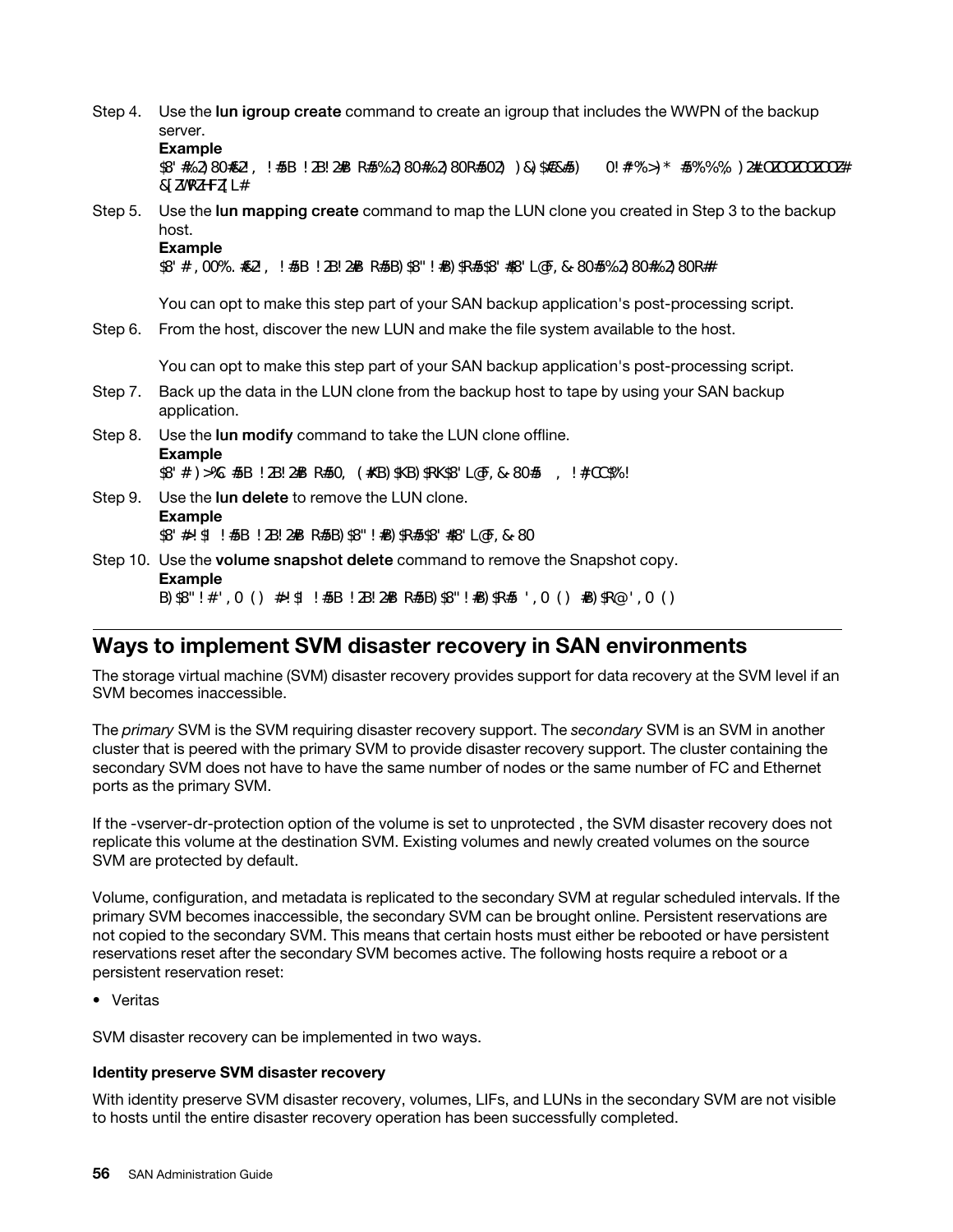The volumes, LIFs, and LUNs in the secondary SVM have the same identity as the corresponding volumes, LIFs, and LUNs in the primary SVM. Therefore, the primary SVM and secondary SVM cannot be visible to the host simultaneously.

Identity preserve SVM disaster recovery does not require FC port zoning.

#### Identity discard SVM disaster recovery

With identity discard SVM disaster recovery, the volumes, LIFs, and LUNs in the primary SVM remain visible to the host in read-only mode for the duration of the disaster recovery event.

The volumes, LIFs, and LUNs in the secondary SVM do not have the same identity as the corresponding volumes, LIFs, and LUNs in the primary SVM. Therefore, the primary SVM and secondary SVM can be visible to the host simultaneously.

To use identity discard SVM disaster recovery, the primary SVM FC LIFs must use WWPN zoning.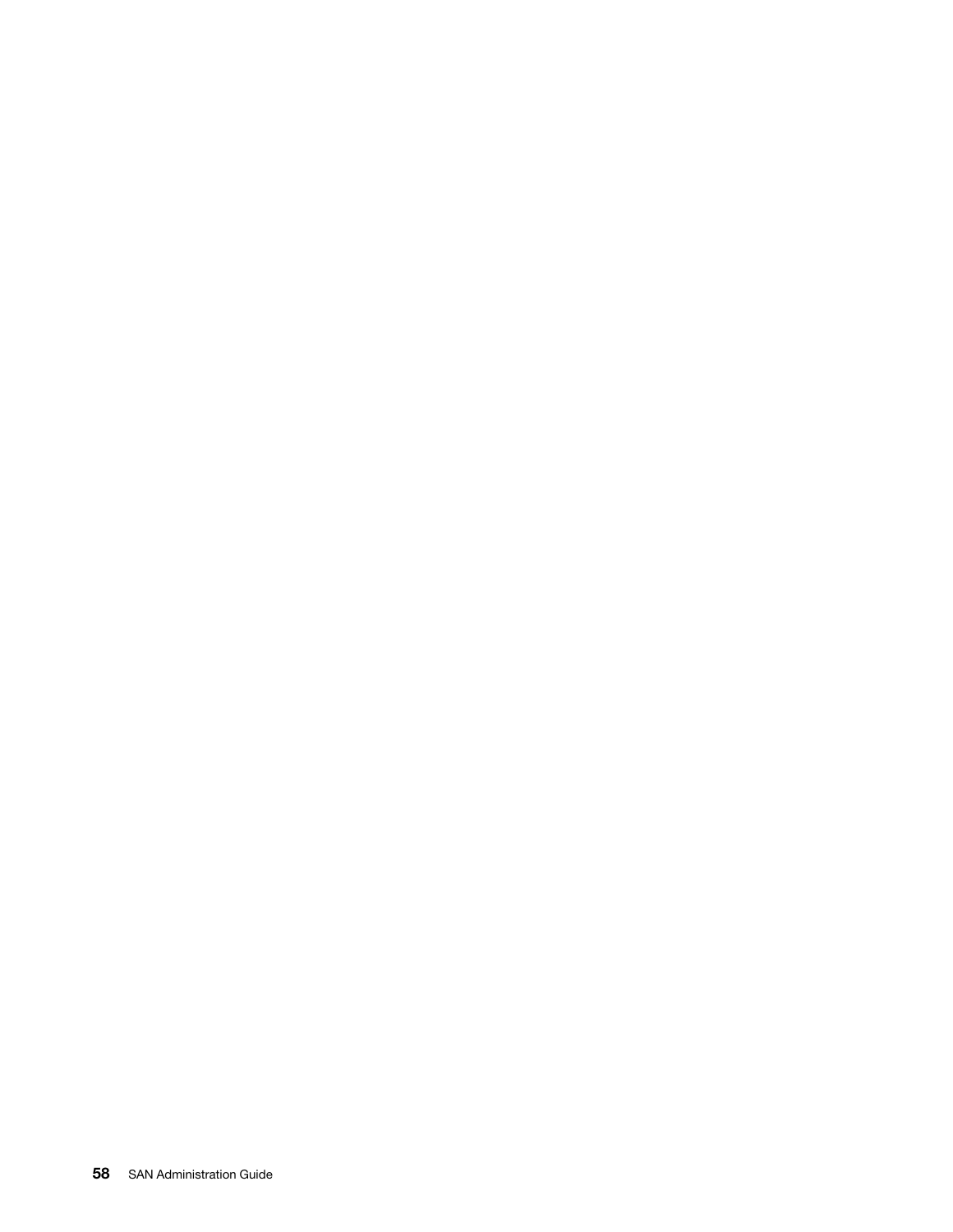# Chapter 7. Considerations for SAN configurations in a MetroCluster environment

You must be aware of certain considerations when using SAN configurations in a MetroCluster environment.

- Four-node and eight-node MetroCluster configurations do not support front-end FC fabric "routed" vSAN configurations.
- Four-node and eight-node MetroCluster configurations support SAN protocols.
- When using SAN client configurations, you must check whether any special considerations for MetroCluster configurations are included in the notes that are provided in the Lenovo Storage Interoperation Center (LSIC)
- The NVMe protocol is not supported on MetroCluster configurations.
- The MetroCluster is using the same WWPNs on both sides of the front-end SAN.To avoid overlap when the old port goes offline and the new port comes online, use the following steps to configure the front-end switches:

| For a          | Use these steps:                                                                                                                                          |  |
|----------------|-----------------------------------------------------------------------------------------------------------------------------------------------------------|--|
| Cisco switch   | Step 1. Connect to the switch and log in.                                                                                                                 |  |
|                | Step 2. Enter configuration mode:                                                                                                                         |  |
|                | switch# config t<br>switch(config)#                                                                                                                       |  |
|                | Step 3. Overwrite the first device entry in the name<br>server database with the new device:<br>switch(config)# no fcns reject-duplicate-pwwn vsan 1      |  |
| Brocade switch | Step 1. Connect to the switch and log in.                                                                                                                 |  |
|                | Step 2. Enter the switchDisable command.                                                                                                                  |  |
|                | Step 3. Enter the configure command, and press<br>y at the prompt.                                                                                        |  |
|                | F-Port login parameters (yes, y, no, n): [no] y                                                                                                           |  |
|                | Step 4. Choose setting 1:                                                                                                                                 |  |
|                | - O. First login take precedence over the second login (default)<br>- 1: Second login overrides first login.<br>- 2 the port type determines the behavior |  |
|                | Enforce FLOGI/FDISC login: (0.2) [O] 1                                                                                                                    |  |
|                | Step 5. Respond to the remaining prompts, or<br>press $Ctrl + D$ .                                                                                        |  |
|                | Step 6. Enter the switch Enable command.                                                                                                                  |  |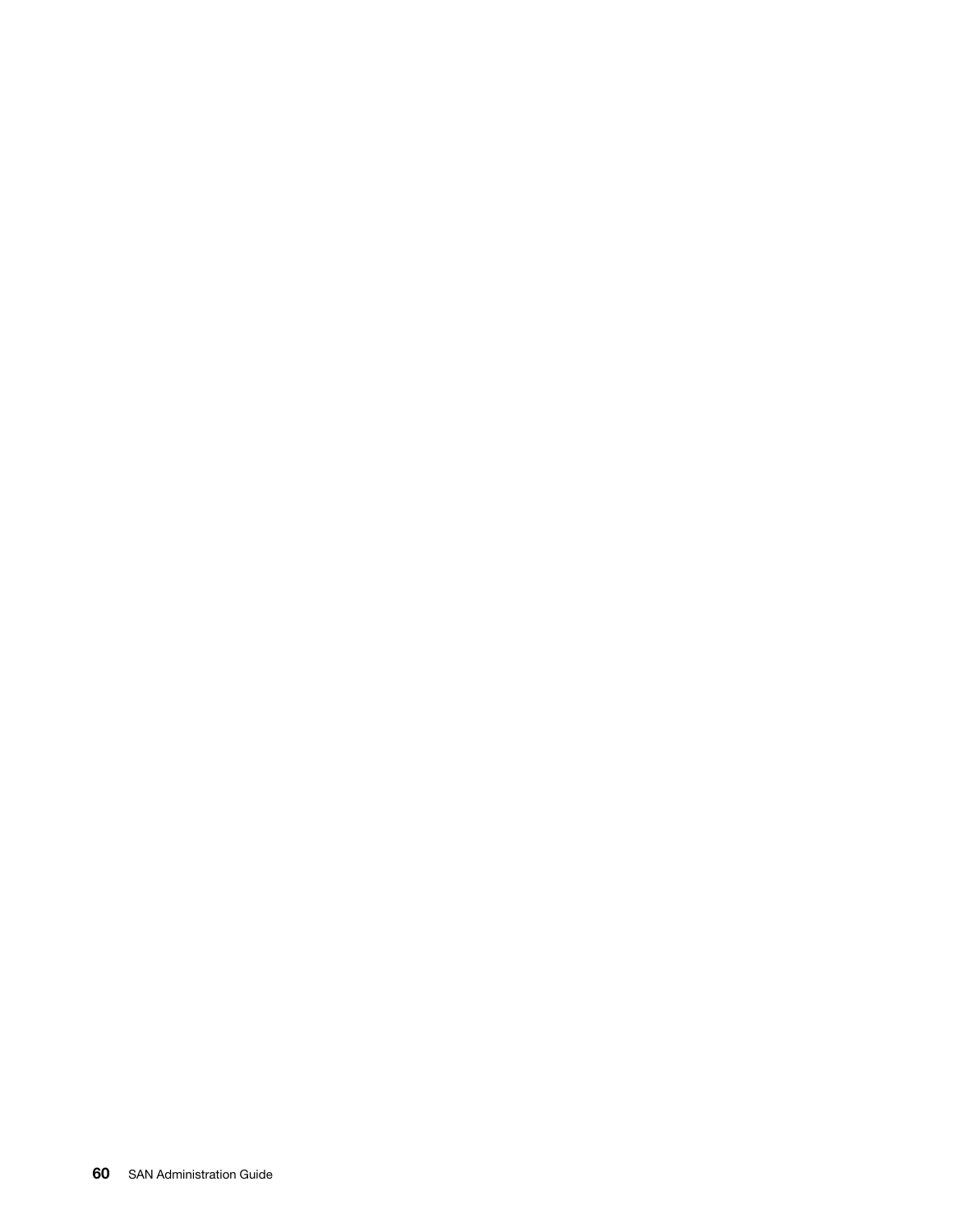# Chapter 8. SAN Concepts

In iSCSI networks and FC fabrics, storage systems are targets that have storage target devices. For iSCSI and FC, the storage target devices are referred to as LUNs (logical units). For Non-Volatile Memory Express (NVMe) over Fibre Channel, the storage target devices are referred to as namespaces. You configure storage by creating LUNs for iSCSI and FC or by creating namespaces for NVMe. The LUNs or namespaces are then accessed by hosts.

## Understanding SAN host provisioning

In SAN environments, storage systems are targets that have storage target devices. For iSCSI and FC, the storage target devices are referred to as LUNs (logical units). For Non-Volatile Memory Express (NVMe) over Fibre Channel, the storage target devices are referred to as namespaces.

You configure storage by creating LUNs for iSCSI and FC or by creating namespaces for NVMe. The LUNs or namespaces are then accessed by hosts using Internet Small Computer Systems Interface (iSCSI) or Fibre Channel (FC) protocol networks.

To connect to iSCSI networks, hosts can use standard Ethernet network adapters (NICs), TCP offload engine (TOE) cards with software initiators, converged network adapters (CNAs), or dedicated iSCSI host bus adapters (HBAs).

To connect to FC networks, hosts require FC HBAs or CNAs.

Supported FC protocols include:

- FC
- NVMe

## SAN provisioning with iSCSI

You should be aware of important concepts that are required to understand how ONTAP implements an iSCSI network.

### iSCSI target node network connections and names

iSCSI target nodes can connect to the network in several ways:

- Over Ethernet interfaces using software that is integrated into ONTAP.
- Over multiple system interfaces, with an interface used for iSCSI that can also transmit traffic for other protocols, such as CIFS and NFS.
- Using a unified target adapter (UTA) or a converged network adapter (CNA).

Every iSCSI node must have a node name.

The two formats, or type designators, for iSCSI node names are *iqn* and *eui*. The SVM iSCSI target always uses the iqn-type designator. The initiator can use either the iqn-type or eui-type designator.

### Storage system node name

Each SVM running iSCSI has a default node name based on a reverse domain name and a unique encoding number.

The node name is displayed in the following format: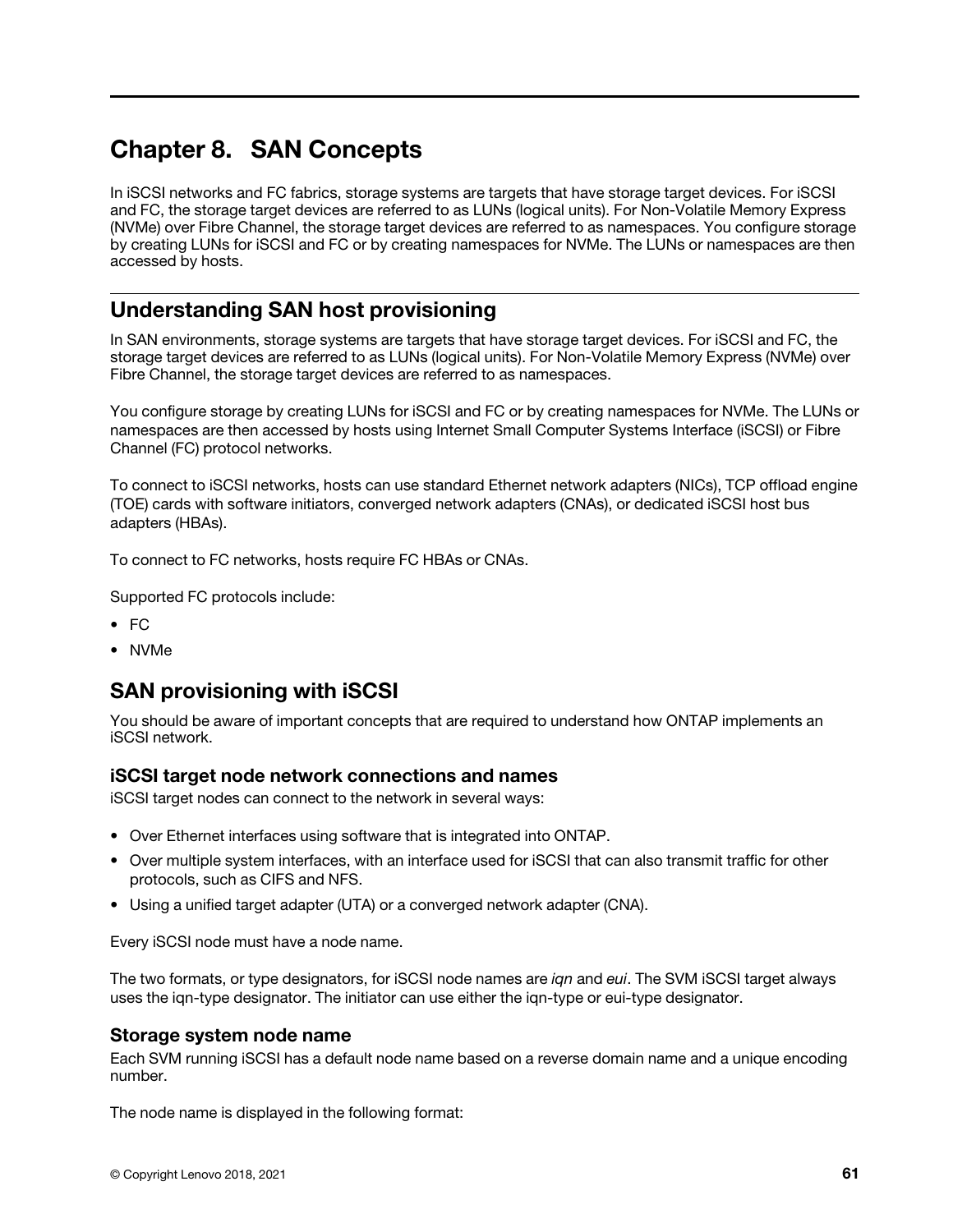iqn.1992-08.com.netapp:sn.*unique-encoding-number* 

The following example shows the default node name for a storage system with a unique encoding number:

iqn.1992-08.com.netapp:sn.812921059e6c11e097b3123478563412:vs.6

### TCP port for iSCSI

The iSCSI protocol is configured in ONTAP to use TCP port number 3260.

ONTAP does not support changing the port number for iSCSI. Port number 3260 is registered as part of the iSCSI specification and cannot be used by any other application or service.

#### iSCSI service management

You can manage the availability of the iSCSI service on the iSCSI logical interfaces of the storage virtual machine (SVM) by using the vserver iscsi interface enable or vserver iscsi interface disable commands.

By default, the iSCSI service is enabled on all iSCSI logical interfaces.

#### How iSCSI is implemented on the host

iSCSI can be implemented on the host using hardware or software.

You can implement iSCSI in one of the following ways:

- Using Initiator software that uses the host's standard Ethernet interfaces.
- Through an iSCSI host bus adapter (HBA): An iSCSI HBA appears to the host operating system as a SCSI disk adapter with local disks.
- Using a TCP Offload Engine (TOE) adapter that offloads TCP/IP processing.

The iSCSI protocol processing is still performed by host software.

#### How iSCSI authentication works

During the initial stage of an iSCSI session, the initiator sends a login request to the storage system to begin an iSCSI session. The storage system then either permits or denies the login request, or determine that a login is not required.

iSCSI authentication methods are:

• Challenge Handshake Authentication Protocol (CHAP)—The initiator logs in using a CHAP user name and password.

You can specify a CHAP password or generate a hexadecimal secret password. There are two types of CHAP user names and passwords:

– Inbound—The storage system authenticates the initiator.

Inbound settings are required if you are using CHAP authentication.

– Outbound—This is an optional setting to enable the initiator to authenticate the storage system.

You can use outbound settings only if you define an inbound user name and password on the storage system.

- deny—The initiator is denied access to the storage system.
- none—The storage system does not require authentication for the initiator.

You can define the list of initiators and their authentication methods. You can also define a default authentication method that applies to initiators that are not on this list.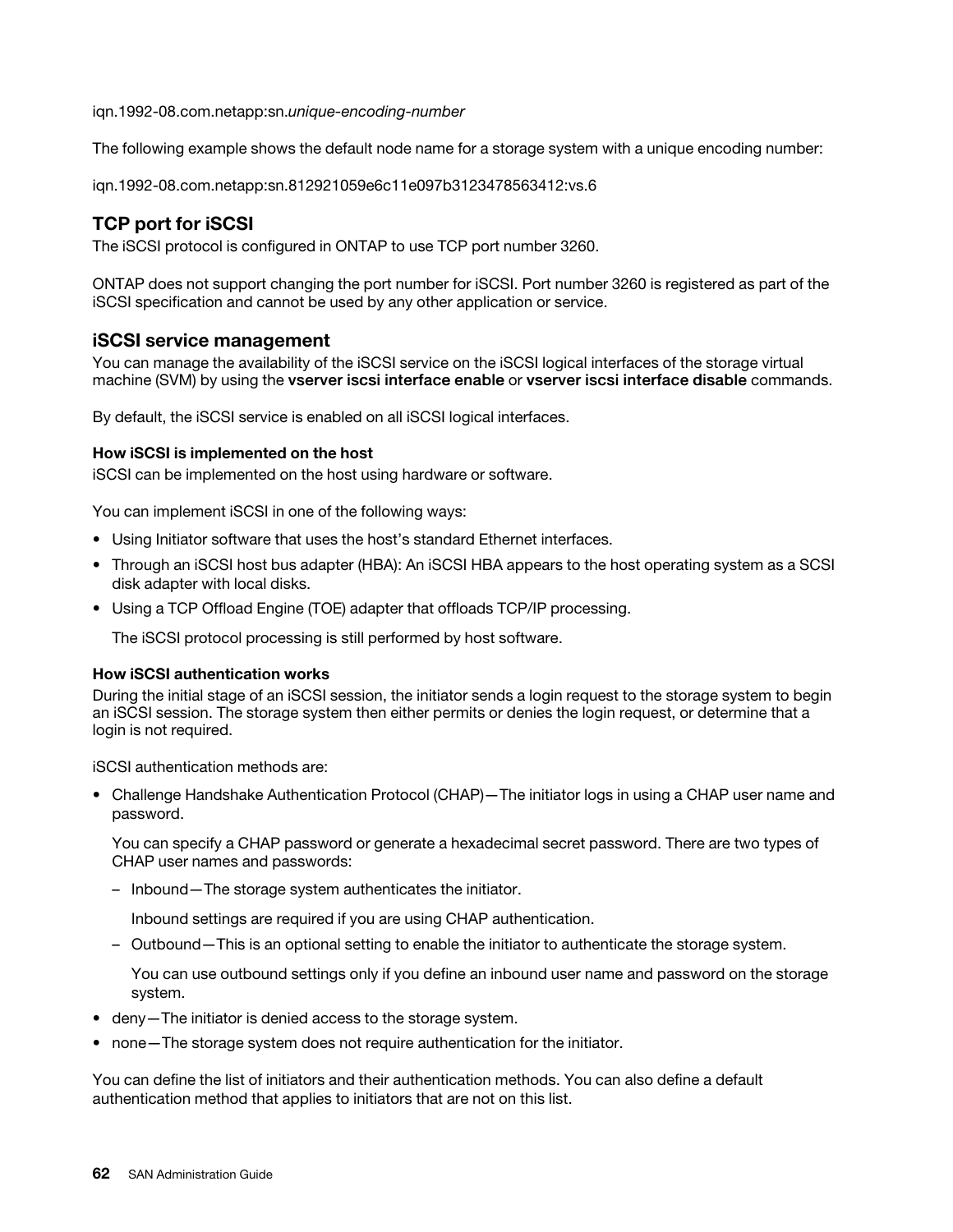#### iSCSI initiator security management

ONTAP provides a number of features for managing security for iSCSI initiators. You can define a list of iSCSI initiators and the authentication method for each, display the initiators and their associated authentication methods in the authentication list, add and remove initiators from the authentication list, and define the default iSCSI initiator authentication method for initiators not in the list.

#### iSCSI endpoint isolation

Beginning in ONTAP 9.4 existing iSCSI security commands were enhanced to accept an IP address range, or multiple IP addresses.

All iSCSI initiators must provide origination IP addresses when establishing a session or connection with a target. This new functionality prevents an initiator from logging into the cluster if the origination IP address is unsupported or unknown, providing a unique identification scheme. Any initiator originating from an unsupported or unknown IP address will have their login rejected at the iSCSI session layer, preventing the initiator from accessing any LUN or volume within the cluster.

Implement this new functionality with two new commands to help manage pre-existing entries.

#### Add initiator address range

Improve iSCSI initiator security management by adding an IP address range, or multiple IP addresses with the vserver iscsi security add-initiator-address-range command.

cluster1::> vserver iscsi security add-initiator-address-range

#### Remove initiator address range

Remove an IP address range, or multiple IP addresses, with the vserver iscsi security remove-initiatoraddress-range command.

cluster1::> vserver iscsi security remove-initiator-address-range

#### What CHAP authentication is

The Challenge Handshake Authentication Protocol (CHAP) enables authenticated communication between iSCSI initiators and targets. When you use CHAP authentication, you define CHAP user names and passwords on both the initiator and the storage system.

During the initial stage of an iSCSI session, the initiator sends a login request to the storage system to begin the session. The login request includes the initiator's CHAP user name and CHAP algorithm. The storage system responds with a CHAP challenge. The initiator provides a CHAP response. The storage system verifies the response and authenticates the initiator. The CHAP password is used to compute the response.

#### Guidelines for using CHAP authentication

You should follow certain guidelines when using CHAP authentication.

- If you define an inbound user name and password on the storage system, you must use the same user name and password for outbound CHAP settings on the initiator. If you also define an outbound user name and password on the storage system to enable bidirectional authentication, you must use the same user name and password for inbound CHAP settings on the initiator.
- You cannot use the same user name and password for inbound and outbound settings on the storage system.
- CHAP user names can be 1 to 128 bytes.

A null user name is not allowed.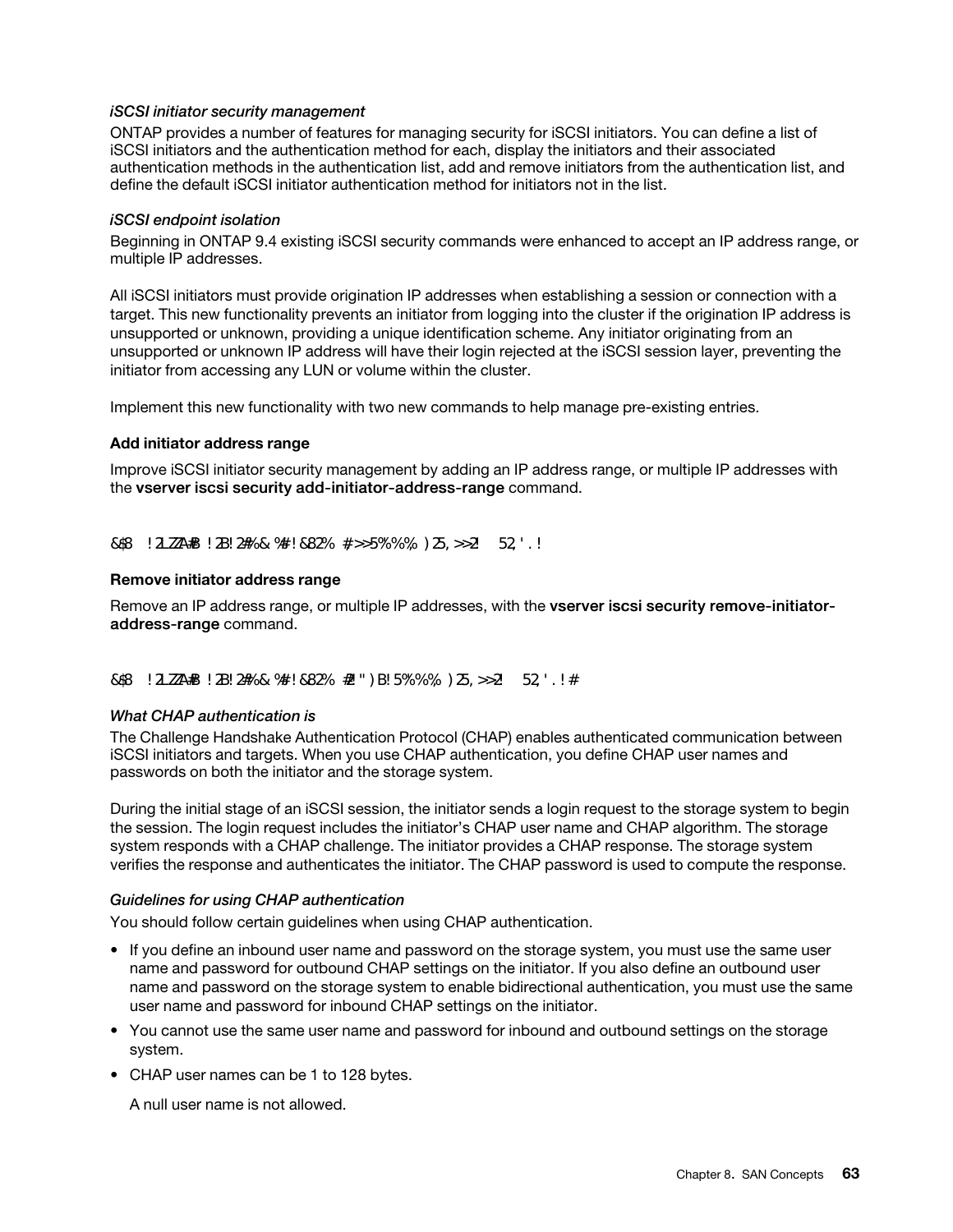• CHAP passwords (secrets) can be 1 to 512 bytes.

Passwords can be hexadecimal values or strings. For hexadecimal values, you should enter the value with a prefix of "0x" or "0X". A null password is not allowed.

• For additional restrictions, you should see the initiator's documentation.

For example, the Microsoft iSCSI software initiator requires both the initiator and target CHAP passwords to be at least 12 bytes if IPsec encryption is not being used. The maximum password length is 16 bytes regardless of whether IPsec is used.

How using iSCSI interface access lists to limit initiator interfaces can increase performance and security ISCSI interface access lists can be used to limit the number of LIFs in an SVM that an initiator can access, thereby increasing performance and security.

When an initiator begins a discovery session using an iSCSI SendTargets command, it receives the IP addresses associated with the LIF (network interface) that is in the access list. By default, all initiators have access to all iSCSI LIFs in the SVM. You can use the access list to restrict the number of LIFs in an SVM that an initiator has access to.

### iSNS server registration requirement

If you decide to use an iSNS service, you must ensure that your storage virtual machines (SVMs) are properly registered with an Internet Storage Name Service (iSNS) server.

#### What iSNS is

The Internet Storage Name Service (iSNS) is a protocol that enables automated discovery and management of iSCSI devices on a TCP/IP storage network. An iSNS server maintains information about active iSCSI devices on the network, including their IP addresses, iSCSI node names IQN's, and portal groups.

You can obtain an iSNS server from a third-party vendor. If you have an iSNS server on your network configured and enabled for use by the initiator and target, you can use the management LIF for a storage virtual machine (SVM) to register all the iSCSI LIFs for that SVM on the iSNS server. After the registration is complete, the iSCSI initiator can query the iSNS server to discover all the LIFs for that particular SVM.

If you do not have an iSNS server on your network, you must manually configure each target to be visible to the host.

#### What an iSNS server does

An iSNS server uses the Internet Storage Name Service (iSNS) protocol to maintain information about active iSCSI devices on the network, including their IP addresses, iSCSI node names (IQNs), and portal groups.

The iSNS protocol enables automated discovery and management of iSCSI devices on an IP storage network. An iSCSI initiator can query the iSNS server to discover iSCSI target devices.

Lenovo does not supply or resell iSNS servers. You can obtain these servers from a vendor supported by Lenovo.

#### How SVMs interact with an iSNS server

The iSNS server communicates with each storage virtual machine (SVM) through the SVM management LIF. The management LIF registers all iSCSI target node name, alias, and portal information with the iSNS service for a specific SVM.

In the following example, SVM VS1 uses the SVM management LIF vs1\_mgmt\_lif to register with the iSNS server. During iSNS registration, an SVM sends all the iSCSI LIFs through the SVM management LIF to the iSNS Server. After the iSNS registration is complete, the iSNS server has a list of all the LIFs serving iSCSI in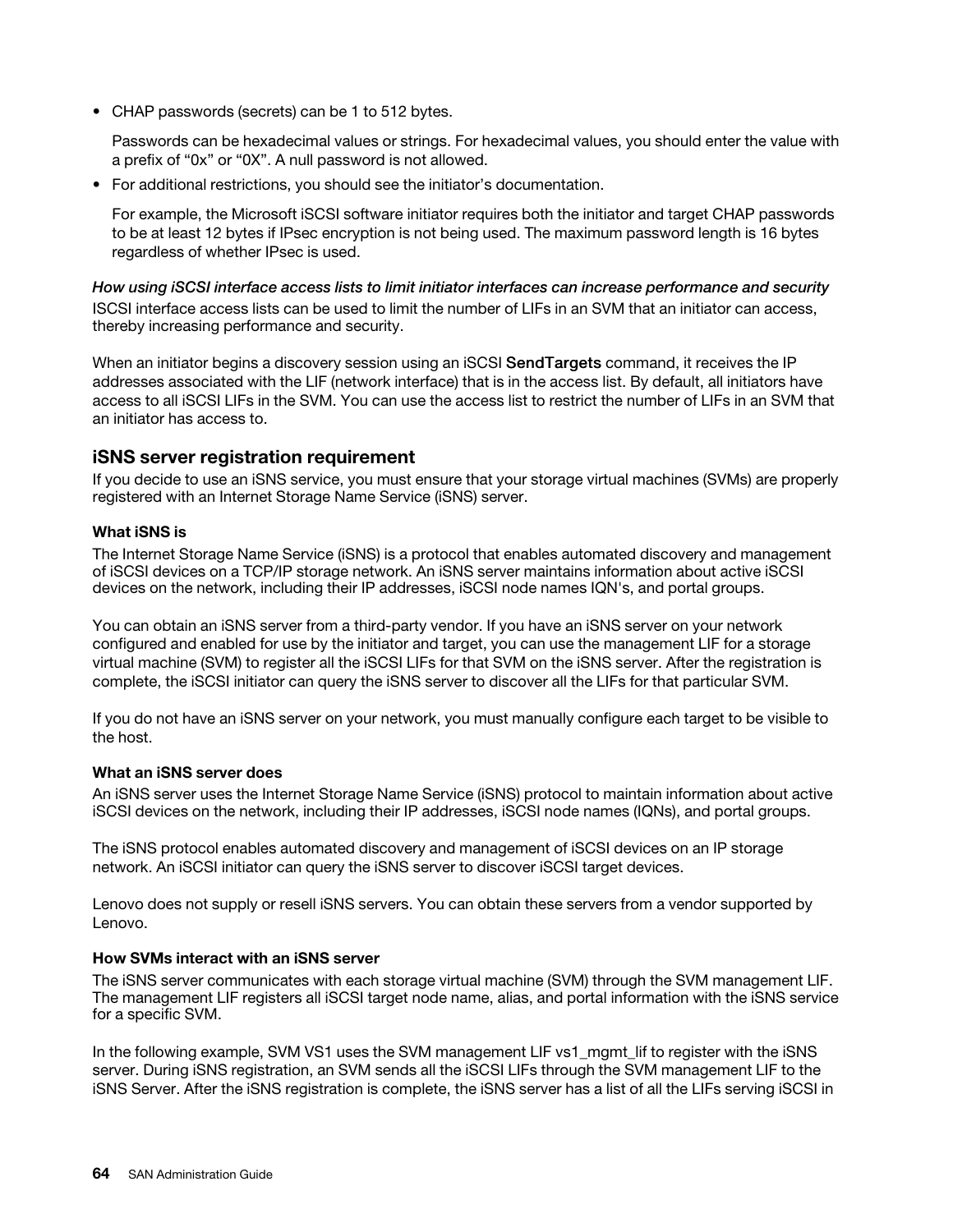VS1. If a cluster contains multiple SVMs, each SVM must register individually with the iSNS server to use the iSNS service.



In the next example, after the iSNS server completes the registration with the target, Host A can discover all the LIFs for VS1 through the iSNS server as indicated in step 1. After Host A completes the discovery of the LIFs for VS1, Host A can establish a connection with any of the LIFs in VS1 as shown in step 2. Host A is not aware of any of the LIFs in VS2 until the management LIF VS2\_mgmt\_LIF for VS2 registers with the iSNS server.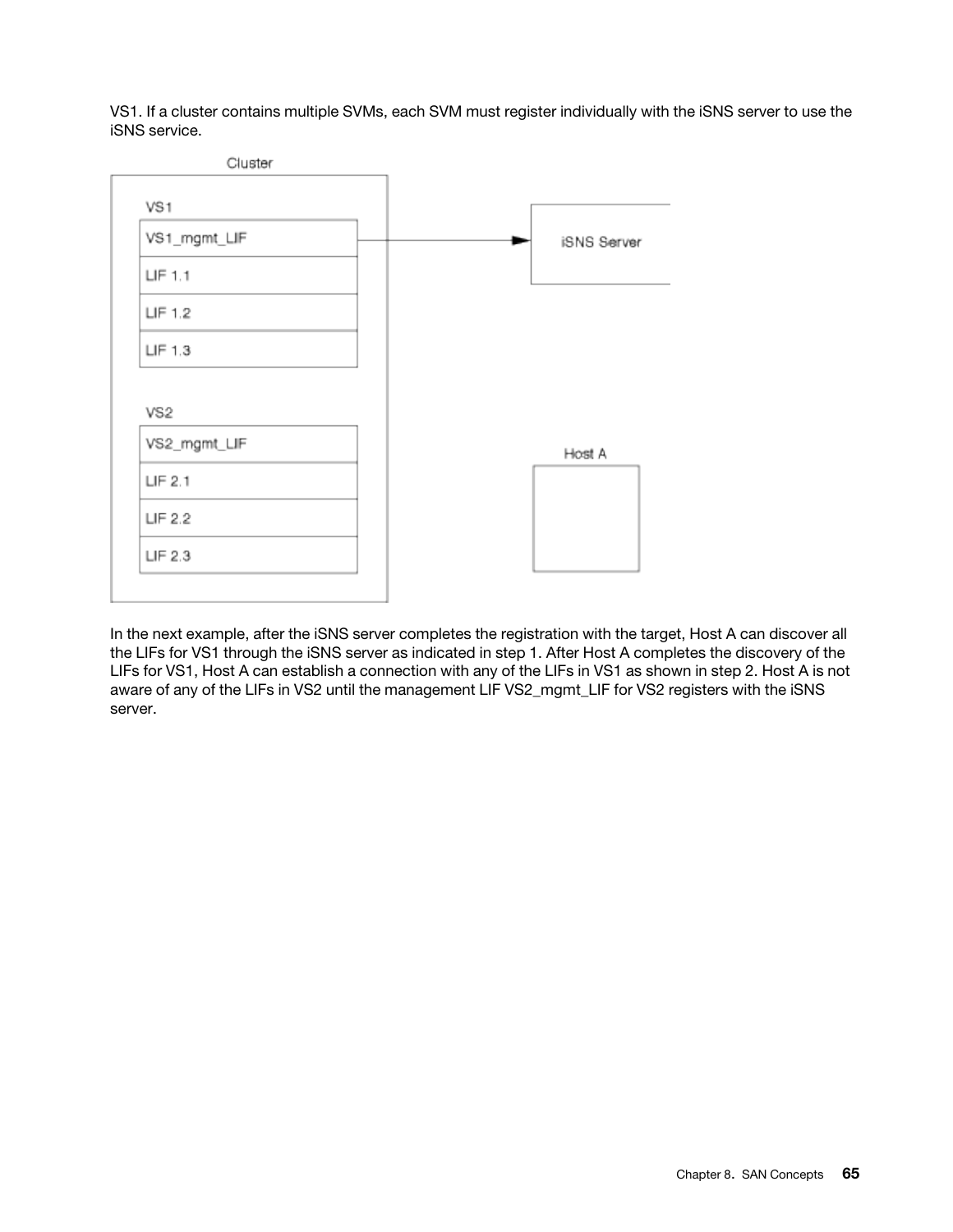

However, if you define the interface access lists, the host can only use the defined LIFs in the interface access list to access the target.

After iSNS is initially configured, ONTAP automatically updates the iSNS server when the SVM configuration settings change.

A delay of a few minutes can occur between the time you make the configuration changes and when ONTAP sends the update to the iSNS server. Force an immediate update of the iSNS information on the iSNS server: vserver iscsi isns update

#### Commands for managing iSNS

ONTAP provides commands to manage your iSNS service.

| If you want to                                 | Use this command          |
|------------------------------------------------|---------------------------|
| Configure an iSNS service                      | vserver iscsi isns create |
| Start an iSNS service                          | vserver iscsi isns start  |
| Modify an iSNS service                         | vserver iscsi isns modify |
| Display iSNS service configuration             | vserver iscsi isns show   |
| Force an update of registered iSNS information | vserver iscsi isns update |
| Stop an iSNS service                           | vserver iscsi isns stop   |
| Remove an iSNS service                         | vserver iscsi isns delete |
| View the man page for a command                | man command name          |

See the main page for each command for more information.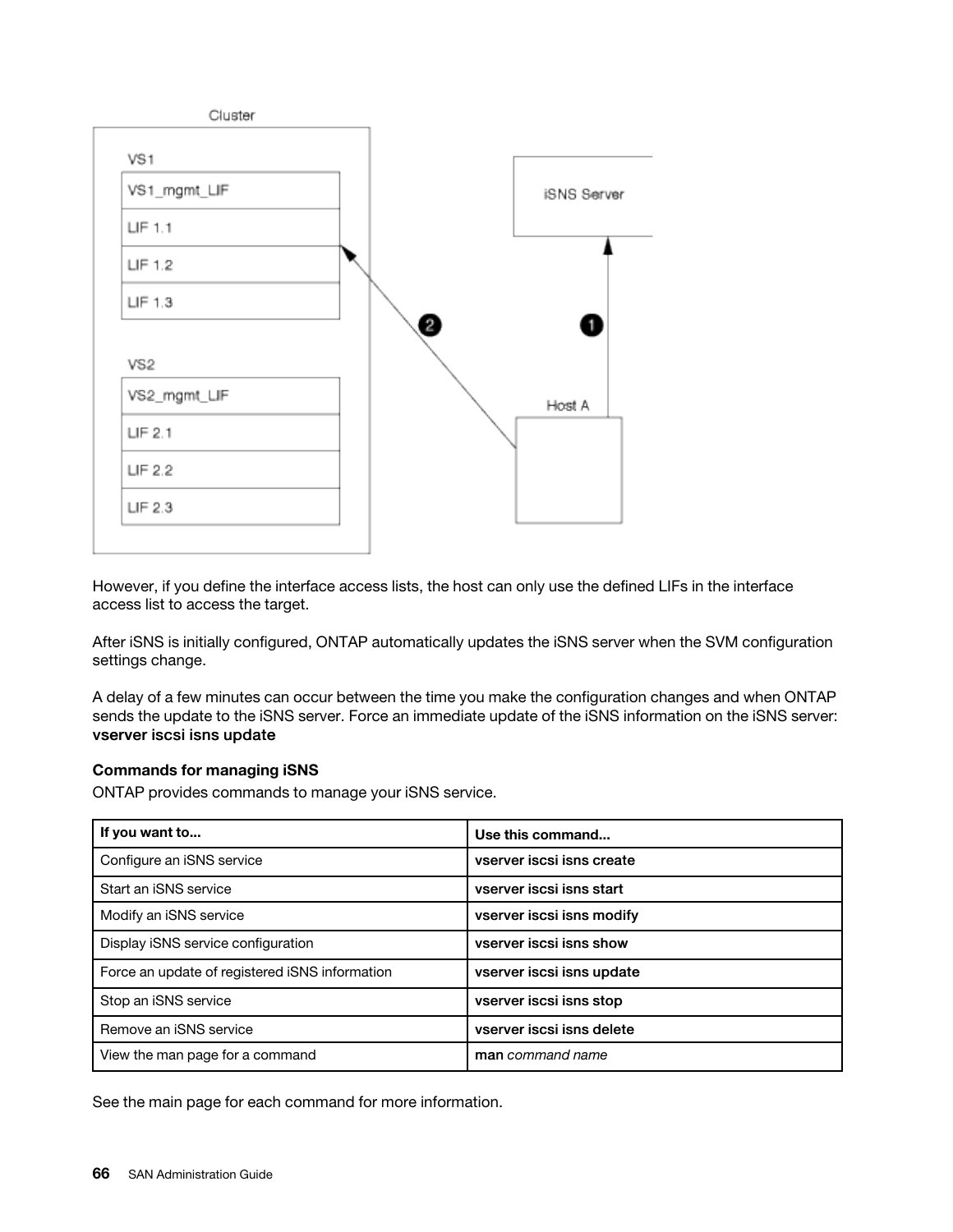# SAN provisioning with FC

You should be aware of the important concepts that are required to understand how ONTAP implements an FC SAN.

### How FC target nodes connect to the network

Storage systems and hosts have adapters so that they can be connected to FC switches with cables.

When a node is connected to the FC SAN, each SVM registers the World Wide Port Name (WWPN) of its LIF with the switch Fabric Name Service. The WWNN of the SVM and the WWPN of each LIF is automatically assigned by ONTAP.

Note: Direct-connection to nodes from hosts with FC is not supported, NPIV is required and this requires a switch to be used.With iSCSI sessions, communication works with connections that are either network routed or direct-connect. However, both of these methods are supported with ONTAP.

### How FC nodes are identified

Each SVM configured with FC is identified by a worldwide node name (WWNN).

#### How WWPNs are used

WWPNs identify each LIF in an SVM configured to support FC. These LIFs utilize the physical FC ports in each node in the cluster, which can be FC target cards, UTA or UTA2 configured as FC in the nodes.

• Creating an initiator group

The WWPNs of the host's HBAs are used to create an initiator group (igroup). An igroup is used to control host access to specific LUNs. You can create an igroup by specifying a collection of WWPNs of initiators in an FC network. When you map a LUN on a storage system to an igroup, you can grant all the initiators in that group access to that LUN. If a host's WWPN is not in an igroup that is mapped to a LUN, that host does not have access to the LUN. This means that the LUNs do not appear as disks on that host.

You can also create port sets to make a LUN visible only on specific target ports. A port set consists of a group of FC target ports. You can bind an igroup to a port set. Any host in the igroup can access the LUNs only by connecting to the target ports in the port set.

• Uniquely identifying FC LIFs

WWPNs uniquely identify each FC logical interface. The host operating system uses the combination of the WWNN and WWPN to identify SVMs and FC LIFs. Some operating systems require persistent binding to ensure that the LUN appears at the same target ID on the host.

#### How worldwide name assignments work

Worldwide names are created sequentially in ONTAP. However, because of the way ONTAP assigns them, they might appear to be assigned in a non-sequential order.

Each adapter has a pre-configured WWPN and WWNN, but ONTAP does not use these pre-configured values. Instead, ONTAP assigns its own WWPNs or WWNNs, based on the MAC addresses of the onboard Ethernet ports.

The worldwide names might appear to be non-sequential when assigned for the following reasons:

- Worldwide names are assigned across all the nodes and storage virtual machines (SVMs) in the cluster.
- Freed worldwide names are recycled and added back to the pool of available names.

### How FC switches are identified

Fibre Channel switches have one worldwide node name (WWNN) for the device itself, and one worldwide port name (WWPN) for each of its ports.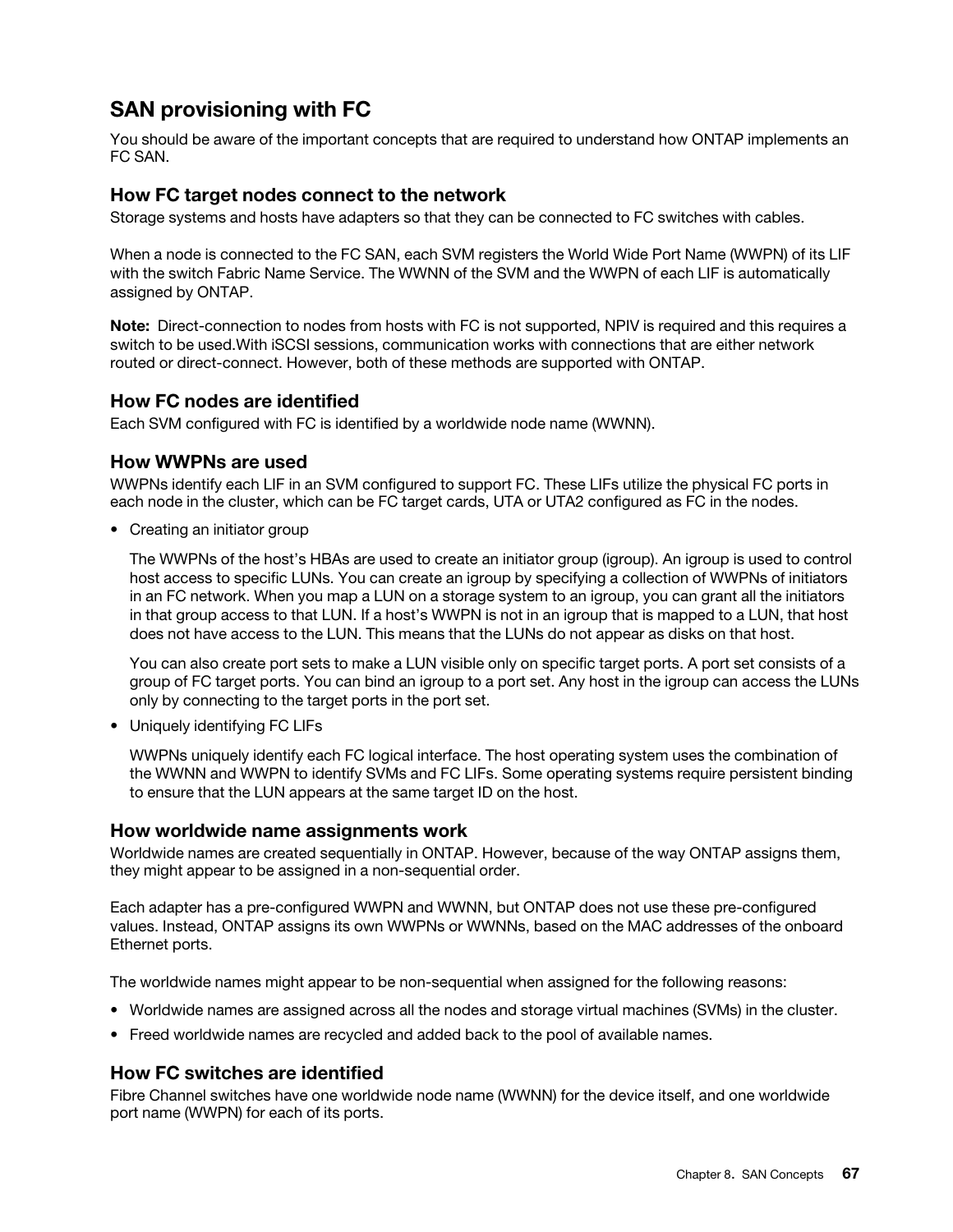For example, the following diagram shows how the WWPNs are assigned to each of the ports on a 16-port Brocade switch. For details about how the ports are numbered for a particular switch, see the vendorsupplied documentation for that switch.

Port 0, WWPN 20:00:00:60:69:51:06:b4 Port 1, WWPN 20:01:00:60:69:51:06:b4 Port 14, WWPN 20:0e:00:60:69:51:06:b4 Port 15, WWPN 20:0f:00:60:69:51:06:b4

# SAN provisioning with NVMe

Beginning with ONTAP 9.5, NVMe/FC is supported in SAN environment. NVMe/FC enables storage administrators to provision namespaces and subsystems and then map the namespaces to subsystems, similar to the way LUNs are provisioned and mapped to igroups for FC and iSCSI.

An NVMe namespace is a quantity of non-volatile memory that can be formatted into logical blocks. Namespaces are the equivalent of LUNs for FC and iSCSI protocols, and an NVMe subsystem is analogous to an igroup. An NVMe subsystem can be associated with initiators so that namespaces within the subsystem can be accessed by the associated initiators.

Note: Although analogous in function, NVMe namespaces do not support all features supported by LUNs.

Beginning with ONTAP 9.5, a license is required to support host-facing data access with NVMe. Enable the license using the following command: system license add -license-code *NVMe license key* 

## Provisioning volumes

ONTAP provides three basic volume provisioning options: thick provisioning, thin provisioning, and semithick provisioning. Each option uses different ways to manage the volume space and the space requirements for ONTAP block sharing technologies. Understanding how the options work enables you to choose the best option for your environment.

Note: Putting SAN LUNs and NAS shares in the same FlexVol volume is not recommended.You should provision separate FlexVol volumes specifically for your SAN LUNs and you should provision separate FlexVol volumes specifically to your NAS shares. This simplifies management and replication deployments and parallels the way FlexVol volumes are supported in ThinkSystem Intelligent Monitoring Unified Manager.

#### Thin provisioning for volumes

When a thinly provisioned volume is created, ONTAP does not reserve any extra space when the volume is created. As data is written to the volume, the volume requests the storage it needs from the aggregate to accommodate the write operation. Using thin-provisioned volumes enables you to overcommit your aggregate, which introduces the possibility of the volume not being able to secure the space it needs when the aggregate runs out of free space.

You create a thin-provisioned FlexVol volume by setting its -space-guarantee option to none .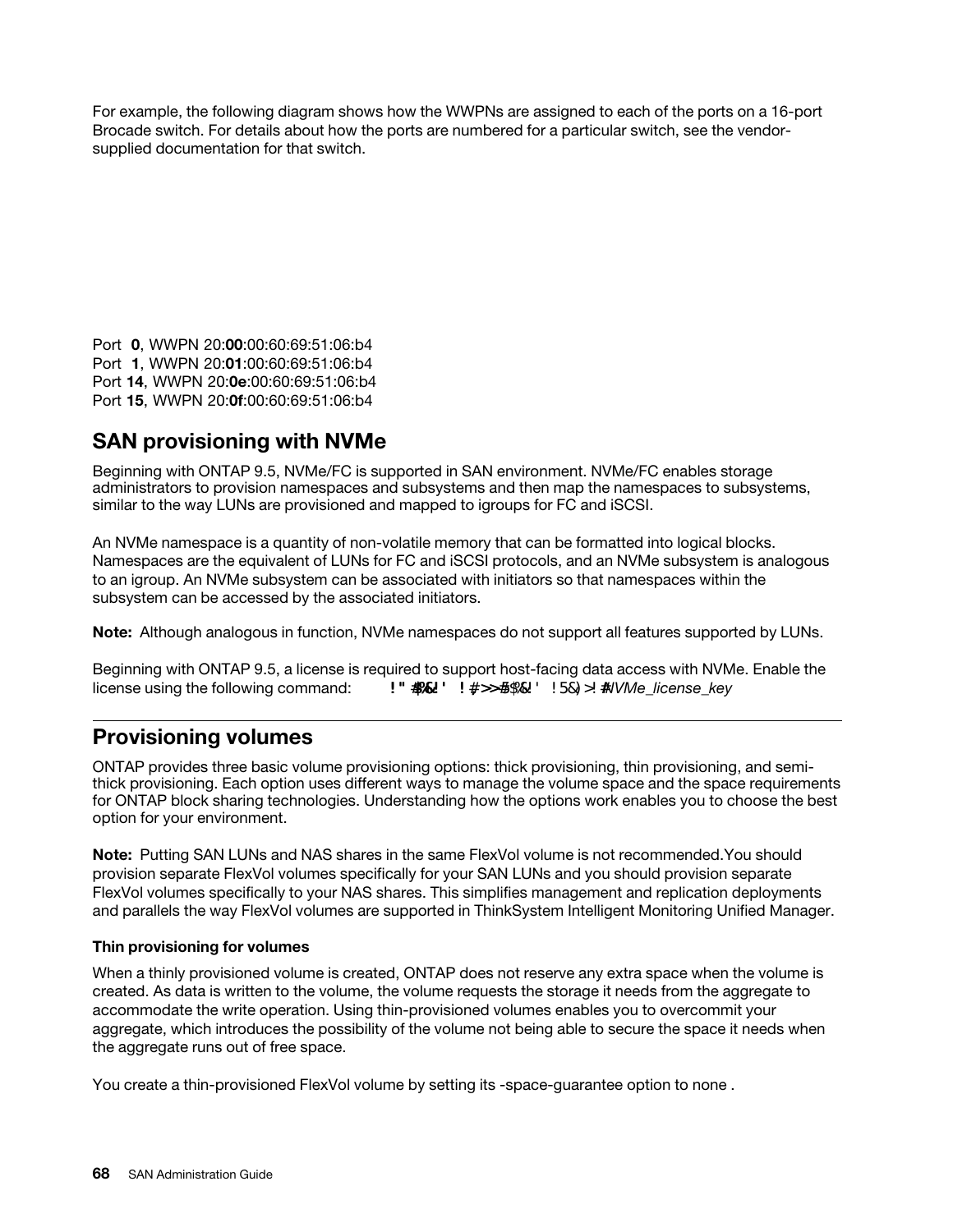### Thick provisioning for volumes

When a thick-provisioned volume is created, ONTAP sets aside enough storage from the aggregate to ensure that any block in the volume can be written to at any time. When you configure a volume to use thick provisioning, you can employ any of the ONTAP storage efficiency capabilities, such as compression and deduplication, to offset the larger upfront storage requirements.

You create a thick-provisioned FlexVol volume by setting its -space-slo (service level objective) option to thick .

#### Semi-thick provisioning for volumes

When a volume using semi-thick provisioning is created, ONTAP sets aside storage space from the aggregate to account for the volume size. If the volume is running out of free space because blocks are in use by block-sharing technologies, ONTAP makes an effort to delete protection data objects (Snapshot copies and FlexClone files and LUNs) to free up the space they are holding. As long as ONTAP can delete the protection data objects fast enough to keep pace with the space required for overwrites, the write operations continue to succeed. This is called a "best effort" write guarantee.

Note: You cannot employ storage efficiency technologies such as deduplication, compression, and compaction on a volume that is using semi-thick provisioning.

You create a semi-thick-provisioned FlexVol volume by setting its -space-slo (service level objective) option to semi-thick .

### Use with space-reserved files and LUNs

A space-reserved file or LUN is one for which storage is allocated when it is created. Historically, Lenovo has used the term "thin-provisioned LUN" to mean a LUN for which space reservation is disabled (a non-spacereserved LUN).

Note: Non-space-reserved files are not generally referred to as "thin-provisioned files."

The following table summarizes the major differences in how the three volume provisioning options can be used with space-reserved files and LUNs:

| <b>Volume</b><br>provisioning | <b>LUN/file space</b><br>reservation | <b>Overwrites</b>        | Protection data <sup>2</sup> | Storage efficiency <sup>3</sup> |
|-------------------------------|--------------------------------------|--------------------------|------------------------------|---------------------------------|
| Thick                         | Supported                            | Guaranteed <sup>1</sup>  | Guaranteed                   | Supported                       |
| Thin                          | No effect                            | None                     | Guaranteed                   | Supported                       |
| Semi-thick                    | Supported                            | Best effort <sup>1</sup> | Best effort                  | Not supported                   |

#### **Notes**

- 1. The ability to guarantee overwrites or provide a best-effort overwrite assurance requires that space reservation is enabled on the LUN or file.
- 2. Protection data includes Snapshot copies, and FlexClone files and LUNs marked for automatic deletion (backup clones).
- 3. Storage efficiency includes deduplication, compression, any FlexClone files and LUNs not marked for automatic deletion (active clones), and FlexClone subfiles (used for Copy Offload).

### Support for SCSI thin-provisioned LUNs

ONTAP supports T10 SCSI thin-provisioned LUNs as well as Lenovo thin-provisioned LUNs. T10 SCSI thin provisioning enables host applications to support SCSI features including LUN space reclamation and LUN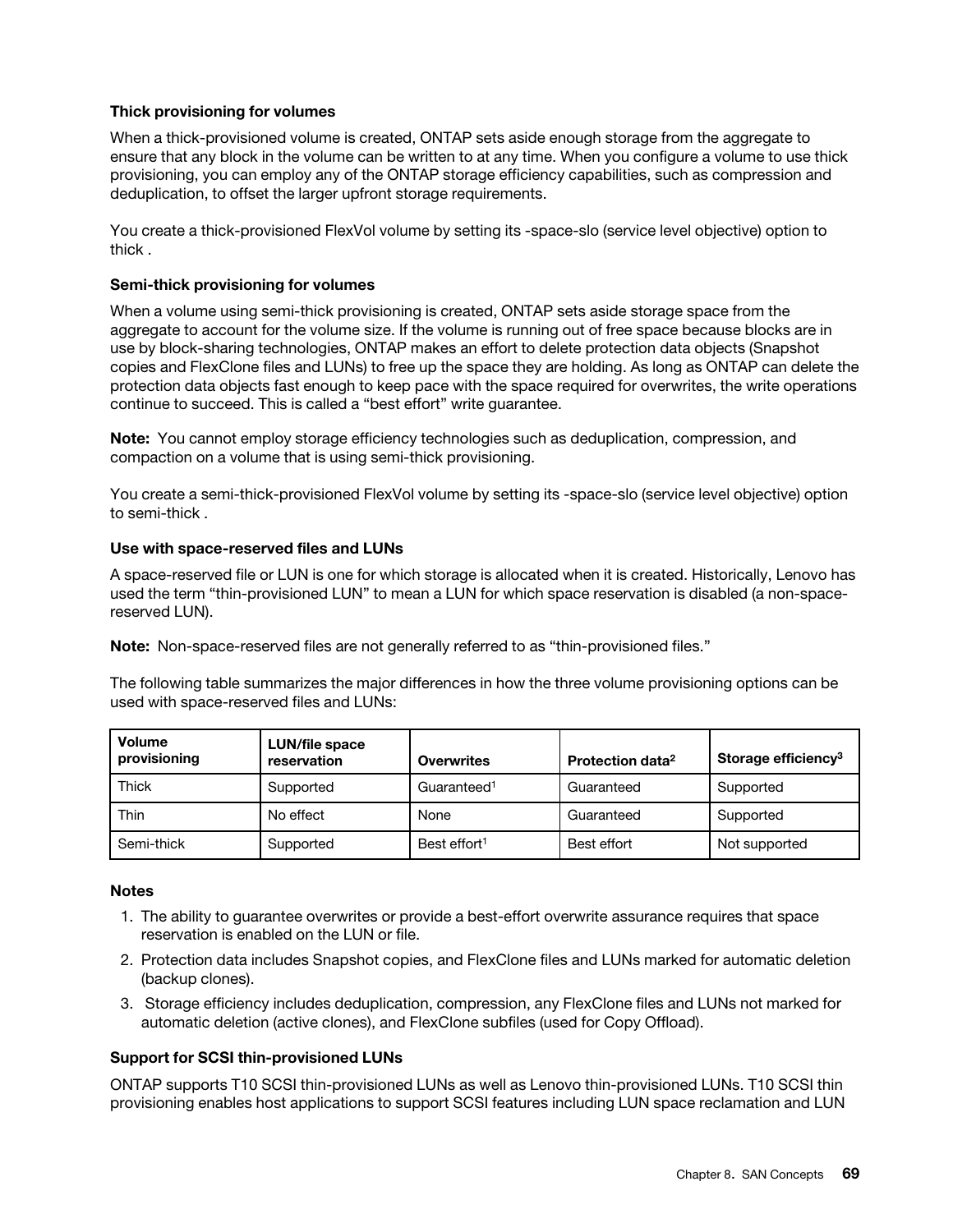space monitoring capabilities for blocks environments. T10 SCSI thin provisioning must be supported by your SCSI host software.

You use the ONTAP space-allocation setting to enable/disable support for the T10 thin provisioning on a LUN. You use the ONTAP space-allocation enable setting to enable T10 SCSI thin provisioning on a LUN.

The [-space-allocation {enabled|disabled}] command in the ONTAP Command Reference Manual has more information to enable/disable support for the T10 thin provisioning and to enable T10 SCSI thin provisioning on a LUN.

ONTAP Command man pages

### Configuring volume provisioning options

You can configure a volume for thin provisioning, thick provisioning, or semi-thick provisioning.

#### About this task

Setting the -space-slo option to thick ensures the following:

- The entire volume is preallocated in the aggregate. You cannot use the volume create or volume modify command to configure the volume's -space-guarantee option.
- 100% of the space required for overwrites is reserved. You cannot use the volume modify command to configure the volume's -fractional-reserve option.

Setting the -space-slo option to semi-thick ensures the following:

- The entire volume is preallocated in the aggregate. You cannot use the volume create or volume modify command to configure the volume's -space-guarantee option.
- No space is reserved for overwrites. You can use the volume modify command to configure the volume's -fractional-reserve option.
- Automatic deletion of Snapshot copies is enabled.
- Step 1. Configure volume provisioning options: volume create -vserver vserver\_name -volume volume\_name -aggregate aggregate\_name -space-slo none|thick|semi-thick -space-guarantee none|volume

The -space-guarantee option defaults to none for AFA systems and for non-AFA DP volumes. Otherwise, it defaults to volume . For existing FlexVol volumes, use the **volume modify** command to configure provisioning options.

#### Example

The following command configures vol1 on SVM vs1 for thin provisioning:

cluster1::> volume create –vserver vs1 -volume vol1 -space-guarantee none Example

The following command configures vol1 on SVM vs1 for thick provisioning:

cluster1::> volume create –vserver vs1 -volume vol1 -space-slo thick Example

The following command configures vol1 on SVM vs1 for semi-thick provisioning:

cluster1::> volume create –vserver vs1 -volume vol1 -space-slo semi-thick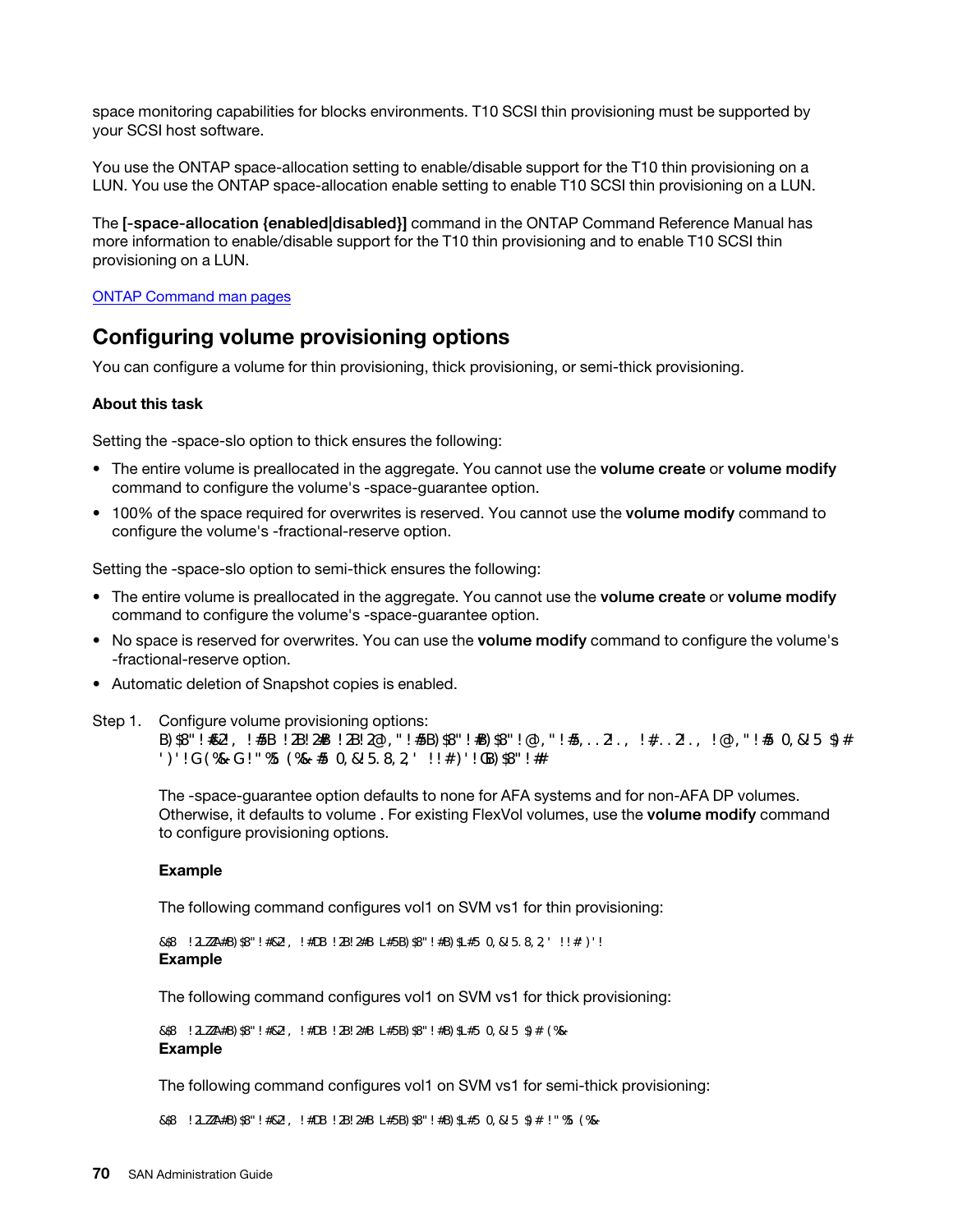# SAN volume configuration options

You must set various options on the volume containing your LUN. The way you set the volume options determines the amount of space available to LUNs in the volume.

### Autogrow

You can enable or disable Autogrow. If you enable it, autogrow allows ONTAP to automatically increase the size of the volume up to a maximum size that you predetermine. There must be space available in the containing aggregate to support the automatic growth of the volume. Therefore, if you enable autogrow, you must monitor the free space in the containing aggregate and add more when needed.

Autogrow cannot be triggered to support Snapshot creation. If you attempt to create a Snapshot copy and there is insufficient space on the volume, the Snapshot creation fails, even with autogrow enabled.

If autogrow is disabled, the size of your volume will remain the same.

#### Autoshrink

You can enable or disable Autoshrink. If you enable it, autoshrink allows ONTAP to automatically decrease the overall size of a volume when the amount of space consumed in the volume decreases a predetermined threshold. This increases storage efficiency by triggering volumes to automatically release unused free space.

#### Snapshot autodelete

Snapshot autodelete automatically deletes Snapshot copies when one of the following occurs:

- The volume is nearly full.
- The Snapshot reserve space is nearly full.
- The overwrite reserve space is full.

You can configure Snapshot autodelete to delete Snapshot copies from oldest to newest or from newest to oldest. Snapshot autodelete does not delete Snapshot copies that are linked to Snapshot copies in cloned volumes or LUNs.

If your volume needs additional space and you have enabled both autogrow and Snapshot autodelete, by default, ONTAP attempts to acquire the needed space by triggering autogrow first. If enough space is not acquired through autogrow, then Snapshot autodelete is triggered.

#### Snapshot reserve

Snapshot reserve defines the amount of space in the volume reserved for Snapshot copies. Space allocated to Snapshot reserve cannot be used for any other purpose. If all of the space allocated for Snapshot reserve is used, then Snapshot copies begin to consume additional space on the volume.

## Requirement for moving volumes in SAN environments

Before you move a volume that contains LUNs or namespaces, you must meet certain requirements.

- For volumes containing one or more LUNs, you should have a minimum of two paths per LUN (LIFs) connecting to each node in the cluster. This eliminates single points of failure and enables the system to survive component failures.
- For volumes containing namespaces, the cluster must be running ONTAP 9.6 or later. Volume move is not supported for NVMe configurations running ONTAP 9.5.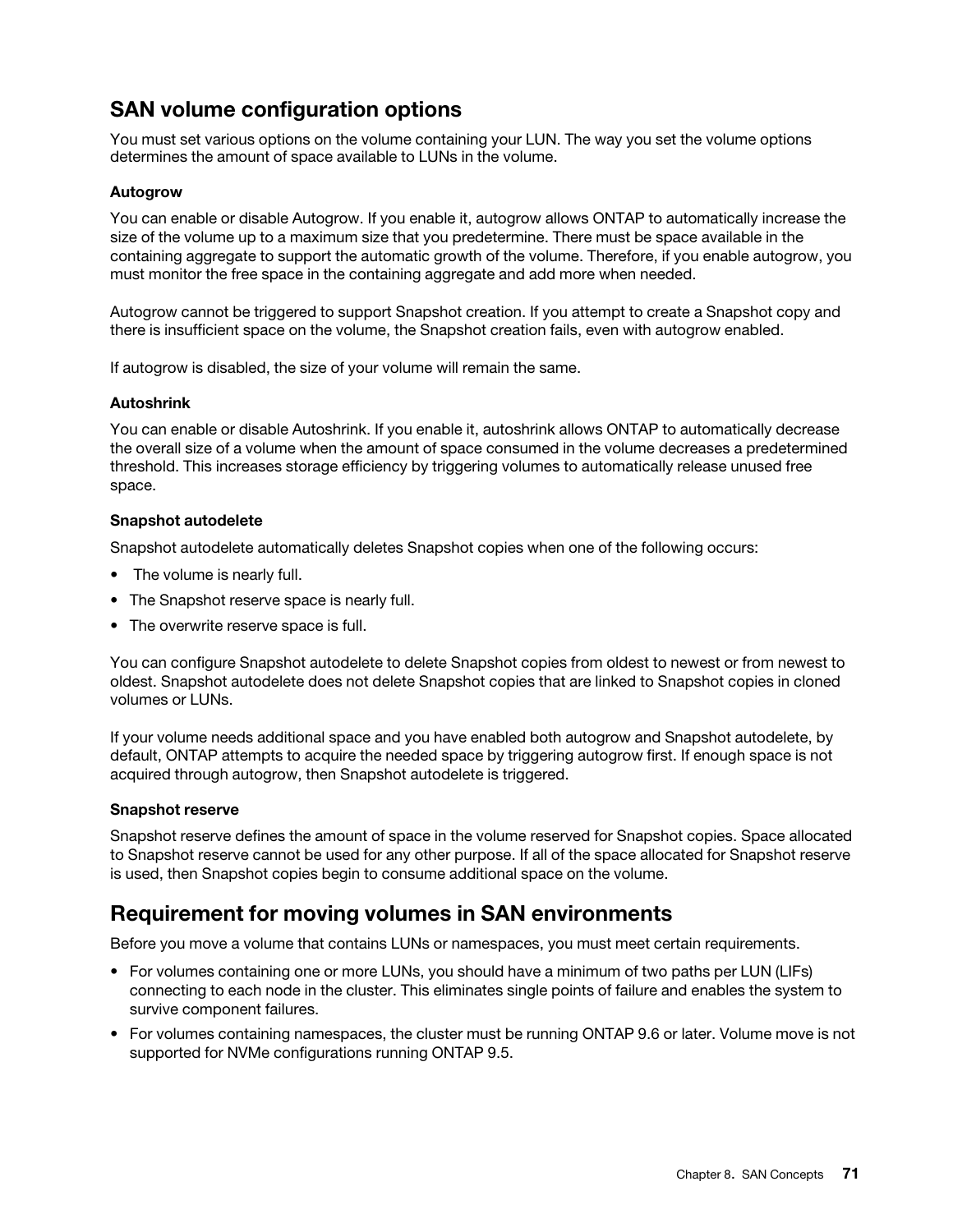# Considerations for setting fractional reserve

Fractional reserve, also called *LUN overwrite reserve*, enables you to turn off overwrite reserve for spacereserved LUNs and files in a FlexVol volume. This can help you maximize your storage utilization, but if your environment is negatively affected by write operations failing due to lack of space, you must understand the requirements that this configuration imposes.

The fractional reserve setting is expressed as a percentage; the only valid values are 0 and 100 percent. The fractional reserve setting is an attribute of the volume.

Setting fractional reserve to 0 increases your storage utilization. However, an application accessing data residing in the volume could experience a data outage if the volume is out of free space, even with the volume guarantee set to volume . With proper volume configuration and use, however, you can minimize the chance of writes failing. ONTAP provides a "best effort" write guarantee for volumes with fractional reserve set to 0 when *all* of the following requirements are met:

- Deduplication is not in use
- Compression is not in use
- FlexClone sub-files are not in use
- All FlexClone files and FlexClone LUNs are enabled for automatic deletion

This is not the default setting. You must explicitly enable automatic deletion, either at creation time or by modifying the FlexClone file or FlexClone LUN after it is created.

- ODX and FlexClone copy offload are not in use
- Volume guarantee is set to volume
- File or LUN space reservation is enabled
- Volume Snapshot reserve is set to 0
- Volume Snapshot copy automatic deletion is enabled with a commitment level of destroy, a destroy list of lun\_clone,vol\_clone,cifs\_share,file\_clone,sfsr, and a trigger of volume

This setting also ensures that FlexClone files and FlexClone LUNs are deleted when necessary.

Note that if your rate of change is high, in rare cases the Snapshot copy automatic deletion could fall behind, resulting in the volume running out of space, even with all of the above required configuration settings in use.

In addition, you can optionally use the volume autogrow capability to decrease the likelihood of volume Snapshot copies needing to be deleted automatically. If you enable the autogrow capability, you must monitor the free space in the associated aggregate. If the aggregate becomes full enough that the volume is prevented from growing, more Snapshot copies will probably be deleted as the free space in the volume is depleted.

If you cannot meet all of the above configuration requirements and you need to ensure that the volume does not run out of space, you must set the volume's fractional reserve setting to 100 . This requires more free space up front, but guarantees that data modification operations will succeed even when the technologies listed above are in use.

The default value and allowed values for the fractional reserve setting depend on the guarantee of the volume:

| Volume guarantee | Default fractional reserve | <b>Allowed values</b> |
|------------------|----------------------------|-----------------------|
| Volume           | 100                        | 0.100                 |
| None             |                            | 0.100                 |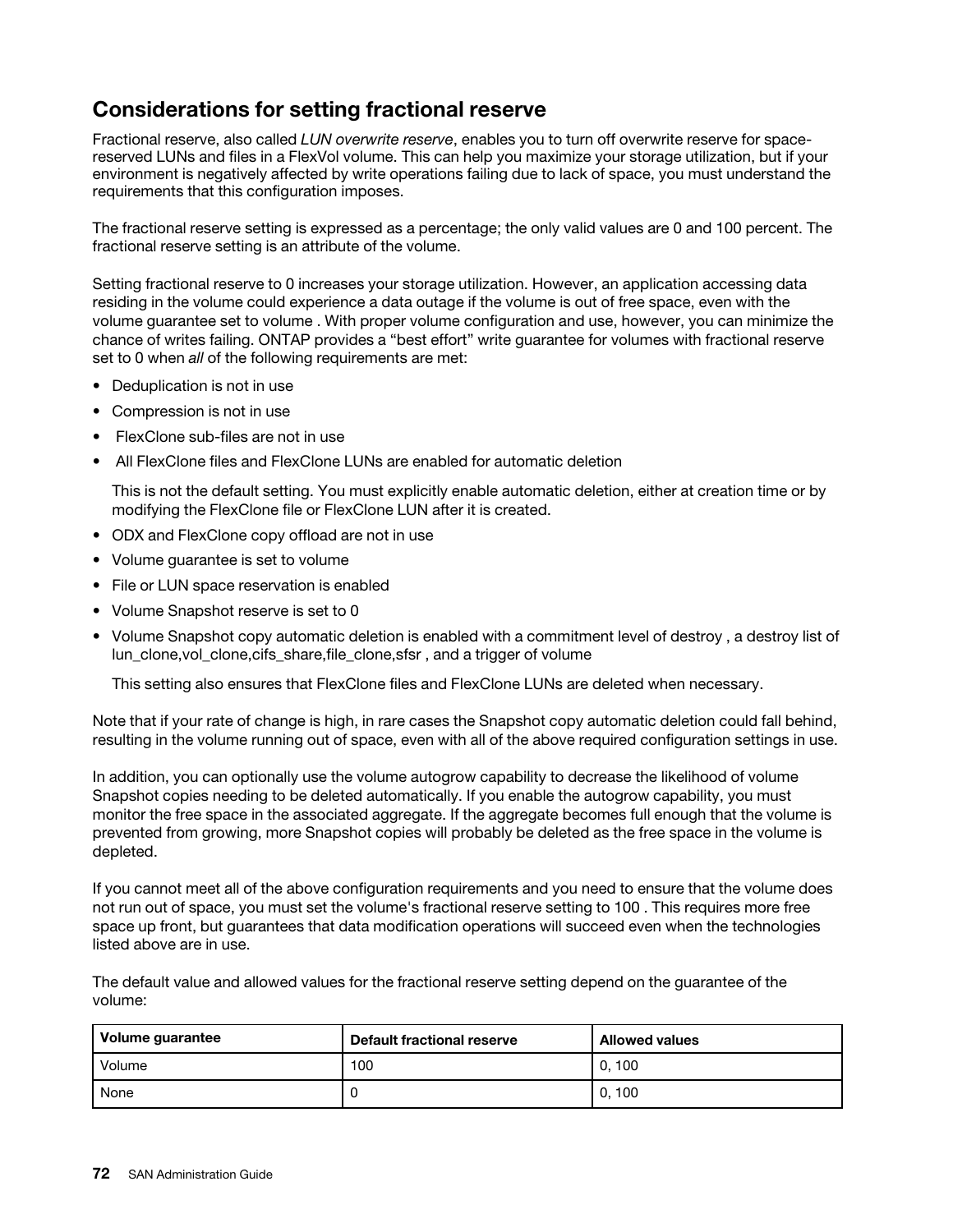## Understanding host-side space management

In a thinly provisioned environment, host side space management completes the process of managing space from the storage system that has been freed in the host file system.

A host file system contains metadata to keep track of which blocks are available to store new data and which blocks contain valid data that must not be overwritten. This metadata is stored within the LUN. When a file is deleted in the host file system, the file system metadata is updated to mark that file's blocks as free space. Total file system free space is then recalculated to include the newly freed blocks. To the storage system, these metadata updates appear no different from any other writes being performed by the host. Therefore, the storage system is unaware that any deletions have occurred.

This creates a discrepancy between the amount of free space reported by the host and the amount of free space reported by the underlying storage system. For example, suppose you have a newly provisioned 200- GB LUN assigned to your host by your storage system. Both the host and the storage system report 200 GB of free space. Your host then writes 100 GB of data. At this point, both the host and storage system report 100 GB of used space and 100 GB of unused space.

Then you delete 50 GB of data from your host. At this point, your host will report 50 GB of used space and 150 GB of unused space. However, your storage system will report 100 GB of used space and 100 GB of unused space.

Host-side space management uses various methods to reconcile the space differential between the host and the storage system.

### Automatic host-side space management with SCSI thinly provisioned LUNs

If your host supports SCSI thin provisioning, you can enable the space-allocation option in ONTAP to turn on automatic host-side space management.

Enabling SCSI thin provisioning enables you to do the following.

• Automatic host-side space management

When data is deleted on a host that supports SCSI thin provisioning, host-side space management identifies the blocks of deleted data on the host file system and automatically issues one or more SCSI UNMAP commands to free corresponding blocks on the storage system.

• Notify the host when a LUN runs out of space while keeping the LUN online

On hosts that do not support SCSI thin provisioning, when the volume containing LUN runs out of space and cannot automatically grow, ONTAP takes the LUN offline. However, on hosts that support SCSI thin provisioning, ONTAP does not take the LUN offline when it runs out of space. The LUN remains online in read-only mode and the host is notified that the LUN can no longer accept writes.

### Enabling space allocation for SCSI thinly provisioned LUNs

If you set the space-allocation option to enabled , ONTAP notifies the host when the volume has run out of space and the LUN in the volume cannot accept writes. This option also enables ONTAP to reclaim space automatically when your host deletes data.

### About this task

The space-allocation option is set to disabled by default, and you must take the LUN offline to enable space allocation. After you enable space allocation, you must perform discovery on the host before the host will recognize that space allocation has been enabled.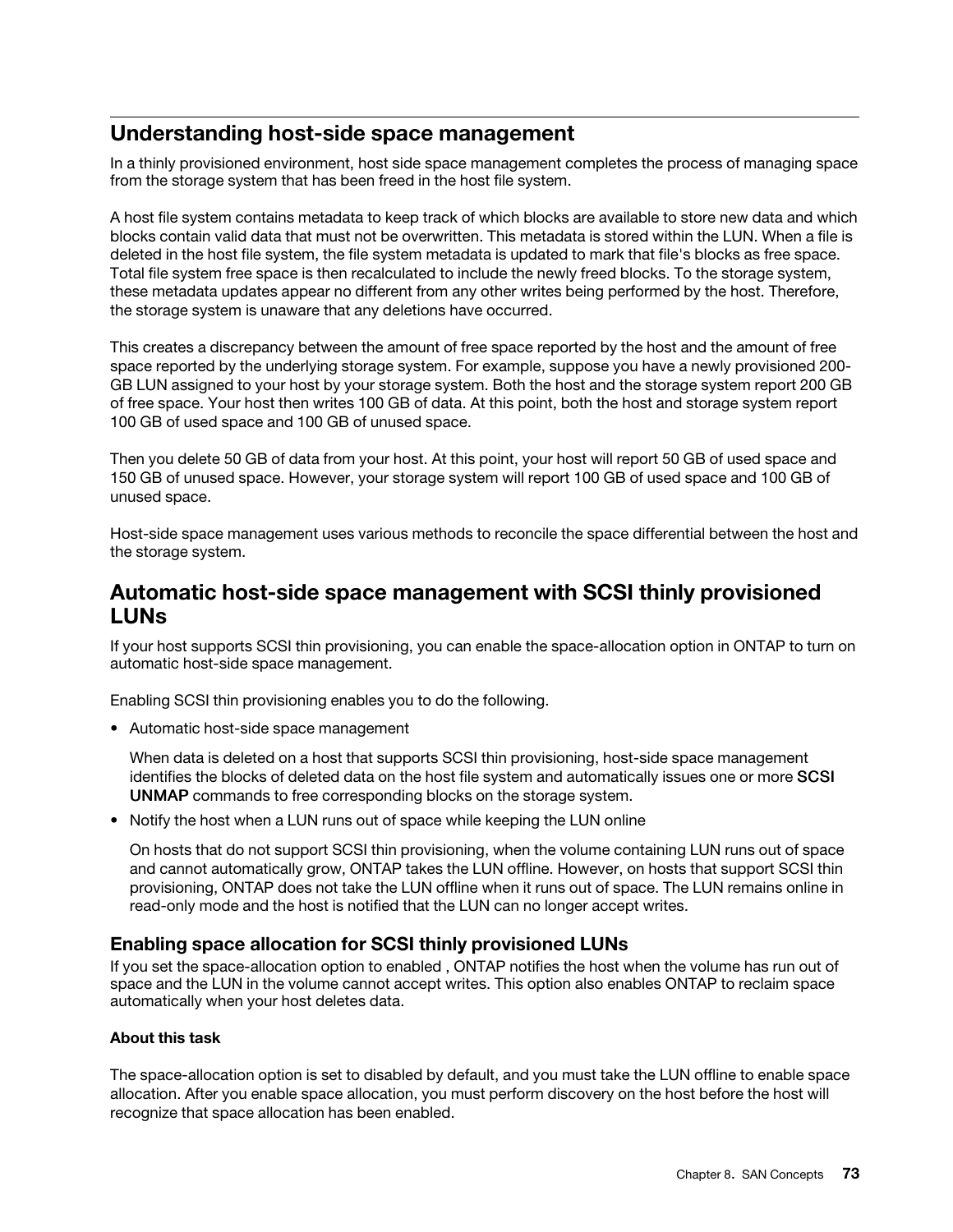- Step 1. Take the LUN offline: lun modify -vserver vserver\_name -volume volume\_name -lun lun\_name -state offline
- Step 2. Set the -space-allocation parameter to enabled : lun modify -vserver vserver\_name -volume volume\_name -lun lun\_name -space-allocation enabled
- Step 3. Verify that space allocation is enabled: lun show -vserver vserver\_name -volume volume\_name -lun lun\_name -fields space-allocation
- Step 4. Bring the LUN online: lun modify -vserver vserver\_name -volume volume\_name -lun lun\_name -state online
- Step 5. On the host, rescan all disks to ensure that the change to the -space-allocation option is correctly discovered.

### Host support for SCSI thin provisioning

To leverage the benefits of SCSI thin provisioning, it must be supported by your host. SCSI thin provisioning uses the Logical Block Provisioning feature as defined in the SCSI SBC-3 standard. Only hosts that support this standard can use SCSI thin provisioning in ONTAP.

The following hosts currently support SCSI thin provisioning when you enable space allocation:

- VMware ESX 6.0U3 and later
- Red Hat Enterprise Linux 6.2 and later
- Citrix XenServer 6.5 and later
- Microsoft Windows 2012
- Microsoft Windows 2016

When you enable the space allocation functionality in ONTAP, you turn on the following SCSI thin provisioning features:

- Unmapping and reporting space usage for space reclamation
- Reporting resource exhaustion errors

## Simplified host management with SnapCenter

You can use SnapCenter software to simplify some of the management and data protection tasks associated with iSCSI and FC storage. SnapCenter is an optional management package for Windows and UNIX hosts.

You can use SnapCenter Software to easily create virtual disks from pools of storage that can be distributed among several storage systems and to automate storage provisioning tasks and simplify the process of creating Snapshot copies and clones from Snapshot copies consistent with host data.

See Lenovo product documentation for more information on SnapCenter.

https://thinksystem.lenovofiles.com/storage/help/index.jsp

### Understanding igroups

Initiator groups (igroups) are tables of FC protocol host WWPNs or iSCSI host node names. You can define igroups and map them to LUNs to control which initiators have access to LUNs.

Typically, you want all of the host's initiator ports or software initiators to have access to a LUN. If you are using multipathing software or have clustered hosts, each initiator port or software initiator of each clustered host needs redundant paths to the same LUN.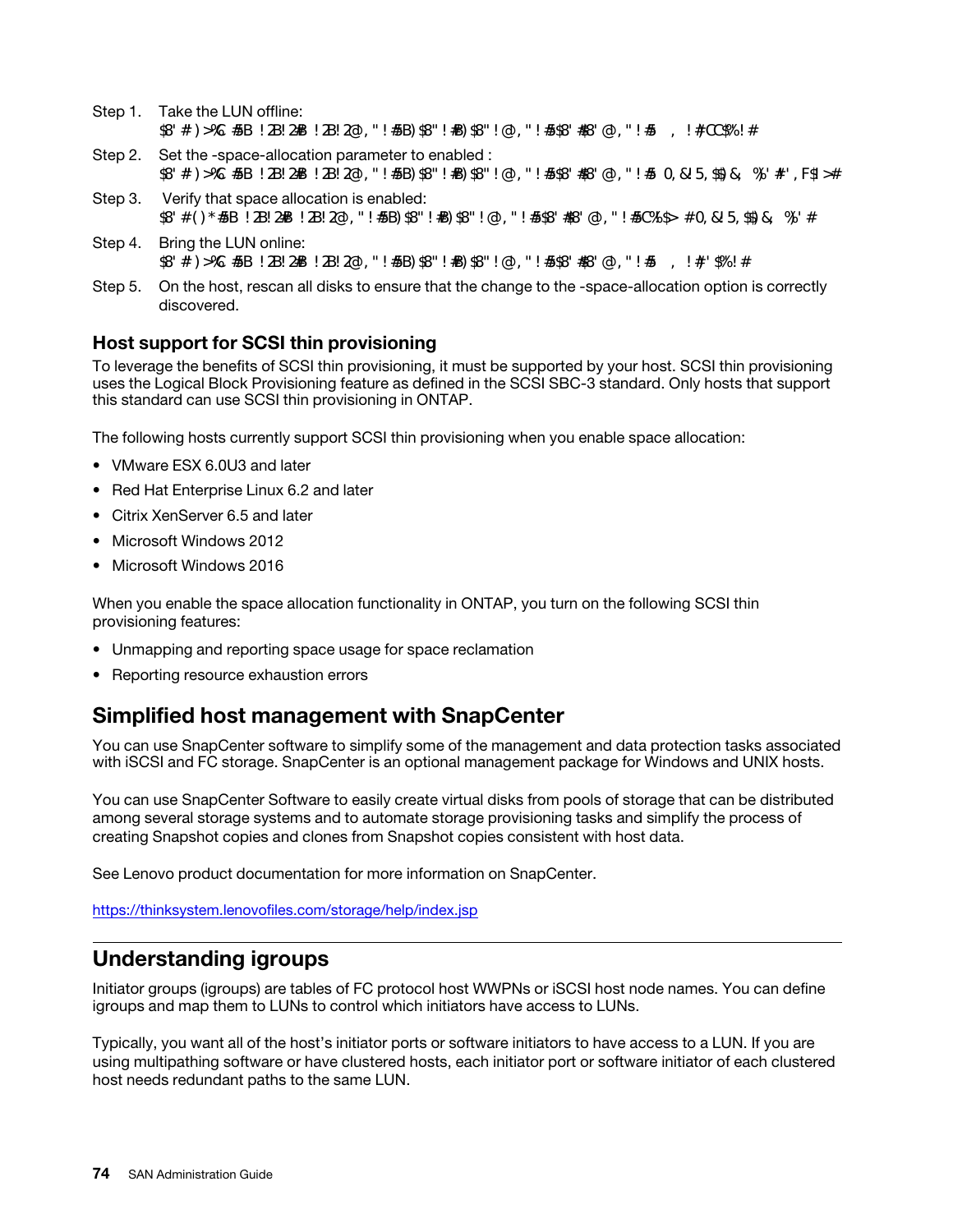You can create igroups that specify which initiators have access to the LUNs either before or after you create LUNs, but you must create igroups before you can map a LUN to an igroup.

Initiator groups can have multiple initiators, and multiple igroups can have the same initiator. However, you cannot map a LUN to multiple igroups that have the same initiator. An initiator cannot be a member of igroups of differing ostypes.

# Example of how igroups give LUN access

You can create multiple igroups to define which LUNs are available to your hosts. For example, if you have a host cluster, you can use igroups to ensure that specific LUNs are visible to only one host in the cluster or to all of the hosts in the cluster.

The following table illustrates how four igroups give access to the LUNs for four different hosts that are accessing the storage system. The clustered hosts (Host3 and Host4) are both members of the same igroup (group3) and can access the LUNs mapped to this igroup. The igroup named group4 contains the WWPNs of Host4 to store local information that is not intended to be seen by its partner.

| <b>Hosts with HBA</b><br><b>WWPNs, IQNs, or EUIs</b>                                                           | igroups | <b>WWPNs, IQNs, EUIs</b><br>added to igroups                                                             | <b>LUNs mapped to</b><br>igroups               |
|----------------------------------------------------------------------------------------------------------------|---------|----------------------------------------------------------------------------------------------------------|------------------------------------------------|
| Host1, single-path<br>(iSCSI software initiator)<br>ign.1991-05.com.<br>microsoft:host1                        | group1  | ign.1991-05.com.<br>microsoft:host1                                                                      | /vol/vol2/lun1                                 |
| Host2, multipath (two<br>HBAs)<br>10:00:00:00:c9:2b:6b:3c<br>10:00:00:00:c9:2b:02:3c                           | group2  | 10:00:00:00:c9:2b:6b:3c<br>10:00:00:00:c9:2b:02:3c                                                       | /vol/vol2/lun2                                 |
| Host3, multipath,<br>clustered with host 4<br>10:00:00:00:c9:2b:32:1b<br>10:00:00:00:c9:2b:41:02               | group3  | 10:00:00:00:c9:2b:32:1b<br>10:00:00:00:c9:2b:41:02<br>10:00:00:00:c9:2b:51:2c<br>10:00:00:00:c9:2b:47:a2 | /vol/vol2/qtree1/lun3                          |
| Host4, multipath,<br>clustered (not visible to<br>Host3)<br>10:00:00:00:c9:2b:51:2c<br>10:00:00:00:c9:2b:47:a2 | group4  | 10:00:00:00:c9:2b:51:2c<br>10:00:00:00:c9:2b:47:a2                                                       | /vol/vol2/qtree2/lun4<br>/vol/vol2/qtree1/lun5 |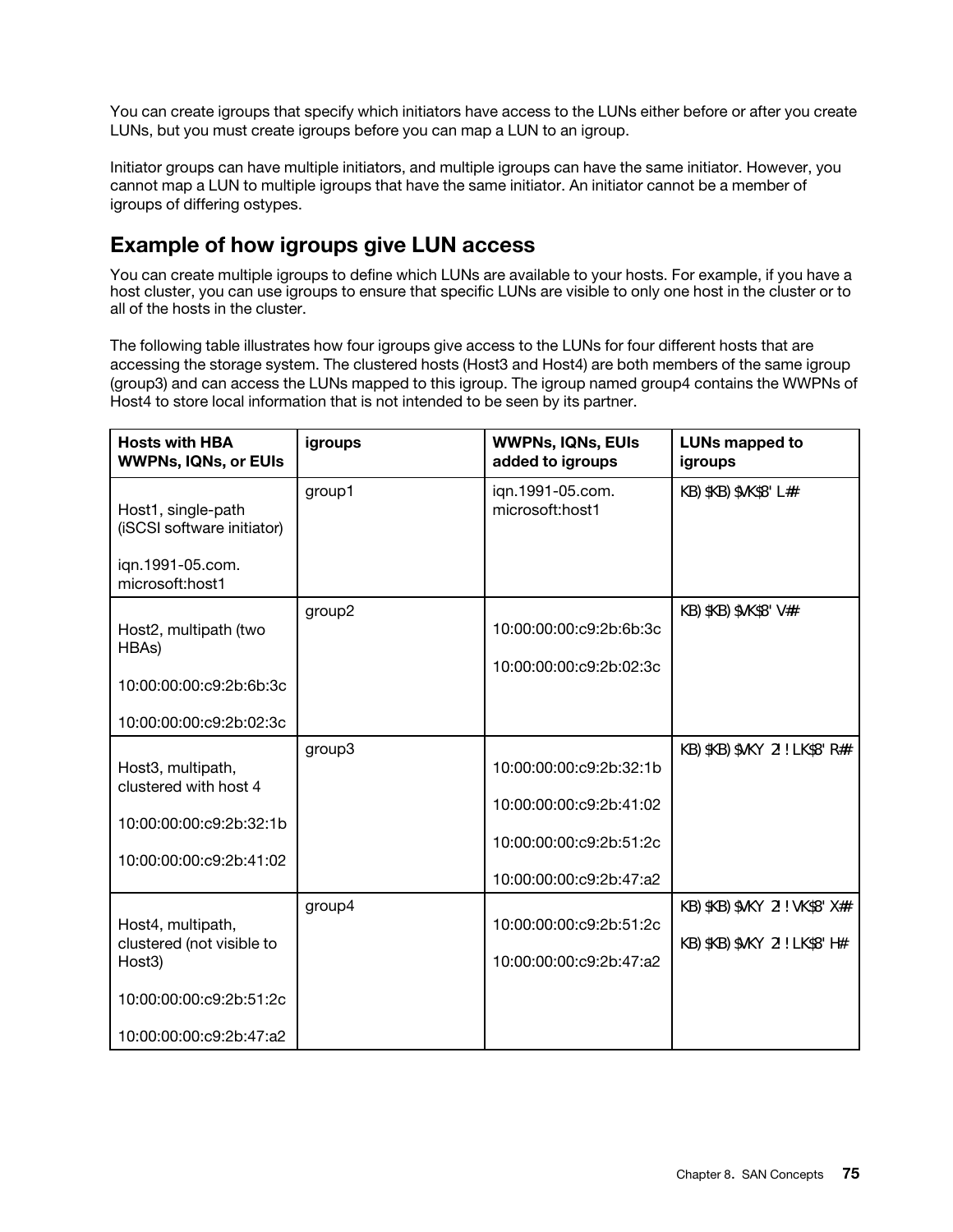# How to specify initiator WWPNs and iSCSI node names for an igroup

You can specify the iSCSI node names and WWPNs of the initiators when you create an igroup or you can add them later. If you choose to specify the initiator iSCSI node names and WWPNs when you create the LUN, they can be removed later, if needed.

Follow the instructions in your Host Utilities documentation to obtain WWPNs and to find the iSCSI node names associated with a specific host. For hosts running ESX software, use Virtual Storage Console.

### Storage virtualization with VMware and Microsoft copy offload

VMware and Microsoft support copy offload operations to increase performance and network throughput. You must configure your system to meet the requirements of the VMware and Windows operating system environments to use their respective copy offload functions.

When using VMware and Microsoft copy offload in virtualized environments, your LUNs must be aligned. Unaligned LUNs can degrade performance.

# Advantages of using a virtualized SAN environment

Creating a virtualized environment by using storage virtual machines (SVMs) and LIFs enables you to expand your SAN environment to all of the nodes in your cluster.

• Distributed management

You can log in to any node in the SVM to administer all of the nodes in a cluster.

• Increased data access

With MPIO and ALUA, you have access to your data through any active iSCSI or FC LIFs for the SVM.

• Controlled LUN access

If you use SLM and portsets, you can limit which LIFs an initiator can use to access LUNs.

### How LUN access works in a virtualized environment

In a virtualized environment, LIFs enable hosts (clients) to access LUNs through optimized and unoptimized paths.

A LIF is a logical interface that connects the SVM to a physical port. Although multiple SVMs can have multiple LIFs on the same port, a LIF belongs to one SVM. You can access LUNs through the SVMs LIFs.

### Example of LUN access with a single SVM in a cluster

In the following example, Host 1 connects to LIF1.1 and LIF1.2 in SVM-1 to access LUN1. LIF1.1 uses the physical port node1:0c and LIF1.2 uses the node2:0c. LIF1.1 and LIF1.2 belongs only to SVM-1. If a new LUN is created on node 1 or node 2, for SVM-1, then it can use these same LIFs. If a new SVM is created, then new LIFs can be created using physical ports 0c or 0d on both the nodes.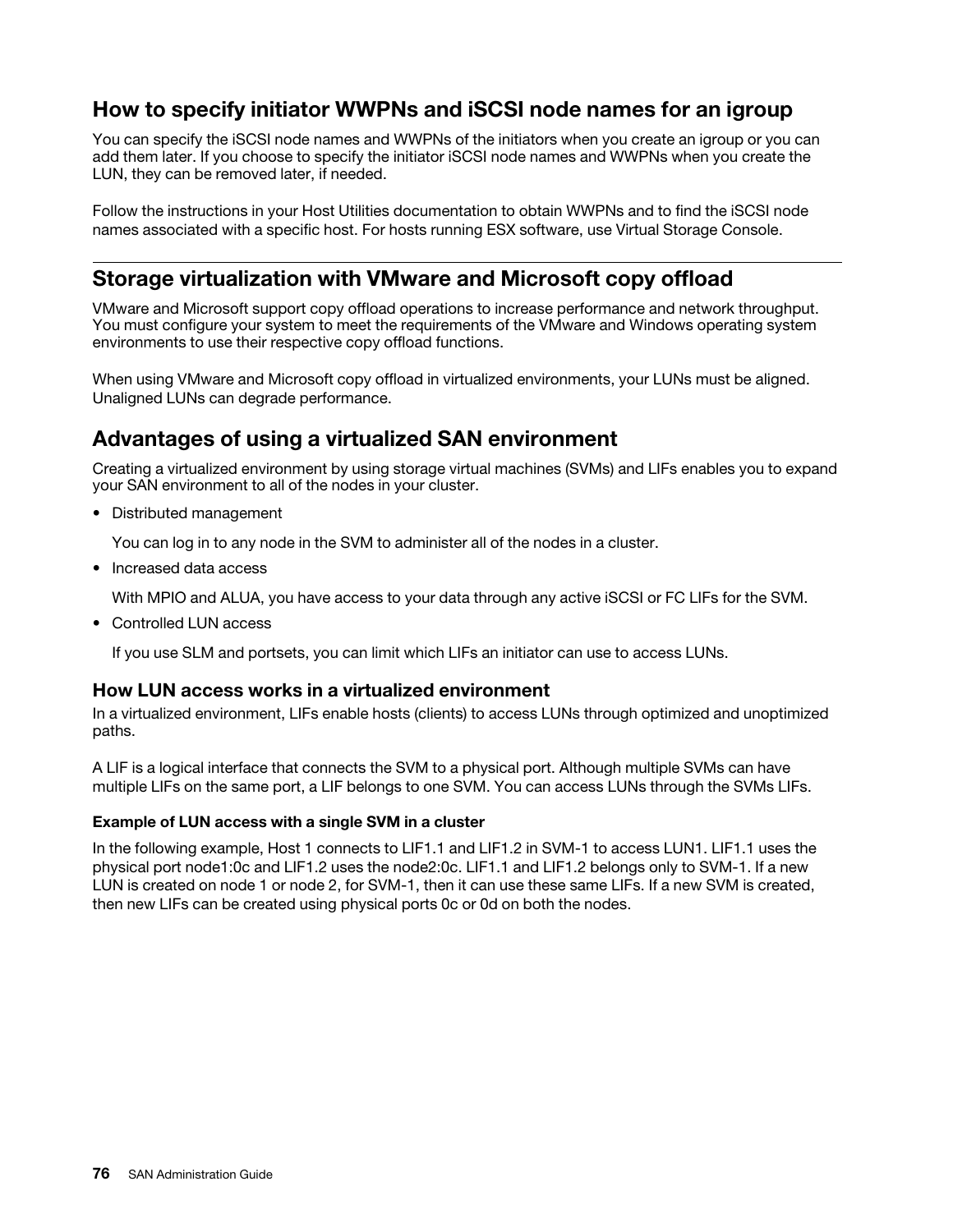

### Example of LUN access with multiple SVMs in a cluster

A physical port can support multiple LIFs serving different SVMs. Because LIFs are associated with a particular SVM, the cluster nodes can send the incoming data traffic to the correct SVM. In the following example, each node from 1 through 4 has a LIF for SVM-2 using the physical port 0c on each node. Host 1 connects to LIF1.1 and LIF1.2 in SVM-1 to access LUN1. Host 2 connects to LIF2-1 and LIF2-2 in SVM-2 to access LUN2. Both SVMs are sharing the physical port 0c on the nodes 1 and 2. SVM-2 has additional LIFs that Host 2 is using to access LUNs 3 and 4. These LIFs are using physical port 0c on nodes 3 and 4. Multiple SVMs can share the physical ports on the nodes.



#### Example of an active or optimized path to a LUN from a host system

In an active or optimized path, the data traffic does not travel over the cluster network; it travels the most direct route to the LUN. The active or optimized path to LUN1 is through LIF1.1 in node1, using physical port 0c. Host 2 has two active or optimized paths, one path to node1, LIF2.1, which is sharing physical port 0c and the other path to node4, LIF2.4, which is using physical port 0c.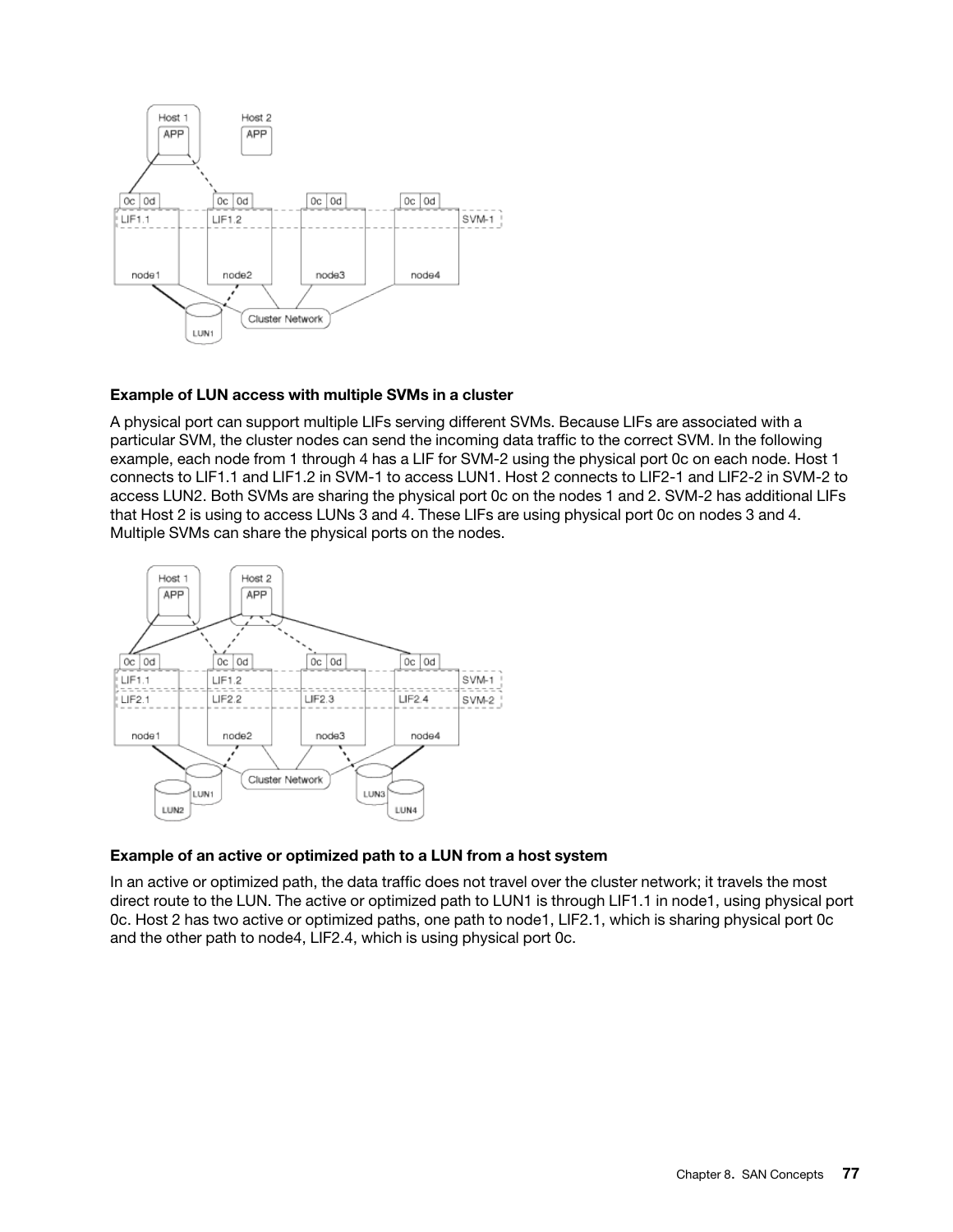

### Example of an active or unoptimized path (indirect) path to a LUN from a host system

In an active or unoptimized path (indirect) path, the data traffic travels over the cluster network. This issue occurs only if all the active or optimized paths from a host are unavailable to handle traffic. If the path from Host 2 to SVM-2 LIF2.4 is lost, then access to LUN3 and LUN4 traverses the cluster network. Access from Host 2 uses LIF2.3 on node3. Then the traffic enters the cluster network switch and backs up to node4 for access to the LUN3 and LUN4. It will then traverse back over the cluster network switch and then back out through LIF2.3 to Host 2. This active or unoptimized path is used until the path to LIF2.4 is restored or a new LIF is established for SVM-2 on another physical port on node 4.



### Considerations for LIFs in cluster SAN environments

You must be aware of certain LIF considerations in a SAN environment.

- Initiators must use Multipath I/O (MPIO) and asymmetric logical unit access (ALUA) for failover capability for clusters in a SAN iSCSI or FC environment because SAN does not support automatic failover for LIFs.
- At least one SAN LIF of the appropriate protocol must be configured on each node that hosts a mapped LUN and the node's HA partner.

You can configure two LIFs per node, one for each fabric being used with FC and to separate Ethernet networks for iSCSI.

• Some options are not applicable for iSCSI or FC.

For example, you cannot use IP addresses with FC.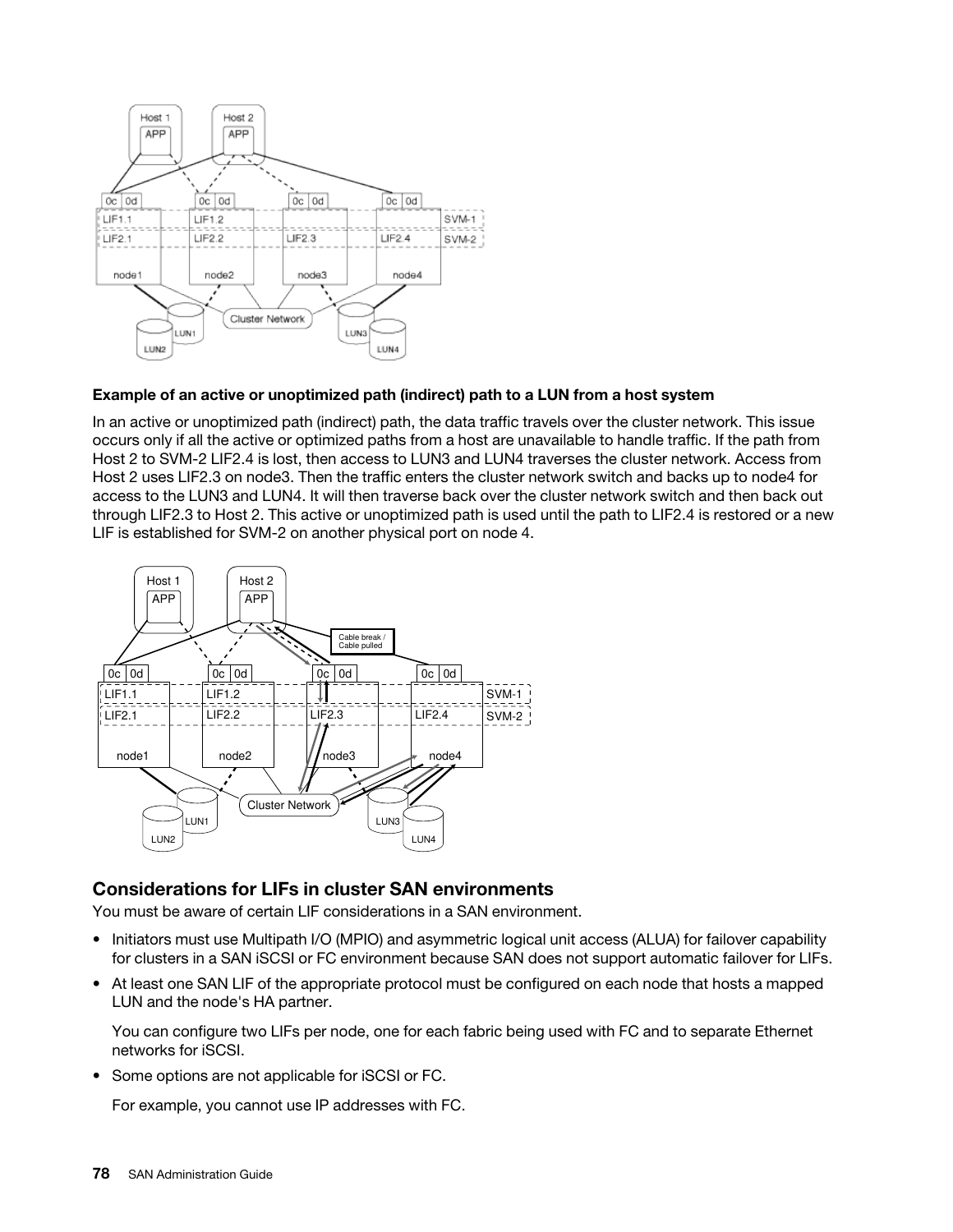# Improving VMware VAAI performance for ESX hosts

ONTAP supports certain VMware vStorage APIs for Array Integration (VAAI) features when the ESX host is running ESX 6.0U3 or later. These features help offload operations from the ESX host to the storage system and increase the network throughput. The ESX host enables the features automatically in the correct environment.

The VAAI feature supports the following SCSI commands:

- EXTENDED COPY This feature enables the host to initiate the transfer of data between the LUNs or within a LUN without involving the host in the data transfer. This results in saving ESX CPU cycles and increasing the network throughput. The extended copy feature, also known as "copy offload," is used in scenarios such as cloning a virtual machine. When invoked by the ESX host, the copy offload feature copies the data within the storage system rather than going through the host network. Copy offload transfers data in the following ways:
	- Within a LUN
	- Between LUNs within a volume
	- Between LUNs on different volumes within a storage virtual machine (SVM)
	- Between LUNs on different SVMs within a cluster

If this feature cannot be invoked, the ESX host automatically uses the standard READ and WRITE commands for the copy operation.

- WRITE\_SAME This feature offloads the work of writing a repeated pattern, such as all zeros, to a storage array. The ESX host uses this feature in operations such as zero-filling a file.
- COMPARE AND WRITE This feature bypasses certain file access concurrency limits, which speeds up operations such as booting up virtual machines.

### Requirements for using the VAAI environment

The VAAI features are part of the ESX operating system and are automatically invoked by the ESX host when you have set up the correct environment.

The environment requirements are as follows:

- The ESX host must be running ESX 6.0U3 or later.
- The Lenovo storage system that is hosting the VMware datastore must be running ONTAP.
- (Copy offload only) The source and the destination of the VMware copy operation must be hosted on the same storage system within the same cluster.

Note: The copy offload feature currently does not support copying data between VMware datastores that are hosted on different storage systems.

### How to determine if VAAI features are supported by ESX

To confirm whether the ESX operating system supports the VAAI features, you can check the vSphere Client or use any other means of accessing the host. ONTAP supports the SCSI commands by default.

You can check your ESX host advanced settings to determine whether VAAI features are enabled. The table indicates which SCSI commands correspond to ESX control names.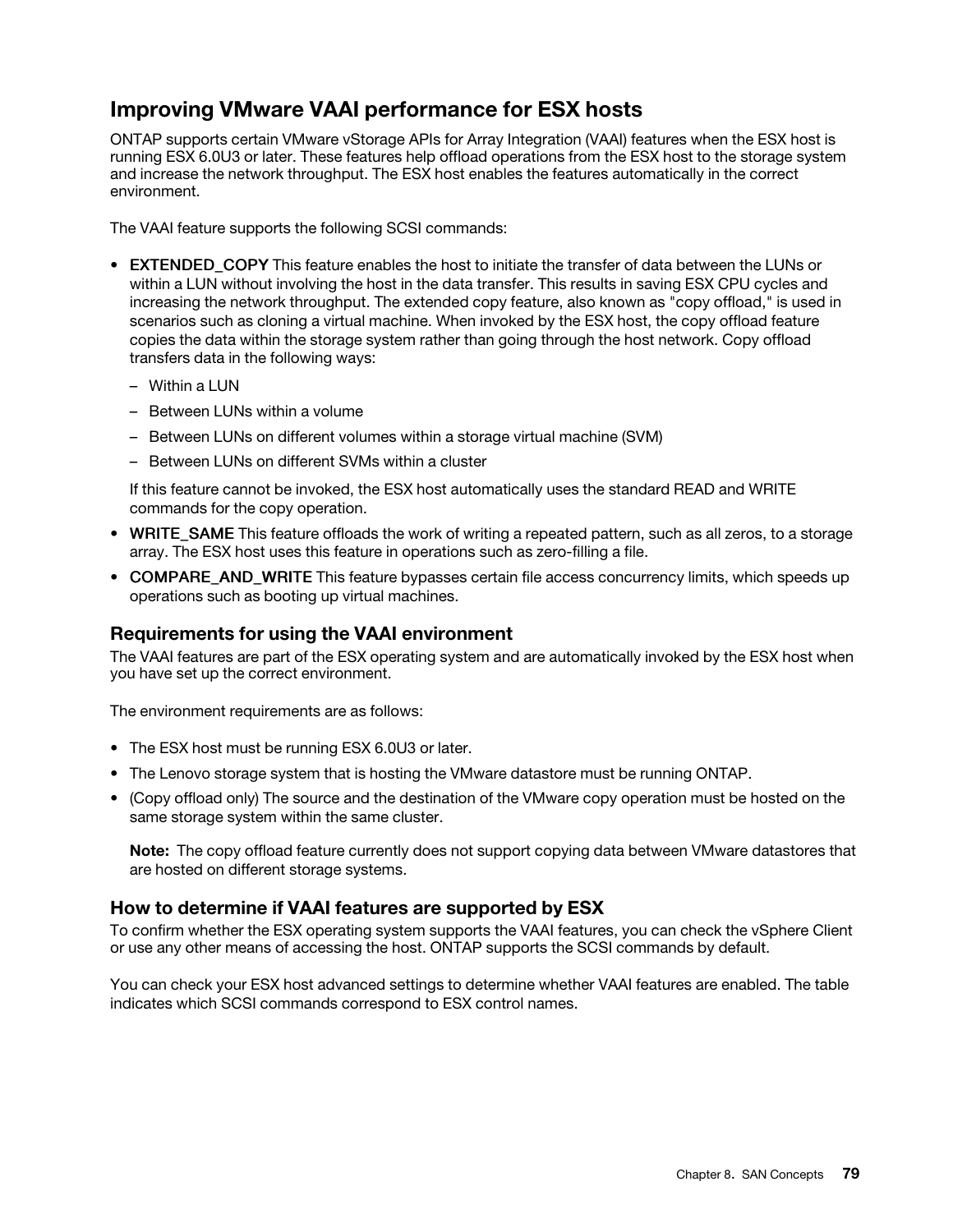| <b>SCSI command</b>  | <b>ESX control name (VAAI feature)</b> |  |
|----------------------|----------------------------------------|--|
| <b>EXTENDED COPY</b> | HardwareAcceleratedMove                |  |
| WRITE SAME           | HardwareAcceleratedInit                |  |
| COMPARE AND WRITE    | HardwareAcceleratedLocking             |  |

# Microsoft Offloaded Data Transfer (ODX)

Microsoft Offloaded Data Transfer (ODX), also known as *copy offload*, enables direct data transfers within a storage device or between compatible storage devices without transferring the data through the host computer.

ONTAP supports ODX for both the CIFS and SAN protocols.

In non-ODX file transfers, the data is read from the source and is transferred across the network to the host. The host transfers the data back over the network to the destination. In ODX file transfer, the data is copied directly from the source to the destination without passing through the host.

Because ODX offloaded copies are performed directly between the source and destination, significant performance benefits are realized, including faster copy time, reduced utilization of CPU and memory on the client, and reduced network I/O bandwidth utilization.

For SAN environments, ODX is only available when it is supported by both the host and the storage system. Client computers that support ODX and have ODX enabled automatically and transparently use offloaded file transfer when moving or copying files. ODX is used regardless of whether you drag-and-drop files through Windows Explorer or use command-line file copy commands, or whether a client application initiates file copy requests.

### Requirements for using ODX

If you plan to use ODX for copy offloads, you need to be familiar with volume support considerations, system requirements, and software capability requirements.

To use ODX, your system must have the following:

• ONTAP

ODX is automatically enabled in supported versions of Data ONTAP.

• Minimum source volume of 2 GB

For optimal performance, the source volume should be greater than 260 GB.

• Deduplication

ODX uses deduplication as part of the copy process. If you do not want deduplication on your SVM, you should disable ODX on that SVM.

• ODX support on the Windows client

ODX is supported in Windows Server 2012 or later and in Windows 8 or later.

• Copy application support for ODX

The application that performs the data transfer must support ODX. Application operations that support ODX include the following:

- Hyper-V management operations, such as creating and converting virtual hard disks (VHDs), managing Snapshot copies, and copying files between virtual machines
- Windows Explorer operations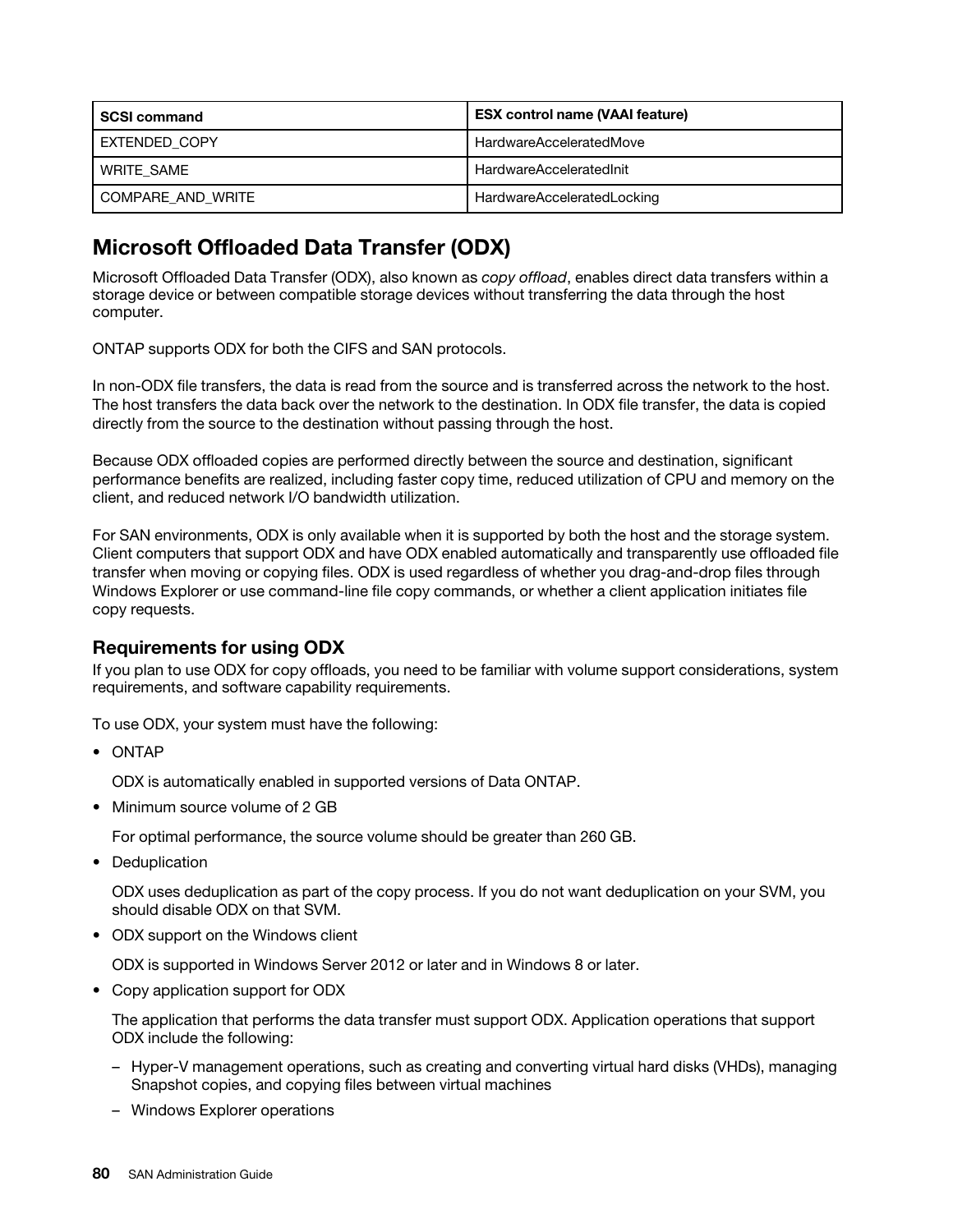- Windows PowerShell copy commands
- Windows command prompt copy commands

The Microsoft TechNet Library contains more information about supported ODX applications on Windows servers and clients.

• If you use compressed volumes, the compression group size must be 8K.

32K compression group size is not supported.

ODX does not work with the following volume types:

- Source volumes with capacities of less than 2 GB
- Sparse volumes
- Read-only volumes
- Semi-thick provisioned volumes

### Use cases for ODX

You should be aware of the use cases for using ODX on SVMs so that you can determine under what circumstances ODX provides you with performance benefits.

Windows servers and clients that support ODX use copy offload as the default way of copying data across remote servers. If the Windows server or client does not support ODX or the ODX copy offload fails at any point, the copy or move operation falls back to traditional reads and writes for the copy or move operation.

The following use cases support using ODX copies and moves:

• Intra-volume

The source and destination files or LUNs are within the same volume.

• Inter-volume, same node, same SVM

The source and destination files or LUNs are on different volumes that are located on the same node. The data is owned by the same SVM.

• Inter-volume, different nodes, same SVM

The source and destination files or LUNs are on different volumes that are located on different nodes. The data is owned by the same SVM.

• Inter-SVM, same node

The source and destination file or LUNs are on different volumes that are located on the same node. The data is owned by different SVMs.

• Inter-SVM, different nodes

The source and destination file or LUNs are on different volumes that are located on different nodes. The data is owned by different SVMs.

• Inter-cluster

The source and destination LUNs are on different volumes that are located on different nodes across clusters. This is only supported for SAN and does not work for CIFS.

There are some additional special use cases:

• With the ONTAP ODX implementation, you can use ODX to copy files between SMB shares and FC or iSCSI attached virtual drives.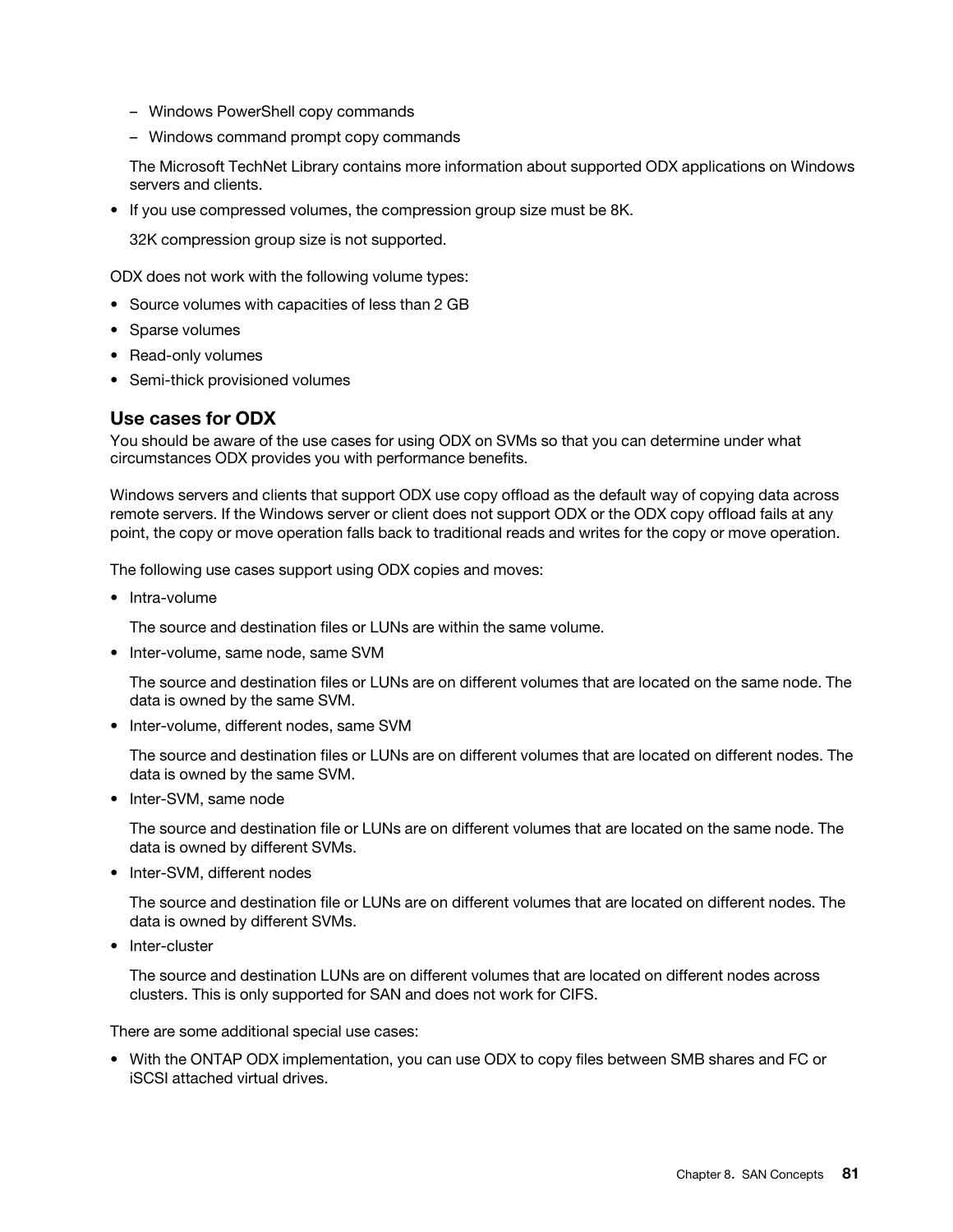You can use Windows Explorer, the Windows CLI or PowerShell, Hyper-V, or other applications that support ODX to copy or move files seamlessly using ODX copy offload between SMB shares and connected LUNs, provided that the SMB shares and LUNs are on the same cluster.

- Hyper-V provides some additional use cases for ODX copy offload:
	- You can use ODX copy offload pass-through with Hyper-V to copy data within or across virtual hard disk (VHD) files or to copy data between mapped SMB shares and connected iSCSI LUNs within the same cluster.

This allows copies from guest operating systems to pass through to the underlying storage.

- When creating fixed-sized VHDs, ODX is used for initializing the disk with zeros, using a well-known zeroed token.
- ODX copy offload is used for virtual machine storage migration if the source and destination storage is on the same cluster.

Note: To take advantage of the use cases for ODX copy offload pass-through with Hyper-V, the quest operating system must support ODX and the guest operating system's disks must be SCSI disks backed by storage (either SMB or SAN) that supports ODX. IDE disks on the guest operating system do not support ODX pass-through.

### Special system file requirements

You can delete ODX files found in qtrees. You must not remove or modify any other ODX system files unless you are told by technical support to do so.

When using the ODX feature, there are ODX system files that exist in every volume of the system. These files enable point-in-time representation of data used during the ODX transfer. The following system files are in the root level of each volume that contains LUNs or files to which data was offloaded:

- .copy-offload (a hidden directory)
- .tokens (file under the hidden .copy-offload directory)

You can use the copy-offload delete-tokens -path dir path -node node name command to delete a qtree containing an ODX file.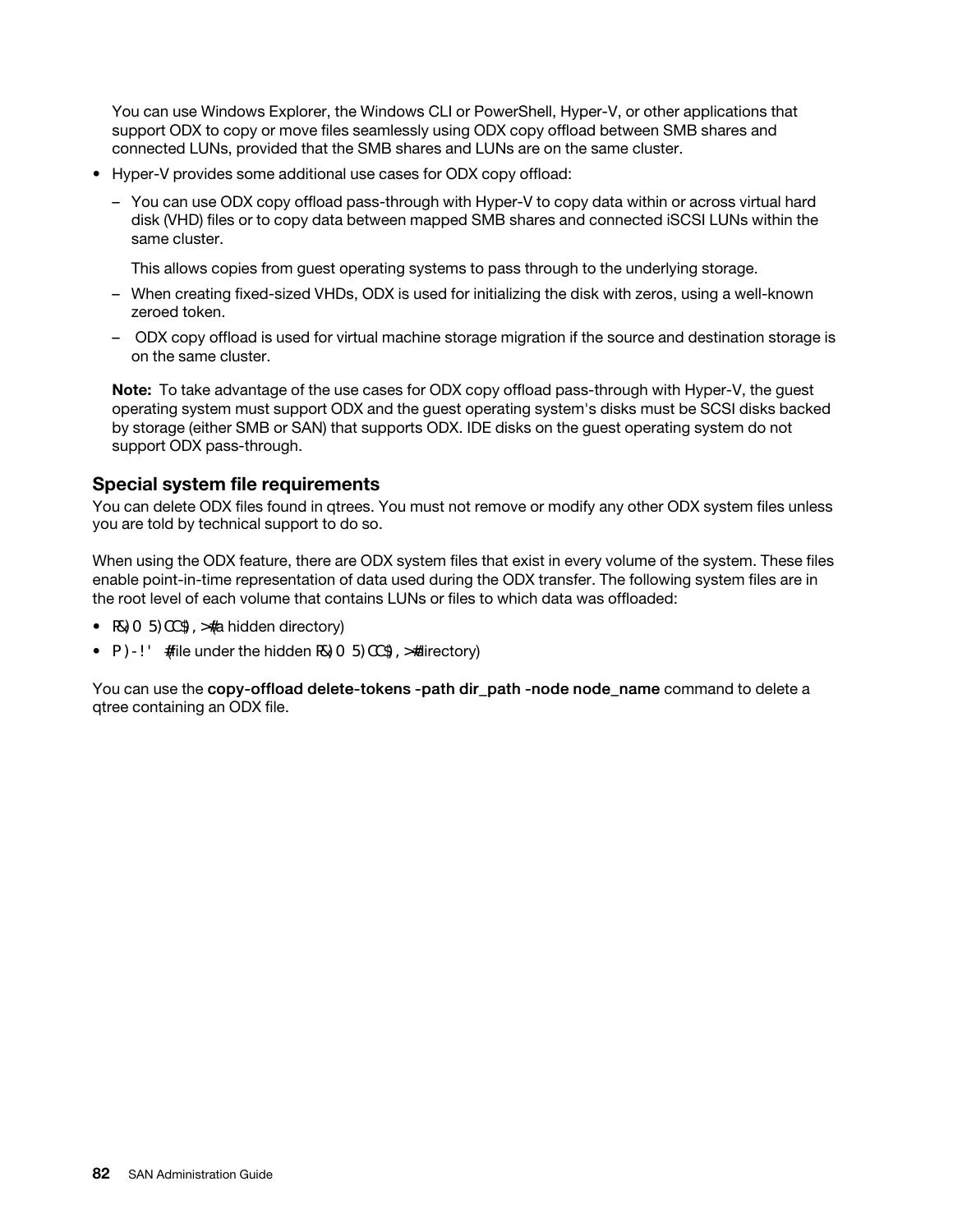# Chapter 9. Where to find additional information

You can learn more about the tasks and concepts described in this guide in Lenovo's extensive documentation library.

The following documentation is available:

• SAN configuration

Describes supported FC, and iSCSI, and NVMe/FC topologies for connecting host computers to storage controllers in clusters.

• ONTAP Command man pages

Describes ONTAP commands in reference format.

• Lenovo Press

Describes SAN host and controller configuration limits.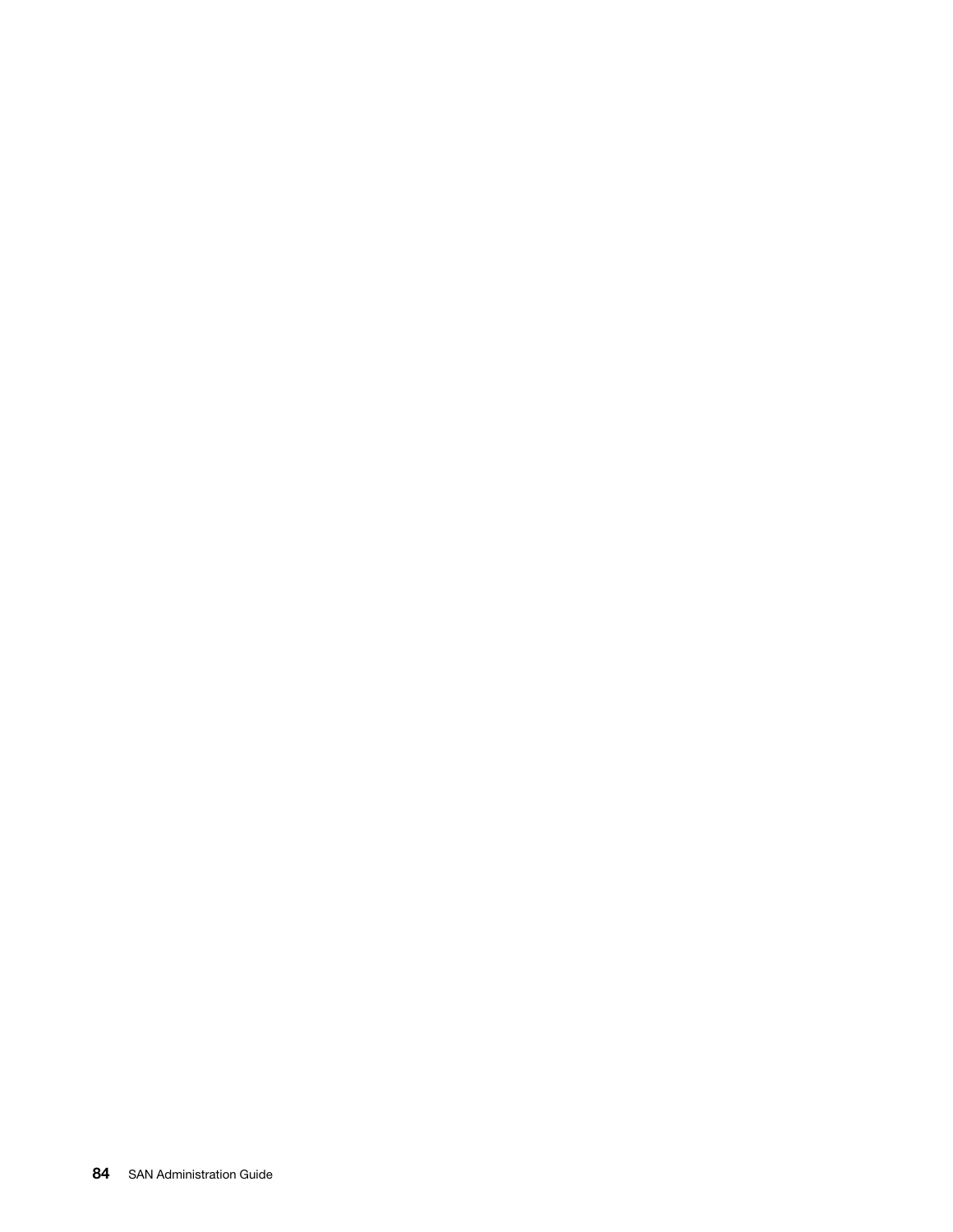# Appendix A. Contacting Support

You can contact Support to obtain help for your issue.

You can receive hardware service through a Lenovo Authorized Service Provider. To locate a service provider authorized by Lenovo to provide warranty service, go to https://datacentersupport.lenovo.com/ serviceprovider and use filter searching for different countries. For Lenovo support telephone numbers, see https://datacentersupport.lenovo.com/supportphonelist for your region support details.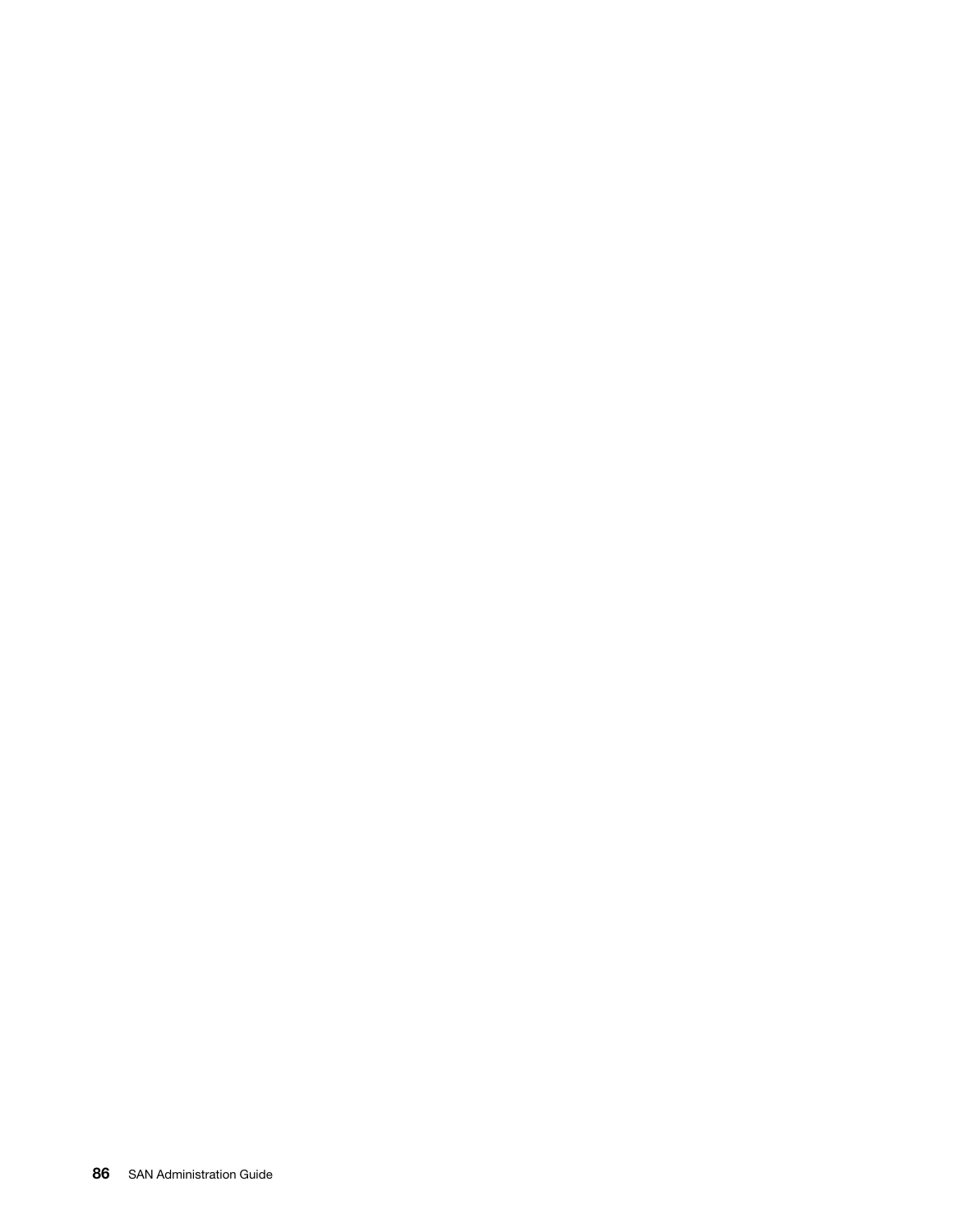# Appendix B. Notices

Lenovo may not offer the products, services, or features discussed in this document in all countries. Consult your local Lenovo representative for information on the products and services currently available in your area.

Any reference to a Lenovo product, program, or service is not intended to state or imply that only that Lenovo product, program, or service may be used. Any functionally equivalent product, program, or service that does not infringe any Lenovo intellectual property right may be used instead. However, it is the user's responsibility to evaluate and verify the operation of any other product, program, or service.

Lenovo may have patents or pending patent applications covering subject matter described in this document. The furnishing of this document is not an offer and does not provide a license under any patents or patent applications. You can send inquiries in writing to the following:

*Lenovo (United States), Inc. 8001 Development Drive Morrisville, NC 27560 U.S.A. Attention: Lenovo Director of Licensing*

LENOVO PROVIDES THIS PUBLICATION "AS IS" WITHOUT WARRANTY OF ANY KIND, EITHER EXPRESS OR IMPLIED, INCLUDING, BUT NOT LIMITED TO, THE IMPLIED WARRANTIES OF NON-INFRINGEMENT, MERCHANTABILITY OR FITNESS FOR A PARTICULAR PURPOSE. Some jurisdictions do not allow disclaimer of express or implied warranties in certain transactions, therefore, this statement may not apply to you.

This information could include technical inaccuracies or typographical errors. Changes are periodically made to the information herein; these changes will be incorporated in new editions of the publication. Lenovo may make improvements and/or changes in the product(s) and/or the program(s) described in this publication at any time without notice.

The products described in this document are not intended for use in implantation or other life support applications where malfunction may result in injury or death to persons. The information contained in this document does not affect or change Lenovo product specifications or warranties. Nothing in this document shall operate as an express or implied license or indemnity under the intellectual property rights of Lenovo or third parties. All information contained in this document was obtained in specific environments and is presented as an illustration. The result obtained in other operating environments may vary.

Lenovo may use or distribute any of the information you supply in any way it believes appropriate without incurring any obligation to you.

Any references in this publication to non-Lenovo Web sites are provided for convenience only and do not in any manner serve as an endorsement of those Web sites. The materials at those Web sites are not part of the materials for this Lenovo product, and use of those Web sites is at your own risk.

Any performance data contained herein was determined in a controlled environment. Therefore, the result obtained in other operating environments may vary significantly. Some measurements may have been made on development-level systems and there is no guarantee that these measurements will be the same on generally available systems. Furthermore, some measurements may have been estimated through extrapolation. Actual results may vary. Users of this document should verify the applicable data for their specific environment.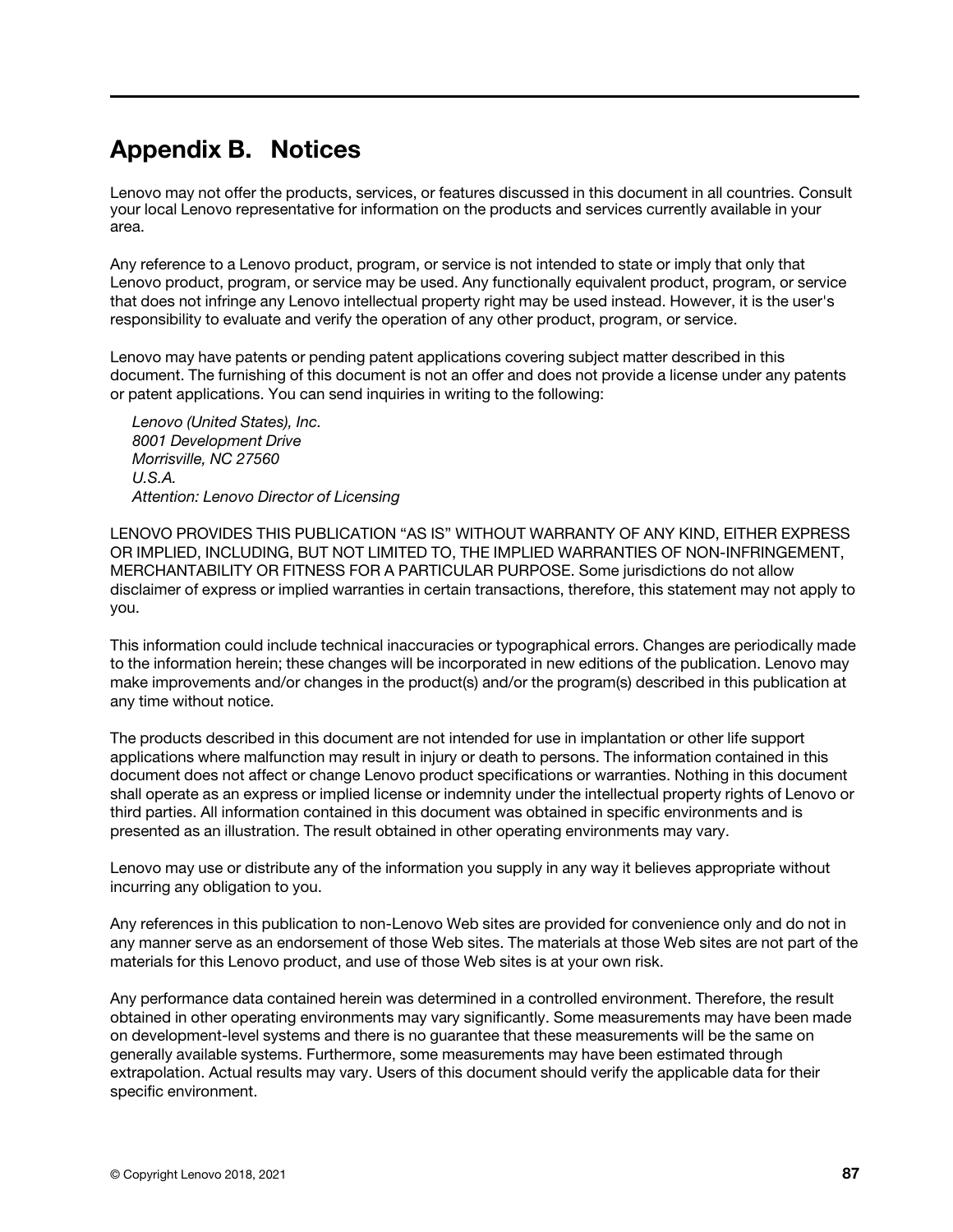# **Trademarks**

LENOVO, LENOVO logo, and THINKSYSTEM are trademarks of Lenovo. All other trademarks are the property of their respective owners. © 2021 Lenovo.